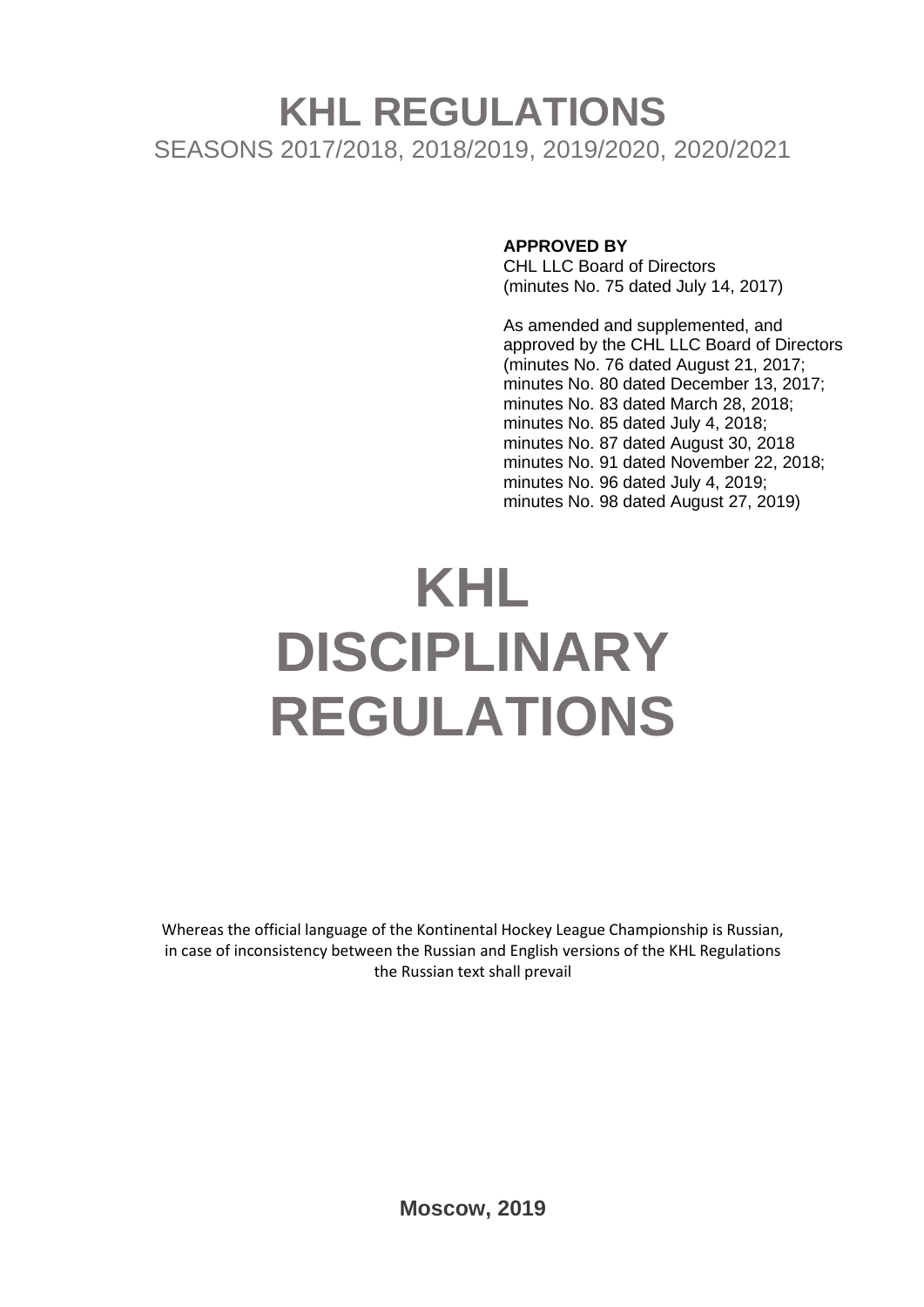#### **TABLE OF CONTENTS**

| Article 1.  |                                                                                                          |  |
|-------------|----------------------------------------------------------------------------------------------------------|--|
| Article 2.  |                                                                                                          |  |
| Article 3.  |                                                                                                          |  |
| Article 4.  |                                                                                                          |  |
| Article 5.  |                                                                                                          |  |
|             |                                                                                                          |  |
| Article 7.  |                                                                                                          |  |
|             |                                                                                                          |  |
| Article 8.  |                                                                                                          |  |
| Article 9.  |                                                                                                          |  |
| Article 10. |                                                                                                          |  |
| Article 11. |                                                                                                          |  |
| Article 12. |                                                                                                          |  |
| Article 13. |                                                                                                          |  |
| Article 14. |                                                                                                          |  |
| Article 15. |                                                                                                          |  |
| Article 16. |                                                                                                          |  |
| Article 17. |                                                                                                          |  |
| Article 18. |                                                                                                          |  |
| Article 19. |                                                                                                          |  |
| Article 20. |                                                                                                          |  |
|             | Article 21.1. A ban for the Hockey Player to be registered for a season and added to the roster during a |  |
|             |                                                                                                          |  |
| Article 22. | A ban for the Hockey Players to be transferred between the Main Team, the Second Team or the             |  |
|             |                                                                                                          |  |
| Article 23. |                                                                                                          |  |
| Article 24. |                                                                                                          |  |
|             |                                                                                                          |  |
| Article 25. | The procedure for the settlement and resolution of cases related to any additional punishments           |  |
|             |                                                                                                          |  |
| Article 26. |                                                                                                          |  |
|             |                                                                                                          |  |
|             | Article 27. The list of violations, sanctions, and disqualifications imposed on the Hockey Players, Club |  |
|             |                                                                                                          |  |
|             | <b>CHAPTER 5. LIABILITY FOR THE VIOLATION OF THE KHL REGULATIONS  14</b>                                 |  |
| Article 28. |                                                                                                          |  |
| Article 29. |                                                                                                          |  |
| Article 30. | Liability of the violation of the KHL Marketing and Communications Regulations 25                        |  |
| Article 31. |                                                                                                          |  |
| Article 32. |                                                                                                          |  |
|             |                                                                                                          |  |
| Article 33. |                                                                                                          |  |
| Article 34. |                                                                                                          |  |
|             |                                                                                                          |  |
|             |                                                                                                          |  |
| Article 35. |                                                                                                          |  |
| Article 36. |                                                                                                          |  |
| Article 37. |                                                                                                          |  |
| Article 38. | The Regulations applied by the Disciplinary Committee for dispute resolution55                           |  |
| Article 39. |                                                                                                          |  |
| Article 40. |                                                                                                          |  |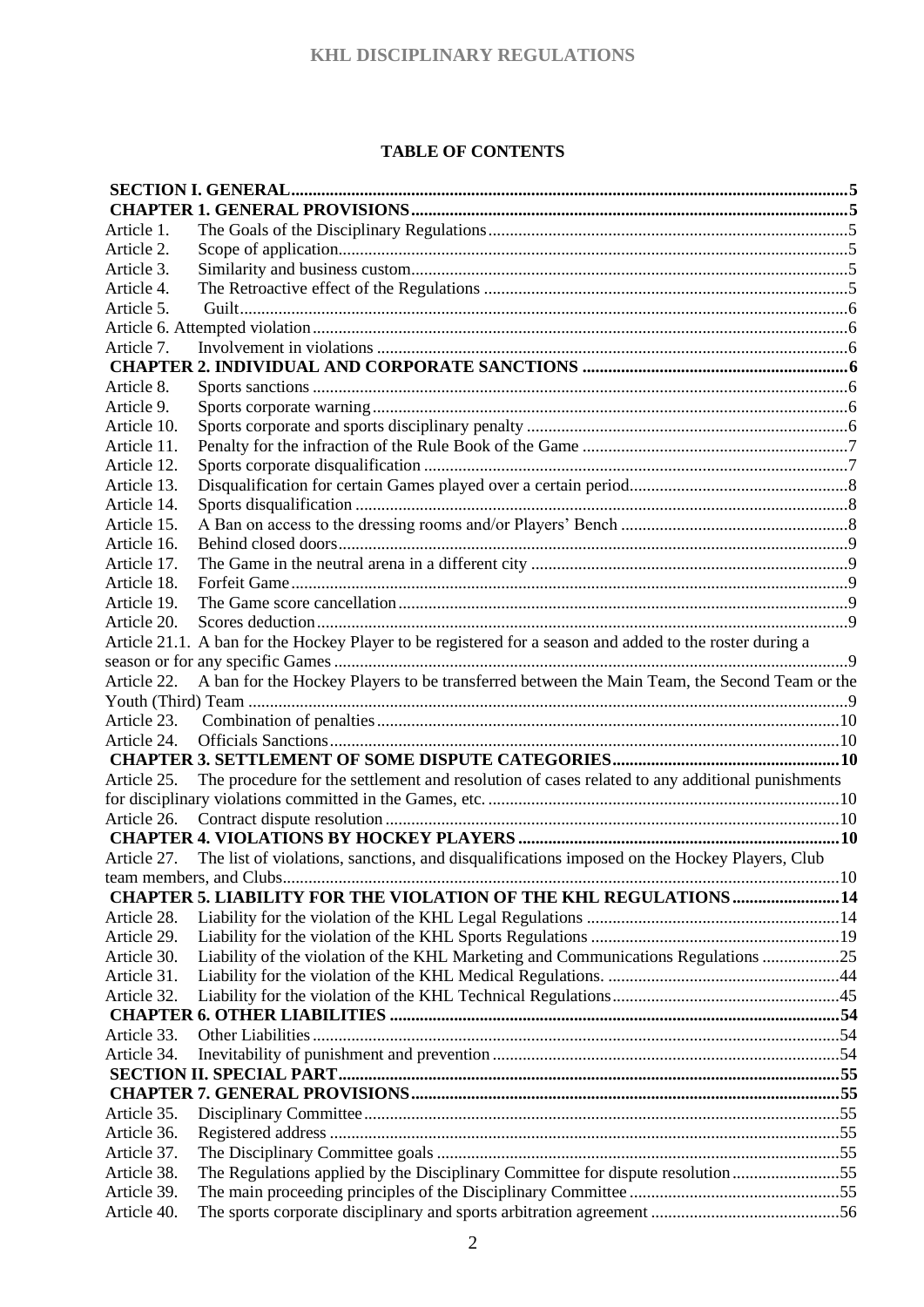| Article 41. |                                                                                                  |  |
|-------------|--------------------------------------------------------------------------------------------------|--|
| Article 42. |                                                                                                  |  |
| Article 43. |                                                                                                  |  |
| Article 44. |                                                                                                  |  |
| Article 45. |                                                                                                  |  |
| Article 46. |                                                                                                  |  |
| Article 47. |                                                                                                  |  |
| Article 48. |                                                                                                  |  |
| Article 49. |                                                                                                  |  |
| Article 50. | The language of the proceeding principles of the Disciplinary Committee58                        |  |
| Article 51. |                                                                                                  |  |
| Article 52. |                                                                                                  |  |
|             |                                                                                                  |  |
|             |                                                                                                  |  |
| Article 54. |                                                                                                  |  |
| Article 55. |                                                                                                  |  |
| Article 56. |                                                                                                  |  |
| Article 57. |                                                                                                  |  |
| Article 58. |                                                                                                  |  |
| Article 59. |                                                                                                  |  |
| Article 60. |                                                                                                  |  |
| Article 61. |                                                                                                  |  |
| Article 62. |                                                                                                  |  |
|             |                                                                                                  |  |
| Article 63. |                                                                                                  |  |
| Article 64. |                                                                                                  |  |
| Article 65. |                                                                                                  |  |
| Article 66. |                                                                                                  |  |
| Article 67. |                                                                                                  |  |
| Article 68. |                                                                                                  |  |
| Article 69. | Amendment and waiver of the application, claim recognition, and the settlement agreement63       |  |
| Article 70. |                                                                                                  |  |
| Article 71. |                                                                                                  |  |
| Article 72. |                                                                                                  |  |
| Article 73. |                                                                                                  |  |
| Article 74. |                                                                                                  |  |
| Article 75. |                                                                                                  |  |
| Article 76. |                                                                                                  |  |
| Article 77. |                                                                                                  |  |
| Article 78. |                                                                                                  |  |
| Article 79. |                                                                                                  |  |
| Article 80. |                                                                                                  |  |
| Article 81. |                                                                                                  |  |
| Article 82. |                                                                                                  |  |
| Article 83. |                                                                                                  |  |
|             |                                                                                                  |  |
| Article 84. |                                                                                                  |  |
| Article 85. | Explanations to the participants in the case regarding their procedural rights and obligations67 |  |
| Article 86. |                                                                                                  |  |
| Article 87. |                                                                                                  |  |
| Article 88. |                                                                                                  |  |
| Article 89. |                                                                                                  |  |
| Article 90. | The applicant's waiver, the defendant's admission of the claim,                                  |  |
|             |                                                                                                  |  |
| Article 91. |                                                                                                  |  |
| Article 92. |                                                                                                  |  |
| Article 93. |                                                                                                  |  |
| Article 94. |                                                                                                  |  |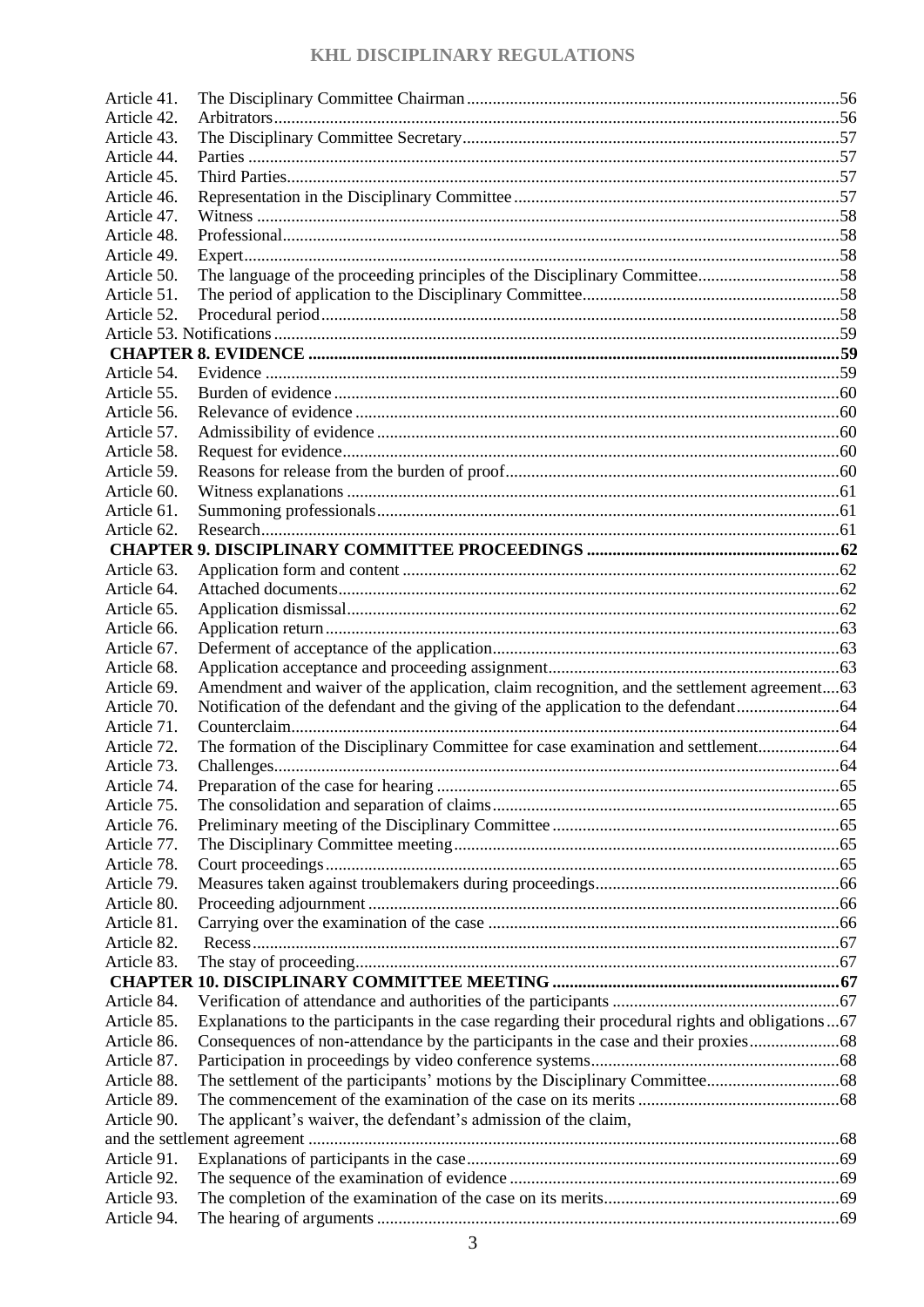| Article 95. | Withdrawal of the Arbitrator or participants in the case from the hall to make a decision 69                |  |
|-------------|-------------------------------------------------------------------------------------------------------------|--|
| Article 96. |                                                                                                             |  |
| Article 97. |                                                                                                             |  |
|             |                                                                                                             |  |
|             |                                                                                                             |  |
|             | Article 97.2. The procedure and consequences of the dismissal of an application                             |  |
|             |                                                                                                             |  |
|             |                                                                                                             |  |
| Article 98. |                                                                                                             |  |
| Article 99. |                                                                                                             |  |
|             |                                                                                                             |  |
|             |                                                                                                             |  |
|             | Article 102. The correction of typos and evident arithmetic errors in the decision of the Disciplinary      |  |
| Committee   |                                                                                                             |  |
|             |                                                                                                             |  |
|             |                                                                                                             |  |
|             | Article 105. Liability for the non-performance of the decision or determination                             |  |
|             |                                                                                                             |  |
|             |                                                                                                             |  |
|             | Article 107. Notice of enforcement of the decision or determination of the Disciplinary Committee 73        |  |
|             |                                                                                                             |  |
|             |                                                                                                             |  |
|             |                                                                                                             |  |
|             |                                                                                                             |  |
|             |                                                                                                             |  |
|             |                                                                                                             |  |
|             |                                                                                                             |  |
|             |                                                                                                             |  |
|             |                                                                                                             |  |
|             |                                                                                                             |  |
|             |                                                                                                             |  |
|             | Article 116. The procedure for the examination and settlement of cases in the Joint Chamber of Disciplinary |  |
|             |                                                                                                             |  |
|             |                                                                                                             |  |
|             |                                                                                                             |  |
|             |                                                                                                             |  |
|             | REGULATION on the Joint Chamber of Disciplinary Committees of the FHR and the KHL 76                        |  |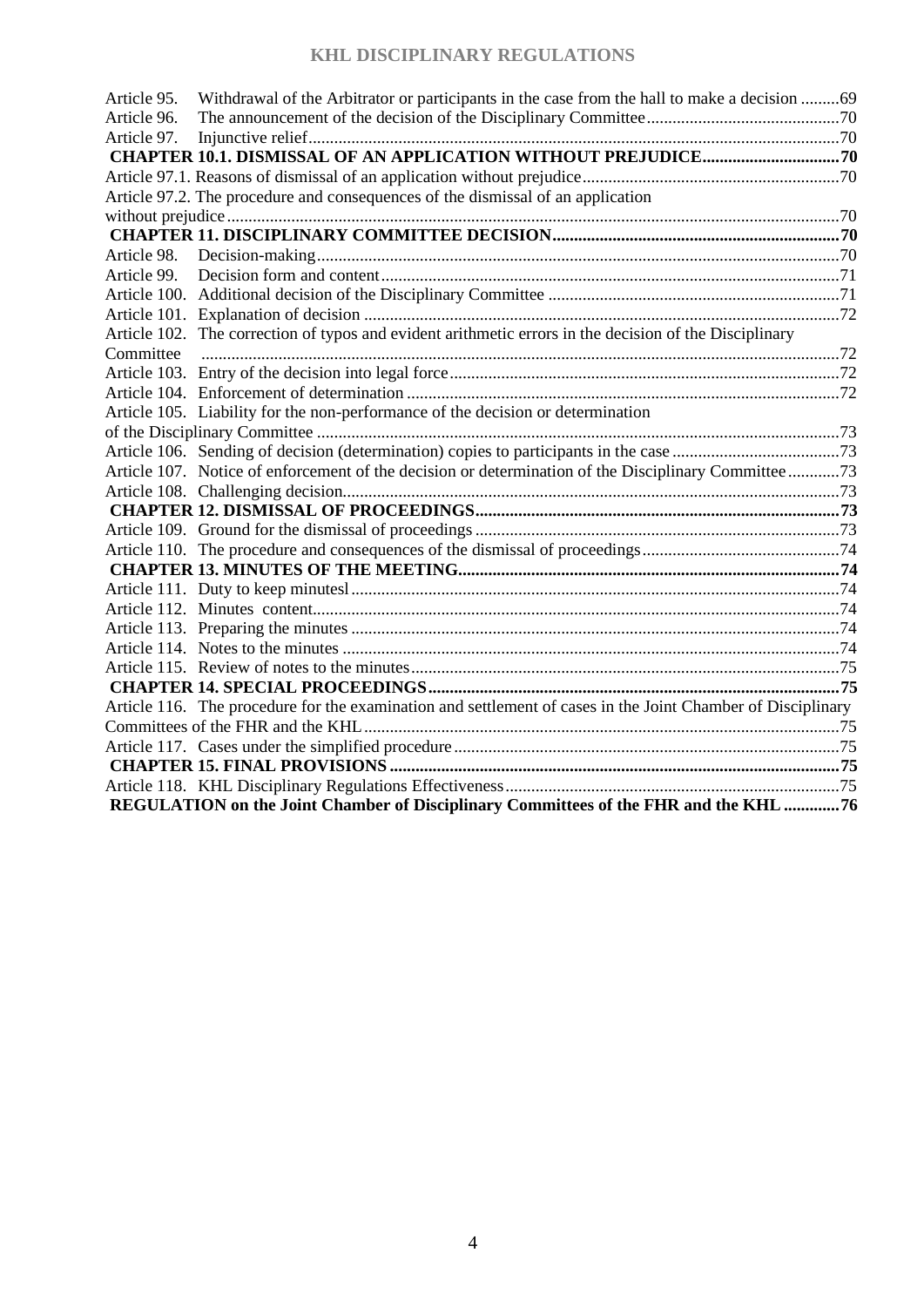# **SECTION I. GENERAL**

# **CHAPTER 1. GENERAL PROVISIONS**

#### <span id="page-4-2"></span><span id="page-4-1"></span><span id="page-4-0"></span>**Article 1. The Goals of the Disciplinary Regulations**

- 1. The main goals of the Disciplinary Regulations (hereinafter, "Regulations") include:
- 1.1. Regulate the procedure and conditions of the holding of KHL, JHL, and WHL Championships and other KHL, JHL, and WHL sports events in the form of decisions (resolutions) made by the authorized KHL Disciplinary Committee, which fill in the gaps and settle any collisions that arise from the application of the KHL, JHL, and WHL Regulations.
- 1.2. Control compliance with the KHL, JHL, and WHL Regulations and any other regulations by the Club, Hockey Players, and any other hockey actors.
- 1.3. Strengthen sports and corporate discipline.
- 1.4. Identify the key violations of:
	- the KHL Regulations, JHL Regulations, WHL Regulations, and any other KHL regulations, including the KHL requirements as the organizer of sports tournaments (events);
	- the Rule Book of the Game;
	- agreements (contracts) between hockey actors;
	- any other assets of hockey relations.
- 1.5. Identify types of sports disciplinary and corporate liability (sports sanctions) for any committed (allowed) violations.
- 1.6. Establish the proceedings and procedures of the Disciplinary Committee.

## <span id="page-4-3"></span>**Article 2. Scope of application**

The KHL Disciplinary Regulations are applicable in substance and proceedings to any sports tournaments (events) that are organized and held by the KHL and FHR as defined by the KHL Disciplinary Regulations.

#### <span id="page-4-4"></span>**Article 3. Similarity and business custom**

- 1. The regulation of social relations concerning the scope of application of the Disciplinary Regulations takes into account the rules that are established and applicable in the sports and hockey sector, in particular, the rules of conduct that are not covered by law, whether or not they are documented (the sports business custom).
- 2. If the social relations within the scope of application of the KHL Disciplinary Regulations are not directly covered or there is no applicable business custom, such relations shall be regulated by the norms that regulate any similar relations (the analogy of statute) unless they contradict in substance. If no analogy of statute is applicable, the rights and obligations of the parties are determined based on the general principles and scope of law (legal analogy) and the principles of fairness, and reasonable and equitable discretion.
- 3. The regulation of the relevant social relations and dispute settlements takes into account the jurisprudence constante, including arbitration, and the practice of the Disciplinary Committee. *(last updated on July 4, 2019. Minutes of meeting of CHL LLC Board of Directors No. 96 dated July 4, 2019)*

## <span id="page-4-5"></span>**Article 4. The Retroactive effect of the Regulations**

- 1. If the KHL Disciplinary Regulations soften any sanction (liability) or otherwise improve the offender's position, they shall have a retroactive effect and apply to the relevant violation committed before the effective date of the Regulations.
- 2. The KHL Disciplinary Regulations that intensify sanctions or otherwise aggravate the offender's position shall have no retroactive effect.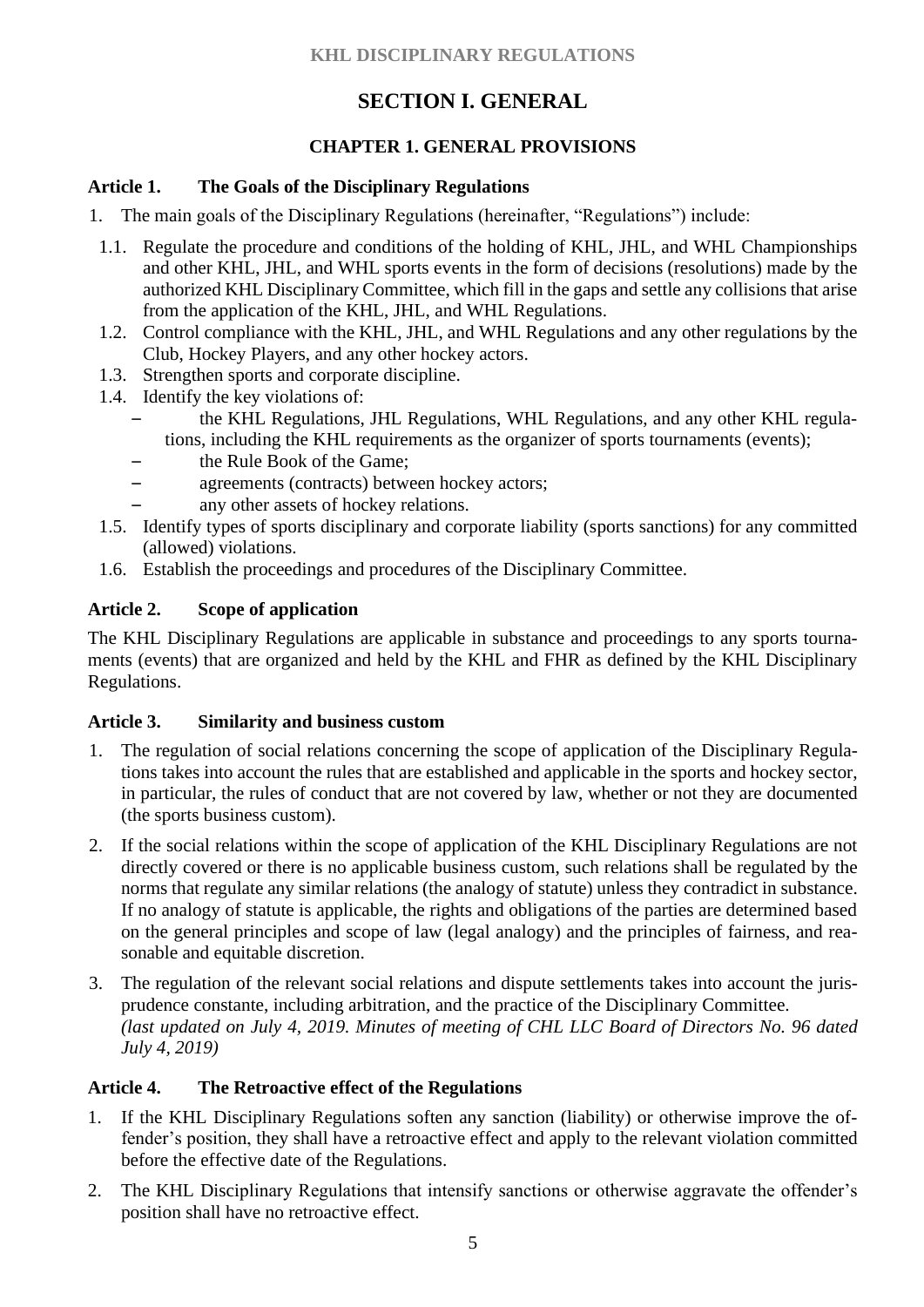# <span id="page-5-0"></span>**Article 5. Guilt**

- 1. A person is subject to disciplinary and sports corporate sanctions if he is found guilty in such violation.
- 2. Unless otherwise specified, the violations are punishable regardless of whether or not they are committed intentionally or out of negligence, in particular, with regard to their consequences.
- 3. In exceptional cases, the Disciplinary Committee shall apply the principle of objective imputation (strict liability).

#### <span id="page-5-1"></span>**Article 6. Attempted violation**

- 1. The attempted violation means any intended actions of a person directly aimed at violation if such breach is not accomplished due to any reasons beyond the control of such person.
- 2. Regarding the violations set out in clause 1 hereof, the Disciplinary Committee may decrease the sanction for the relevant type of breach based on the circumstances of breach at its own discretion.

#### <span id="page-5-2"></span>**Article 7. Involvement in violations**

- 1. Involvement in a violation means any intended joint involvement of two or more persons in such breach.
- 2. Any person who is intentionally involved in a violation as an organizer, facilitator, or accomplice is subject to punishment.
- <span id="page-5-3"></span>3. The Disciplinary Committee shall take into account the degree of the fault of each accomplice and may determine the sanction scope at its own discretion by the type of punishment applicable to each accomplice.

## **CHAPTER 2. INDIVIDUAL AND CORPORATE SANCTIONS**

#### <span id="page-5-4"></span>**Article 8. Sports sanctions**

- 1. Sports sanctions are liabilities imposed on any violation by a professional hockey actor of the Rule Book of the Game, the KHL Regulations, JHL Regulations, WHL Regulations, and the anti-doping rules, regulations, and requirements approved by the IIHF, FHR, and KHL.
- 2. The sports sanctions can be applied by the KHL Disciplinary Committee, KHL Sports and Disciplinary Committee, Department of Competitions, KHL CIB, KHL Security Department, KHL Vice-President, KHL Chief Arbitrator, and any other authorized persons and agencies according to the KHL Regulations.

#### <span id="page-5-5"></span>**Article 9. Sports corporate warning**

The sports corporate warning is a preventive measure which is sufficient due to the insignificance of the violation effects, the admission of guilt by the offender, and their willingness to comply with the decision (ruling) of the authorized body related to the application of sanctions.

#### <span id="page-5-6"></span>**Article 10. Sports corporate and sports disciplinary penalty**

- 1. The sports corporate or any other penalty which is not expressly stipulated by the laws of the Russian Federation and defined as a sports disciplinary penalty shall be charged on an individual or a legal entity by an authorized KHL body. The above penalty shall be charged in rubles.
- 2. Such penalty shall be payable to the Stabilization Fund of CHL LLC on the due date established by the KHL and the due date shall not be set earlier than within three (3) business days. If the penalty is imposed in addition to any sports corporate disqualification, it shall be due before the end of such sports corporate disqualification.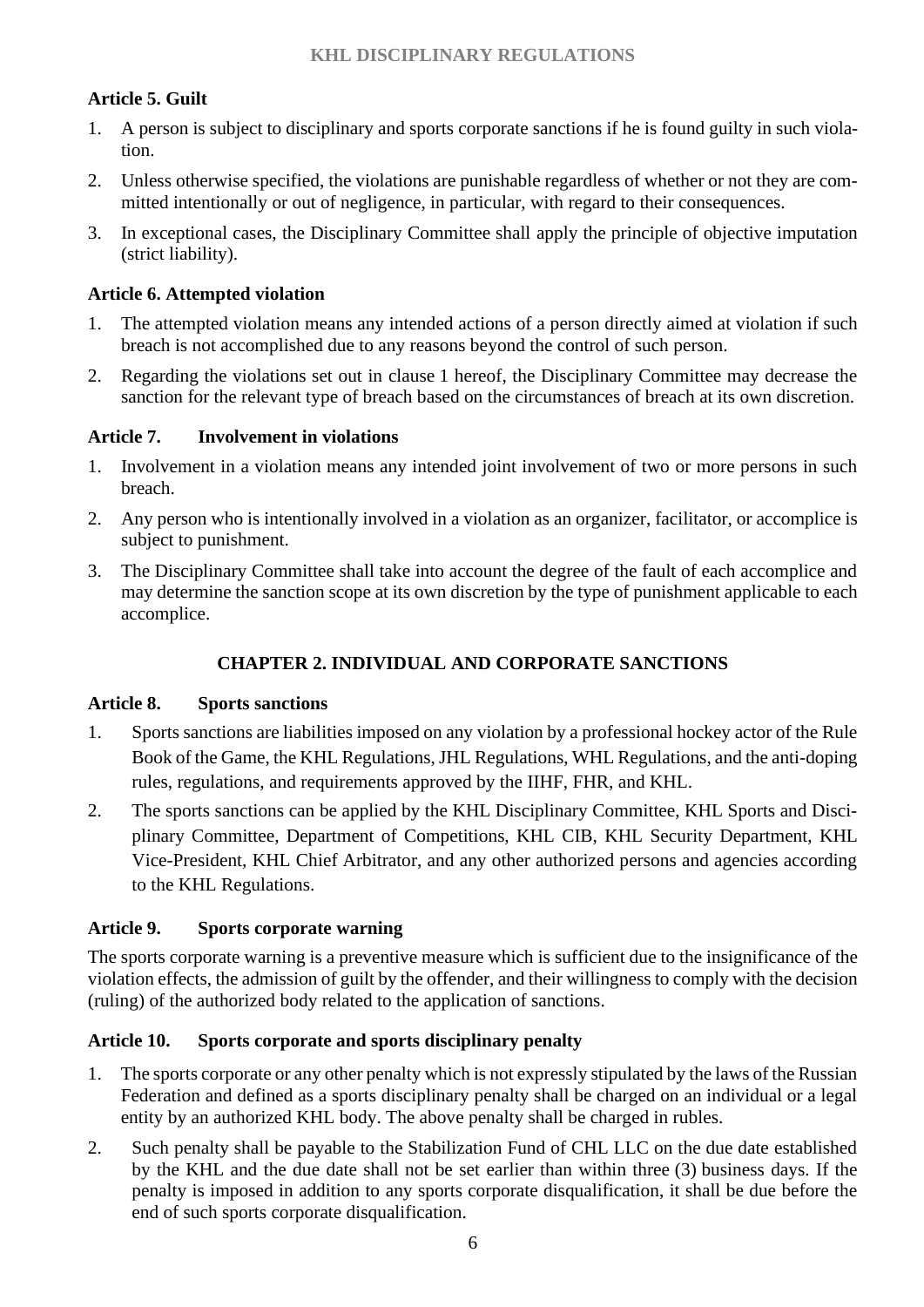*(last updated on July 4, 2018. Minutes of meeting of CHL LLC Board of Directors No. 85 dated July 4, 2018)*

3. Unless otherwise stipulated by the KHL Regulations, the penalty may be challenged by the relevant appeal filed with the KHL Disciplinary Committee before the penalty due date.

*Note. No missing of the application date shall be the reason for any refusal to accept such claim by the Disciplinary Committee. The reasons for such missing of the application date shall be addressed by the meeting of the Disciplinary Committee. The missed application date may be restored if the Disciplinary Committee finds the default reasons to be reasonable. Any unreasonable missing of the application date for filing a claim to the Disciplinary Committee or failure to restore the missed application date (in particular, for a good reason) shall be a reason for dismissing the application. The statement of reason of the Disciplinary Committee may specify only the missing of the due date as a reason for such application dismissal.*

*(last updated on July 4, 2018. Minutes of meeting of CHL LLC Board of Directors No. 85 dated July 4, 2018)*

4. If the imposed penalty is challenged, the payment obligation shall arise only from the effective date of the resolution of the KHL Disciplinary Committee.

#### <span id="page-6-0"></span>**Article 11. Penalty for the infraction of the Rule Book of the Game**

- 1. If a Hockey Player violates the Rule Book of the Game during the Game, the Official shall impose a penalty on such Player.
- 2. The penalty for the infraction of the Rule Book of the Game may be imposed by the SDC as provided for by the SDC Regulation.
- 3. The procedure for the penalty charge and payment shall be regulated by the Rule Book of the Game and the KHL Disciplinary Regulation. *(last updated on August, 30 2018. Minutes of meeting of CHL LLC Board of Directors No. 87 dated August, 30 2018)*
- 4. The penalty shall be payable to the Stabilization Fund of CHL LLC no later than within three (3) calendar days from the imposition date. If the Club team plays the next Game "away", the payment may be delayed as confirmed by the letter of guarantee from the Club management related to the penalty payment specifying the required payment date.

*(last updated on July 4, 2018. Minutes of meeting of CHL LLC Board of Directors No. 85 dated July 4, 2018)*

5. The decision to assess a penalty for the infraction of the Rule Book of the Game, imposed by the SDC, shall not be challenged.

#### <span id="page-6-1"></span>**Article 12. Sports corporate disqualification**

- 1. Sports corporate disqualification means:
- 1.1. For an individual, disqualification to hold any positions and perform responsibilities (including those of a coaching athlete, hockey athlete, Coach, physician, manager, director, etc.) in the KHL, JHL, and WHL Club and/or disqualification to act as a designee to perform any management functions in the KHL, JHL, and WHL framework and/or the KHL, JHL, and WHL Clubs for a certain period or without limit. In the event set out in clause 4 hereof, the sports corporate disqualification shall also apply to the tournaments organized and held by the FHR.

*(last updated on July 4, 2018. Minutes of meeting of CHL LLC Board of Directors No. 85 dated July 4, 2018)*

1.2. For legal entities, disqualification to enter into sports corporate relations with other legal entities (including Clubs) in the KHL and JHL framework and participate in the Championship for a certain period or without limit.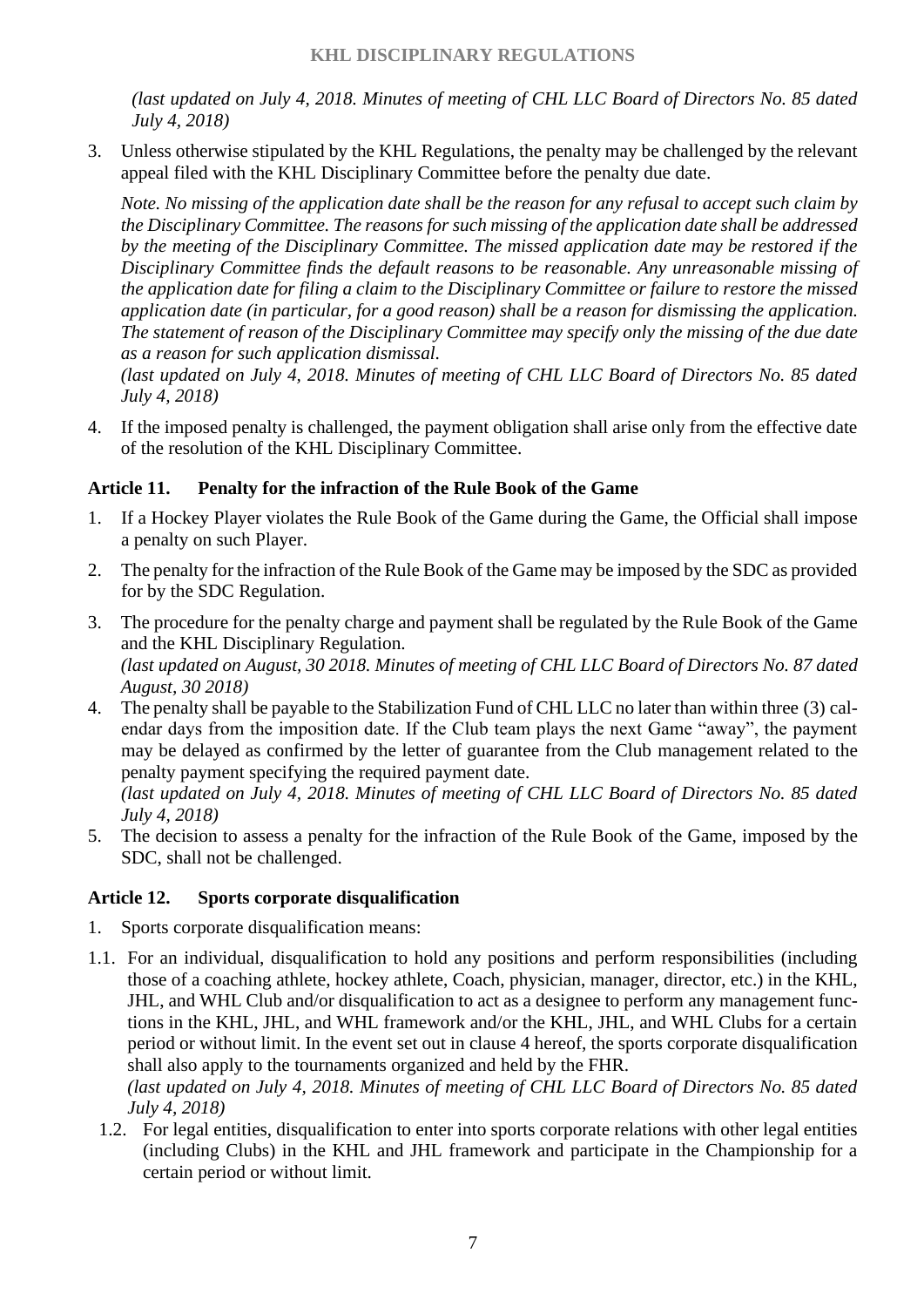- 2. The sports corporate disqualification shall not be challenged in court or otherwise but may be cancelled upon the review by the Disciplinary Committee of the application filed by a stakeholder for the cancellation of the corporate disqualification with a view to all facts of the case (event), willful compliance with the penalty, the offender's repentance, and after a six (6) month period from the date of imposing the corporate disqualification.
- 3. Sports corporate disqualification may be found conditional if any special dates for the beginning or execution of such disqualification are set.
- 3.1. If a sports corporate disqualification is applied to a person for a certain period, including the case when the expiration is connected with the certain actions which such person shall do or with occurrence of a specific event, the person to which such sports corporate disqualification is applied is entitled to apply to the Disciplinary Committee with the statement for acknowledgement of the penalty in the form of a sports corporate disqualification as completed. *(last updated on July 4, 2019. Minutes of meeting of CHL LLC Board of Directors No. 96 dated July 4, 2019)*

#### 4. Deleted

*(last updated on July 4, 2019. Minutes of meeting of CHL LLC Board of Directors No. 96 dated July 4, 2019)*

5. If, within a period of sports corporate disqualification, a disqualified person implements the rights and obligations set out in Clause 1 hereof and restricted for such person under decision of the body or person authorized by the KHL Regulations, a penalty may be imposed on such disqualified person by decision of the Disciplinary Committee: one hundred thousand (100,000.00) RF Rubles on an individual and three hundred thousand (300,000.00) RF Rubles on a legal entity.

*(last updated on July 4, 2019. Minutes of meeting of CHL LLC Board of Directors No. 96 dated July 4, 2019)*

6. If a legal entity enters into a contract with a disqualified person and, under such contract, the disqualified person implements the rights and obligations set out in Clause 1 hereof and restricted for such person under decision of the body or person authorized by the KHL Regulations, or if a valid contract is not terminated, or the legal entity applies no effects of termination of such contract, a penalty may be imposed on such legal entity by decision of the Disciplinary Committee in the amount of three hundred thousand (300,000.00) RF Rubles on a legal entity.

*(last updated on July 4, 2019. Minutes of meeting of CHL LLC Board of Directors No. 96 dated July 4, 2019)*

## <span id="page-7-0"></span>**Article 13. Disqualification for certain Games played over a certain period**

- 1. The Game disqualification means a ban to participate in the upcoming Game according to the Rule Book of the Hockey Game.
- 2. Disqualification for a certain period means a ban to participate in competitions and Games within a certain period according to the Rule Book of the Hockey Game.

## <span id="page-7-1"></span>**Article 14. Sports disqualification**

Sports disqualification means a ban to participate in the upcoming Game(s) or within a certain period on the grounds expressly stipulated in the laws of the Russian Federation.

#### <span id="page-7-2"></span>**Article 15. A Ban on access to the dressing rooms and/or Players' Bench**

A ban on access to the dressing rooms and/or Players' Bench disqualifies the Hockey Player or any other Club member from access to the dressing room and/or Players' Bench and/or under grandstands rooms before, during, and after the Game.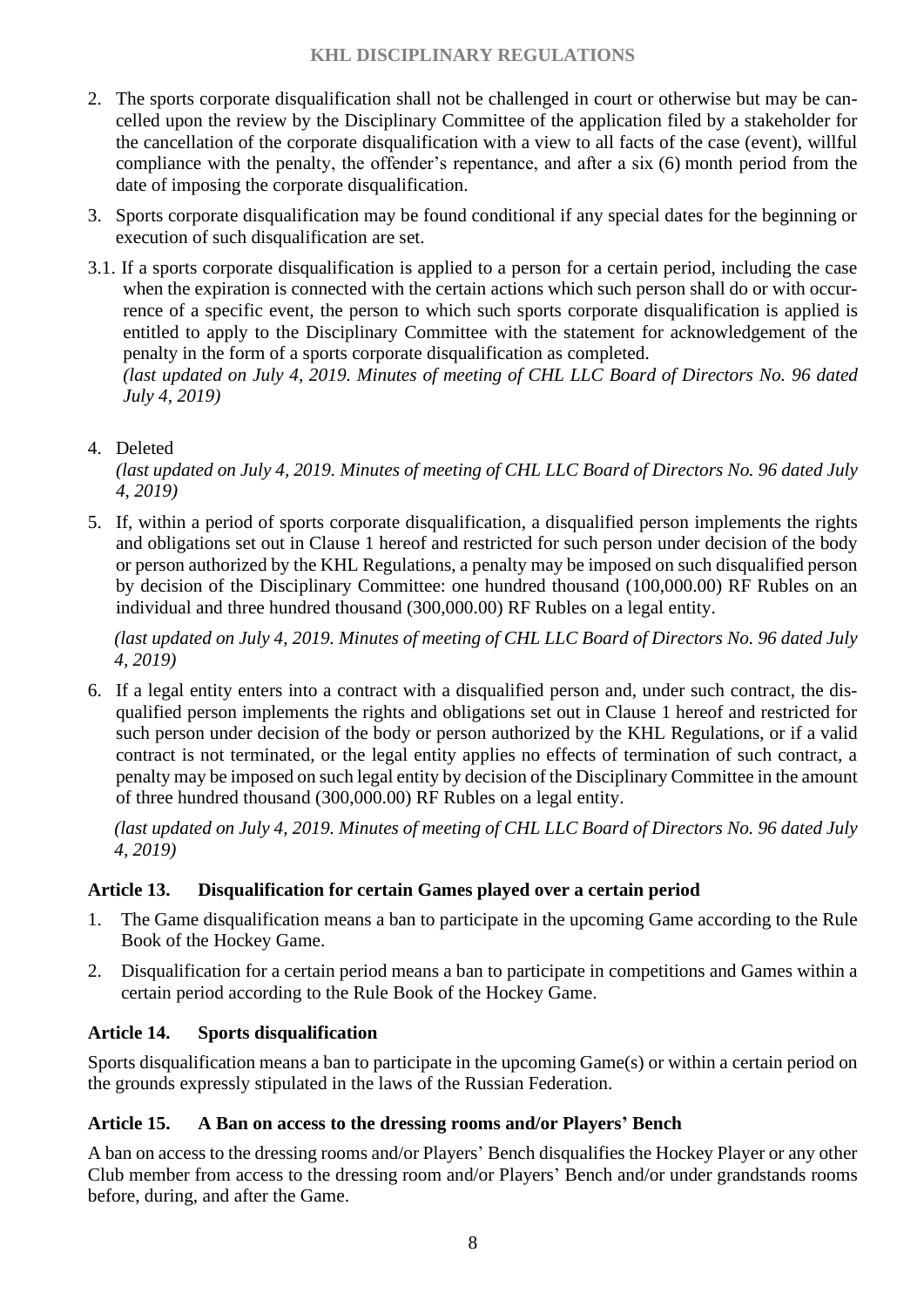## <span id="page-8-0"></span>**Article 16. Behind closed doors**

Subject to the decision of the Disciplinary Committee or the Department of Competitions, the guilty Club may be required to hold a certain "home" Game behind closed doors. Such Game can attend only the accredited by KHL journalists, the Club employees, and the KHL, SHL, and JHL representatives.

# <span id="page-8-1"></span>**Article 17. The Game in the neutral arena in a different city**

Subject to the decision of the Disciplinary Committee or the Department of Competitions, the guilty Club may be required to hold a certain "home" Game in a different city and neutral arena or other covered ice arena with grandstands that comply with the relevant Rule Book of the Game and the KHL Technical Regulations, the JHL Regulations, and the WHL Regulations.

# <span id="page-8-2"></span>**Article 18. Forfeit Game**

Forfeit Game  $(-;+)$  shall be recognized for the Club team that participates in the Game and commits a violation under the KHL Sports Regulations, the JHL Regulations, and the WHL Regulations.

## <span id="page-8-3"></span>**Article 19. The Game score cancellation**

The Game score cancellation means a cancellation of the actual Game score and the winner determination (loss award) and the Game score according to the KHL Regulations, the JHL Regulations, and the WHL Regulations and subject to the decision of the Disciplinary Committee or the Department of Competitions.

## <span id="page-8-4"></span>**Article 20. Scores deduction**

The Disciplinary Committee or the Department of Competitions may deduct scores from a guilty person for any sports achievements due to any multiple or continuous violations.

#### **Article 21. A Ban to register Contracts and the Hockey Players' Rosters for a Season or for a specific Game**

- 1. Subject to the decision of the Disciplinary Committee, KHL CIB shall suspend the registration of the Club's Contracts for the period set out in the decision of the Disciplinary Committee.
- 2. The Disciplinary Committee may prohibit the Club to file additional rosters for Hockey Players during the season or roster the Hockey Players for the specific Games for the period set out in the decision of the Disciplinary Committee.

*(last updated on July 4, 2018. Minutes of meeting of CHL LLC Board of Directors No. 85 dated July 4, 2018)*

# <span id="page-8-5"></span>**Article 21.1. A ban for the Hockey Player to be registered for a season and added to the roster during a season or for any specific Games**

The Disciplinary Committee may prohibit the Hockey Player to be registered for a season and be added in the roster during a season or for any specific Games for the period set out in the decision of the Disciplinary Committee.

*(last updated on July 4, 2018. Minutes of meeting of CHL LLC Board of Directors No. 85 dated July 4, 2018)*

## <span id="page-8-6"></span>**Article 22. A ban for the Hockey Players to be transferred between the Main Team, the Second Team or the Youth (Third) Team**

Subject to the decision of the Disciplinary Committee, KHL CIB shall suspend the transfer of the Hockey Players between the Main Team, the Club's Second Team or the Youth (Third) Team for the period set out in the decision of the Disciplinary Committee.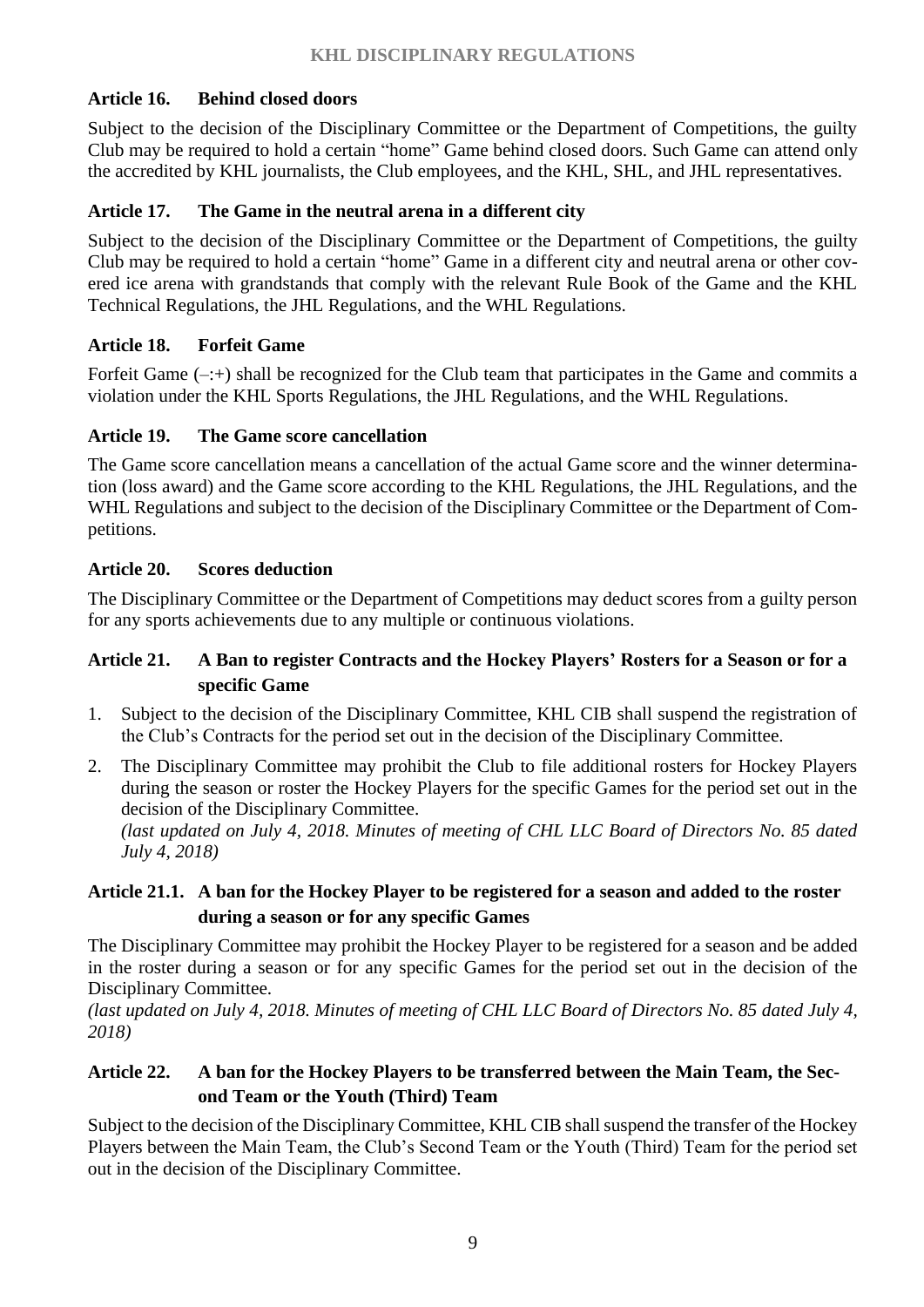#### <span id="page-9-0"></span>**Article 23. Combination of penalties**

According to the decision of the Disciplinary Committee, сombination of penalties may be applicable in the form of primary and additional punishment for any violation that is found to be gross or cynical or expressly intended for non-compliance with the KHL Regulation, JHL Regulation, and WHL Regulation, the requirements of the organizer of sports tournaments (events), the Rule Book, etc., with a view to all circumstances of the case.

#### <span id="page-9-1"></span>**Article 24. Officials Sanctions**

The sanctions under the Disciplinary Sanction Regulation applicable to the KHL Officials may be applied by the Officiating Department as disciplinary measures to the Officials servicing the Games of the KHL Championship, the JHL Championship, and the WHL Championship.

<span id="page-9-2"></span>*(last updated on August, 30 2018. Minutes of meeting of CHL LLC Board of Directors No. 87 dated August, 30 2018)*

#### **CHAPTER 3. SETTLEMENT OF SOME DISPUTE CATEGORIES**

## <span id="page-9-3"></span>**Article 25. The procedure for the settlement and resolution of cases related to any additional punishments for disciplinary violations committed in the Games, etc.**

The procedure for the settlement and resolution of cases related to any additional punishments for disciplinary violations committed in the Games of the KHL Championship, the JHL Championship, and the WHL Championship related to any disciplinary violations by the Hockey Players, Coaches, and other Hockey Club members shall be defined by the Sports and Disciplinary Committee Regulation.

#### <span id="page-9-4"></span>**Article 26. Contract dispute resolution**

<span id="page-9-5"></span>The procedure for the resolution of any contract disputes shall be defined in accordance with the Regulation on the KHL Contract Dispute Commission.

## **CHAPTER 4. VIOLATIONS BY HOCKEY PLAYERS**

#### <span id="page-9-6"></span>**Article 27. The list of violations, sanctions, and disqualifications imposed on the Hockey Players, Club team members, and Clubs**

The list of violations committed during the Championship Games to be viewed by the KHL as a reason for imposing additional sanctions on Hockey Players, Club team members, and Clubs shall be determined according to the Rule Book of the Hockey Game. All penalties may be charged on the guilty person.

*(last updated on August, 30 2018. Minutes of meeting of CHL LLC Board of Directors No. 87 dated August, 30 2018)*

#### **Table. List of violations, sanctions, and disqualifications imposed on the Hockey Players, Club Team Members, and Clubs**

| <b>Violation No.</b> | Violation of the Rule Book of the Game                                           | <b>Penalty</b><br>(min) | <b>Disqualification</b><br>(Games played) | <b>Cash penalty</b><br>(RUB) |
|----------------------|----------------------------------------------------------------------------------|-------------------------|-------------------------------------------|------------------------------|
|                      | PUNISHMENTS IMPOSED ON THE HOCKEY PLAYER<br><b>FOR THE FOLLOWING VIOLATIONS:</b> |                         |                                           |                              |
| 1.1.                 | Attacking the Player who had no possession of<br>the puck                        | $5 + 20$                | $01$ 3                                    | 50,000                       |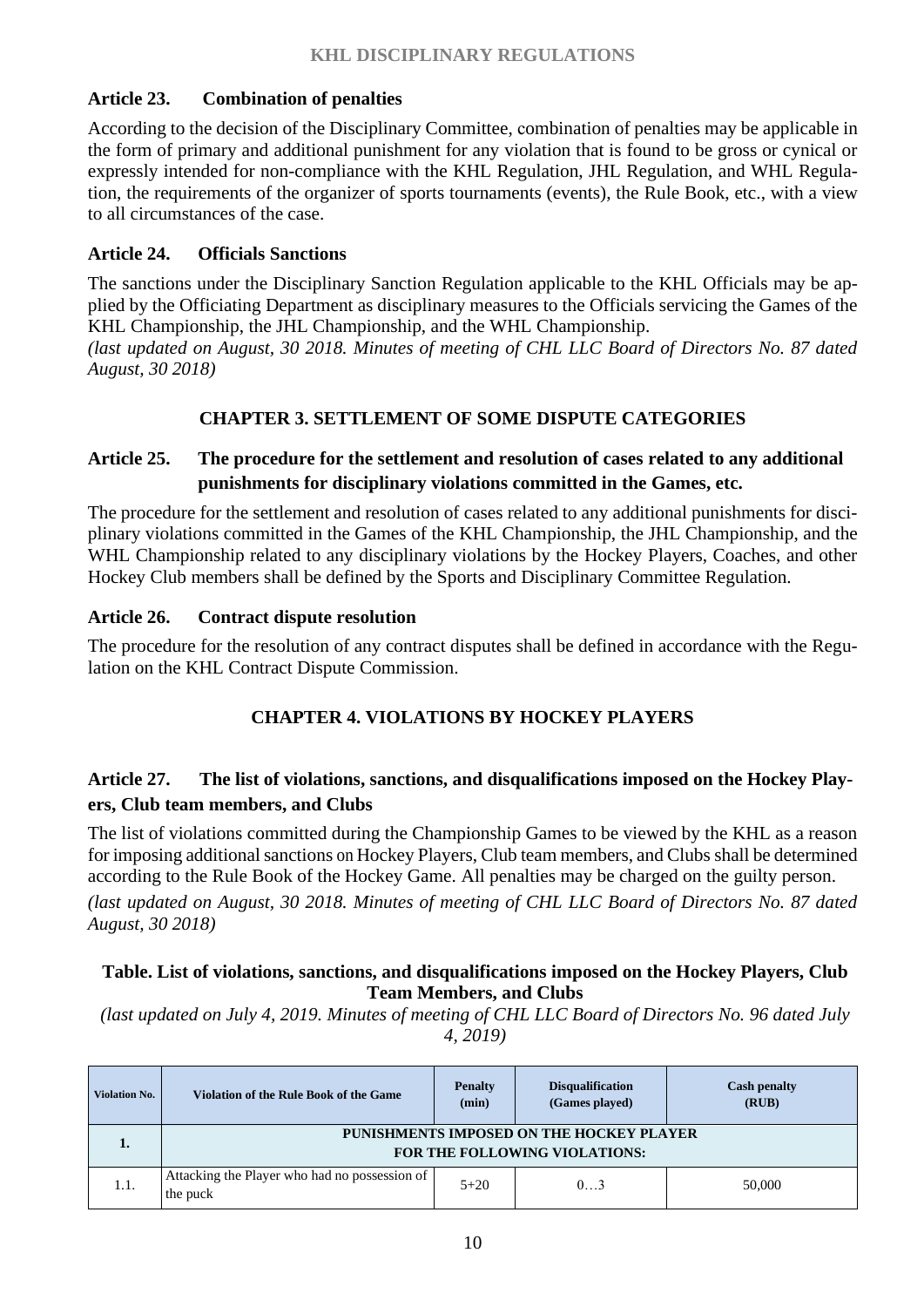| 1.2.1.  |                                                                                                | $2 + 10$ | $\boldsymbol{0}$ | 30,000          |  |
|---------|------------------------------------------------------------------------------------------------|----------|------------------|-----------------|--|
| 1.2.2.  | Attacking from behind                                                                          | $5 + 20$ | 05               | 50,000          |  |
| 1.3.1.  | Attacking head or neck                                                                         | $2 + 10$ | $\boldsymbol{0}$ | 30,000          |  |
| 1.3.2.  |                                                                                                | $5 + 20$ | 010              | 100,000-300,000 |  |
| 1.4.    | High-sticking                                                                                  | $5 + 20$ | 05               | 50,000-70,000   |  |
| 1.5.    | Holding an opponent with a stick                                                               | $5 + 20$ | 03               | 50,000          |  |
| 1.6.1   | Attempted spearing with a stick                                                                | $2+2+10$ | $\boldsymbol{0}$ | 30,000          |  |
| 1.6.2   | Spearing with a stick                                                                          | $5 + 20$ | 05               | 50,000-70,000   |  |
| 1.7.    | Kneeing                                                                                        | $5 + 20$ | 05               | 100,000-300,000 |  |
| 1.8.    | Wrong attack of an opponent                                                                    | $5 + 20$ | 05               | 50,000-70,000   |  |
| 1.9.    | Clipping                                                                                       | $5 + 20$ | 05               | 50,000-70,000   |  |
| 1.10.   | Tripping                                                                                       | $5 + 20$ | 03               | 50,000          |  |
| 1.11    | Slew-footing                                                                                   | $5 + 20$ | 05               | 50,000-70,000   |  |
| 1.12.   | Cross-checking                                                                                 | $5 + 20$ | 05               | 50,000-70,000   |  |
| 1.13.   | Boarding                                                                                       | $5 + 20$ | 05               | 50,000-70,000   |  |
| 1.14.   | Head shot                                                                                      | $5 + 20$ | 05               | 50,000-70,000   |  |
| 1.15.   | Slashing                                                                                       | $5 + 20$ | 05               | 30,000-70,000   |  |
| 1.16.1. | Attempted butt-ending                                                                          | $2+2+10$ | $\overline{0}$ . | 30,000          |  |
| 1.16.2. | Butt ending                                                                                    | $5 + 20$ | 05               | 50,000-70,000   |  |
| 1.17.   | Elbowing                                                                                       | $5 + 20$ | 05               | 50,000          |  |
| 1.18.   | Kicking                                                                                        | $5 + 20$ | 05               | 50,000-70,000   |  |
| 1.19.   | Late hit                                                                                       | $5 + 20$ | $05$             | 50,000-70,000   |  |
|         | A player who:                                                                                  |          |                  |                 |  |
| 1.20.   | Swings stick at the other Player during any<br>confrontation                                   | $5 + 20$ | $\boldsymbol{0}$ | 50,000          |  |
| 1.21.   | Is punished with a 10-minute penalty in the<br>same Game                                       | 20       | $\boldsymbol{0}$ | 50,000          |  |
| 1.22.   | Pursues the behavior for which he was earlier<br>awarded the Disciplinary Penalty (10 minutes) | 20       | $\boldsymbol{0}$ | 50,000          |  |
| 1.23.   | Uses language that is discriminatory in nature                                                 | 20       | $\mathbf{1}$     | 50,000          |  |
| 1.24.   | Throws items on ice                                                                            | $2 + 20$ | $\boldsymbol{0}$ | 30,000          |  |
| 1.25.   | Throws a stick or any other item outside the<br>hockey rink                                    | 20       | $\boldsymbol{0}$ | 50,000          |  |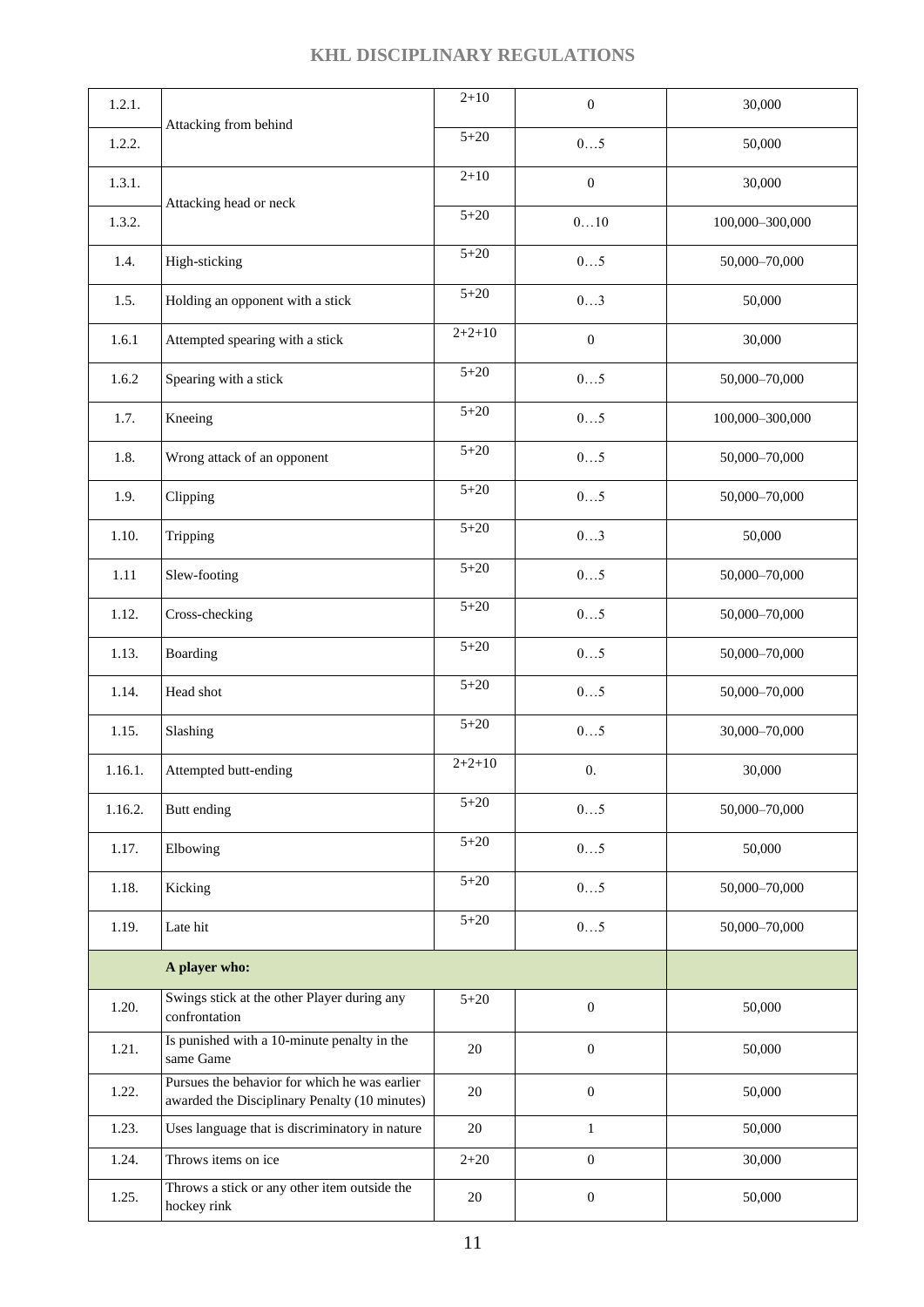| 1.26. | Leaves the Players' Bench before the expiry of<br>the penalty                                                                                                                                 | $2 + 20$     | 03                                            | 50,000           |  |
|-------|-----------------------------------------------------------------------------------------------------------------------------------------------------------------------------------------------|--------------|-----------------------------------------------|------------------|--|
| 1.27. | Is the first to leave the Players' Bench during<br>the confrontation or fight                                                                                                                 | $2+2+20$     | 35                                            | 100,000-200,000  |  |
| 1.28. | Leaves the Players' Bench during the confron-<br>tation or fight                                                                                                                              | 10           | 02                                            | 50,000           |  |
| 1.29. | Leaves the Players' Bench during the confron-<br>tation or fight                                                                                                                              | $2 + 20$     | 24                                            | 50,000           |  |
| 1.30. | Intentionally beats, hits or injures the Official<br>or throws a puck or any item against the Offi-<br>cial                                                                                   | 20           | 510                                           | 300,000          |  |
| 1.31. | Intentionally grabs, touches, pushes, pushes<br>away or trips the Official                                                                                                                    | 20           | 25                                            | 100,000-300,000  |  |
| 1.32. | Prevents or harms the Game                                                                                                                                                                    | 20           | 35                                            | 100,000          |  |
| 1.33. | Spits at the Official or anyone present in the<br>rink                                                                                                                                        | 20           | 35                                            | 200,000          |  |
| 1.34. | Uses offensive expressions toward, makes any<br>obscene gestures at any Official or any person<br>or swings a stick at the Official anywhere in<br>the rink before, during, or after the Game | 20           | $1 - 3$                                       | 200,000          |  |
| 1.35. | Bites any part of an opponent's body                                                                                                                                                          | $5 + 20$     | $1 - 5$                                       | 100,000          |  |
| 1.36. | Makes physical contacts with viewers                                                                                                                                                          | $5 + 20$     | $1 - 5$                                       | 300,000          |  |
| 1.37. | Hits (goaltender) an opponent's head or neck                                                                                                                                                  | $5 + 20$     | $1 - 5$                                       | 100,000          |  |
| 2.    |                                                                                                                                                                                               |              | PUNISHMENTS IMPOSED ON A TEAM MEMBER WHO:     |                  |  |
| 2.1.  | Becomes involved in the confrontation or fight<br>on the ice or outside the ice rink                                                                                                          | 20           | 03                                            | 100,000          |  |
| 2.2.  | Guilty of non-disciplined behavior                                                                                                                                                            | 20           | $\mathbf{1}$                                  | $150,000$ (***)  |  |
| 2.3.  | Throws items on ice                                                                                                                                                                           | $2 + 20$     | $\overline{03}$                               | 50,000           |  |
| 2.4.  | Steps on the ice during any period without the<br>permission of the Chief Referee                                                                                                             | 20           | 03                                            | 100,000-200,000  |  |
| 2.5.  | Uses language that is discriminatory in nature                                                                                                                                                | 20           | $\mathbf{1}$                                  | 100,000          |  |
| 2.6.  | Intentionally grabs, touches, pushes away,<br>pushes, or throws any item, spits, or makes<br>any obscene gesture at the Official or any per-<br>son                                           | 20           | $1 - 5$                                       | 300,000          |  |
| 3.    |                                                                                                                                                                                               |              | PUNISHMENTS IMPOSED ON THE HOCKEY PLAYER WHO: |                  |  |
| 3.1.  | Punished with a Big Penalty (5 minutes) for<br>fighting                                                                                                                                       | 5            | $\boldsymbol{0}$                              | $\boldsymbol{0}$ |  |
| 3.2.  | Punished with the second Big Penalty<br>(5 minutes) for fighting during one Game                                                                                                              | 20           | $\boldsymbol{0}$                              | 50,000           |  |
| 3.3.  | Is the first to join the ongoing fight                                                                                                                                                        | 20           | 03                                            | 50,000           |  |
| 3.4.  | Is found to be a fight instigator                                                                                                                                                             | $2 + 5 + 10$ | 03                                            | 50,000           |  |
| 3.5.  | Is found to be a fight instigator for the second<br>time in one Game                                                                                                                          | $2+5+20$     | $1 - 5$                                       | 100,000          |  |
| 3.6.  | Is found a fight instigator during the last 5<br>minutes of the Game or additional time                                                                                                       | $2+5+20$     | 03                                            | 100,000          |  |
| 3.7.  | Is found a fight instigator                                                                                                                                                                   | $5 + 20$     | 03                                            | 150,000          |  |
| 3.8.  | Is found an instigator and aggressor in one                                                                                                                                                   | $2+5+10+20$  | $1 - 5$                                       | 150,000          |  |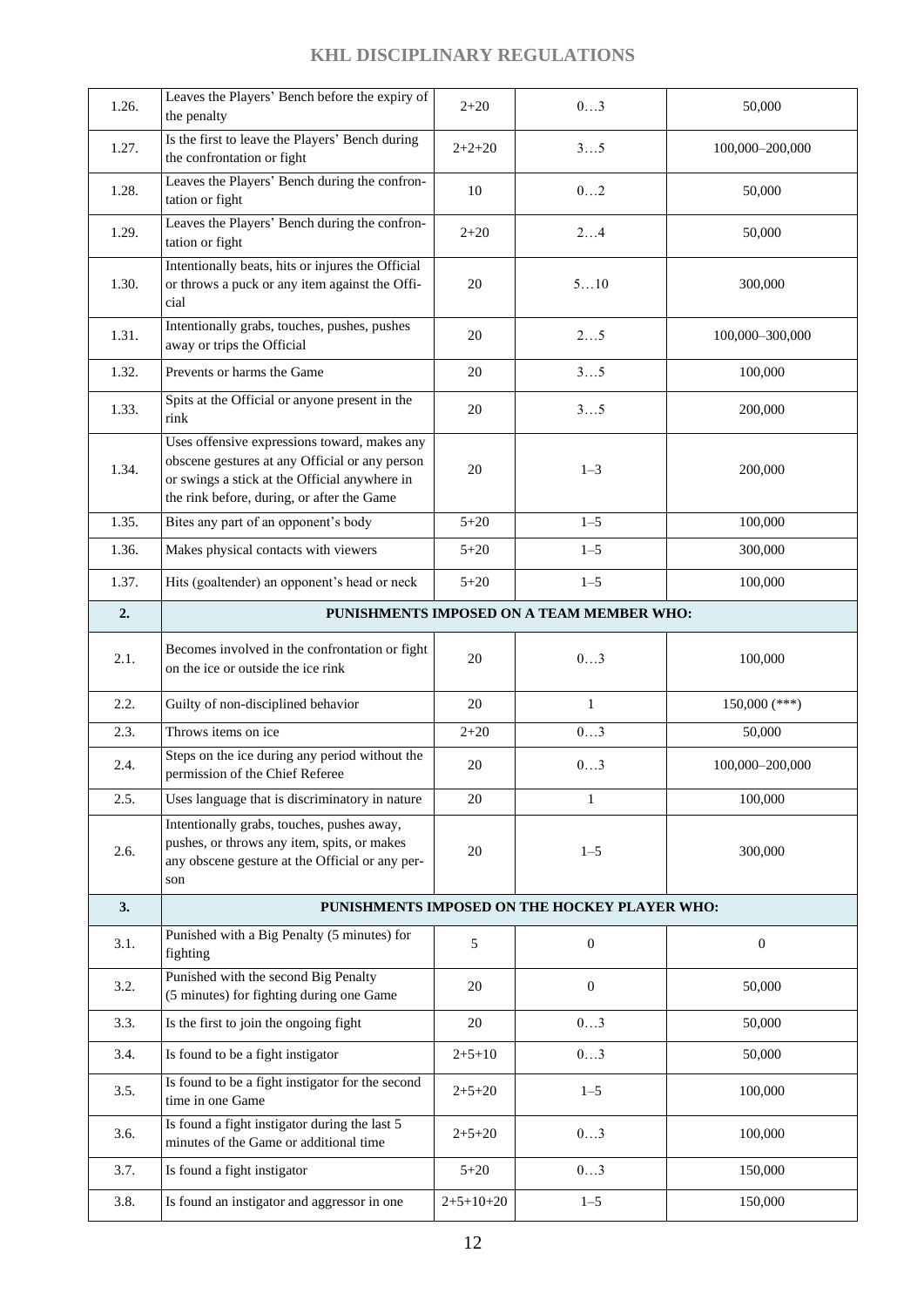|        | fight                                                                                                                                                                                                   |          |                                                        |                  |                        |  |
|--------|---------------------------------------------------------------------------------------------------------------------------------------------------------------------------------------------------------|----------|--------------------------------------------------------|------------------|------------------------|--|
| 3.9.   | Continues or attempts to continue a confronta-<br>tion after the Chief Referee's warning of stop-<br>ping or prevents a Linesman in performing his<br>responsibilities                                  | 20       | $\overline{0}$ .                                       |                  | 50,000-100,000         |  |
| 3.10.  | Grabs or hold a face mask or helmet or pulls<br>an opponent's hair                                                                                                                                      | $5 + 20$ | 03                                                     | 50,000           |                        |  |
| 3.11.  | Participates in a fight in under grandstands<br>rooms premises during the Game timeout                                                                                                                  | 20       | 03                                                     |                  | 300,000                |  |
| 3.12.  | Hits and injures an unsuspecting opponent                                                                                                                                                               | $5 + 20$ | $1 - 5$                                                | 100,000          |                        |  |
| 4.     |                                                                                                                                                                                                         |          | ADDITIONAL PENALTIES ON HOCKEY PLAYERS (TEAM MEMBERS): |                  |                        |  |
| 4.1.   | A Hockey Player who is punished with the third and each successive Disciplinary Pen-<br>alty (10 minutes) in different Games                                                                            |          |                                                        | $\mathbf{1}$     | Individual Penalty (*) |  |
| 4.2.   | A Hockey Player (team representative) punished in one Game:                                                                                                                                             |          |                                                        |                  |                        |  |
| 4.2.1. | with the second and each following Disciplinary Penalty until the end of the Game<br>(20 minutes)                                                                                                       |          |                                                        | $\mathbf{1}$     | Individual Penalty (*) |  |
| 4.2.2. | with the second and each following Major Penalty (5 minutes)                                                                                                                                            |          |                                                        | $\mathbf{1}$     | Individual Penalty (*) |  |
| 4.2.3. | with Disciplinary Penalty until the end of the Game (20 minutes) and Major and Disci-<br>plinary Penalty until the end of the Game $(5 + 20 \text{ minutes})$                                           |          |                                                        | $\mathbf{1}$     | Individual Penalty (*) |  |
| 4.3.   | A Hockey Player (team representative) punished in different Games:                                                                                                                                      |          |                                                        |                  |                        |  |
| 4.3.1  | with the second and each following Disciplinary Penalty until the end of the Game (20<br>minutes)                                                                                                       |          |                                                        | $\mathbf{1}$     | Individual Penalty (*) |  |
| 4.3.2. | with the second and each following Major and Disciplinary Penalty until the end of the<br>Game $(5 \text{ minutes} + 20 \text{ minutes})$                                                               |          |                                                        | $\mathbf{2}$     | Individual Penalty (*) |  |
| 4.3.3. | with Disciplinary Penalty until the end of the Game (20 minutes) and Major and Disci-<br>plinary Penalty until the end of the Game $(5 + 20 \text{ minutes})$                                           |          |                                                        | 1                | Individual Penalty (*) |  |
| 4.4.   | A Hockey Player assessed the second and each following Major Penalty (5 minutes):                                                                                                                       |          |                                                        |                  |                        |  |
| 4.4.1. | without definition in the fight of an instigator or aggressor                                                                                                                                           |          |                                                        | $\mathbf{1}$     | Individual Penalty (*) |  |
| 4.4.2  | if the Hockey Player of an opponent team is deemed to be an instigator or aggressor                                                                                                                     |          |                                                        | $\boldsymbol{0}$ | $\mathbf{0}$           |  |
| 4.5.   | the Hockey Player assessed the Minor Penalty (2 minutes) for the Simulation                                                                                                                             |          |                                                        | $\mathbf{0}$     | 50,000 (**)            |  |
| 4.6.   | the Hockey Player wearing no jersey on the pants                                                                                                                                                        |          |                                                        | $\mathbf{0}$     | 30,000                 |  |
| 4.7.   | the Hockey Player under 20 with no mouthguard                                                                                                                                                           |          |                                                        | $\overline{0}$   | 30,000                 |  |
| 4.8.   | the Hockey Player whose eyewear (shield) is non-compliant with the Rule Book of the<br>Game                                                                                                             |          |                                                        | $\mathbf{0}$     | 30,000                 |  |
| 4.9.   | The Hockey Player (official team representative) deemed to be an instigator in a<br>pregame warm-up and/or in under grandstands rooms during an intermission or after the<br>Game                       |          |                                                        | 10               | 100,000                |  |
| 4.10.  | The Hockey Player (official team representative) deemed to be an instigator for the<br>second time in a pregame warm-up and/or in under grandstands rooms during an inter-<br>mission or after the Game |          |                                                        | 15               | 150,000                |  |
| 4.11.  | The Head Coach whose Hockey Player was the first to leave the Player's or Penalty<br>Bench during a fight or a confrontation                                                                            |          |                                                        | $\mathbf{0}$     | 100,000-300,000        |  |
| 5.     |                                                                                                                                                                                                         |          | ADDITIONAL TEAM PENALTIES:                             |                  |                        |  |
| 5.1.   | Whose Hockey Player or official team representative is involved in a fight during a<br>pregame warm-up or in under grandstands rooms                                                                    |          |                                                        | $\mathbf{0}$     | 1,000,000              |  |
| 5.2.   | Whose Hockey Player was the first to leave the Player's or Penalty Bench during a fight<br>or a confrontation                                                                                           |          |                                                        | $\mathbf{0}$     | 300,000                |  |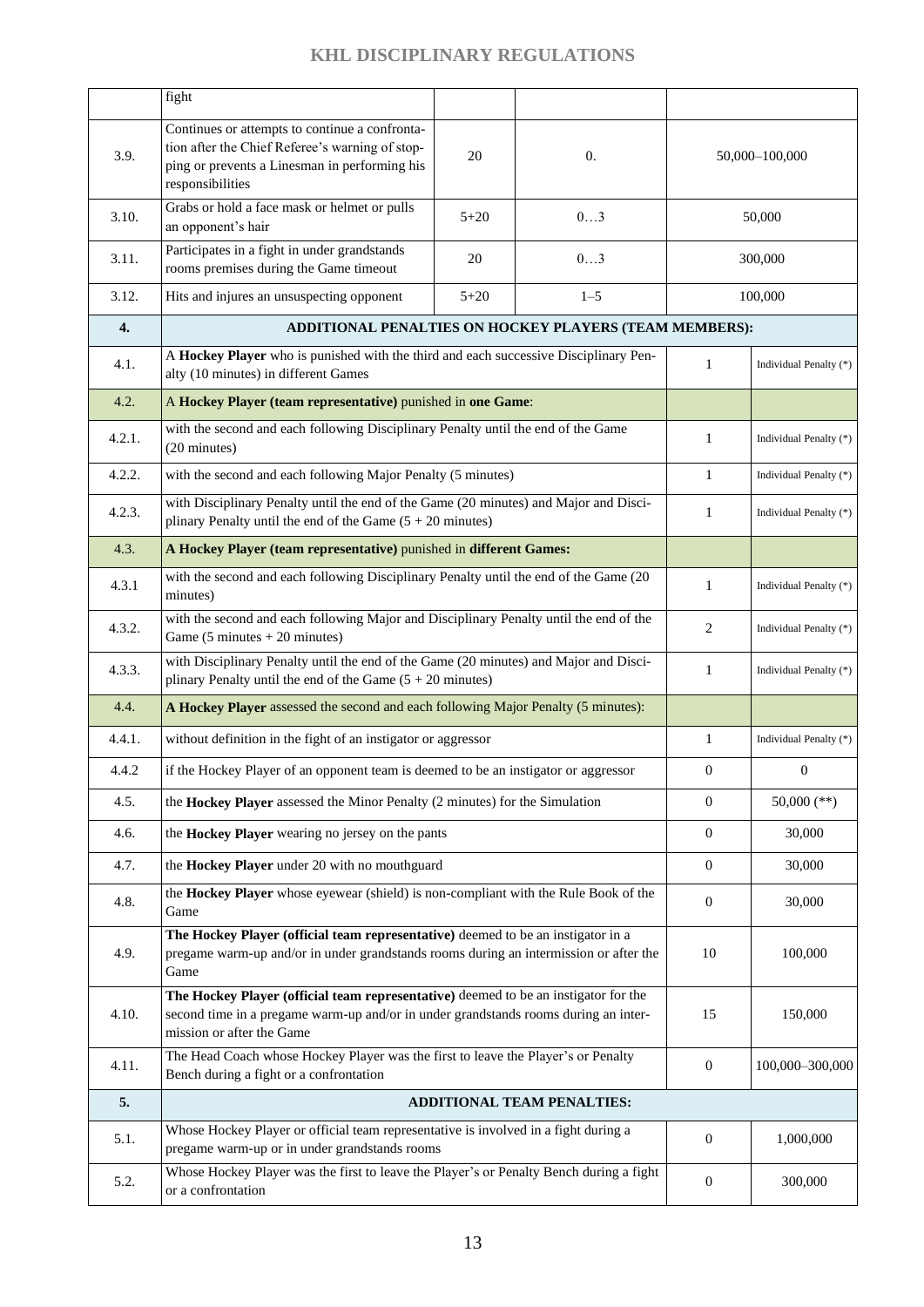| J .J | Each following breach of clause 5.2 within three years shall increase the penalty for the<br>penalty amount | 50.000 |
|------|-------------------------------------------------------------------------------------------------------------|--------|
|      |                                                                                                             |        |

#### *Notes:*

If the Hockey Player is assessed a sports penalty in the form of disqualification according to the List of Violations, Penalties, and Disqualifications, the Hockey Players or team representatives and the Clubs are assessed the Individual Penalty.

Individual Penalty means a cash penalty assessed to the Players or team representatives and Clubs for disqualification and charged on a case-by-case basis (depending on the total wage of the Hockey Player or team representative for the current season) as follows: the total wage of the Hockey Player or team representative for the current season is divided by the number of days in a season (from the beginning of the Preseason Practice Session up to the end of the current season) and multiplied by the number of disqualified Games.

The Individual Penalty assessed for disqualification is added to the cash penalty in the instances set forth in the List of Violations, Penalties, and Disqualifications Assessed on Hockey Players or team representatives and Clubs.

#### *Example:*

The total wage of the Hockey Player or team representative for the current season is RUB 7,000,000. The duration of the Championship (to be determined before each season) is 195 days. Violation — clause 1.1.

The total disqualification Games is 3.

Calculation:

Penalty for the violation of clause 1.1 is RUB 50,000. The Individual Penalty (for one Game) for disqualification: RUB 7,000,000 / 195 days = RUB 35,897 The disqualification assessed on the Hockey Player or team representative is three Games. Thus, the Individual Penalty for disqualification is RUB 35,897 \* 3 Games = RUB 107,691 Total penalty is

RUB  $50,000 + 107,691 = RUB 157,691$ .

(\*\*) For each following Simulation violation, the penalty is increased by fifty thousand rubles (RUB 50,000) up to the maximum amount of two hundred thousand rubles (RUB 200,000). *(last updated on July 4, 2018. Minutes of meeting of CHL LLC Board of Directors No. 85 dated July 4,* 

*2018)*

(\*\*\*) For each following "abuse of Officials and unsportsmanlike behavior of team representatives", the penalty increases two (2) times up to the maximum amount of six hundred thousand rubles (RUB 600,000).

<span id="page-13-0"></span>*(last updated on July 4, 2018. Minutes of meeting of CHL LLC Board of Directors No. 85 dated July 4, 2018)*

#### **CHAPTER 5. LIABILITY FOR THE VIOLATION OF THE KHL REGULATIONS**

## <span id="page-13-1"></span>**Article 28. Liability for the violation of the KHL Legal Regulations**

1. For the violation of Article 3, Clause 1, subclause 1.13 of the KHL Legal Regulations, if the Club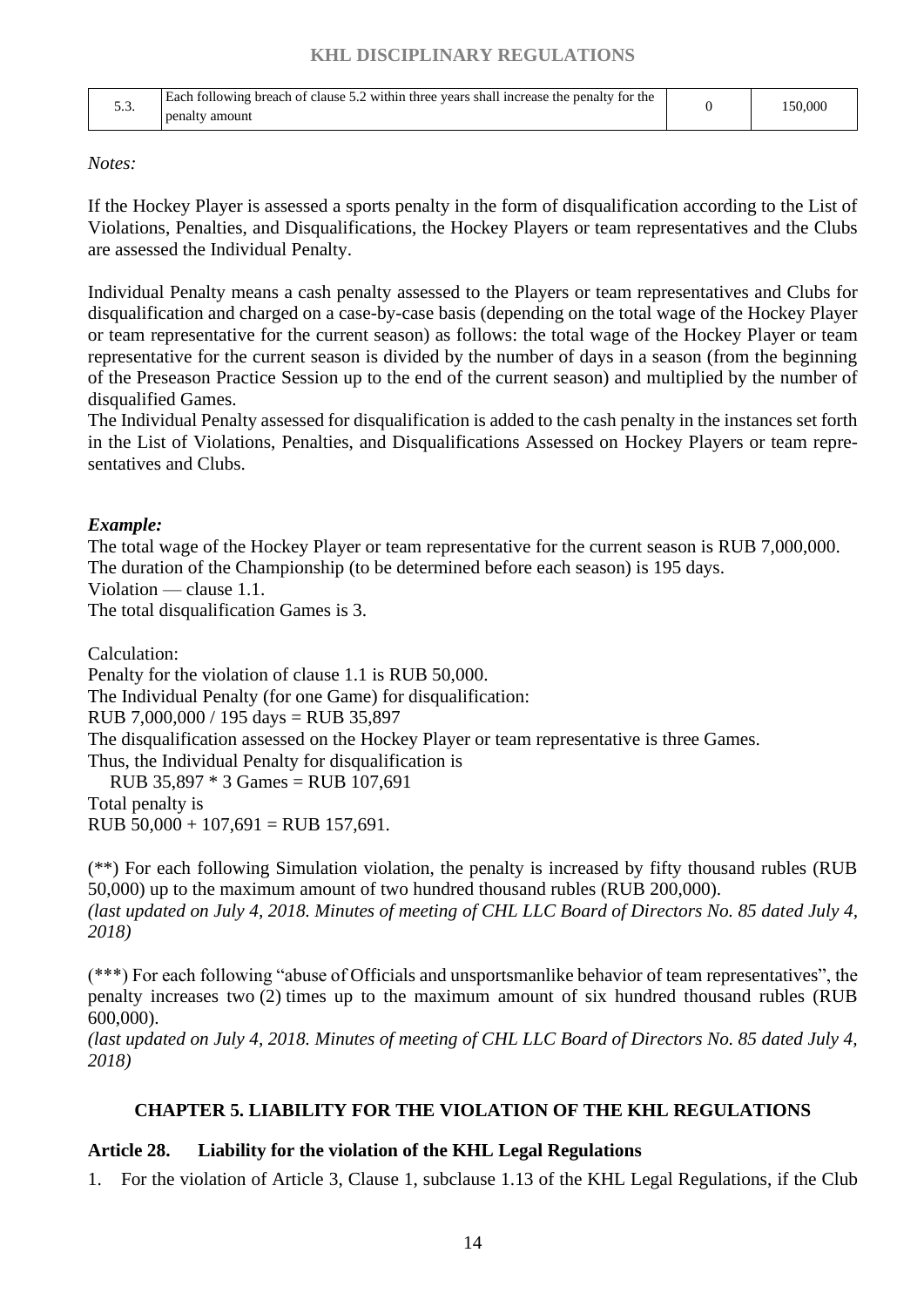fails to keep the STM System equipment safe, in addition to recovery of damages the Club is assessed a penalty of one million rubles (RUB 1,000,000).

*(last updated on August 27, 2019. Minutes of meeting of CHL LLC Board of Directors No. 98 dated August 27, 2019)*

1.1.For any failure to perform obligations documented in Article 5 of the KHL Legal Regulations, the Hockey Player may be enforced a penalty of one hundred thousand rubles (RUB 100,000) unless this article stipulates any other liability for this violation of the obligation.

*(last updated on August 27, 2019. Minutes of meeting of CHL LLC Board of Directors No. 98 dated August 27, 2019)*

- 2. For the violation of Article 5, subclause 1.46 of the KHL Legal Regulations, if the Hockey Player enters any sponsorship, promotion or advertising agreements related to the Hockey Player's and Club's athletic activities independently or through any third parties without a written consent of the Club, such Hockey Player shall be assessed a penalty payable to the Club in the amount of such sponsorship, promotion or advertising agreement.
- 3. For the violation of Article 5, subclause 1.47 of the KHL Legal Regulations, if the Club and/or KHL is discredited in any form by the Hockey Player's dealing with the press, the Hockey Player is assessed a penalty of one hundred thousand rubles (RUB 100,000).
- 3.1. For the violation of Article 5, subclause 1.52 of the KHL Legal Regulations, if the Hockey Player declines to be interviewed by the Mass Media representatives for no good reason, the Hockey Player shall be assessed a penalty of one hundred thousand rubles (RUB 100,000) according to the KHL Marketing and Communications Regulations.

- 4. Deleted. *(last updated on 04.07.2018. Minutes of meeting of CHL LLC Board of Directors No. 85 dated 04.07.2018)*
- 5. For the violation of Article 5, clause 1.57 of the KHL Legal Regulations, if the Hockey Player has any debt to the KHL as of July 1, the Disciplinary Committee may decide to dismiss the KHL Club application.
- 6. For the violation of Article 5, clause 1.59 of the KHL Legal Regulations, if the Hockey Player leaves the Club territory to attend any preseason training camps of other hockey leagues which are not part of the KHL and JHL and participate in any Games (including friendly preseason ones) for other hockey league clubs which are not part of the KHL and JHL, he shall be assessed a penalty of five hundred thousand rubles (RUB 500,000) with the awarded "Conflict" status.
- 7. For the violation of Article 8, clause 5 of the KHL Legal Regulations, in the event of delayed submission of the League Transfer Agreement, the Club shall be assessed a penalty of one hundred thousand rubles (RUB 100,000).
- 8. For the violation of Article 14 of the KHL Legal Regulations, if the Club discloses invalid information related to the Hockey Players' injuries, the Club shall be assessed a penalty of one hundred thousand rubles (RUB 100,000) unless other liability for the violation of certain clauses of the above-mentioned article is stipulated herein.
- 9. For the violation of Article 14, clause 1, subclause 1.6 of the KHL Legal Regulations, if the Rejection List procedure is expired for the season and the Hockey Player fails to return to the Main Team within twenty-one (21) days, the Club shall be assessed a penalty of one hundred thousand rubles (RUB 100,000) per each day the Hockey Player stays with the SHL Club Team or any other Club Team not included in the KHL or SHL Club in excess of twenty-one (21) days.
- 10. For the violation of Article 16, clause 10 of the KHL Legal Regulations, in the event of improper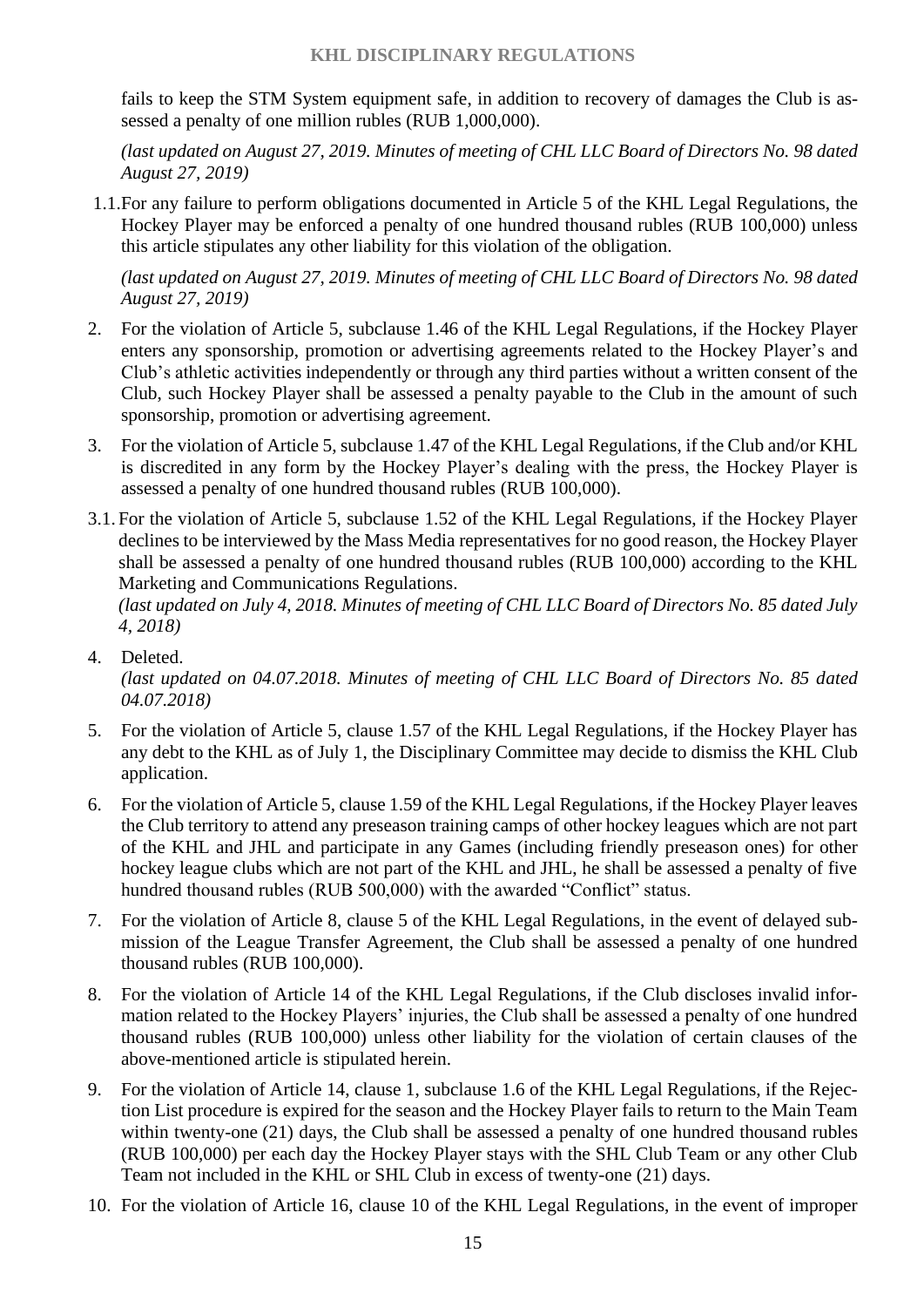Contract execution, the Club and the Hockey Player shall be assessed a penalty of one hundred thousand rubles (RUB 100,000) per each person and a signatory of the Contract and the Club Head may be assessed sports corporate disqualification for up to one (1) year.

- 10.1. For the violation of Article 11, clause 16 of the KHL Legal Regulations, if the KHL Hockey Player Standard Contract is amended or restated after its registration with KHL CIB, the Club shall be assessed a penalty of three hundred thousand rubles (RUB 300,000). *(last updated on July 4, 2018. Minutes of meeting of CHL LLC Board of Directors No. 85 dated July 4, 2018)*
- 11. For the violation of Article 16, clause 13 of the KHL Legal Regulations, in the event of delayed submission of the League Contracts or the submission of the Contracts that are inconsistent with the standard form, the Club shall be assessed a penalty of one hundred thousand rubles (RUB 100,000).
- 12. For the violation of Article 16, clause 16 of the KHL Legal Regulations, the Hockey Player shall be subject to sports corporate disqualification for one (1) year for making the Contracts with two or more hockey Clubs or athletic schools at once. The Club Head or any other person who has made the Contract on behalf of the Club with the Hockey Player in the status "Valid contract" shall be subject to sports corporate disqualification for a certain period or without limit. *(last updated on July 4, 2018. Minutes of meeting of CHL LLC Board of Directors No. 85 dated July 4, 2018)*
- 13. For the violation of Article 16, clause 21 of the KHL Legal Regulations, if the Club fails to submit to the League all documents (the Contract, exchange of Hockey Players agreement, etc.) required under the KHL Regulations and if the Club fails to make the required efforts in the KHL CIB Electronic Base before the publication or release or posting information related to the Hockey Player's Contract (Player exchange or sports rights) in Mass Media or on official websites of the Club, it shall be assessed a penalty of one hundred thousand rubles (RUB 100,000). *(last updated on July 4, 2018. Minutes of meeting of CHL LLC Board of Directors No. 85 dated July 4, 2018)*
- 14. For the violation of Article 18, clause 1 of the KHL Legal Regulations, if the Hockey Player and the Club enter into any agreement or contract that is not covered by the KHL Legal Regulations under which the Hockey Player has received or will receive a fee, each of the Club and the Player shall pay to the KHL a penalty at the rate of 200 % of the total fee not disclosed to the KHL. The KHL may decide to assess any additional penalty in the form of sports corporate disqualification of the Club Head and/or Hockey Player for up to two (2) years. In the event of any repeated violation, the Club Head and/or Hockey Player shall be subject to sports corporate disqualification for an unlimited term.
- 15. For the violation of Article 20, clause 4 of the KHL Legal Regulations, in the event of failure to comply with the obligation to approve the Club Bonus Regulation with the KHL within three (3) days after its approval, the Club shall be subject to a penalty of three hundred thousand rubles (RUB 300,000).
- 16. For the violation of Article 20, clause 6 of the KHL Legal Regulations, in the event of failure to comply with the obligation to obtain a prior approval of the KHL of any instructions related to the Hockey Player's compensations, the Club shall be subject to a penalty of three hundred thousand rubles (RUB 300,000).
- 17. For the violation of Article 26, clause 9 of the KHL Legal Regulations, if the Trial Contract is made with two or more Clubs simultaneously or if the Trial Contract is made with the other Club before the expiry of the Trial Contract, the Hockey Player shall be subject to sports corporate disqualification for six (6) months and shall not be eligible to participate in any KHL competitions throughout such sports corporate disqualification. A person who performs a management role in the Club that has made such Trial Contract with the Hockey Player who has the Trial Contract with another Club shall be subject to sports corporate disqualification for a certain period or without limit.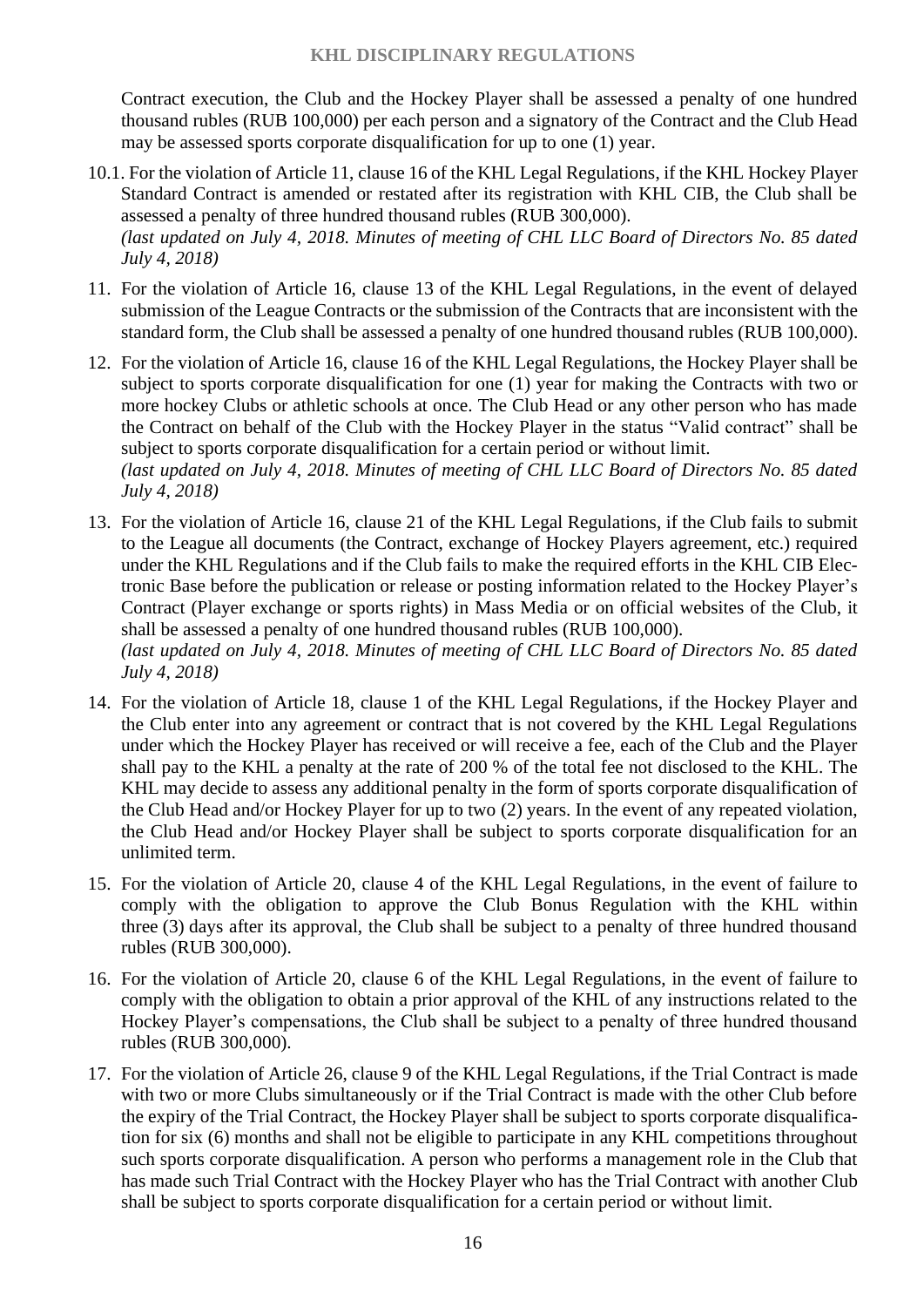17.1. For the violation of Article 29, clause 8 of the KHL Legal Regulations, in the event of delayed submission to the League of Coach Contract, the Club shall be assessed a penalty of one hundred thousand rubles (RUB 100,000).

*(last updated on July 4, 2018. Minutes of meeting of CHL LLC Board of Directors No. 85 dated July 4, 2018)*

17.2. For the violation of Article 29, clause 6 or 10 of the KHL Legal Regulations, if the Coach Contract is inconsistent with the Standard Form, the Club shall be assessed a penalty of three hundred thousand rubles (RUB 300,000). *(last updated on July 4, 2018. Minutes of meeting of CHL LLC Board of Directors No. 85 dated* 

*July 4, 2018)* 18. For the violation of Article 29, clause 15 of the KHL Legal Regulations, if no Coach Contract is

- filed with the League before the publication or posting of information related to the Coach Contract in Mass Media or on the official Clubs' websites, the Club shall be assessed a penalty of one hundred thousand rubles (RUB 100,000).
- 18.1. For the violation of Article 12, clause 29 of the KHL Legal Regulations, the Coach shall be subject to sports corporate disqualification for one (1) year for making the Contracts with two or more hockey Clubs at the same time. The Club Head or any other person who on behalf of the Club has made the Contact with the Coach, already having valid Contract, shall be subject to sports corporate disqualification for a certain period or without limit. *(last updated on July 4, 2018. Minutes of meeting of CHL LLC Board of Directors No. 85 dated July 4, 2018)*
- 19. For the violation of Article 30, clause 4 of the KHL Legal Regulations, in the event of delayed notification of the League of the terminated Contracts or the submission of the Contracts that are inconsistent with the Standard Form, the Club shall be assessed a penalty of one hundred thousand rubles (RUB 100,000).
- 20. For the violation of Article 31, clause 5 of the KHL Legal Regulations, in the event of delayed notification of the League of the terminated Contracts or the submission of any invalid documents, the Club shall be assessed a penalty of one hundred thousand rubles (RUB 100,000).
- 21. For the violation of Article 32, clause 7 of the KHL Legal Regulations, in the event of delayed notification of the League of the terminated Contracts or the submission of the Contracts that are inconsistent with the Standard Form, the Club shall be assessed a penalty of one hundred thousand rubles (RUB 100,000).
- 22. For the violation of Article 33, clause 2 of the KHL Legal Regulations, in the event of delayed notification of the League of the terminated Contracts or the submission of the Contracts that are inconsistent with the Standard Form, the Club shall be assessed a penalty of one hundred thousand rubles (RUB 100,000).
- 23. For the violation of Article 38, clause 10 of the KHL Legal Regulations, if the Hockey Player fails to comply with the obligation to arrive to a new Club on the set date and place, he shall be subject to sports corporate disqualification for one (1) year.
- 24. For the violation of Article 38, clause 11 of the KHL Legal Regulations, the Club Head involved in the exchange shall be subject to sports corporate disqualification for one (1) to three (3) years for making a temporary Transfer Agreement (lease) on behalf of the signatory. The Club shall be assessed a penalty of three million rubles (RUB 3,000,000).
- 25. For the violation of Article 38, clause 12 of the KHL Legal Regulations, if the Hockey Player exchange agreement is made on the condition of his future transfer or the Hockey Player exchange agreement stipulating the future signature date, such signatory and the Club Head involved in this exchange shall be subject to sports corporate disqualification for one (1) to three (3) years. The Club shall be assessed a penalty of three million rubles (RUB 3,000,000).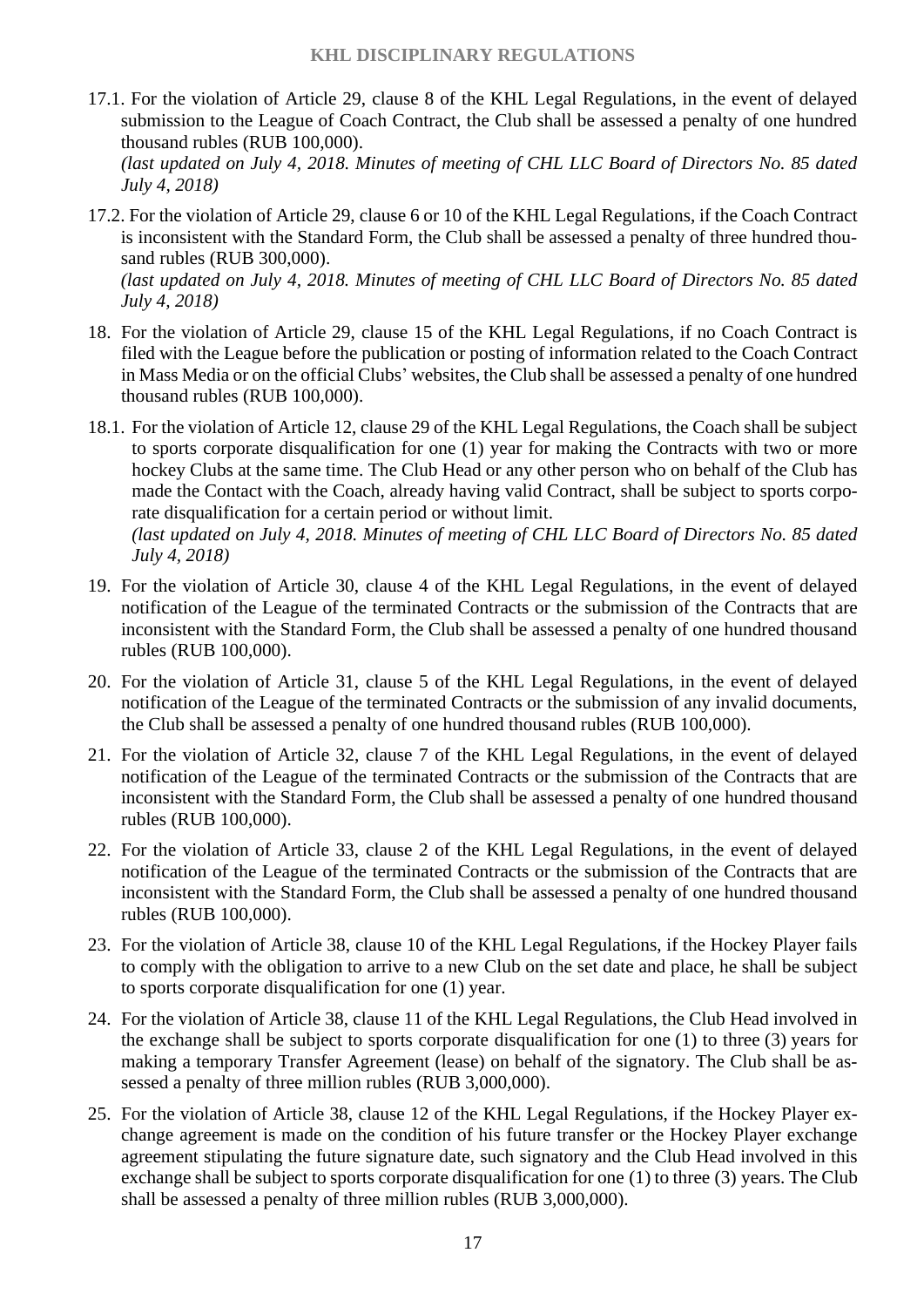- 26. For the violation of Article 38, clause 13 of the KHL Legal Regulations, in the event of delayed submission of the exchange agreement for the CIB KHL registration and the late submission of the Hockey Player's income certificate (2NDFL), the Club shall be assessed a penalty of one hundred thousand rubles (RUB 100,000).
- 26.1. For the violation of Article 40, clause 4 of the KHL Legal Regulations, in the event of failure to register the Hockey Players' transfer in the KHL CIB Electronic Base, the Club shall be assessed a penalty of one hundred thousand rubles (RUB 100,000). *(last updated on July 4, 2018. Minutes of meeting of CHL LLC Board of Directors No. 85 dated July 4, 2018)*
- 26.2. For the violation of Article 48, clause 4 of the KHL Legal Regulations, in the event of failure to disclose data related to the absence or presence of payroll debt to the Hockey Players before the 15th day of each month or the disclosure of invalid data, the Club shall be assessed a penalty of three hundred thousand rubles (RUB 300,000).

*(last updated on December 13, 2017. Minutes of meeting of CHL LLC Board of Directors No. 80 dated December 13, 2017)*

- 26.3. For the violation of Article 58, clause 1, subclause 1.30.1 of the KHL Legal Regulations, if the Club fails to submit documents (document extracts) to certify a specific date of payroll (fee) and other payments to the Hockey Players of the Main Team under the Contract before July 31 of the current year, the Club shall be assessed a penalty of one hundred thousand rubles (RUB 100,000). *(last updated on December 13, 2017. Minutes of meeting of CHL LLC Board of Directors No. 80 dated December 13, 2017)*
- 26.4. For the violation of Article 58, clause 1, subclause 1.3 of the KHL Legal Regulations, in the event of partial or full failure to pay salary (fee) and any other sums under the Contract to the Main Team Players within two or more months, the CHL LLC Board of Directors may decide to assess a penalty of 20 % of the outstanding amount on the Club.

*(last updated on December 13, 2017. Minutes of meeting of CHL LLC Board of Directors No. 80 dated December 13, 2017)*

- 27. For the violation of Article 58, clause 1, subclause 1.8, the KHL Legal Regulations, if the Club fails to comply with the obligation to send the Hockey Player to participate in training and other events to prepare for competitions as part of national teams or for direct participation in international official sports events as part of national teams, the Club shall be assessed a penalty of three hundred thousand rubles (RUB 300,000).
- 28. For the violation of Article 58, clause 1, subclause 1.28 of the KHL Legal Regulations, if the Club fails to comply with the obligation to notify the Department of Competitions of any changes in personnel and management of the Club and any changes in address, bank or contact details of the Club, it shall be assessed a penalty of fifty thousand rubles (RUB 50,000).
- 29. For the violation of Article 58, clause 1, subclause 1.29 of the KHL Legal Regulations, if the Club fails to meet its full liabilities to the KHL, the Club shall be assessed a penalty of one hundred thousand rubles (RUB 100,000) or a person in charge of the management role in the Club shall be subject to sports corporate disqualification for up to one (1) year.
- 30. For the violation of Article 58, clause 1, subclause 1.30 of the KHL Legal Regulations, if the Club fails to disclose information related to its business activities regarding the participation of the Main and Youth Teams of the Club in the KHL and JHL Championships and information addressed to the KHL CIB according to the KHL Rules, the Club shall be assessed a penalty of one hundred thousand rubles (RUB 100,000).
- 30.1. For the violation of Article 58, clause 1, subclause 1.31.1 of the KHL Legal Regulations, if the Club fails to submit all the documents upon the request of the audit commission or prevents the work of the audit commission or fails to assist it during the audit of the Club's business and financial activities, the Club shall be assessed a penalty of five hundred thousand rubles (RUB 500,000).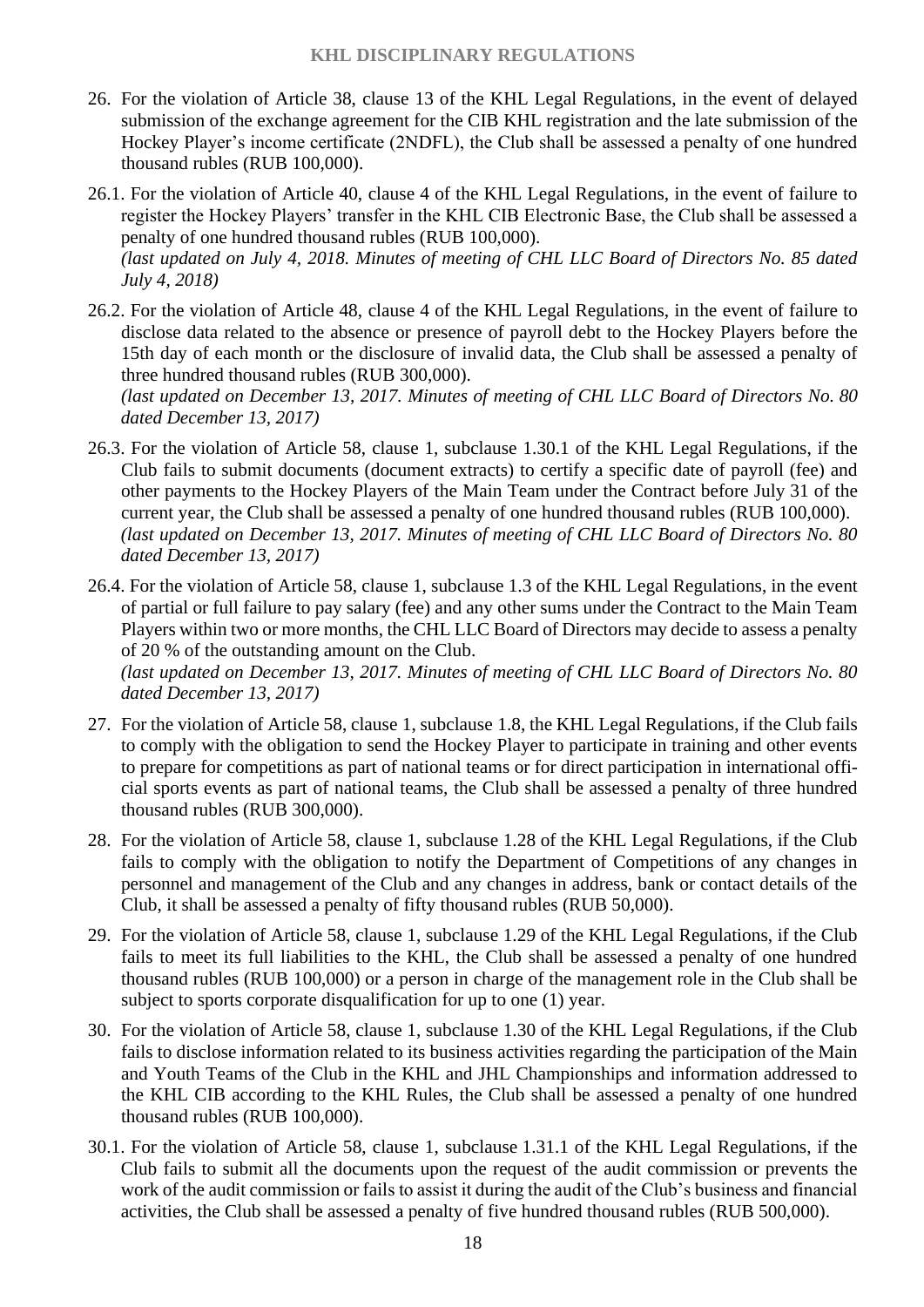*(last updated on March 28, 2018. Minutes of meeting of CHL LLC Board of Directors No. 83 dated March 28, 2018)*

- 31. For the violation of Article 58, clause 1, subclause 1.32 of the KHL Legal Regulations, in the event of delayed submission of the extract from the Unified State Register of Legal Entities, the Club shall be assessed a penalty of one hundred thousand rubles (RUB 100,000).
- 32. Deleted.

*(last updated on July 4, 2018. Minutes of meeting of CHL LLC Board of Directors No. 85 dated July 4, 2018)*

- 33. For the violation of Article 58, clause 1, subclause 1.39 of the KHL Legal Regulations, if the Club fails to comply with the restrictions stipulated by the Federal Law "On Physical Culture and Sports in the Russian Federation" related to the participation of athletes who are not eligible to play in the national teams of the Russian Federation, the Club shall be assessed a penalty of five hundred thousand rubles (RUB 500,000) and the roster of the player who was the last to be filed shall be suspended and such Hockey Player shall be not eligible to participate in the KHL Championship.
- 34. For the violation of Article 58, clause 1.40 of the KHL Legal Regulations, if the Club allows the Hockey Player to leave the Club territory to attend any preseason training camps of other hockey leagues which are not part of the KHL and JHL and participate in any Games (including friendly preseason ones) for other hockey league clubs which are not part of the KHL and JHL, the Department of Competitions may decide to hold the Club Head liable and subject to sports corporate disqualification without limit.

34.1. For the violation of Article 58, clause 1, subclause 1.44 of the KHL Legal Regulations, in the event of failure to meet requirements of the Regulation on the KHL CIB E-Base approved by the League, and failure to keep confidentiality of the information received from the KHL CIB E-Base by the Club's authorized staff, the Club shall be assessed a penalty of three hundred thousand rubles (RUB 300,000). In case of a second violation of Article 58, clause 1, subclause 1.44 of the KHL Legal Regulations, the Club shall be assessed a penalty of one million rubles (RUB 1,000,000).

*(last updated on July 4, 2019. Minutes of meeting of CHL LLC Board of Directors No. 96 dated July 4, 2019)*

- 35. For any failure to perform obligations documented in Article 58 of the KHL Legal Regulations, any sanction that is not covered in this Article may be enforced a penalty of one hundred thousand rubles (RUB 100,000) unless this article stipulates any other liability for this violation of the obligation.
- 36. For any failure to perform obligations documented in Article 61 of the KHL Legal Regulations, if there is any illegal impact on the Game or Championship results and if the Hockey Players, Officials, Coaches, sports team managers, and any other participants of the Championship are involved in any gambling or bookmakers' agencies or betting activities by betting on the Game and Championship results, the guilty party shall be assessed a penalty of five hundred thousand rubles (RUB 500,000) to three million (RUB 3,000,000) and/or sports corporate disqualification for one (1) year or without limitation.

#### <span id="page-18-0"></span>**Article 29. Liability for the violation of the KHL Sports Regulations**

- 1. For the violation of Article 31, clause 3 of the KHL Sports Regulations, if the Club allows the Hockey Player who is not specified in the KHL Club roster or additional roster to participate in the Preseason Practice Session or any Club's training events during the Preseason Practice Session, the Club shall be assessed a penalty of one hundred fifty thousand rubles (RUB 150,000) and the Hockey Player is subject to sports corporate disqualification for up to one (1) year.
- 2. For the violation of Article 34 of the KHL Sports Regulations, in the event of any violation of the dates and procedures for filing roster documents or the submission of incomplete or improper documents, the Club shall be assessed a penalty of one hundred thousand rubles (RUB 100,000).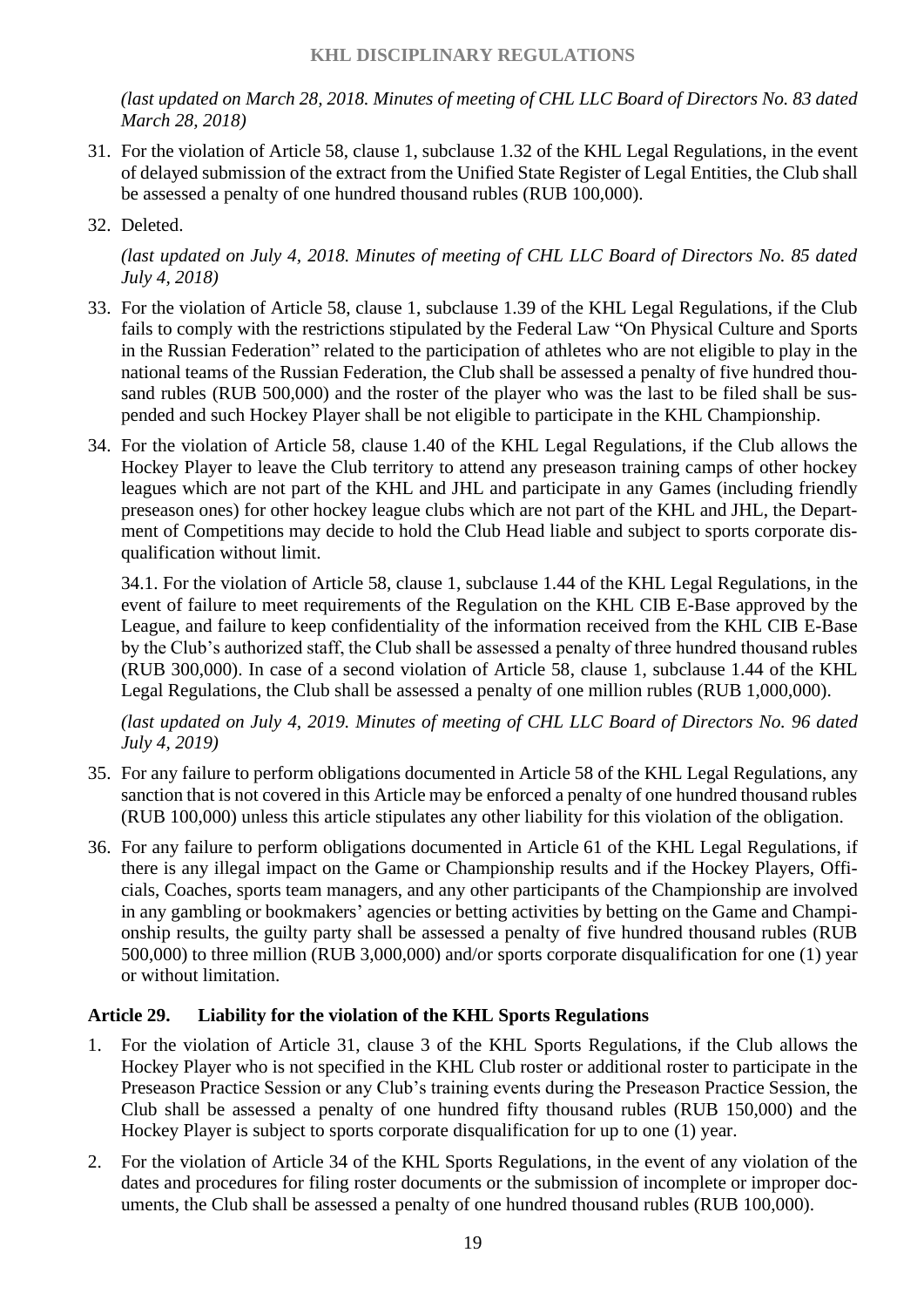- 3. For the violation of Article 41 of the KHL Sports Regulations, if the Club fails to comply with the Club's request procedure for any specific Game, the Club shall be assessed a penalty of one hundred thousand rubles (RUB 100,000).
- 3.1. For the violation of Article 41, clause 2, subclause 2.3 of the KHL Sports Regulations, if the Club roster for a specific Championship Game includes five or more Hockey Players having a "Foreign Player" status, the Club shall be assessed a penalty of five hundred thousand rubles (RUB 500,000) and the relevant Game score shall be canceled, and the Club shall be awarded a default loss  $(-;+)$ . *(last updated on November 22, 2018. Minutes of meeting of CHL LLC Board of Directors No. 91 dated November 22, 2018)*
- 3.2. For the violation of Article 41, clause 2, subclause 2.4 of the KHL Sports Regulations, if the Club roster for a specific Championship Game includes one or more goaltenders having a "Foreign Player" status, the Club shall be assessed a penalty of five hundred thousand rubles (RUB 500,000), the relevant Game score shall be canceled, and the Club's Team shall forfeit the Game to its opponent  $(-;+)$ .

*(last updated on November 22, 2018. Minutes of meeting of CHL LLC Board of Directors No. 91 dated November 22, 2018)*

- 4. For the violation of Article 42 of the KHL Sports Regulations, for failure to comply with the requirements under the above-mentioned Article for the Players' wear, the Chief Referee of the Game shall not permit such Hockey Players to play the Game and the Club shall be assessed a penalty of one hundred thousand rubles (RUB 100,000).
	- 4.1 If the above-mentioned violation is identified after the Game, the Club shall be assessed a penalty of three hundred thousand rubles (RUB 300,000). *(last updated on August 27, 2019. Minutes of meeting of CHL LLC Board of Directors No. 98 dated August 27, 2019)*
	- 4.2.If the above-mentioned violation caused the failure of the Championship Game, the Club shall be subject to sanctions under Article 29, clause 15 of the KHL Disciplinary Regulations applicable to the Club's team failure to attend the Championship Game.
	- 4.3.If the goaltender's wear fails to meet the KHL requirements, the Club shall be assessed a penalty of one hundred thousand rubles (RUB 100,000).
- 5. For the violation of Article 44 of the KHL Sports Regulations, in the event of failure to meet the requirements of the above-mentioned Article for the team officials' or Hockey Players' wear, the Club shall be assessed a penalty of one hundred thousand rubles (RUB 100,000).

*(last updated on July 4, 2019. Minutes of meeting of CHL LLC Board of Directors No. 96 dated July 4, 2019)*

- 6. For the violation of requirements of Article 45 of the KHL Sports Regulations, related to the organization and holding of events before the Game, the Club shall be assessed a penalty of fifty thousand rubles (RUB 50,000).
- 7. For the violation of requirements of Article 46 of the KHL Sports Regulations, related to the violation of the requirements for the events focused on countdown before the Game, the Club shall be assessed a penalty of fifty thousand rubles (RUB 50,000).
- 8. For the violation of requirements of Article 47 of the KHL Sports Regulations, related to the procedure of the teams entering and leaving the rink during intermissions and after the end of the Game, the Club shall be assessed a penalty of fifty thousand rubles (RUB 50,000).
- 9. For the violation of Article 48 of the KHL Sports Regulations, the Hockey Player who declines the after-game handshake shall be assessed a penalty of thirty thousand rubles (RUB 30,000).
- 10. For the violation of Article 49 of the KHL Sports Regulations, if the Club fails to comply with the execution of the Official Game Report, the Club shall be assessed a penalty of thirty thousand rubles (RUB 30,000).

11. Deleted;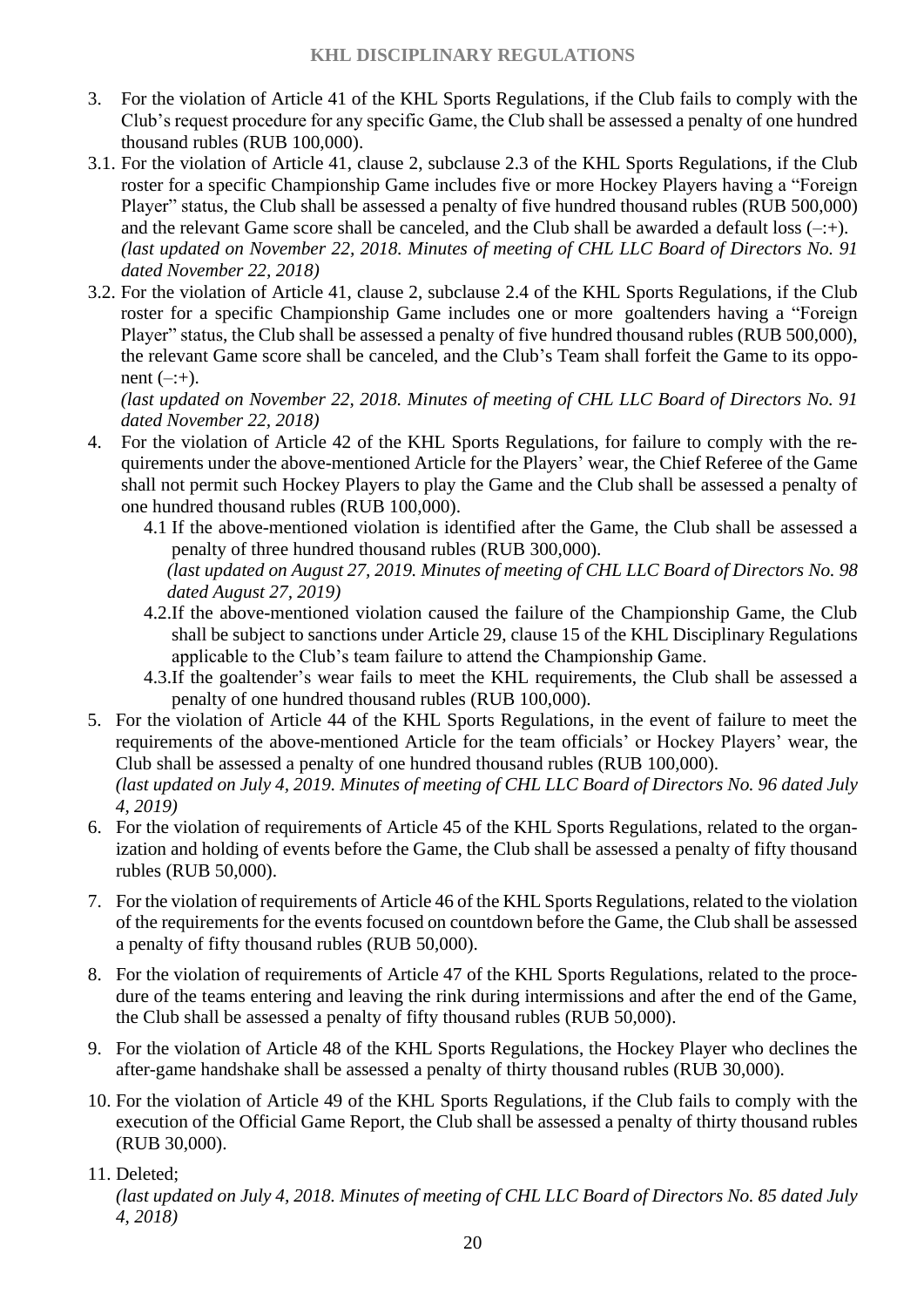11.1For the violation of Article 51 of the KHL Sports Regulations, in the event of failure to meet the requirements of the above-mentioned Article, the Club shall be assessed a penalty of one hundred thousand rubles (RUB 100,000) with the requirement to remedy such failure within the period stipulated by the KHL.

*(last updated on July 4, 2018. Minutes of meeting of CHL LLC Board of Directors No. 85 dated July 4, 2018)*

- 12. For the violation of Article 52 of the KHL Sports Regulations, in the event of failure to comply with the requirements of the above-mentioned Article related to the state anthem played before the Game, the guilty party (Club, Hockey Players, Coaches, managers or any other team officials) shall be assessed a penalty of one hundred thousand rubles (RUB 100,000).
- 12.1For the violation of Article 53, clause 5 of the KHL Sports Regulations, if the Club publishes information related to the postponement of the Game on any official online resources (website or social media) or in Mass Media before receiving official notification from the KHL, the Club shall be assessed a penalty of fifty thousand rubles (RUB 50,000). *(last updated on July 4, 2018. Minutes of meeting of CHL LLC Board of Directors No. 85 dated July 4, 2018)*
- 13. For the violation of Article 54, clause 1, subclause 1.2 of the KHL Sports Regulations, in the event of failure to meet the obligation to arrive to the Game at least 60 minutes before the beginning and timely enter the rink, the Club shall be assessed a penalty of one hundred thousand rubles (RUB 100,000).
- 13.1 If the above-mentioned violation caused a delay/failure of the Game broadcast, the Club shall be assessed a penalty according to Article 58, clause 30 of the KHL Sports Regulations.
- 14. For the violation of Article 54, clause 1, subclause 1.3 of the KHL Sports Regulations, in the event of failure to begin the Game in due time, the guilty Club shall be assessed a penalty of one hundred thousand rubles (RUB 100,000);
- 14.1If the above-mentioned delay caused a delay/failure of the Game broadcast, the Club shall be assessed a penalty according to Article 58, clause 30, the KHL Disciplinary Regulations.
- 15. If a team fails to appear or disrupts the Championship Game (other than the team being late due to any force-majeure circumstances), the Club shall be assessed a penalty of three million rubles (RUB 3,000,000). The Club's team shall forfeit the Game to its opponent  $(-;+)$  and such Club shall reimburse the opponent Club's team for all losses.
- 16. For the violation of Article 53.1, clause 1 of the KHL Sports Regulations, if the Club fails to fulfill its obligations regarding reimbursement of expenses to the KHL related to installation of the STM System, the Club is assessed a penalty of five hundred thousand rubles (RUB 500,000) in addition to recovery of damages.

For the violation of requirements of Article 53.1, clauses 2 to 13 inclusive of the KHL Sports Regulations, the Club is assessed a penalty of one hundred rubles (RUB 100,000) for each violation with the obligation to eliminate violations within the time limits specified by the KHL.

*(last updated on August 27, 2019. Minutes of meeting of CHL LLC Board of Directors No. 98 dated August 27 2019)*

17. For the violation of Article 54, clause 1, subclause 1.5 of the KHL Sports Regulations, for failure of all Players to enter the pregame warm-up and the Game in accordance with the requirements of the KHL Sports Regulations, the Club shall be assessed a penalty of one hundred thousand rubles (RUB 100,000).

*(last updated on August 27, 2019. Minutes of meeting of CHL LLC Board of Directors No. 98 dated August 27 2019)*

18. For the violation of Article 54, clause 1, subclause 1.6 of the KHL Sports Regulations, if the Hockey Players who are not eligible to play for the Club Team or Coaches or officials of the Club who are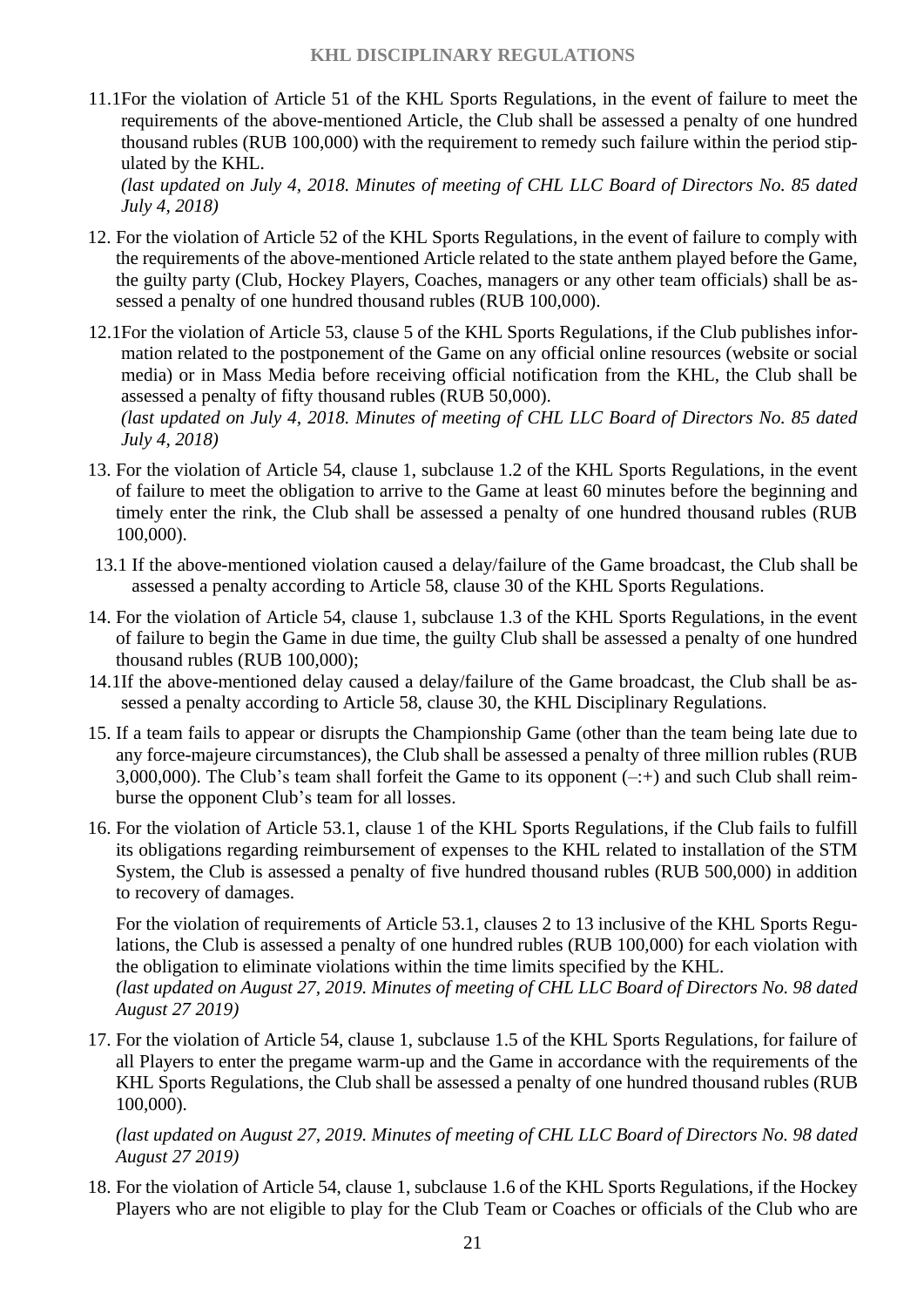not eligible to participate in the Game participate in such Game, the Club shall be assessed a penalty of five hundred thousand rubles (RUB 500,000), the score of such Game shall be canceled and the Club's Team shall forfeit the Game to its opponent  $(-;+)$ .

- 19. For the violation of Article 54, clause 1, subclause 1.8 of the KHL Sports Regulations, if the Club fails to meet the obligation to provide a free support to any "home" Game for any visiting Team according to the above-mentioned clause, the Club shall be assessed a penalty of one hundred thousand rubles (RUB 100,000) and must reimburse the visiting Team Club for all related costs. If this violation is repeated, the Club shall be assessed a penalty of two hundred thousand rubles (RUB 200,000).
- 20. For the violation of Article 54, clause 1, subclause 1.9 of the KHL Sports Regulations, if the Club at any "home" Game fails to meet its obligation to grant unhampered access of the Officials' and the Game Inspector's vehicles to the service entrance of the Sports Facilitys, the Club shall be assessed a penalty of fifty thousand rubles (RUB 50,000).
- 21. For the violation of Article 54, clause 1, subclause 1.11 of the KHL Sports Regulations, if the Club fails to service a 5-member team of Officials to hold any "home" Game and provide the Officials' team with uniform jackets, the Club shall be assessed a penalty of fifty thousand rubles (RUB 50,000).
- 22. For the violation of Article 54, clause 1, subclause 1.12 of the KHL Sports Regulations, if the Club fails to pay a fee to a 5-member team of Officials to hold any "home" Game according to the rates approved by the KHL no later than one (1) hour before the Game start, the Club shall be assessed a penalty of fifty thousand rubles (RUB 50,000).
- 23. For the violation of Article 54, clause 1, subclause 1.13 of the KHL Sports Regulations, if at any "home" Game in the Sports Facility there is a dissemination of any offensive appeals or any unverified information or information on additional prizes and cash awards inspiring any of playing Teams, the Club shall be assessed a penalty of one hundred thousand rubles (RUB 100,000).
- 24. For the violation of Article 54, clause 1, subclause 1.14 of the KHL Sports Regulations, if the Club fails to provide the online text broadcast of the Game in real time on the KHL official website according to the job description of the operator of direct online streaming approved by the League and if there are any offensive or obscene or discriminative comments and cues against Hockey Players, Coaches, Officials' team, Team officials, and viewers during such broadcast, the Club shall be assessed a penalty of one hundred thousand rubles (RUB 100,000).
- 25. For the violation of Article 54, clause 1, subclause 1.15 of the KHL Sports Regulations, if the Club fails to meet its obligation to provide high-quality video and sound recording of the Game (HD quality, at least 6–8 Mb/s) made by the Team's video engineer after the end of every "home" Game together with all questionable moments recorded by the Video Goal System cameras and viewed by the Chief Referee during the Game online on the KHL server (Game video library) and/or if the Club fails to meet requirements for the Game video recording, the Club shall be assessed a penalty of fifty thousand rubles (RUB 50,000).

- 26. For the violation of Article 54, clause 1, subclause 1.16 of the KHL Sports Regulations, if the Club fails to meet its obligation to store and/or immediately provide upon the League's requirement any tapes and electronic media (DVD, CD, discs, etc.) that contain the video recording of the Game made according to the KHL Sports Regulations, the Club shall be assessed a penalty of fifty thousand rubles (RUB 50,000).
- 27. For the violation of Article 54, clause 1, subclause 1.17 of the KHL Sports Regulations, if the Club fails to meet its obligation to submit the Official Game Report and analytical data of the Official Game Report to the Department of Competitions, Officiating Department, and the Statistical and Analytical Department no later than 60 minutes after the end of every "home" Game, the Club shall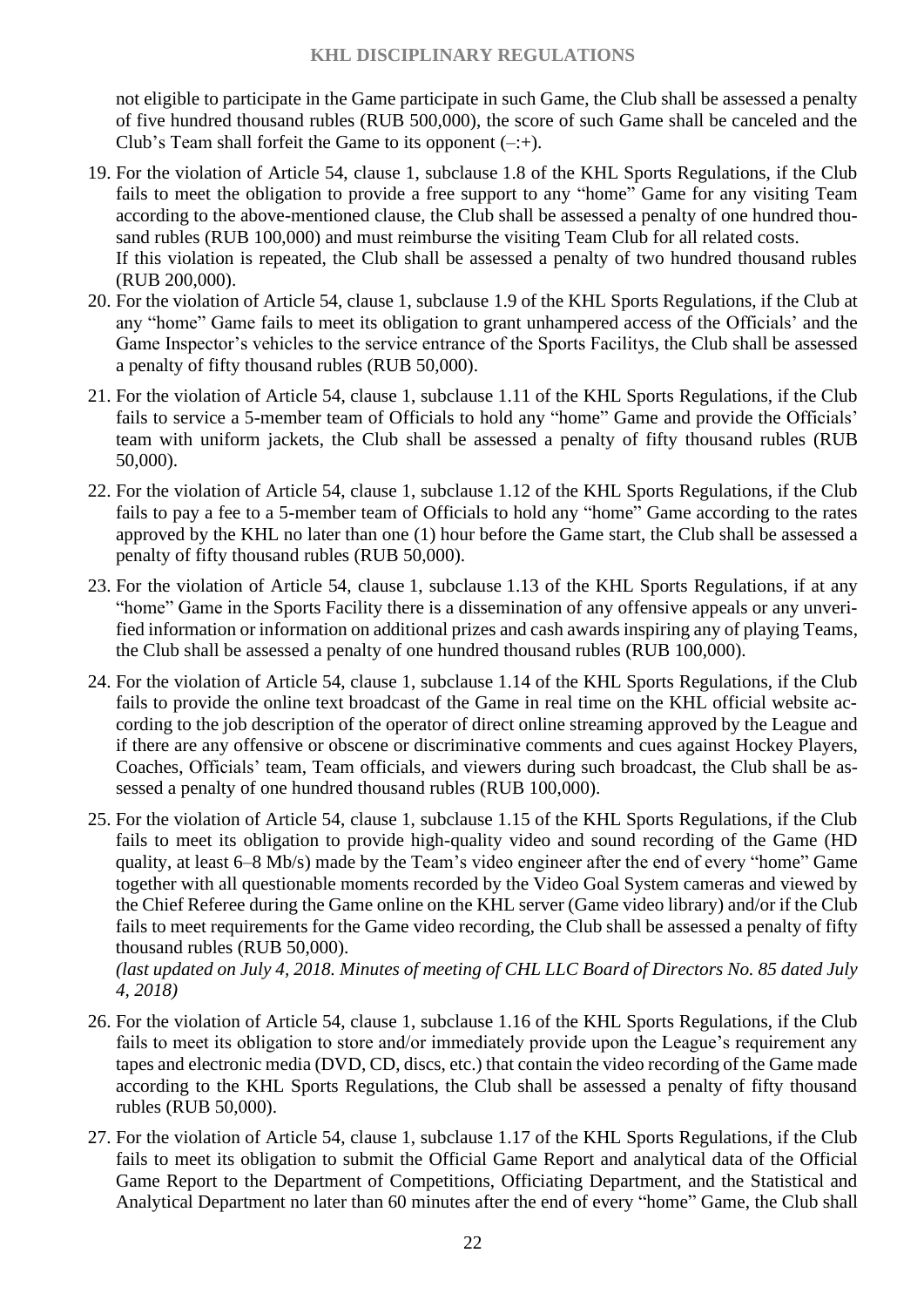be assessed a penalty of one hundred thousand rubles (RUB 100,000).

28. For the violation of Article 54, clause 1, subclause 1.18 of the KHL Sports Regulations, if the Club fails to meet the requirements for the holding of the Championship Games under the above-mentioned subclause, the Club shall be assessed a penalty of three hundred thousand rubles (RUB 300,000).

*(last updated on August 27, 2019. Minutes of meeting of CHL LLC Board of Directors No. 98 dated August 27 2019)*

- 29. For the violation of Article 54, clause 1, subclause 1.19 of the KHL Sports Regulations, if any Club officials and experts (executives, Hockey Players, Coaches, service staff members) interfere with the actions of the Officials' team responsible for the Game before, during, and after the Game and if the Club allows any offences, physical threats or any other illegal actions against Officials (Inspector) or any person enter the Officials' rooms without a prior consent of the Chief Referee of the Game, the Club shall be assessed a penalty of three hundred thousand rubles (RUB 300,000).
- 30. For the violation of Article 54, clause 1, subclause 1.20 of the KHL Sports Regulations, if any Club officials and experts (executives, Hockey Players, Coaches, service staff members) commit any actions to provoke conflicts in the rink, aggressive behavior of supporters, unrest in the stadium or any other violations of the KHL Sports Regulations, the Club shall be assessed a penalty of one hundred thousand rubles (RUB 100,000):
	- 1) If spectators are in any way incited to riot or show aggression, the Club shall be assessed a penalty of two hundred thousand rubles (RUB 200,000);
	- 2) If such violation causes any injury to one or more spectators and/or the Game participants, the Club shall be assessed an additional penalty of three hundred thousand rubles (RUB 300,000).
- 30.1For the violation of Article 54, clause 1, subclause 1.20.1 of the KHL Sports Regulations, if the Team officials use any devices, gadgets or other technical tools during the Game to show moments to the Officials, the Club shall be assessed a penalty of one hundred fifty thousand rubles (RUB 150,000). If this violation is repeated, the penalty shall increase by one hundred fifty thousand rubles (RUB 150,000) every time.

*(last updated on July 4, 2018. Minutes of meeting of CHL LLC Board of Directors No. 85 dated July 4, 2018)*

- 31. For the violation of Article 54, clause 1, subclause 1.22 of the KHL Sports Regulations, if the Club fails to disclose official information related to the number of spectators attending the Game to the Game secretary and direct online broadcast operator or discloses any invalid information that is not based on the data obtained from the electronic ticket system installed in the Sports Facility, the Club shall be assessed a penalty of two hundred fifty thousand rubles (RUB 250,000) per each violation. *(last updated on July 4, 2018. Minutes of meeting of CHL LLC Board of Directors No. 85 dated July 4, 2018)*
- 32. For the violation of Article 54, clause 1, subclause 1.23 of the KHL Sports Regulations, if the Club fails to comply with its obligation under this clause to ensure the fast cleaning of the ice next to the Players' Benches and the gate area of each team during advertising intermissions, the Club shall be assessed a penalty of thirty thousand rubles (RUB 30,000).
- 33. For the violation of Article 54, clause 1, subclause 1.24 of the KHL Sports Regulations, if the Club fails to comply with its obligations to prevent the Hockey Players, Coaches, and officials of the Club from public discussions, statements or comments related to officiating, in particular, on the Club's official website and social media accounts, the Club shall be assessed a penalty of three hundred thousand rubles (RUB 300,000).

33.1. For every following violation of Article 54, clause 1, subclause 1.24 of the KHL Sports Regulations, if the Club fails to comply with its obligations to prevent the Hockey Players, Coaches, and officials of the Club from public discussions, statements or comments related to officiating, in particular, on the Club's official website and social media accounts, the Club shall be assessed a penalty of five hundred thousand rubles (RUB 500,000). A Coach or Hockey Player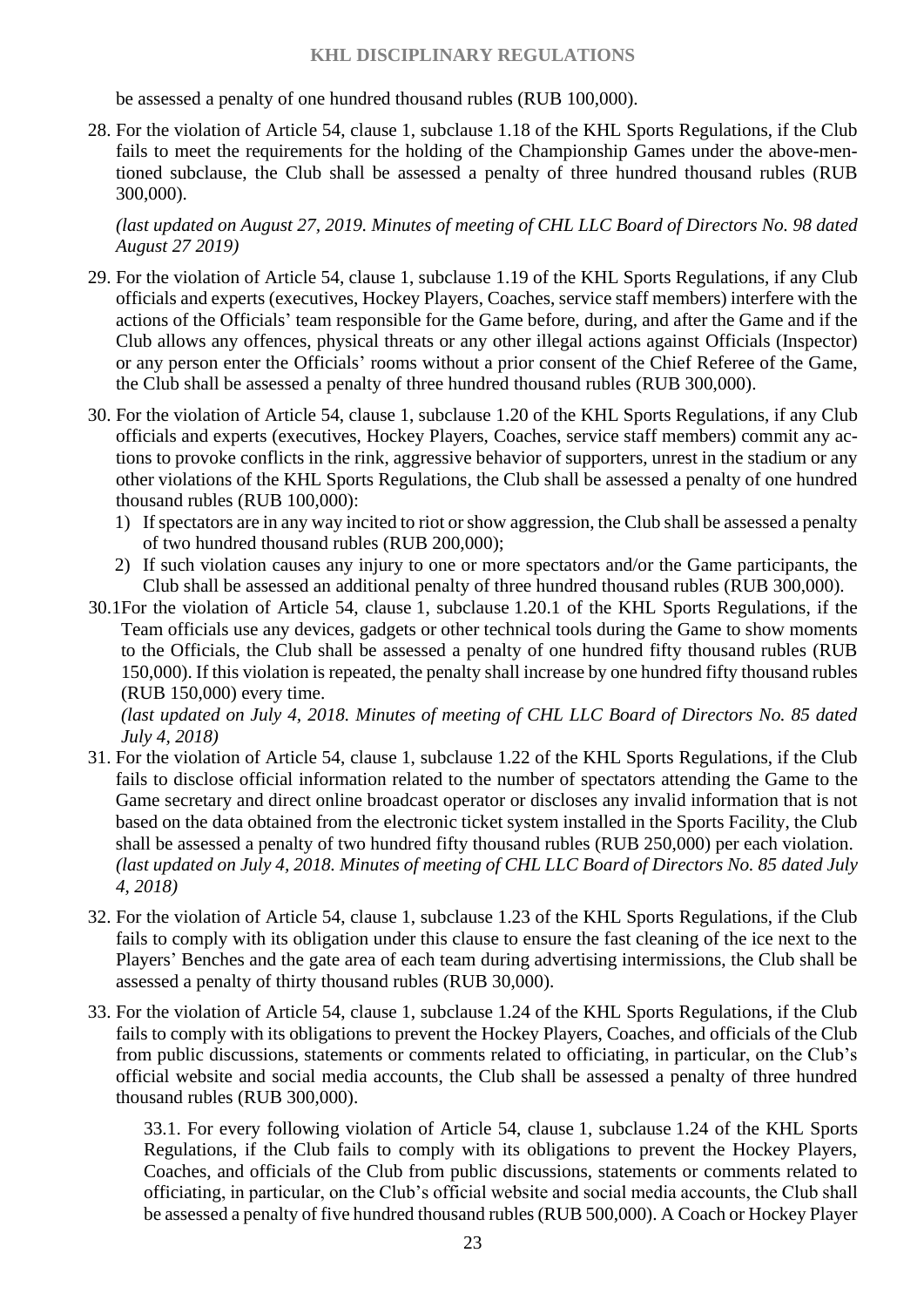shall be disqualified for 1 to 3 Games.

- 34. For the violation of Article 54, clause 1, subclause 1.25 of the KHL Sports Regulations, if the Club fails to meet its obligation to support the operation of the statistics team during every "home" Game according to Article 14 of the KHL Sports Regulations, the Club shall be assessed a penalty of fifty thousand rubles (RUB 50,000).
- 35. For the violation of Article 54, clause 1, subclause 1.27 of, the KHL Sports Regulations, if the Club fails to accept or keep and return the communications kit according to the safekeeping agreement, the Club shall be assessed a penalty of three hundred fifty thousand rubles (RUB 350,000).
- 36. For the violation of Article 54, clause 1, subclause 1.30 of the KHL Sports Regulations, in the event of failure to submit the executed Championship Participation Agreement, the Club shall be assessed a penalty of one hundred thousand rubles (RUB 100,000).
- 37. For the violation of requirements of Article 57 of the KHL Sports Regulations, related to the scoreclock, the Club shall be assessed a penalty of fifty thousand rubles (RUB 50,000).
- 38. For the violation of Article 59, clause 1 of the KHL Sports Regulations, if any disseminated information is offensive to the Game participants and/or spectators, the Club shall be assessed a penalty of one hundred thousand rubles (RUB 100,000).
- 39. For the violation of Article 59, clause 2 of the KHL Sports Regulations, if the Club broadcasts any music, announcements, advertising, and any appeals to address spectators and/or to support the Teams playing the Game and uses sound amplifiers during the Game, the Club shall be assessed a penalty of one hundred thousand rubles (RUB 100,000).
- 40. For the violation of Article 59, clause 3 of the KHL Sports Regulations, if during the Game the Club uses various technical or sound amplifiers, such as air whistles, whistles, additional microphones, loud speakers, bullhorns to address spectators and/or to support the Teams playing the Game, the Club shall be assessed a penalty of one hundred thousand rubles (RUB 100,000).
- 41. For the violation of Article 59, clause 4 of the KHL Sports Regulations, if the Club allows broadcasting announcements, music, advertising, etc. during any Team's time-out, the Club shall be assessed a penalty of one hundred thousand rubles (RUB 100,000).
- 42. For the violation of Article 59, clause 5 of the KHL Sports Regulations, if the Club fails to provide a highly qualified announcer to read information for the Game spectators in the Sports Facility, the Club shall be assessed a penalty of one hundred thousand rubles (RUB 100,000).
- 43. For the violation of Article 59, clause 5 of the KHL Sports Regulations, if any disseminated information is offensive to the Game participants and/or spectators, the Club shall be assessed a penalty of three hundred thousand rubles (RUB 300,000).
- 44. For the violation of Article 59, clause 6 of the KHL Sports Regulations, if the Club allows to broadcast announcements, music, advertising, etc. during any loudspeaker announcement of the Chief Referee, the Club shall be assessed a penalty of one hundred thousand rubles (RUB 100,000).
- 45. For the violation of Article 64, clause 4 of the KHL Sports Regulations, if the Clubs produce the small copies of any official awards and prizes of the League without a prior consent of the League, the Club shall be assessed a penalty of one hundred thousand rubles (RUB 100,000).
- 46. For the violation of Articles 91 and 95 of the KHL Sports Regulations, if the statistical team fails to perform or improperly performs its professional responsibilities, the Club shall be assessed a penalty of one hundred thousand rubles (RUB 100,000). *(last updated on July 4, 2018. Minutes of meeting of CHL LLC Board of Directors No. 85 dated July 4, 2018)*
- 47. For the violation of Article 99, clause 3 of the KHL Sports Regulations, if the Club fails to ensure the participation of the Hockey Player, Coaches, and officials of the Club in the All-Star Week, the Club shall be assessed a penalty of one hundred thousand rubles (RUB 100,000) and the guilty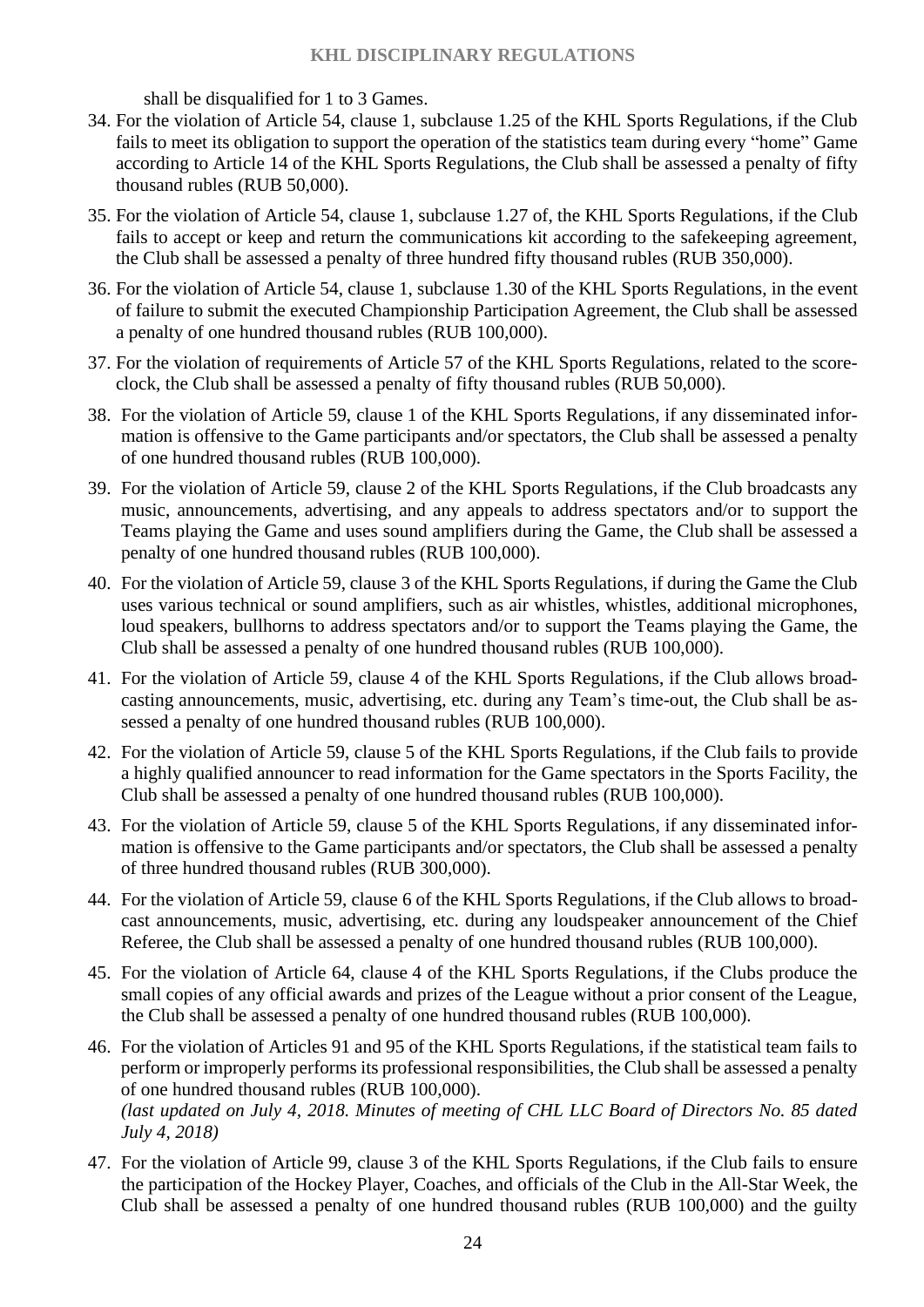persons (the Hockey Players, Coaches, and any other persons) shall be disqualified for two Championship Games (such disqualification shall apply to the next season).

- 48. For the violation of Article 100, clause 3 of the KHL Sports Regulations, if the Club fails to ensure the participation of managers, Coaches, employees, and other officials of the Club invited to the official League events, the Club shall be assessed a penalty of fifty thousand rubles (RUB 50,000). If the Hockey Players or Coaches who were duly invited to participate in the official League events fail to appear for no good reason, such Hockey Players or Coaches shall be disqualified for the next two Championship Games; if the Championship is over, such disqualification shall apply to the next season.
- 49. For the violation of Article 101 of the KHL Sports Regulations, if the Club fails to enforce any disciplinary measures or penalties, it shall pay a penalty to the League at the rate of 1 % of the outstanding amount for each calendar day of delay.
- 50. For the violation of requirements of Appendix 9 of the KHL Sports Regulations, related to the organization and management of the rink cleaning team during advertising intersessions, the Club shall be assessed a penalty of one hundred thousand rubles (RUB 100,000).
- 51. If the Club Head or any Club employee, including Coaches and the Hockey Players, commits any wrongdoing, the Club shall be assessed a penalty of three hundred thousand rubles (RUB 300,000). The KHL may decide to impose sports corporate disqualification on such persons in the KHL competition and event system for up to one year.
- 52. If the Club Team is eliminated at its own discretion or by the KHL decision, such KHL Club shall not be eligible to participate in the KHL competitions unless the KHL decides otherwise.

#### <span id="page-24-0"></span>**Article 30. Liability of the violation of the KHL Marketing and Communications Regulations**

1. For the violation of Article 3, clause 3 of the KHL Marketing and Communications Regulations, if the Club uses the advertising options of the Sports Facility and the equipment of the Sports Facility and holds advertising campaigns and other events during the "home" Championship Games for its own purposes without the duly executed (signed) KHL Advertising Space Allocation Agreement, the Club may be subject to a penalty of three million five hundred thousand rubles (RUB 3,500,000) per every Game where such violation is committed.

- 2. For the violation of Article 4, clause 1 of the KHL Marketing and Communications Regulations:
	- 1) if the Club fails to execute or deliver the KHL Advertising Space Allocation Agreement, it may be assessed a penalty of two hundred thousand rubles (RUB 200,000) per every Game where such violation is committed: *(last updated on July 4, 2018. Minutes of meeting of CHL LLC Board of Directors No. 85 dated July 4, 2018)*
	- 2) for failure to execute or deliver to the KHL of the User Facility Agreement related to the facilities set out in Article 2, clause 1.3 of the KHL Legal Regulations, the Club may be assessed a penalty of five hundred thousand rubles (RUB 500,000) per every month of such violation. *(last updated on July 4, 2018. Minutes of meeting of CHL LLC Board of Directors No. 85 dated July 4, 2018)*
- 3. For the violation of Article 4, clause 2 of the KHL Marketing and Communications Regulations, if the Club fails to establish a unit responsible for the placement of advertising on the Sports Facility, outfit, equipment, website, and printed products according to the KHL Marketing and Communications Regulations, the Club may be assessed a penalty of one hundred fifty thousand rubles (RUB 150,000) per every month of such violation.
- 4. For the violation of Article 4, subclause 3.1 of the KHL Marketing and Communications Regulations,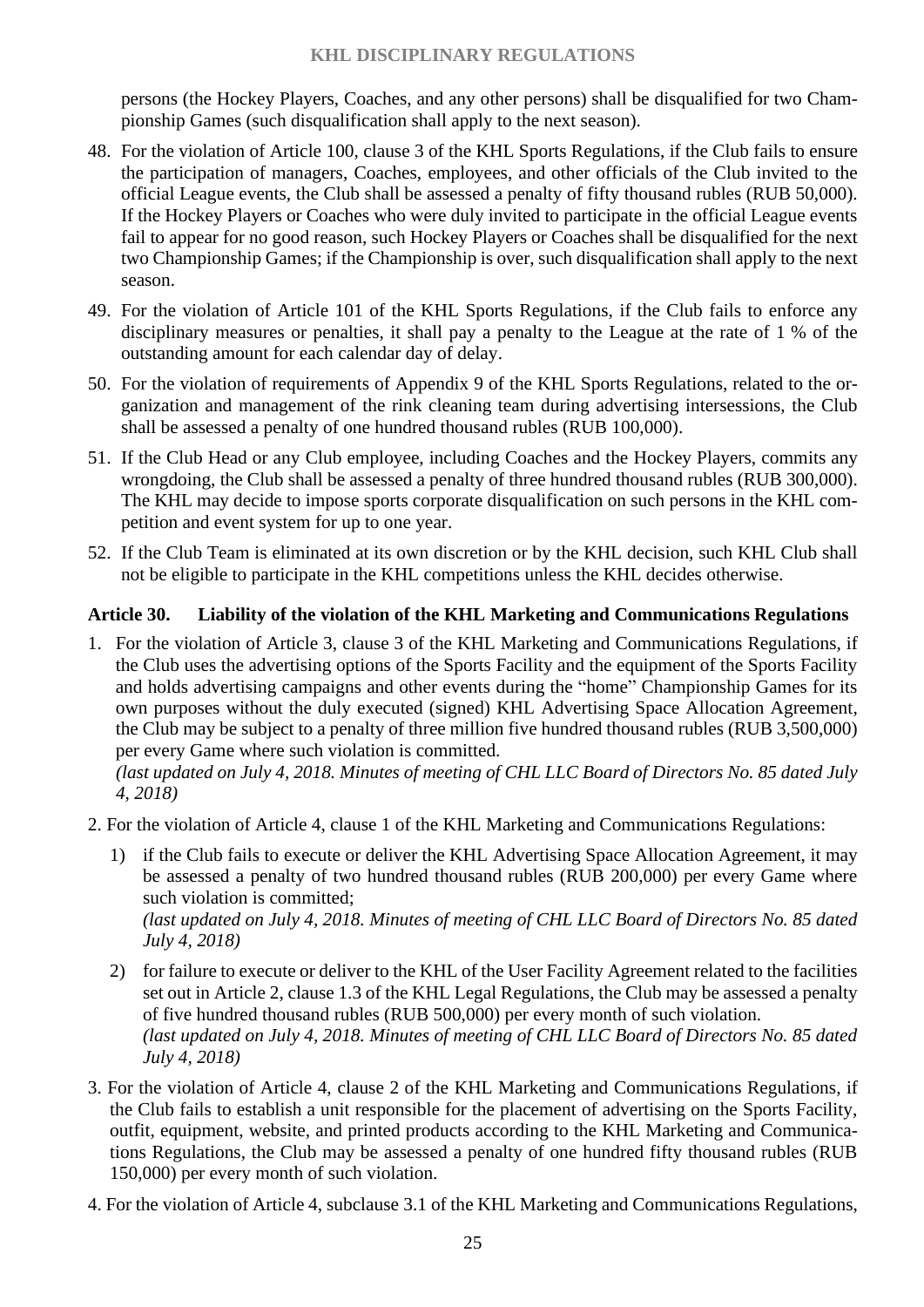if the Club places logos with the full and clear name of the Championship for each "home" Game inside the Sports Facility (and outside the Sports Facility, including the facade) without the approval of the logo mockup with the KHL, the Club shall be assessed a penalty of one hundred thousand rubles (RUB 100,000) for each violation.

- 5. For the violation of Article 4, subclause 3.2 of the KHL Marketing and Communications Regulations, in the event of improper installation of advertising materials and information about Championship sponsors/partners/advertisers, provided by the KHL, on the ice, boards (made according to Article 2, clause 1.8 of the KHL Marketing and Communications Regulations), glass protectors, ice-resurfacing machines, and any other spots of the Sports Facility, on the Hockey Players' and Official' wear, by the proper broadcasting of audio materials through loudspeakers and video materials through media cubicle or scoreclock or graphic content (animation) on fascia displays during every "home" Game or in the event of failure to comply with the KHL requirements and the Advertising Space Allocation Agreement, the Club shall be assessed the following penalties:
	- 1) for failure to display advertising materials of the KHL and Championship sponsors/partners/advertisers on the ice of the Sports Facility during "home" Games, the Club shall be assessed a penalty of two hundred fifty thousand rubles (RUB 250,000) for each violation;
	- 2) for failure to display advertising materials of the KHL and Championship and/or Club sponsors/partners/advertisers on the advertising boards set along the perimeter of the rink of the Sports Facility during "home" Games, the Club shall be assessed a penalty of two hundred fifty thousand rubles (RUB 250,000) for each relevant board;
	- 3) for failure to display advertising materials of the KHL and Championship sponsors/partners/advertisers on the layout lines of the advertising boards set along the perimeter of the rink of the Sports Facility during "home" Games, the Club shall be assessed a penalty of one hundred thousand rubles (RUB 100,000) for each missing advertising material;
	- 4) for failure to display advertising materials of the KHL and Championship sponsors/partners/advertisers on the protection glass along the perimeter of the rink of the Sports Facility during "home" Games, the Club shall be assessed a penalty of seventy thousand rubles (RUB 70,000) for each sticker;
	- 5) for failure to display advertising materials of the KHL and Championship sponsors/partners/advertisers on the penalty boxes of the Sports Facility during "home" Games, the Club shall be assessed a penalty of seventy thousand rubles (RUB 70,000) for each missing sticker;
	- 6) for failure to display advertising materials of the KHL and Championship sponsors/partners/advertisers on the Penalty Benches of the Sports Facility during "home" Games, the Club shall be assessed a penalty of seventy thousand rubles (RUB 70,000) for each improper sticker;
	- 7) for failure to display advertising materials of the KHL and Championship sponsors/partners/advertisers on ice–resurfacing machines of the Sports Facility during "home" Games, the Club shall be assessed a penalty of seventy thousand rubles (RUB 70,000) for each missing sticker;
	- 8) for failure to place the Championship title "Kontinental Hockey League Championship Russian Ice Hockey Championship" on the front of tickets, vehicle passes, booklets, posters, and other printed products made for the Games, the Club shall be assessed a penalty of five hundred thousand rubles (RUB 500,000);
	- 9) for failure to place advertising materials of the KHL and Championship sponsors/partners/advertisers and advertising materials of the KHL and the Club's sponsors/partners/advertisers on the Hockey Players' wear (jersey) or placing such advertising materials in any contradiction to the approved plan or in the event of any deviation from the technology for the placement of such advertising approved as a sample playing wear, the Club shall be assessed a penalty of two hundred thousand rubles (RUB 200,000) per every Game when the Club Hockey Player(s) commits(commit) such violation;
	- 10) for failure to place advertising materials of the KHL and Championship sponsors/partners/advertisers and advertising materials of the KHL and the Club's sponsors/partners/advertisers on the Hockey Players' pants or placing such advertising materials in any contradiction to the approved plan or in the event of any deviation from the technology for the placement of such advertising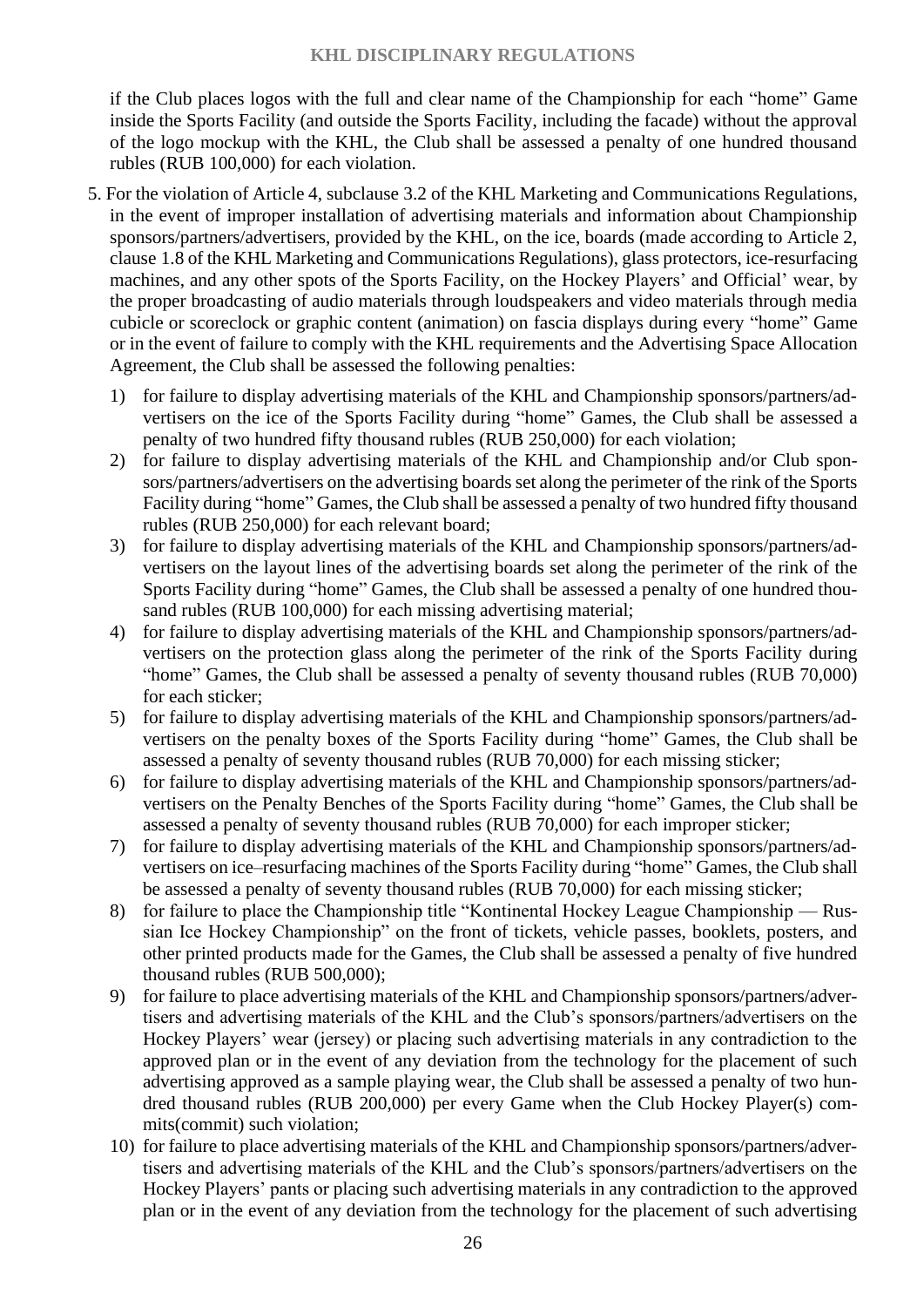approved as a sample playing wear, the Club shall be assessed a penalty of one hundred fifty thousand rubles (RUB 150,000) per every Game when the Club Hockey Player(s) commits(commit) such violation;

- 11) for failure to place advertising materials of the KHL and Championship sponsors/partners/advertisers and advertising materials of the KHL and the Club's sponsors/partners/advertisers on the Hockey Players' helmets or placing such advertising materials in any contradiction to the approved plan or in the event of any deviation from the technology for the placement of such advertising approved as a sample playing wear, the Club shall be assessed a penalty of one hundred fifty thousand rubles (RUB 150,000) per every Game when the Club Hockey Player(s) commits(commit) such violation.
- 6. For the violation of Article 4, subclause 3.3 of the KHL Marketing and Communications Regulations during any "home" Game:
	- 1) in the event of a missing press zone banner for holding pregame and postgame press-conferences with Coaches, the KHL and Club management, the Club shall be assessed a penalty of one hundred thousand rubles (RUB 100,000) per every Game where such press zone banner is missing;
	- 2) for failure to place advertising materials of the KHL and sponsors/partners/advertisers of the Championship on the press zone banner or placing such advertising materials in any contradiction to the approved plan, the Club shall be assessed a penalty of two hundred thousand rubles (RUB 200,000) per every Game where such press zone banner is missing;
	- 3) in the event of improper design of the press zone banner, the Club shall be assessed a penalty of fifty thousand rubles (RUB 50,000) per each violation. *(last updated on July 4, 2018. Minutes of meeting of CHL LLC Board of Directors No. 85 dated July 4, 2018)*
- 7. For the violation of Article 4, subclause 3.4 of the KHL Marketing and Communications Regulations during any "home" Game:
	- 1) in the event of missing mixed zone and flash interview zone banners in the interview zones, the Club shall be assessed a penalty of one hundred thousand rubles (RUB 100,000) per every Game with missing mixed zone and flash interview zone banners in the interview zones;
	- 2) if interviews are made otherwise than against the mixed zone and flash interview zone banners, the Club shall be assessed a penalty of fifty thousand rubles (RUB 50,000) per each violation;
	- 3) for failure to place advertising materials of the KHL and Championship sponsors/partners/advertisers on the mixed zone and flash interview zone banners or placing such advertising materials in any contradiction to the approved plan, the Club shall be assessed a penalty of two hundred thousand rubles (RUB 200,000) per every failure;
	- 4) if the Club displays banners in the mixed and flash interview zones with the upper edge located less than 2.5 meters from the floor, the Club shall be assessed a penalty of fifty thousand rubles (RUB 50,000) per each violation;
	- 5) in the event of improper design of the mixed zone and flash interview zone banners, the Club shall be assessed a penalty of fifty thousand rubles (RUB 50,000) per each violation. *(last updated on July 4, 2018. Minutes of meeting of CHL LLC Board of Directors No. 85 dated July 4, 2018)*
- 8. For the violation of Article 4, subclause 3.5 of the KHL Marketing and Communications Regulations, in the event of failure to place the Championship and KHL logos (including subbrand logos), and Championship sponsors/partners/advertisers logos, and advertising modules of Championship sponsors/partners/advertisers on season passes, entrance and invitation tickets, and VIP tickets, including their electronic versions, on the booklets and programs of the "home" Games, posters, press releases, vehicle passes, and other materials and if such logo placement is inconsistent with the approved plan or with the proportion of logos of the KHL and Club's partners, the Club shall be assessed a penalty of one hundred thousand rubles (RUB 100,000).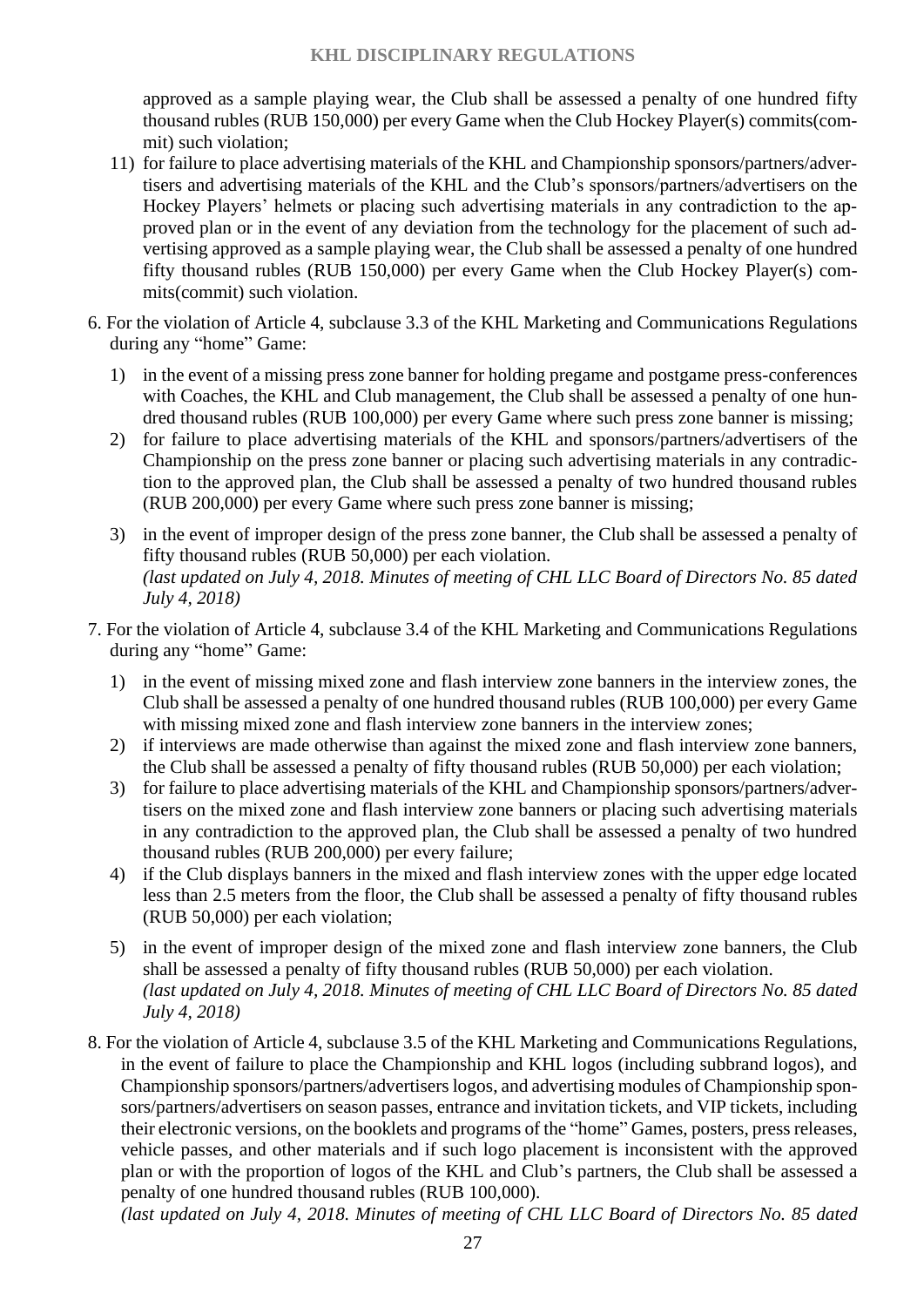#### *July 4, 2018)*

- 9. For the violation of Article 4, subclause 3.6 of the KHL Marketing and Communications Regulations, the Club shall be assessed a penalty of one hundred thousand rubles (RUB 100,000) for every missing or incorrect video in the following instances:
	- 1) no broadcasting of advertising materials of the KHL and Championship sponsors/partners/advertisers from media cubicle or on the scoreclock of the Sports Facility in the form of video ad aired before and after the Game periods and during advertising intermissions;
	- 2) the broadcasting of the above advertising materials is inconsistent with the approved media plan, which CHL LLC must deliver in advance;
	- 3) the exception or toning-down of sound in the broadcasting of advertising materials;
	- 4) the display of graphic and animation advertising content of the Club partners on the LED panels of the media cube and fascia board during the broadcasting of the Championship partners' videos on the media cube.

*(last updated on July 4, 2018. Minutes of meeting of CHL LLC Board of Directors No. 85 dated July 4, 2018)*

- 10. For the violation of Article 4, subclause 3.7 of the KHL Marketing and Communications Regulations, if no graphic content (animation) provided by the KHL is broadcast on the fascia display of the Sports Facility and if such advertising materials are not broadcast in compliance with the approved media plan provided by the KHL in advance, the Club shall be assessed a penalty of one hundred thousand rubles (RUB 100,000) for each missing or inconsistent video.
- 11. For the violation of Article 4, subclause 3.8 of the KHL Marketing and Communications Regulations, if the Club fails to broadcast advertising materials of the KHL and Championship sponsors/partners/advertisers in the Sports Facilities in the form of audio announcement directly before and after the Game periods and if such advertising materials are not broadcast in compliance with the approved media plan provided by the KHL in advance, the Club shall be assessed a penalty of one hundred thousand rubles (RUB 100,000) for each missing or inconsistent audio.
- 12. For the violation of Article 4, subclause 3.9 of the KHL Marketing and Communications Regulations, if the Club during the "home" Games fails to ensure the holding of promotional, socially oriented or PR events of the KHL, Championship sponsors/partners/advertisers/licensees inside the Sports Facility, including but not limited to, lobby, ice rink, VIP zone, and outside the Sports Facility, including spots in front of the entrance to the Sports Facility, access to the electricity outlet located next to the fixed zones of KHL promotional, socially oriented or PR events and access provided to the personnel of the Championship partners involved in such KHL promotional, socially oriented or PR events and to the zones of such events, the Club may be assessed a penalty of two hundred thousand rubles (RUB 200,000).

*(last updated on July 4, 2019. Minutes of meeting of CHL LLC Board of Directors No. 96 dated July 4, 2019)*

13. For the violation of Article 4, subclause 3.11 of the KHL Marketing and Communications Regulations, if the Club during the "home" Games fails to ensure the display and marketing of the products and/or advertising materials of the KHL or Championship sponsors/partners/advertisers/licensees according to the prior KHL request inside the Sports Facilities, including, but not limited to, the lobby, grandstands, ice rink, VIP boxes, and outside the Sports Facilities, including in front of the entrances to the Sports Facilities and ticket offices (if the Club is in charge of marketing), the Club shall be assessed a penalty of two hundred thousand rubles (RUB 200,000) per every Game where such display and marketing are missing.

*(last updated on July 4, 2019. Minutes of meeting of CHL LLC Board of Directors No. 96 dated July 4, 2019)*

14. For the violation of Article 4, subclause 3.13 of the KHL Marketing and Communications Regulations, if the Club fails to disclose to the KHL information related to the ticket program before the set deadline, i.e. the price of tickets and season passes by sector, and fails to advise the KHL of the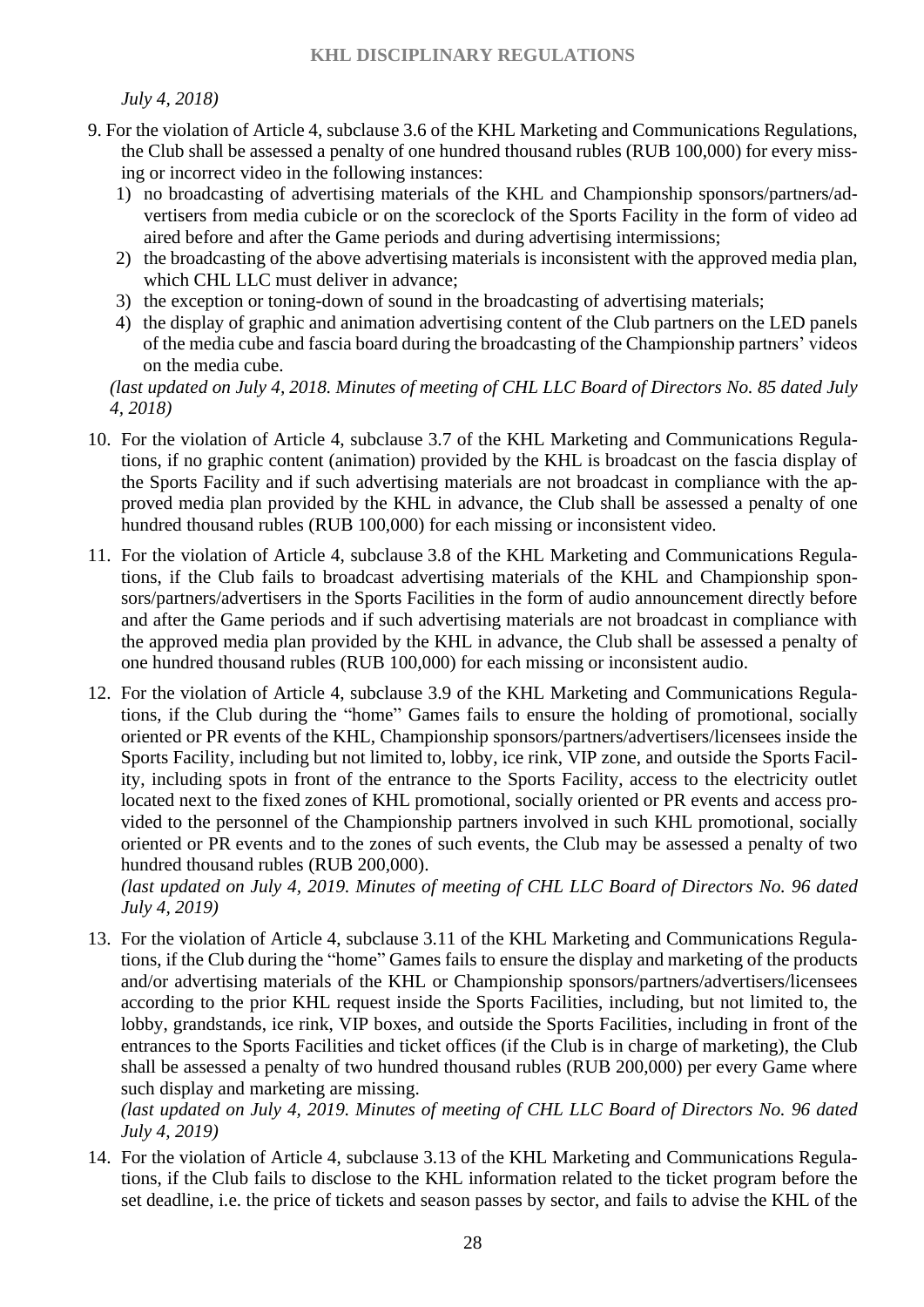set deadline for updating such information, the Club shall be assessed a penalty of one hundred thousand rubles (RUB 100,000).

*(last updated on July 4, 2018. Minutes of meeting of CHL LLC Board of Directors No. 85 dated July 4, 2018)*

14.1. For the violation of Article 4, subclause 3.13.1 of, the KHL Marketing and Communications Regulations, if the Club fails to disclose to the KHL on the set date information related to the number of season passes sold as of the disclosure date, the Club shall be assessed a penalty of one hundred thousand rubles (RUB 100,000) for each violation month. *(last updated on July 4, 2018. Minutes of meeting of CHL LLC Board of Directors No. 85 dated* 

*July 4, 2018)*

- 15. For the violation of Article 4, subclause 3.14 of the KHL Marketing and Communications Regulations, if the Club fails to sell the Game tickets through the electronic ticketing system online (for all Sports Facilities where the Club holds "home" Games) and to integrate the ticket system within the relevant scope, the Club shall be assessed a penalty of one hundred thousand rubles (RUB 100,000) for every Game where such violation is committed.
- 16. For the violation of Article 4, subclause 3.15 of the KHL Marketing and Communications Regulations, if the Club fails to use the automated entrance control (integrated in the electronic ticket system) for all entries to the Sports Facilities intended for holding the Game Championship, the Club shall be assessed a penalty of one hundred thousand rubles (RUB 100,000) for every Game where such violation is committed.
- 17. For the violation of Article 4, subclause 3.16 of the KHL Marketing and Communications Regulations, if the Club issues the Supporter Card without the approval of its specifications and design with the KHL, even provided compliance with all requirements for the Championship logo placement and for the advertising module of the Championship sponsors/partners/advertisers, the Club shall be assessed a penalty of one hundred thousand rubles (RUB 100,000) for every month of such violation from the date when the card is issued and to the date when the card issue and dissemination ceased or to the date when the KHL approval of the card issue and dissemination is obtained. *(last updated on July 4, 2018. Minutes of meeting of CHL LLC Board of Directors No. 85 dated July 4, 2018)*
- 18. For the violation of Article 4, subclause 3.17 of the KHL Marketing and Communications Regulations:
	- 1) if the Club fails to deliver the "home" Game tickets to the Championship sponsors/advertisers/partners and any other persons according to Article 12, clause 12 of the KHL Technical Regulations, the Club shall be assessed a penalty of two hundred thousand rubles (RUB 200,000) for each violation;

*(last updated on July 4, 2018. Minutes of meeting of CHL LLC Board of Directors No. 85 dated July 4, 2018)*

2) if the Club fails to approve the location of seats (sector, row, and seat) allocated as a quota set forth in the above-mentioned KHL Technical Regulations with the KHL no later than within two (2) months before the Championship or during the Championship changes the location of such seats under the quota without a prior approval of the KHL, the Club shall be assessed a penalty of one hundred thousand rubles (RUB 100,000) for each violation.

*(last updated on July 4, 2018. Minutes of meeting of CHL LLC Board of Directors No. 85 dated July 4, 2018)*

19. For the violation of Article 4, subclause 3.18 of the KHL Marketing and Communications Regulations, if the Club enters into agreements with the companies that have common categories with those assigned to the KHL which imply the company's direct or indirect right to be associated with the Club, the Club shall be assessed a penalty of five hundred thousand rubles (RUB 500,000) for each violation.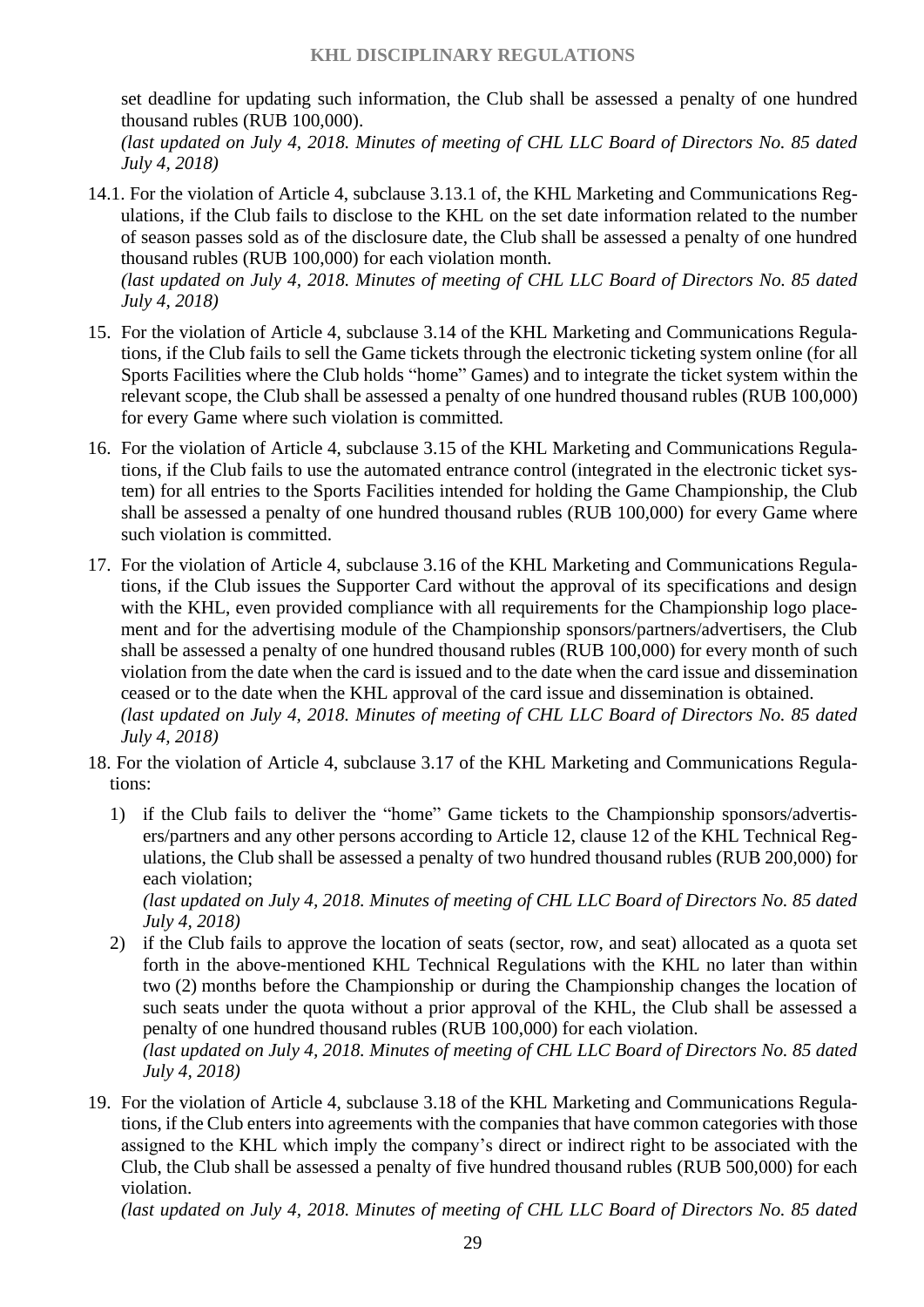*July 4, 2018)*

- 20. For the violation of Article 4, subclause 3.19 of the KHL Marketing and Communications Regulations, if the Club places any audio or video or print or any other advertising materials of the Club's sponsors/partners/advertisers and/or advertising materials of third parties which have common goods categories with those assigned to the KHL, in particular, if placed by the third parties: *(last updated on July 4, 2018. Minutes of meeting of CHL LLC Board of Directors No. 85 dated July 4, 2018)*
	- 1) inside the Sports Facility including the ice rink and food courts, and outside the Sports Facility on the facade and within the adjacent territory and on the Hockey Players' wear, the Club may be assessed a penalty of two hundred thousand rubles (RUB 200,000) for each violation; *(last updated on July 4, 2019. Minutes of meeting of CHL LLC Board of Directors No. 96 dated July 4, 2019)*
	- 2) the "home" Game programs, season passes, entrance and invitation tickets, vehicle passes, any print products that are disseminated before, after, and during the Club Games and online on the Club official websites and social media accounts and mobile applications, the Club may be assessed a penalty of one hundred thousand rubles (RUB 100,000) for each violation. *(last updated on July 4, 2019. Minutes of meeting of CHL LLC Board of Directors No. 96 dated*
- *July 4, 2019)* 21. For the violation of Article 4, subclause 3.20 of the KHL Marketing and Communications Regulations, if the Club allows displaying advertising materials along the ice rink perimeter, namely, on the outside of the enclosing board structures and behind the protective glass as can be visible through the glass and along the perimeter of the grandstands and in the visibility zone of the Broadcaster's cameras, the Club shall be assessed a penalty of two hundred thousand rubles (RUB 200,000) for each violation.

*(last updated on July 4, 2018. Minutes of meeting of CHL LLC Board of Directors No. 85 dated July 4, 2018)*

- 22. For the violation of Article 4, subclause 3.21 of the KHL Marketing and Communications Regulations if during any home Game:
	- 1) for improper condition and improper design of the advertising materials of the KHL, Championship and Clubs' sponsors/partners/advertisers displayed on the ice rink, the Club shall be assessed a penalty of three hundred thousand rubles (RUB 300,000) for each violation; *(last updated on July 4, 2018. Minutes of meeting of CHL LLC Board of Directors No. 85 dated July 4, 2018)*
	- 2) for improper condition and improper design of the advertising materials of the KHL, Championship and Clubs' sponsors/partners/advertisers displayed on the boards, the Club shall be assessed a penalty of two hundred fifty thousand rubles (RUB 250,000) for each violation; *(last updated on July 4, 2018. Minutes of meeting of CHL LLC Board of Directors No. 85 dated July 4, 2018)*
	- 3) for improper condition and improper design of the advertising materials of the KHL, Championship and Clubs' sponsors/partners/advertisers displayed on the lines on the boards, the Club shall be assessed a penalty of two hundred thousand rubles (RUB 200,000) for each violation; *(last updated on July 4, 2018. Minutes of meeting of CHL LLC Board of Directors No. 85 dated July 4, 2018)*
	- 4) for improper condition and improper design of the advertising stickers of the KHL, Championship and Clubs' sponsors/partners/advertisers displayed on the protective glasses and glasses along the sides of the Player's Benches and Penalty Boxes, the Club shall be assessed a penalty of fifty thousand rubles (RUB 50,000) for each violation.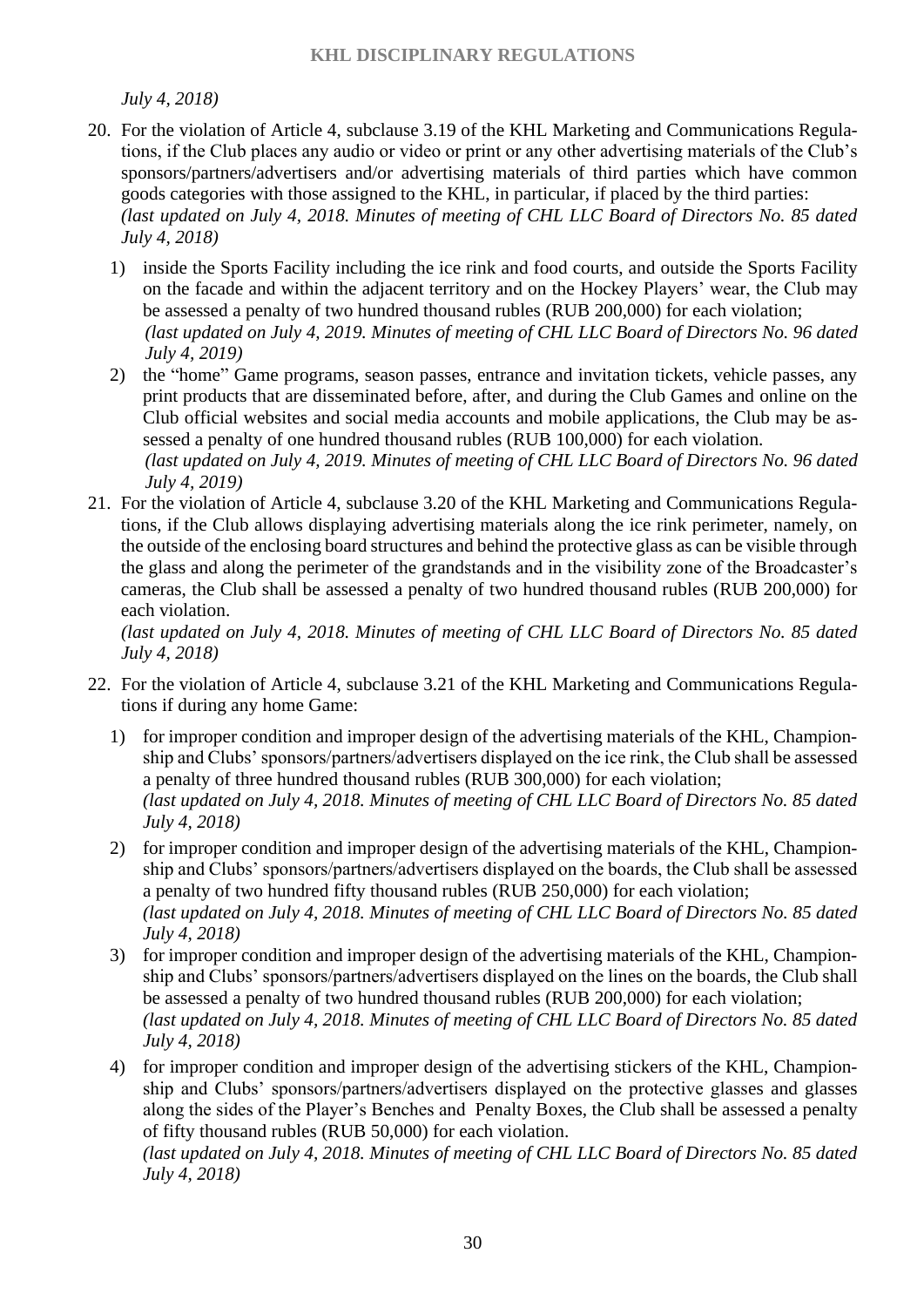23. For the violation of Article 4, subclause 3.22 of the KHL Marketing and Communications Regulations, if the Club avoids making an agreement (contract) on support in the marketing of the KHL official licensed products during the "home" Games to spectators, including but not limited to, hockey memorabilia, souvenirs, printed and other KHL products provided by the KHL and/or manufacturers of such products (official KHL licensees), the Club shall be assessed a penalty of one hundred thousand rubles (RUB 100,000) for each violation.

*(last updated on July 4, 2018. Minutes of meeting of CHL LLC Board of Directors No. 85 dated July 4, 2018)*

- 24. For the violation of Article 4, subclause 3.23 of the KHL Marketing and Communications Regulations, if the Club fails to integrate the activities of the Championship sponsors/partners/advertisers into entertainment programs for spectators during period intermissions, the Club shall be assessed a penalty of fifty thousand rubles (RUB 50,000) for every Game when such violation is committed.
- 25. For the violation of Article 4, subclause 3.24 of the KHL Marketing and Communications Regulations, if the Club fails to deliver or delays the delivery to the KHL of the list of music used in the intermissions and timeouts during the Game and in any entertainment events specifying the name of music works (albums) and their release dates, author, and performers, the Club shall be assessed a penalty of one hundred thousand rubles (RUB 100,000) for each violation.
- 26. For the violation of Article 4, subclause 4.1 of the KHL Marketing and Communications Regulations, for failure to approve with the KHL every potential sponsor/partner/advertiser of the Club, the Club may be assessed a penalty of one hundred thousand rubles (RUB 100,000) for each violation.

*(last updated on July 4, 2018. Minutes of meeting of CHL LLC Board of Directors No. 85 dated July 4, 2018)*

27. For the violation of Article 4, subclause 4.2 of the KHL Marketing and Communications Regulations, in case of failure to approve with the KHL the list of spots to place advertising materials, including those not covered by the Advertising Space Allocation Agreement, and any changes in the list during the season, the Club may be assessed a penalty of one hundred thousand rubles (RUB 100,000) for each violation.

- 28. For the violation of Article 4, subclause 4.3 of the KHL Marketing and Communications Regulations, in case of failure to approve with the KHL the mockups of all advertising materials and the very advertising materials to be placed in the Sports Facility during the "home" Games, the Club may be assessed a penalty of two hundred thousand rubles (RUB 200,000) for each violation. *(last updated on July 4, 2019. Minutes of meeting of CHL LLC Board of Directors No. 96 dated July 4, 2019)*
- 29. For the violation of Article 4, clause 6 of the KHL Marketing and Communications Regulations, in the event of failure to use the board advertising space owned by the Club according to the Advertising Space Allocation Agreement and failure to make the relevant efforts at its own expense to design the board advertising space by displaying the Championship symbolics, the Club's image or social advertising, the Club shall be assessed a penalty of fifty thousand rubles (RUB 50,000) for each violation.
- 30. For the violation of Article 4, clause 7 of the KHL Marketing and Communications Regulations, for any display of political, religious, and/or racial advertising content inside the Sports Facility, the Club shall be assessed a penalty of up to five hundred thousand rubles (RUB 500,000) for each violation.
- 30.1. For the violation of Article 4, clause 8 of the KHL Marketing and Communications Regulations, if, within the Sports Facility, the products are sold which violate the rights of the League, or Clubs, or Championship sponsors/partners/licensees, or other persons involved in organization and the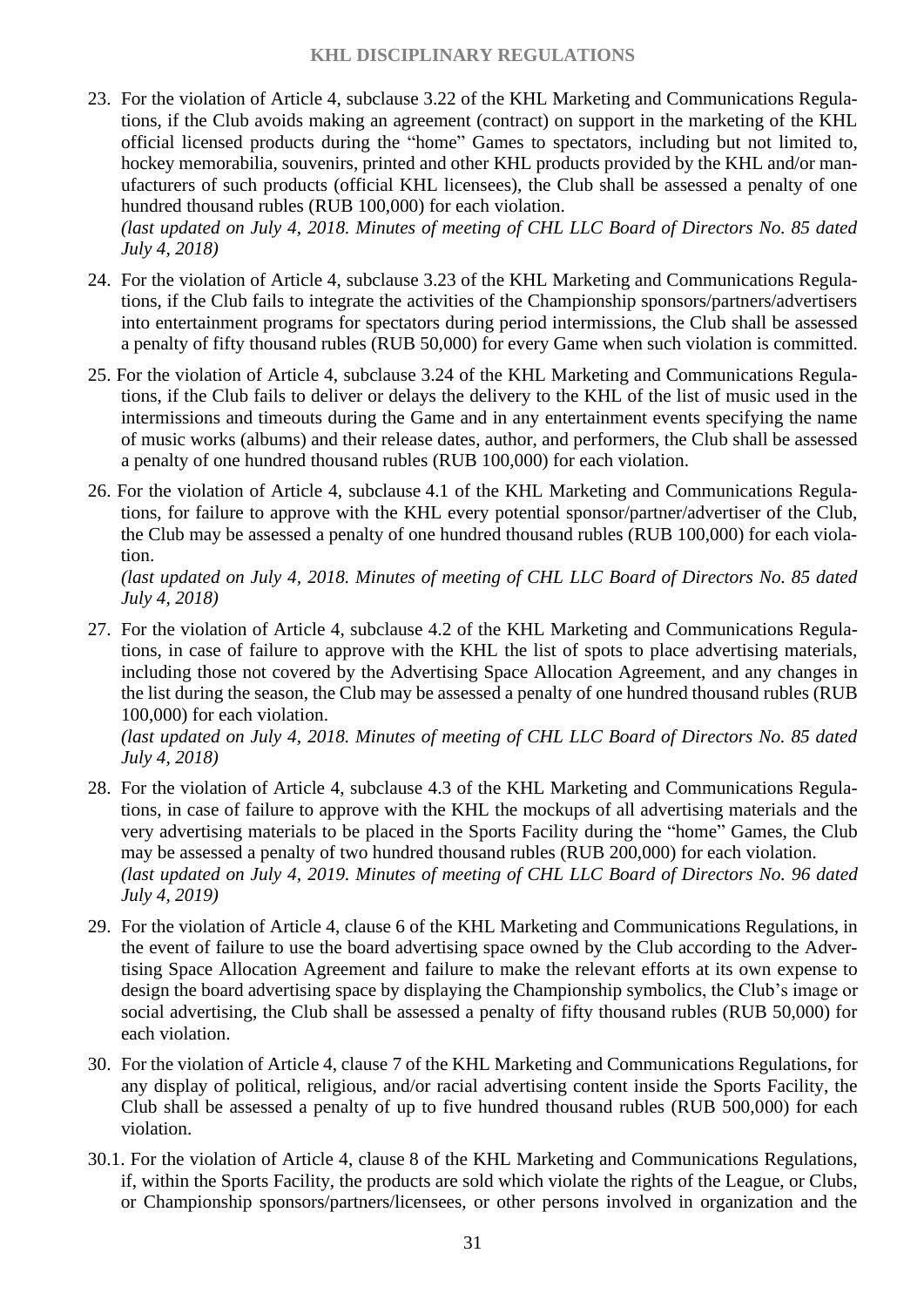holding of the Championship, and if the selling of such products violates the requirements of the laws of the Russian Federation, and such products include, without any limitation to, ice hockey memorabilia, souvenirs, printed or other products, the Club may be assessed a penalty of one hundred thousand rubles (RUB 100,000) for each violation.

*(last updated on July 4, 2019. Minutes of meeting of CHL LLC Board of Directors No. 96 dated July 4, 2019)*

- 31. For the violation of Article 4, clause 9 of the KHL Marketing and Communications Regulations, if the Club enters into any agreements related to the display of advertising materials and displays such advertising materials (information) on behalf of the third parties without a prior approval of the KHL, the Club shall be assessed a penalty of five hundred thousand rubles (RUB 500,000) for each violation.
- 32. For the violation of Article 4, clause 10 of the KHL Marketing and Communications Regulations, if the Club fails to ensure the participation of the Hockey Players, Coaches, Team officials, and Club executives, selected by the Championship sponsors/partners/advertisers, in the events, that are hosted by the Championship sponsors/partners/advertisers including TV partners, provided timely notification of the Club (no later than 10 calendar days before), the Club shall be assessed a penalty of three hundred thousand rubles (RUB 300,000) for each violation.

- 33. For the violation of Article 4, clause 11 of the KHL Marketing and Communications Regulations, if the Club fails to ensure the participation of the selected KHL Hockey Players, Coaches, and Club executives approved by the Club in photo and video sessions and other events organized by the KHL provided timely notification of the Club (no later than 10 calendar days before), the Club shall be assessed a penalty of two hundred thousand rubles (RUB 200,000) for each violation. *(last updated on July 4, 2018. Minutes of meeting of CHL LLC Board of Directors No. 85 dated July 4, 2018)*
- 34. For the violation of Article 4, clause 13 of the KHL Marketing and Communications Regulations, if the Club mentions the names of Hockey Players and Coaches in all types of printed products of the Club and on its official website and any other media activities not in compliance with the rosters filed with the KHL according to the KHL Sports Regulations, the Club shall be assessed a penalty of fifty thousand rubles (RUB 50,000) for each violation.
- 35. For the violation of Article 4, clause 14 of the KHL Marketing and Communications Regulations, if the Club fails to deliver a detailed photo report related to the placement of the advertising materials of the KHL, Championship sponsors/partners/advertisers, including TV partners, made in full compliance with the additional requirements and instructions delivered by the KHL no later than within three (3) business days from each placement, the Club shall be assessed a penalty of fifty thousand rubles (RUB 50,000) for each violation.
- 36. For the violation of Article 4, clause 15 of the KHL Marketing and Communications Regulations, if the Club fails to provide the Game Inspector with access to the placement of all advertising materials inside the Sports Facility, including the Hockey Players' dressing rooms, to control the placement of advertising materials (including those on the Hockey Players' wear and equipment) and photo and video shooting, the Club shall be assessed a penalty of one hundred thousand rubles (RUB 100,000) for each violation.
- 37. For the violation of Article 4, clause 16 of the KHL Marketing and Communications Regulations, if the Club fails to deliver to the Game Inspector one copy of the program and used ticket for making pictures at every "home" Game or fails to provide to the KHL original programs (two copies for each held "home" Game) and duly certified copies of used tickets (one copy for each held "home" Game) no later than within 10 days after the end of each month, the Club shall be assessed a penalty of fifty thousand rubles (RUB 50,000) for each violation.
- 38. For the violation of Article 4, clause 17 of the KHL Marketing and Communications Regulations in relation to hosting "home" Games: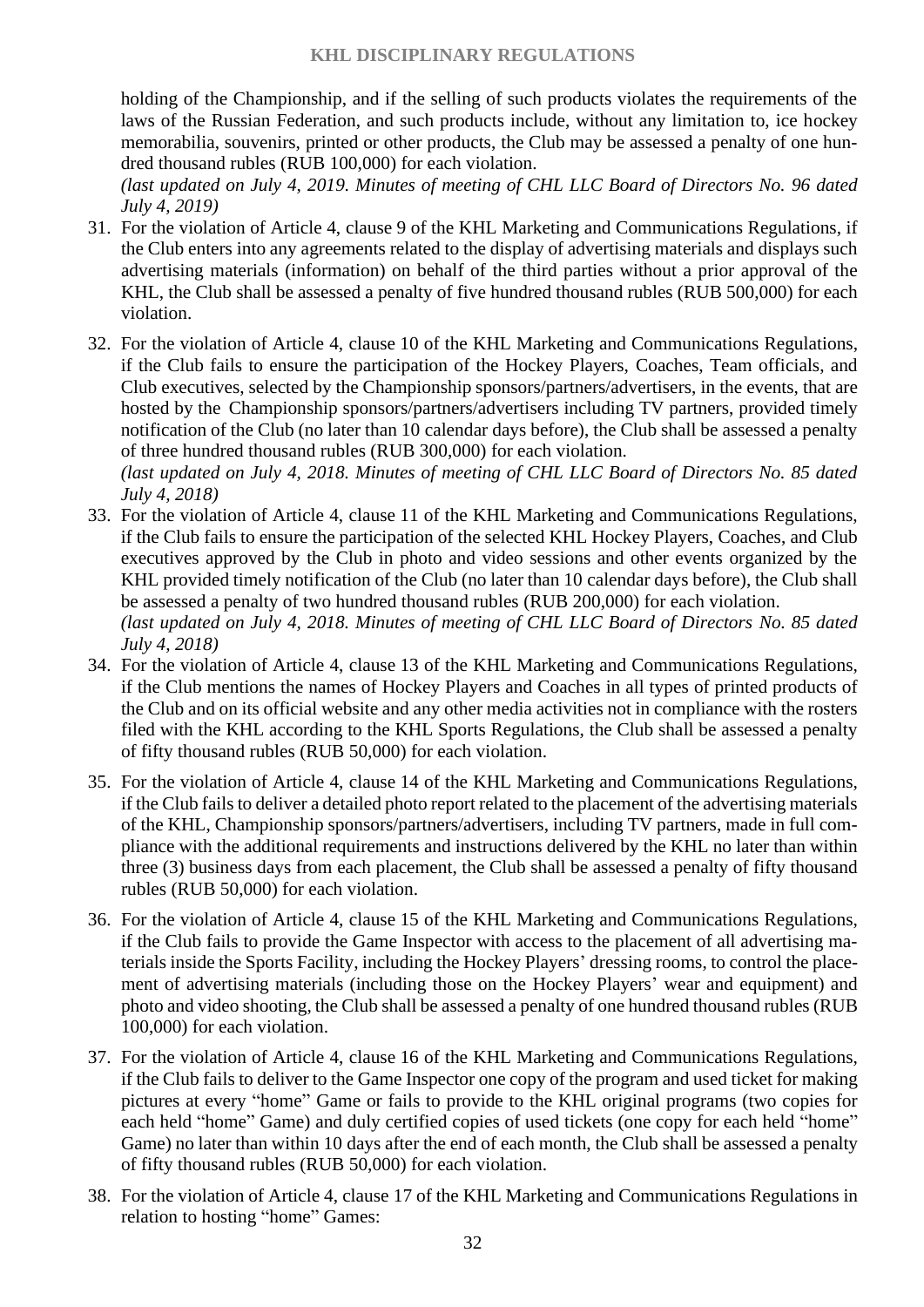- 1) for failure to ensure the full visibility of lining according to the Rule Book of the Hockey Game, the Club shall be assessed a penalty of one hundred thousand rubles (RUB 100,000) for each violation;
- 2) for failure to ensure due whiteness, transparency, and the lack of muddiness of the ice required for the clear visual perception of advertising under the ice by arena spectators and TV viewers, the Club shall be assessed a penalty of one hundred thousand rubles (RUB 100,000) for each violation;
- 3) for failure to renew the ice and replace advertising materials under the ice if such advertising under the ice lacks visibility, the Club shall be assessed a penalty of three hundred thousand rubles (RUB 300,000) for each violation.
- 39. For the violation of Article 4, clause 18 of the KHL Marketing and Communications Regulations, if the Club fails to provide the Club Wear Approval Template and sketches of the apparel and warmup wear (jerseys, pants, leggings, helmets and gloves) and/or the finished samples of play wear (one home and one away) with printed logos of advertisers to check their compliance with the KHL Regulations and the Advertising Allocation Agreement, the Club may be assessed a penalty of one hundred thousand rubles (RUB 100,000) for each violation.

*(last updated on July 4, 2019. Minutes of meeting of CHL LLC Board of Directors No. 96 dated July 4, 2019)*

40. Deleted.

- 41. For the violation of Article 4, clause 22 of the KHL Marketing and Communications Regulations, for the use of wear and helmets made on draft designs that are not approved by the KHL in any Championship event or any other official KHL event, the Club shall be assessed a penalty of one hundred thousand rubles (RUB 100,000) for each violation.
- 42. For the violation of Article 4, clause 23 of the KHL Marketing and Communications Regulations, if the Hockey Players fail to use drinking equipment which is branded by the Championship sponsor in the drink category, during "home" and "away" Games, the Club shall be assessed a penalty of one hundred fifty thousand rubles (RUB 150,000) for every Game where this violation is committed.
- 43. For the violation of Article 4, clause 24 of the KHL Marketing and Communications Regulations, in the event of failure to install podiums and any other structures in the grandstands of the Sports Facility within the visibility zone of TV cameras to expose the products of Championship sponsors/partners/advertisers and provide specially equipped seats, the Club shall be assessed a penalty of one hundred thousand rubles (RUB 100,000) for every Game where this violation is committed.
- 44. For the violation of Article 4, clause 25 of the KHL Marketing and Communications Regulations, if the Club delays the notice of rebranding or any other change in the Club logo and the deadline for submitting a new logo and brand book (if any) to the KHL, the Club shall be assessed a penalty of fifty thousand rubles (RUB 50,000) for each violation.
- 45. For the violation of Article 5, clause 1 of the KHL Marketing and Communications Regulations during any "home" Game:
	- 1) for non-compliance with the size and number of advertising spots on the ice rink regulated under the Advertising Space Allocation Agreement, the Club shall be assessed a penalty of three hundred thousand rubles (RUB 300,000) for every violation;
	- *2)* Deleted; *(last updated on July 4, 2018. Minutes of meeting of CHL LLC Board of Directors No. 85 dated July 4, 2018)*
	- 3) for displaying the logos of sponsors/partners/advertisers on the ice in the violation of the approved placement plan, the Club shall be assessed a penalty of one hundred fifty thousand rubles (RUB 150,000) for every violation;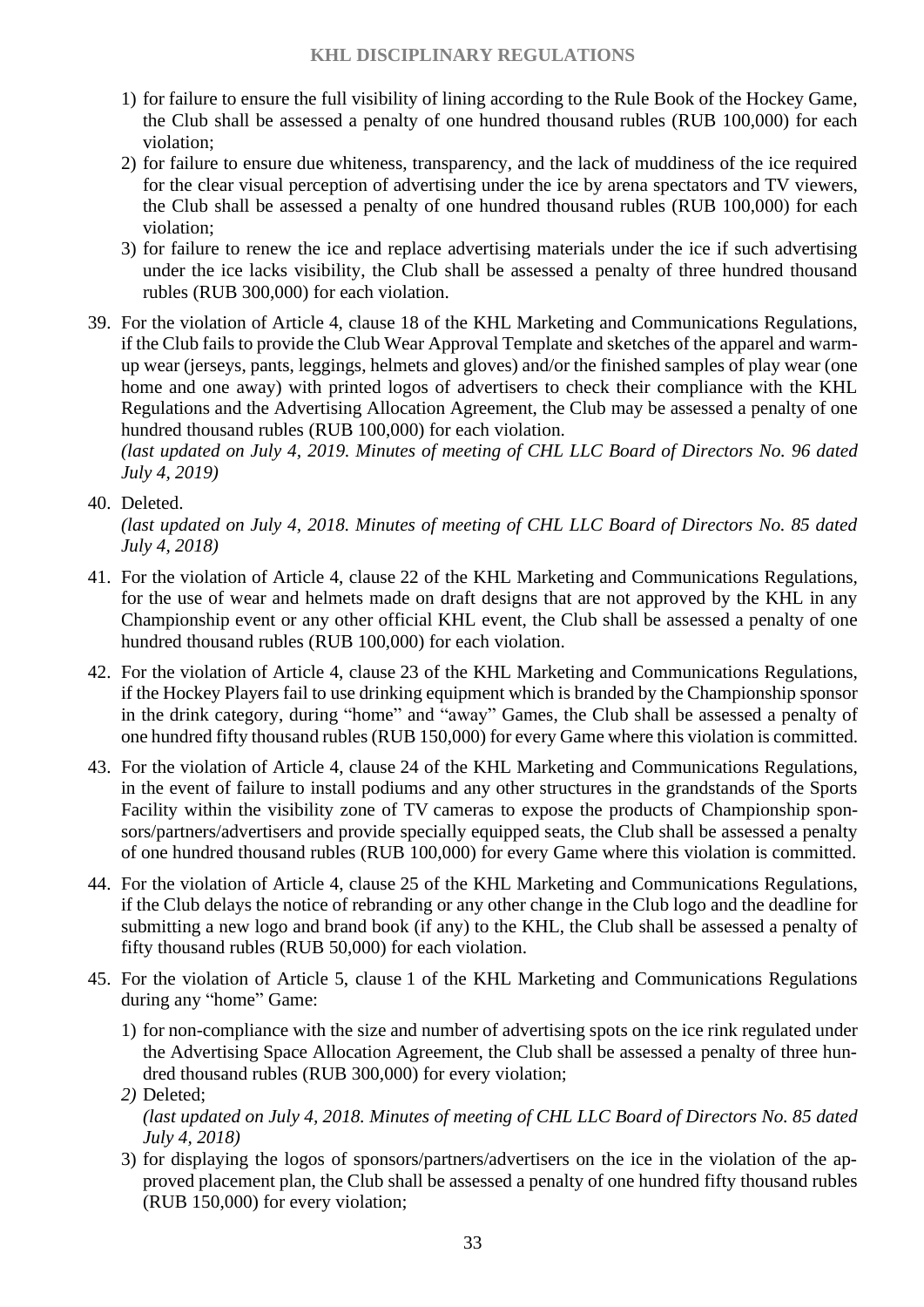4) for the use of color background in the ice mockup, if the logo of the sponsor/partner/advertiser against the color background is not the main or only option under the brand book or if the logo of the sponsor/partner/advertiser against the color background is the main or only option and the color background is 60 % or more of the advertising space, the Club shall be assessed a penalty of two hundred thousand rubles (RUB 200,000) for every violation;

*(last updated on July 4, 2018. Minutes of meeting of CHL LLC Board of Directors No. 85 dated July 4, 2018)*

5) for the display of more than one logo of one sponsor/partner/advertiser in one advertising spot, the Club shall be assessed a penalty of two hundred thousand rubles (RUB 200,000) for every violation.

*(last updated on July 4, 2018. Minutes of meeting of CHL LLC Board of Directors No. 85 dated July 4, 2018)*

- 46. For the violation of Article 5, clause 2 of the KHL Marketing and Communications Regulations during any "home" Game:
	- 1) for non-compliance with the size of one advertising spot on the boards (advertising board), the Club may be assessed a penalty of fifty thousand rubles (RUB 50,000) for every violation; *(last updated on July 4, 2019. Minutes of meeting of CHL LLC Board of Directors No. 96 dated July 4, 2019)*
	- 2) for any lack of indents in the graphic mockup of advertising materials along the perimeter of the advertising board, the Club may be assessed a penalty of fifty thousand rubles (RUB 50,000) for every violation;

*(last updated on July 4, 2019. Minutes of meeting of CHL LLC Board of Directors No. 96 dated July 4, 2019)*

*3)* Deleted;

*(last updated on July 4, 2018. Minutes of meeting of CHL LLC Board of Directors No. 85 dated July 4, 2018)*

- 4) for any change in the number of advertising boards along the ice rink perimeter, the Club may be assessed a penalty of fifty thousand rubles (RUB 50,000) for every violation; *(last updated on July 4, 2019. Minutes of meeting of CHL LLC Board of Directors No. 96 dated July 4, 2019)*
- 5) for any uneven placement of advertising boards along the ice rink perimeter, the Club may be assessed a penalty of fifty thousand rubles (RUB 50,000) for every violation; *(last updated on July 4, 2019. Minutes of meeting of CHL LLC Board of Directors No. 96 dated July 4, 2019)*
- 6) for the display of more than one logo of one sponsor/partner/advertiser in one advertising spot, the Club may be assessed a penalty of one hundred thousand rubles (RUB 100,000) for every violation;

*(last updated on July 4, 2019. Minutes of meeting of CHL LLC Board of Directors No. 96 dated July 4, 2019)*

7) for displaying the advertising boards of sponsors/partners/advertisers on the ice in the violation of the approved placement plan, the Club may be assessed a penalty of one hundred fifty thousand rubles (RUB 150,000) for every violation;

*(last updated on July 4, 2019. Minutes of meeting of CHL LLC Board of Directors No. 96 dated July 4, 2019)*

8) for the use of the color background of the board mockup, if the logo of the sponsor/partner/advertiser against the color background is not the main/only option under the brand book or if the logo of the sponsor/partner/advertiser against the color background is the main/only option and the color background is 40 % or more of the board space (of the total board surface, including a 10 cm protected area), the Club may be assessed a penalty of two hundred thousand rubles (RUB 200,000) for every violation;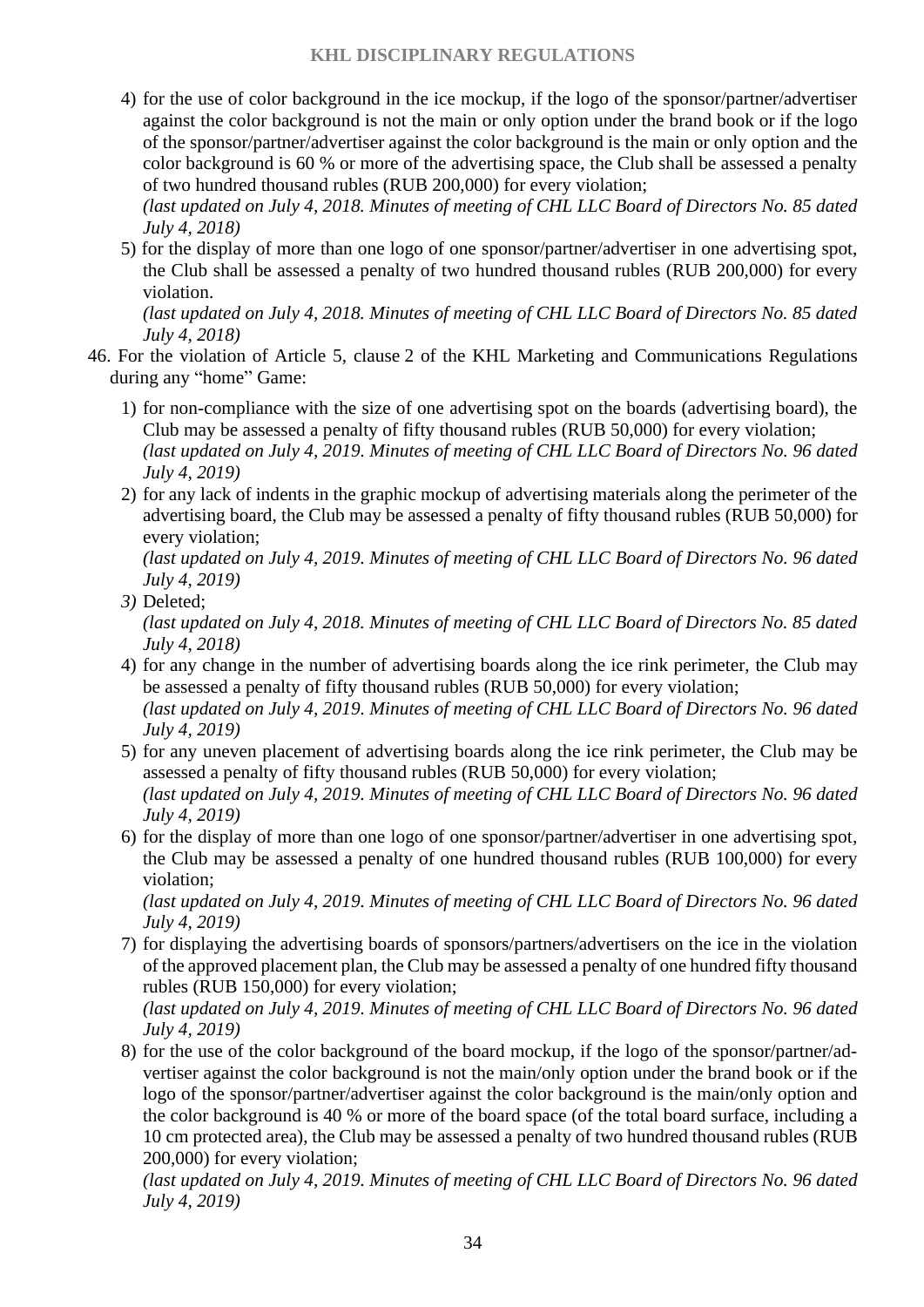9) in case of non-compliance of background tints of dasher boards assigned to a Club by the Advertising Space Allocation Agreement with the background of dasher boards assigned to the KHL thereby, the Club may be assessed a penalty of one hundred thousand rubles (RUB 100,000) for each violation.

*(last updated on July 4, 2019. Minutes of meeting of CHL LLC Board of Directors No. 96 dated July 4, 2019)*

- 47. For the violation of Article 5, clause 3 of the KHL Marketing and Communications Regulations during any "home" Game:
	- 1) for non-compliance with the size of one advertising spot on the lining, the Club shall be assessed a penalty of fifty thousand rubles (RUB 50,000) for every violation;
	- 2) for non-compliance with the size of one advertising spot on the indents along perimeter of the lining, the Club shall be assessed a penalty of fifty thousand rubles (RUB 50,000) for every violation;

*(last updated on July 4, 2018. Minutes of meeting of CHL LLC Board of Directors No. 85 dated July 4, 2018)*

- 3) for the display of the sponsor's/partner's/advertiser's logo on the blue and red lining by using any colored backgrounds, the Club shall be assessed a penalty of fifty thousand rubles (RUB 50,000) for every violation;
- 4) for displaying the logos of sponsors/partners/advertisers on the lining in the violation of the approved placement plan, the Club shall be assessed a penalty of seventy thousand rubles (RUB 70,000) for every violation.
- 48. For the violation of Article 5, clause 4 of the KHL Marketing and Communications Regulations during any "home" Game:
	- 1) for non-compliance with the size of one advertising spot (sticker) on the protection glass along the ice rink, the Club shall be assessed a penalty of fifty thousand rubles (RUB 50,000) for every violation;

*(last updated on July 4, 2018. Minutes of meeting of CHL LLC Board of Directors No. 85 dated July 4, 2018)*

- 2) for any change in the number of advertising stickers along the ice rink perimeter, the Club shall be assessed a penalty of fifty thousand rubles (RUB 50,000) for every violation;
- 3) for any display of advertising stickers along the ice rink inconsistent with the approved placement plan, the Club shall be assessed a penalty of thirty thousand rubles (RUB 30,000) for every violation;
- 4) for any change in the maximum acceptable height of sticking advertising stickers from inferior board edge of the protective glass, the Club shall be assessed a penalty of twenty thousand rubles (RUB 20,000) for every violation;
- 5) for failure to approve the placement plan of advertising stickers and video cameras along the ice rink with the KHL if there is any need to increase the distance between advertising stickers in the video camera zone, the Club shall be assessed a penalty of one hundred thousand rubles (RUB 100,000) for every violation;
- 6) Deleted;

*(last updated on July 4, 2018. Minutes of meeting of CHL LLC Board of Directors No. 85 dated July 4, 2018)*

7) for the display of more than one logo of one sponsor/partner/advertiser in one advertising spot (advertising sticker), the Club shall be assessed a penalty of one hundred thousand rubles (RUB 100,000) for every violation.

*(last updated on July 4, 2018. Minutes of meeting of CHL LLC Board of Directors No. 85 dated July 4, 2018)*

49. For the violation of Article 5, clause 5 of the KHL Marketing and Communications Regulations during any "home" Game:

1) for the display of more than one logo of one sponsor/partner/advertiser on the protective glass of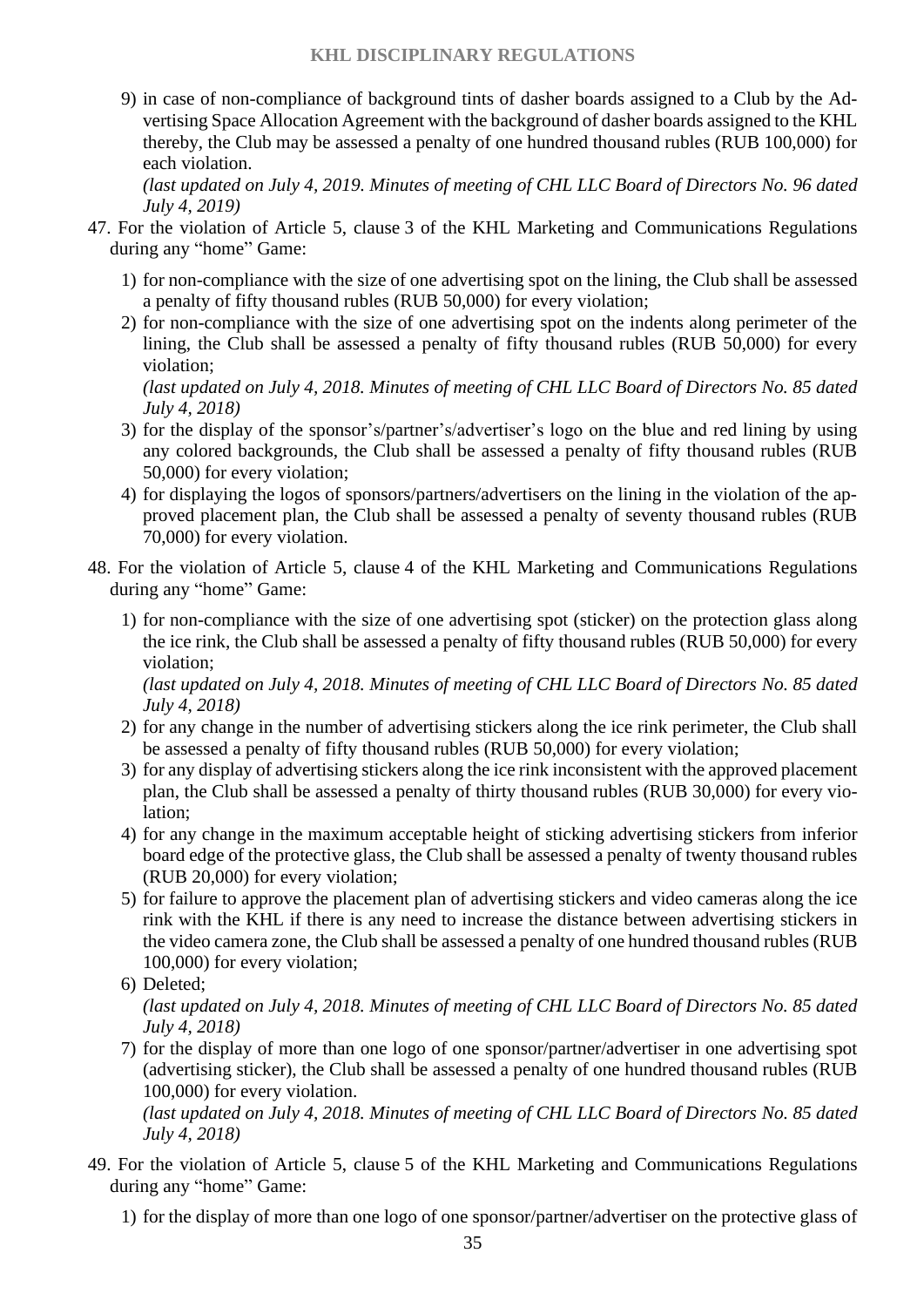Players' Benches and Penalty Boxes in one advertising spot (advertising sticker), the Club shall be assessed a penalty of one hundred thousand rubles (RUB 100,000) for every violation; *(last updated on July 4, 2018. Minutes of meeting of CHL LLC Board of Directors No. 85 dated July 4, 2018)*

- 2) for non-compliance with the size of one advertising spot (sticker) on the protection glass of Players' Benches and Penalty Boxes, the Club shall be assessed a penalty of fifty thousand rubles (RUB 50,000) for every violation;
- 3) for any change in the number of one advertising spot (sticker) on the protection glass of the Players' Benches, the Club shall be assessed a penalty of fifty thousand rubles (RUB 50,000) for every violation;
- 4) for any change in the number of one advertising spot (sticker) on the protection glass of the Penalty boxes, the Club shall be assessed a penalty of fifty thousand rubles (RUB 50,000) for every violation;
- 5) for non-compliance of advertising stickers placed on the glass of Players' Benches and Penalty Boxes with the approved placement plan and for any changes in the maximum acceptable distance between sticker rows on the glass of the Penalty Boxes, the Club shall be assessed a penalty of thirty thousand rubles (RUB 30,000) for every violation;
- 6) for failure to comply with the height of advertising stickers from the head of a sitting Hockey Player, the Club shall be assessed a penalty of fifty thousand rubles (RUB 50,000) for every violation.
- 50. If advertising materials are made in breach of the KHL written notices, the Club shall be subject to sanctions according to clauses 45 to 49 of this Article.
- 51. For the violation of Article 6, clause 2 of the KHL Marketing and Communications Regulations:
	- 1) if the Club fails to provide photographs in compliance with the above-mentioned clause and sample signatures (autographs) along with the roster set, the Club shall be assessed a penalty of fifty thousand rubles (RUB 50,000) for every non-provided photograph and every non-provided sample signature (autograph);
	- 2) if the photographs of the Hockey Players and team photos in the Club's wear are provided without the new season logos of the KHL, Championship and Clubs' sponsors/partners/advertisers, the Club shall be assessed a penalty of fifty thousand rubles (RUB 50,000) for every non-compliant photograph.

- 52. For the violation of Article 6, clause 3 of the KHL Marketing and Communications Regulations, in relation to the delivery of photographs and sample signatures (autographs) along with the roster set, the Club shall be assessed a penalty of fifty thousand rubles (RUB 50,000) for every non-provided photograph and every non-provided sample signature (autograph).
- 53. For the violation of Article 6, clause 4 of the KHL Marketing and Communications Regulations, in relation to the delivery of photographs and sample signatures (autographs) along with the roster addition, the Club shall be assessed a penalty of fifty thousand rubles (RUB 50,000) for every nonprovided photograph and every non-provided sample signature (autograph).
- 54. For the violation of Article 6, clause 5 of the KHL Marketing and Communications Regulations in relation to the delivery of photographs and sample signatures (autographs) in case of any changes in executive and coaching staff members during the season, the Club shall be assessed a penalty of fifty thousand rubles (RUB 50,000) for every non-provided photograph and every non-provided sample signature (autograph).
- 55. For the violation of Article 7, subclause 1.1 of the KHL Marketing and Communications Regulations, if the Club fails to ensure the KHL exclusive rights to the organization of any video or audio recordings, including TV and radio broadcasts of the Game in the event that any video and audio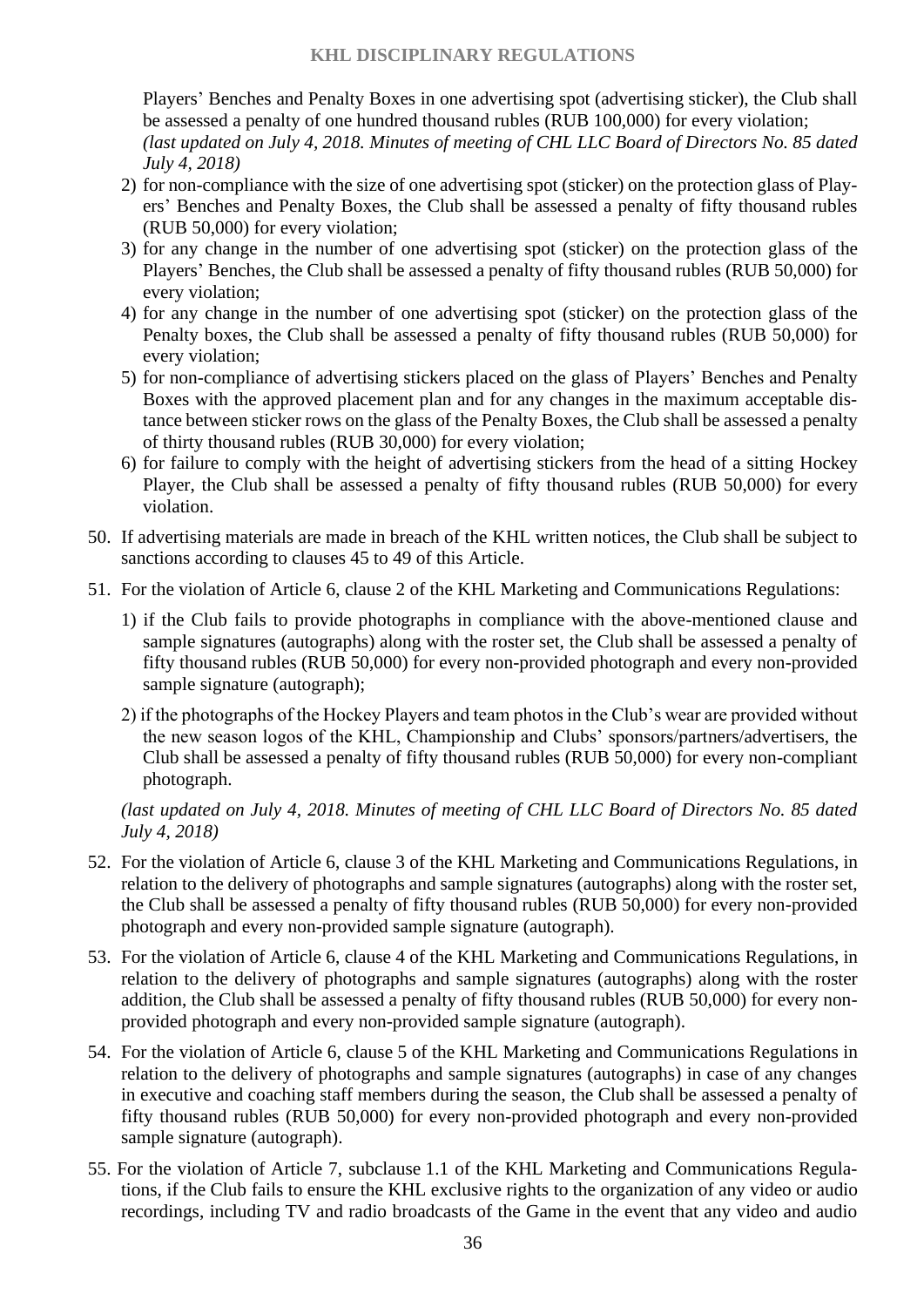#### **KHL DISCIPLINARY REGULATIONS**

recording which is not authorized by the KHL is made on the day of the Game or in any other event of infringing the KHL exclusive rights, the Club shall be assessed a penalty of one million rubles (RUB 1,000,000). In the event of any repeated violation, the Club shall be assessed a penalty of two million rubles (RUB 2,000,000).

- 56. For the violation of Article 7, subclause 1.2 of the KHL Marketing and Communications Regulations, if the Club grants to any TV or radio signal producer other than the official TV Broadcaster of the Championship actual access to the access areas of the TV Broadcaster in the Sports Facilities for professional activities during "home" Games without a written consent of the KHL, the Club shall be assessed a penalty of three hundred thousand rubles (RUB 300,000) per every violation.
- 57. For the violation of Article 7, subclause 1.3 of the KHL Marketing and Communications Regulations, if the Club fails to provide to the TV Broadcaster with free arrangements and connections (power, sound, and TV communications) required for TV equipment to support TV recordings of the Club "home" Games and with efficient working space of the TV Broadcaster team or authorized representatives in charge of the TV shooting of the Games; if the Club fails to provide free access of the TV Broadcaster's team to work places, commentator's positions (cabins), and technical premises required to produce high-quality direct TV signal and access to other premises of the Sports Facility required for their operations, the Club shall be assessed a penalty of three hundred thousand rubles (RUB 300,000). In the event of any repeated violation, the Club shall be assessed a penalty of six hundred thousand rubles (RUB 600,000) for each violation.
- 58. For the violation of Article 7, subclause 1.4 of the KHL Marketing and Communications Regulations:
	- 1) in the event of the failure of the scheduled broadcast of the Championship Game either due to untimely start of the Game or any period of the Game as documented in the Official Game Report, failure of the relevant equipment in the Sports Facility, the Club shall be assessed a penalty of one million rubles (RUB 1,000,000) for each violation; *(last updated on July 4, 2019. Minutes of meeting of CHL LLC Board of Directors No. 96 dated July 4, 2019)*
	- 2) if either the Championship Game or any period of the Game is delayed for more than 5 minutes as documented in the Official Game Report and if this causes the delay of the Championship Game broadcast, the Club shall be assessed a penalty of five hundred thousand rubles (RUB 500,000) for each violation;

*(last updated on July 4, 2019. Minutes of meeting of CHL LLC Board of Directors No. 96 dated July 4, 2019)*

3) if a Game is stopped due to technical malfunctions in the Sports Facility and if it causes interruption of a scheduled Championship Game broadcast or causes image and/or sound degradation of the Championship Game broadcast, or if it causes increase of the scheduled Championship Game broadcasting time, the club shall be assessed a penalty of five hundred thousand rubles (RUB 500,000) for each violation.

*(last updated on July 4, 2019. Minutes of meeting of CHL LLC Board of Directors No. 96 dated July 4, 2019)*

- 58.1. For the violation of Article 7, subclause 1.5 of the KHL Marketing and Communications Regulations, if the Club's dressing rooms are not prepared for promotional shooting (the apparel is not in its place, and jerseys are not hung up) within the time specified (no later than three hours before the Game start), or if no access to such shooting is provided to the official KHL Broadcaster, the Club may be assessed a penalty of one hundred thousand rubles (RUB 100,000). *(last updated on July 4, 2019. Minutes of meeting of CHL LLC Board of Directors No. 96 dated*
- *July 4, 2019)* 58.2. For the violation of Article 7, subclause 1.6 of the KHL Marketing and Communications Regulations, if a Club fails to organize communication of the official KHL Broadcaster with one Hockey Player and one Coach of the Club on the Players' Bench during pregame warm-out (starting from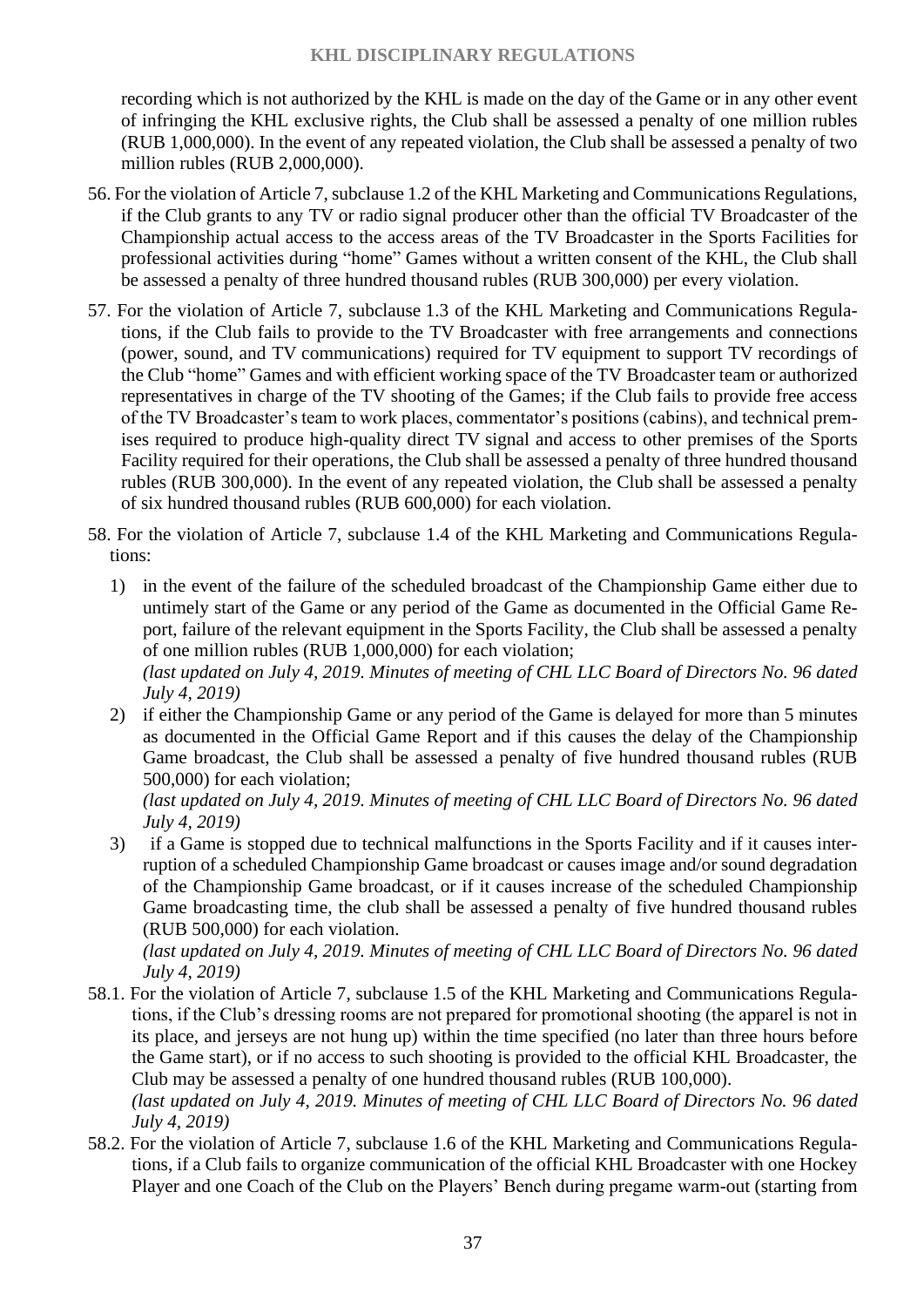the 15th minute) before any Game of the Club Main Team, or if the Hockey Players are interviewed in helmets, the Club shall be assessed a penalty of three hundred thousand rubles (RUB 300,000).

*(last updated on July 4, 2019. Minutes of meeting of CHL LLC Board of Directors No. 96 dated July 4, 2019)*

58.3. For the violation of Article 7, subclause 1.7 of the KHL Marketing and Communications Regulations, if a Club fails to organize, in the flash interview zone, communication of the official KHL Broadcaster with a Club Coach before the Game, or with one Hockey Player in each Game intermission, or with the Head Coach of the winner upon completion of the Game, or if a Hockey Player grants an interview with a helmet on, or if a Club fails to provide an interpreter while the Hockey player and/or Coaches chosen for the interview speak neither English nor the state language of the country where the Game is held, the Club may be assessed a penalty of three hundred thousand rubles (RUB 300,000).

*(last updated on July 4, 2019. Minutes of meeting of CHL LLC Board of Directors No. 96 dated July 4, 2019)*

59. For the violation of Article 7, clause 3 of the KHL Marketing and Communications Regulations:

1) in the event of failure to notify the KHL of any broadcast or non-approval of such broadcast sublicensing with the KHL and/or non-approval of broadcasting on TV and other resources (including websites), the Club shall be assessed a penalty of three hundred thousand rubles (RUB 300,000) for each violation;

*(last updated on July 4, 2018. Minutes of meeting of CHL LLC Board of Directors No. 85 dated July 4, 2018)*

- 2) if the Club fails to provide to the KHL access to the source signal of broadcast and/or such broadcast or source signal is inconsistent with the technical requirements set out in Appendix 2 to the KHL Marketing and Communications Regulations, the Club shall be assessed a penalty of two hundred thousand rubles (RUB 200,000) for each violation; *(last updated on July 4, 2018. Minutes of meeting of CHL LLC Board of Directors No. 85 dated July 4, 2018)*
- 3) in the event of delayed approval of broadcast with the KHL, the Club shall be assessed a penalty of one hundred thousand rubles (RUB 100,000) for each violation. *(last updated on July 4, 2018. Minutes of meeting of CHL LLC Board of Directors No. 85 dated July 4, 2018)*

60. For the violation of Article 8 of the KHL Marketing and Communications Regulations:

- 1) for failure to submit or submit in time to the KHL of the Broadcaster's Zone Layout, the Club shall be assessed a penalty of one hundred thousand rubles (RUB 100,000) and additional penalty of thirty thousand rubles (RUB 30,000) for each month of delay;
- 2) if the Club fails to ensure the installation of equipment in the Sports Facility according to the Camera and OB Vehicle Layout Plan and the Broadcaster's Zone Layout set out in Article 8, clause 1 of the KHL Marketing and Communications Regulations, the Club shall be assessed a penalty of three hundred thousand rubles (RUB 300,000) for each violation.

*(last updated on July 4, 2018. Minutes of meeting of CHL LLC Board of Directors No. 85 dated July 4, 2018)*

- 61. For the violation of Article 9 of the KHL Marketing and Communications Regulations, if the Club fails to provide parking arrangements to OB Vehicle and other Broadcaster's vehicles, the Club shall be assessed a penalty of three hundred thousand rubles (RUB 300,000) for each violation.
- 62. For the violation of Article 10 of the KHL Marketing and Communications Regulations, if the Club fails to make arrangements for the Broadcaster to shoot the Teams' arrival to the Sports Facility, in the dressing rooms area, off-ice warm-out area and while the teams leave dressing rooms, the Club shall be assessed a penalty of one hundred thousand rubles (RUB 100,000) for each violation.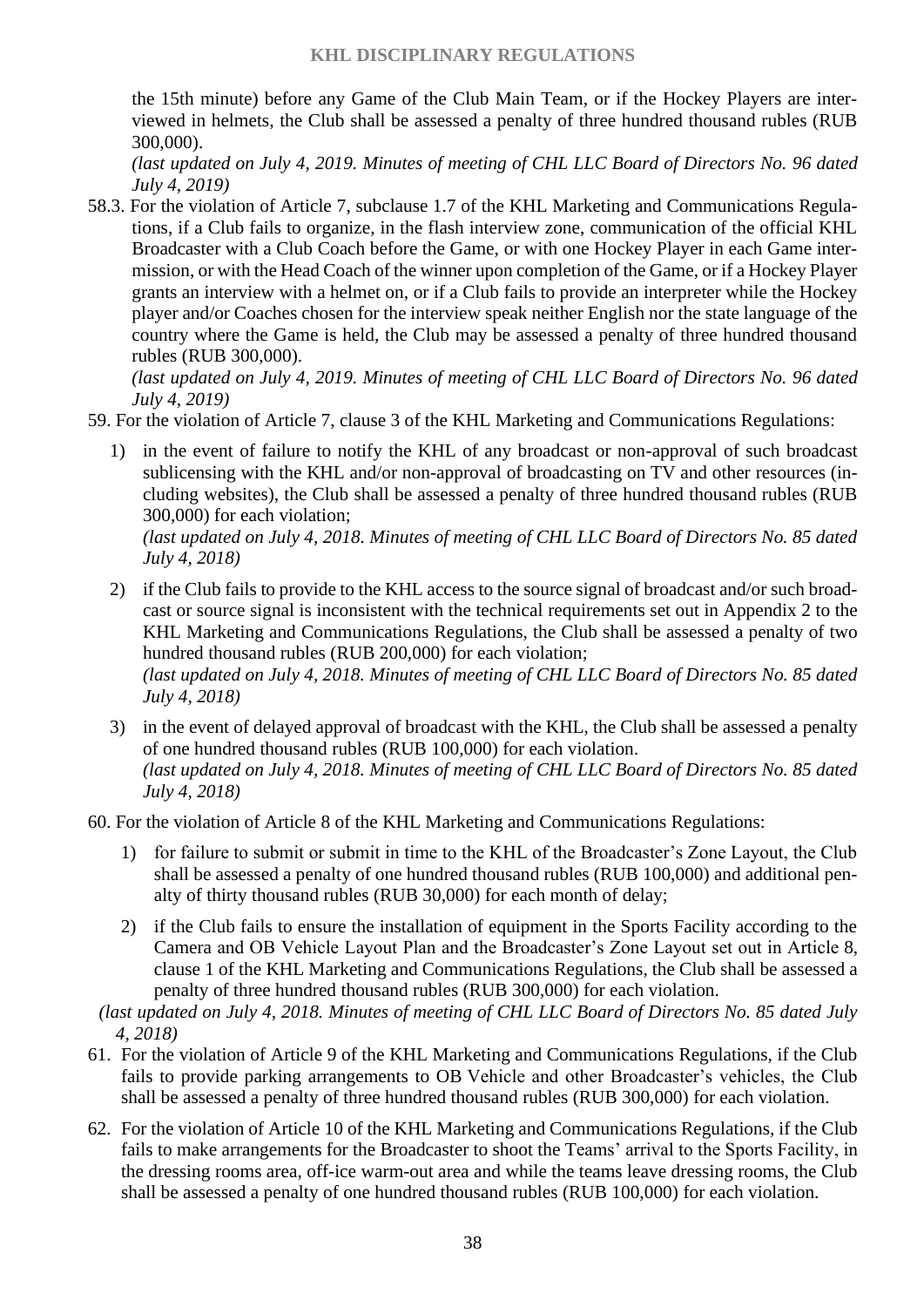62.1. For the violation of Article 11 of the KHL Marketing and Communications Regulations, if the employees of any Club involved in the Game where the extended broadcast is made fail to comply with the requirements related to such extended broadcasts, the guilty Club shall be assessed a penalty of three hundred thousand rubles (RUB 300,000). *(last updated on July 4, 2018. Minutes of meeting of CHL LLC Board of Directors No. 85 dated* 

*July 4, 2018)*

- 63. For the violation of Article 13, clause 4 of the KHL Marketing and Communications Regulations, if the Club fails to provide to the Broadcaster with conditions to shoot shootout on the ice, the Club shall be assessed a penalty of one hundred thousand rubles (RUB 100,000) for each violation.
- 64. For the violation of Article 15, clause 1 of the KHL Marketing and Communications Regulations, if the Club fails to enable the Broadcaster to install microphones or if such microphones fail due to any actions of the Club's employees and/or Coaches, the Club shall be assessed a penalty of one hundred thousand rubles (RUB 100,000) for each violation.
	- 65. For the violation of Article 20, subclause 2.1 of the KHL Marketing and Communications Regulations, if the Club lacks division responsible for media and public relations, hosting of pressconferences, provision of information materials, media monitoring and carrying out of the Club's responsibilities in accreditation of Mass Media representatives under the KHL Marketing and Communications Regulations and if such division lacks the head, manager, photographer or website administrator, the Club shall be assessed a penalty of one hundred thousand rubles (RUB 100,000) for each month of violation.
	- 66. For the violation of Article 20, subclause 2.2 of the KHL Marketing and Communications Regulations, if the Team lacks a person responsible for media relations during the "away" Games of the Club (media officer of the Club or any other employee of the division responsible for media relations) and relations between the Hockey Players and Coaches and Mass Media representatives and if the above-mentioned person is replaced by other Club employees from other divisions, the Club shall be assessed a penalty of three hundred thousand rubles (RUB 300,000).
- 66.1. For the violation of Article 20, subclause 2.2.1 of the KHL Marketing and Communications Regulations, if the Club fails to approve with the KHL the plan of media zones location at the Sports Facility where the Club hosts their "home" Games, the Club shall be assessed a penalty of one hundred thousand rubles (RUB 100,000).

*(last updated on July 4, 2018. Minutes of meeting of CHL LLC Board of Directors No. 85 dated July 4, 2018)*

- 67. For the violation of Article 20, subclause 2.3 of the KHL Marketing and Communications Regulations:
	- 1) if the Club fails to organize official meetings between the media and Club and Team management with no less than two representatives (general manager or general or executive director and Head Coach) twice during the season, the Club shall be assessed a penalty of two hundred thousand rubles (RUB 200,000) for each violation;
	- 2) if the Club fails to publish the announcement of such meeting and full video record of it on the official website of the Club, the Club shall be assessed a penalty of thirty thousand rubles (RUB 30,000).

*(last updated on July 4, 2018. Minutes of meeting of CHL LLC Board of Directors No. 85 dated July 4, 2018)*

68. For the violation of Article 20, subclause 2.4 of the KHL Marketing and Communications Regulations, if the Club fails to ensure the participation of the Club's Head Coach in the postgame pressconference and if the statement of the Head Coach at the press-conference contradicts the requirements set herein, the Club shall be assessed a penalty of three hundred thousand rubles (RUB 300,000).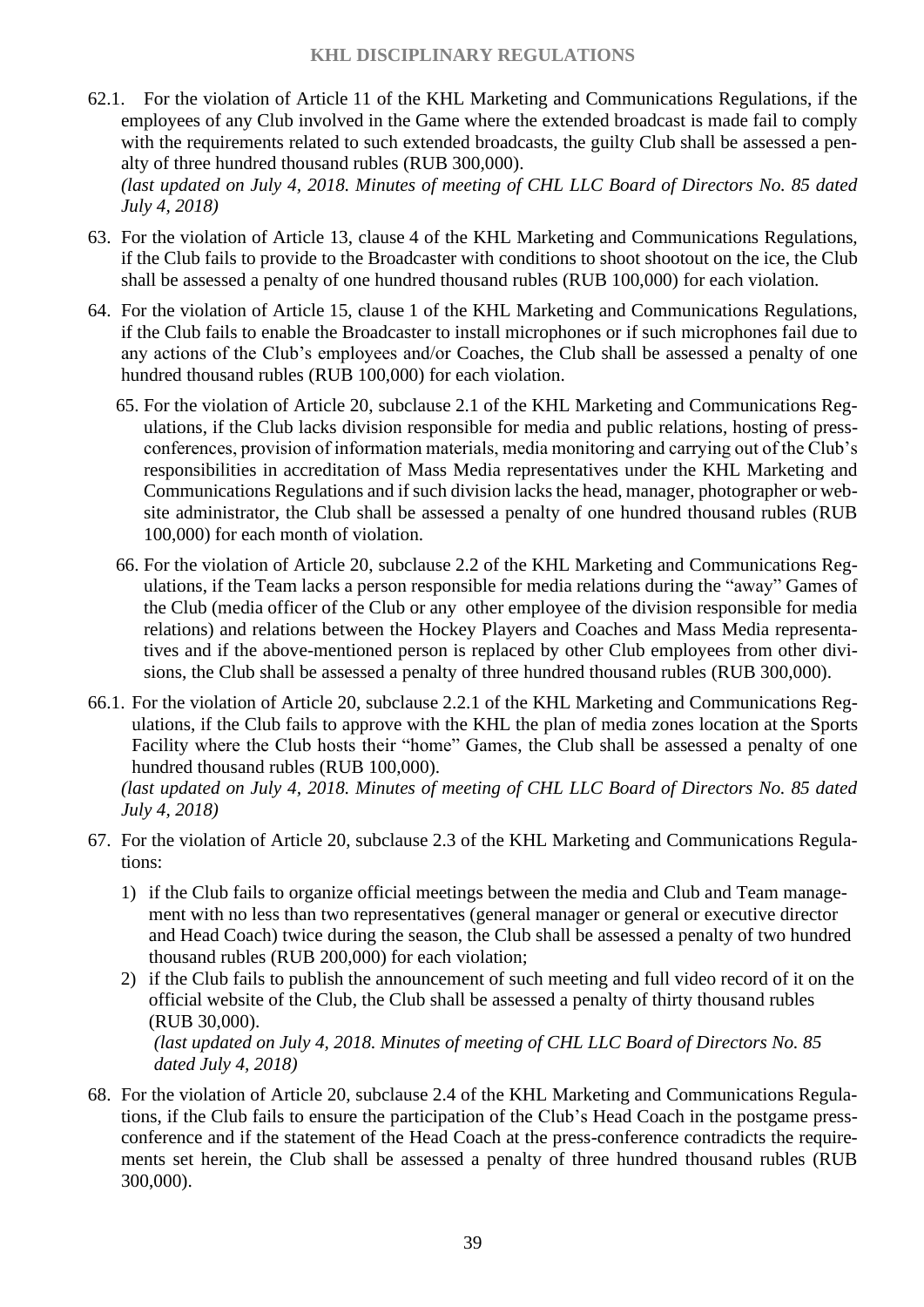- 68.1. For the violation of Article 20, subclause 2.4.1 of the KHL Marketing and Communications Regulations, if the Club fails to comply with the KHL guidelines related to changes in the Head Coaches' or Hockey Players' communications with Mass Media representatives, the Club shall be assessed a penalty of one hundred thousand rubles (RUB 100,000). *(last updated on July 4, 2019. Minutes of meeting of CHL LLC Board of Directors No. 96 dated July 4, 2019)*
- 69. For the violation of Article 20, subclause 2.5 of the KHL Marketing and Communications Regulations, if the Club fails to place advertising materials and the products of Championship sponsors/partners/advertisers/licensees on the tables next to each participant of a postgame press-conference who is sitting at table during any postgame press-conference according to the KHL requirements, the Club shall be assessed a penalty of one hundred thousand rubles (RUB 100,000) for each violation.

*(last updated on July 4, 2019. Minutes of meeting of CHL LLC Board of Directors No. 96 dated July 4, 2019)*

- 70. For the violation of Article 20, subclause 2.6 of the KHL Marketing and Communications Regulations, if the Club fails to organize communications of at least three (3) Hockey Players, selected by Mass Media representatives, in the mixed zone after the end of each "away" Game and if the Hockey Players are interviewed in helmets, the Club shall be assessed a penalty of two hundred thousand rubles (RUB 200,000) for each Game after which the violation is documented.
- 71. For the violation of Article 20, subclausr 2.7 of the KHL Marketing and Communications Regulations, if the Club fails to organize communications of at least three (3) Hockey Players, selected by Mass Media representatives in the mixed zone after the end of each "home" Game during the playoff (excluding the final Games of the series after which there are visits to "home" team's dressing rooms) and if the Hockey Players are interviewed in helmets, the Club shall be assessed a penalty of two hundred thousand rubles (RUB 200,000) for each Game after which the violation is documented.

*(last updated on July 4, 2018. Minutes of meeting of CHL LLC Board of Directors No. 85 dated July 4, 2018)*

72. For the violation of Article 20, subclause 2.8 of the KHL Marketing and Communications Regulations, if the Club fails to provide or untimely provides organized access of Mass Media representatives to the "home" team's dressing room after the end of each Game of the Regular Championship and each play-off series for interviewing and if the stated number and list of the Hockey Players is absent, the Club shall be assessed a penalty of two hundred thousand rubles (RUB 200,000) for each Game after which the violation is documented.

*(last updated on July 4, 2018. Minutes of meeting of CHL LLC Board of Directors No. 85 dated July 4, 2018)*

- 73. For the violation of Article 20, subclause 2.9 of the KHL Marketing and Communications Regulations, if the Club fails to produce and sell special color programs for spectators for every "home" Game and/or series of the Games and fails to provide at least 60 free program copies for every Game to Mass Media representatives, the Club shall be assessed a penalty of one hundred thousand rubles (RUB 100,000).
- 73.1. For the violation of Article 20, subclause 2.9.1 of the KHL Marketing and Communications Regulations, unless these Regulations provide for any other liability, if the Club fails to comply with these KHL Marketing and Communications Regulations, the Club shall be assessed a penalty of one hundred thousand rubles (RUB 100,000).

*(last updated on July 4, 2018. Minutes of meeting of CHL LLC Board of Directors No. 85 dated July 4, 2018)*

74. For the violation of Article 20, subclause 2.10 of the KHL Marketing and Communications Regulations, if the Club fails to ensure the compliance of Mass Media representatives with their individ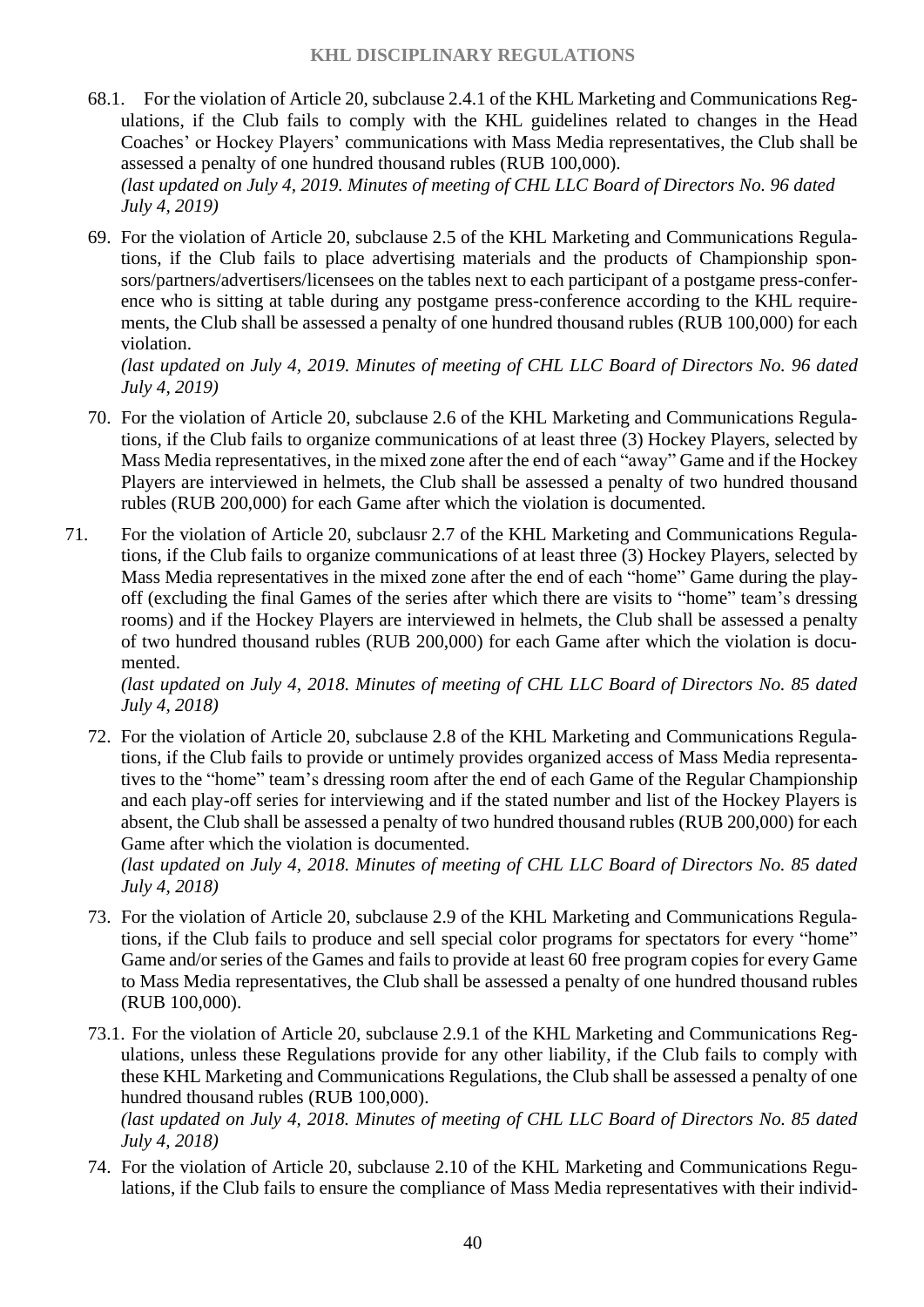ual accreditation for every "home" Game and if unauthorized persons without accreditation are allowed to access the zones intended for mass media, the Club shall be assessed a penalty of one hundred thousand rubles (RUB 100,000).

75. For the violation of Article 20, subclause 2.11 of the KHL Marketing and Communications Regulations, if the Club fails to organize at the "home" Game opening at the Sports Facility of the Press Center meeting requirements of the KHL Technical Regulations and ensure its functioning begins not later than two hours prior to the Game and lasts during two (2) hours after the end of the postgame press-conference and if the Club fails to provide the contact details of the Club or Sports Facility's technical support team for the prompt dealing with the issues related to the operation of the Press Center equipment, the Club shall be assessed a penalty of two hundred thousand rubles (RUB 200,000).

*(last updated on July 4, 2018. Minutes of meeting of CHL LLC Board of Directors No. 85 dated July 4, 2018)*

75.1. For the violation of Article 20, subclause 2.11.1 of the KHL Marketing and Communications Regulations, if the Club fails to download or improperly downloads the Game pictures on the KHL online resources, the Club shall be assessed a penalty of one hundred thousand rubles (RUB 100,000).

*(last updated on July 4, 2018. Minutes of meeting of CHL LLC Board of Directors No. 85 dated July 4, 2018)*

- 76. For the violation of Article 20, subclause 2.12 of the KHL Marketing and Communications Regulations, if the Club fails to provide an opportunity to accredited KHL photographers, if they have a special protective case for their cameras (with a certificate approved by KHL), to place the case with a camera in the middle of the net frame (not more than one camera) or up the rafters (at the ceiling of the Sports Facility)), the Club shall be assessed a penalty of one hundred thousand rubles (RUB 100,000).
- 77. For the violation of Article 20, subclause 2.13 of the KHL Marketing and Communications Regulations, if the Club fails to provide accredited KHL photographers with access to the off-ice warmup area used by the Hockey Players of both Clubs, the Club shall be assessed a penalty of one hundred thousand rubles (RUB 100,000).
- 78. For the violation of Article 20, subclause 2.14 of the KHL Marketing and Communications Regulations, if the Club fails to provide accredited KHL photographers with access to the existing area between Players' Benches of two teams so they could cover the Game from there, the Club shall be assessed a penalty of one hundred thousand rubles (RUB 100,000).
- 79. For the violation of Article 20, subclause 2.15 of the KHL Marketing and Communications Regulations, in the event of absence of a translator for the non-Russian speaking Head Coach at the postgame press-conferences, the Club shall be assessed a penalty of fifty thousand rubles (RUB 50,000).

*(last updated on July 4, 2018. Minutes of meeting of CHL LLC Board of Directors No. 85 dated July 4, 2018)*

80. For the violation of Article 20, subclause 2.16 of the KHL Marketing and Communications Regulations, if the Hockey Players after the Game refuse to give interviews to Mass Media representatives without a good reason, the Club shall be assessed a penalty of three hundred thousand rubles (RUB 300,000).

*(last updated on July 4, 2018. Minutes of meeting of CHL LLC Board of Directors No. 85 dated July 4, 2018)*

81. For the violation of Article 20, subclause 2.17 of the KHL Marketing and Communications Regulations, if the Club's dressing rooms are not prepared for promotional shooting (no wear is put in place and no jerseys are displayed) on the set deadline (no later than three hours before the Game start) or , or if no access to such shooting is provided to the KHL accredited photographers prior to arrival of the Teams,, the Club may be assessed a penalty of one hundred thousand rubles (RUB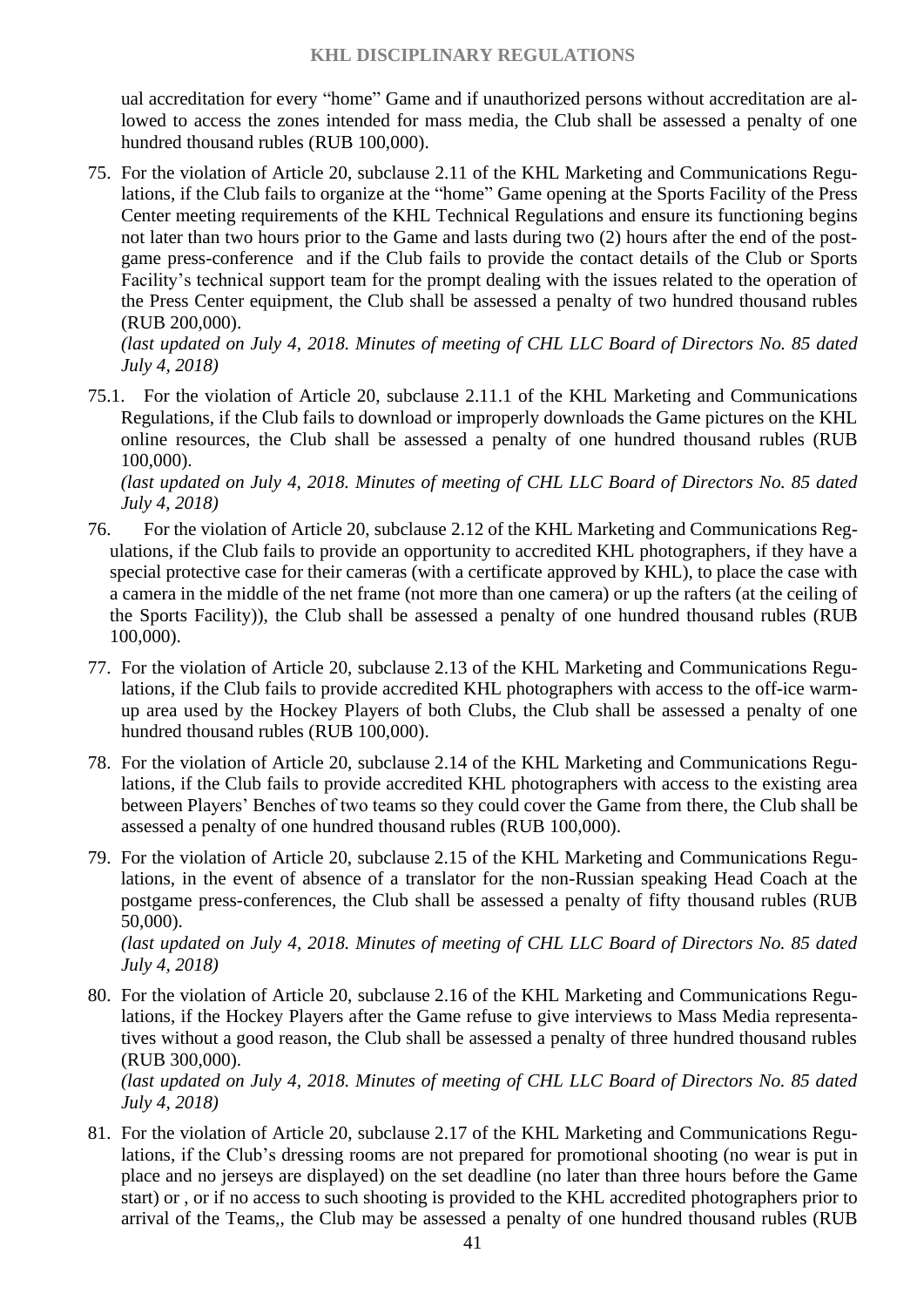100,000).

*(last updated on July 4, 2019. Minutes of meeting of CHL LLC Board of Directors No. 96 dated July 4, 2019)*

82. Deleted.

*(last updated on July 4, 2019. Minutes of meeting of CHL LLC Board of Directors No. 96 dated July 4, 2019)*

83. Deleted.

*(last updated on July 4, 2019. Minutes of meeting of CHL LLC Board of Directors No. 96 dated July 4, 2019)*

84. For the violation of Article 20, subclause 2.20 of the KHL Marketing and Communications Regulations, in the event of public dissemination, including in the media and Internet (in particular Club's official social media accounts) of any information (films, pictures, statements, etc.) of offensive or provocative nature and the use of abusive language against the opponent Club, the KHL, the KHL employees and representatives and any negative comments on the sponsors/partners/advertisers of the Championship and/or Clubs, the Club shall be assessed a penalty of two hundred thousand rubles (RUB 200,000).

*(last updated on July 4, 2018. Minutes of meeting of CHL LLC Board of Directors No. 85 dated July 4, 2018)*

- 85. For the violation of Article 20, subclause 2.21 of the KHL Marketing and Communications Regulations:
	- 1) if the Club fails to organize open practice of the first team in the instances set out in abovementioned clause; if the Club fails to ensure the participation of the required number of Hockey Players in such open practice; if the Club fails to ensure access of Accredited Mass Media Representatives to the open practice of the first team; if the Club fails to organize the communication between team representatives and Accredited Mass Media representatives after the open practice , the Club shall be assessed a penalty of two hundred thousand rubles (RUB 200,000);
		- *(last updated on July 4, 2018. Minutes of meeting of CHL LLC Board of Directors No. 85 dated July 4, 2018)*
	- 2) if the Club fails to publish information related to the date and time of open practice on the Club's official website and to deliver such information to the KHL media relations department at least one day before the open practice, the Club shall be assessed a penalty of thirty thousand rubles (RUB 30,000).

*(last updated on July 4, 2018. Minutes of meeting of CHL LLC Board of Directors No. 85 dated July 4, 2018)*

- 85.1. For the violation of Article 21, subclause 1.1 of the KHL Marketing and Communications Regulations, if a Club violates the procedure of one-time accreditation, the Club shall be assessed a penalty of fifty thousand rubles (RUB 50,000). *(last updated on July 4, 2019. Minutes of meeting of CHL LLC Board of Directors No. 96 dated July 4, 2019)*
- 86. For the violation of Article 28, clause 3 of the KHL Marketing and Communications Regulations, in the event that any visitors of the Championship Games other than the Accredited Mass Media Representatives or the Club employees use professional photo and video equipment, the Club shall be assessed a penalty of one hundred thousand rubles (RUB 100,000).
- 87. For the violation of Article 29, clause 2 of the KHL Marketing and Communications Regulations, in the absence of direct press-conference video streaming on the Club website and/or social accounts, if the Club breaches the requirements for the display of video and text recording of the pressconference on the Club's official website and the requirement for the storage of full audio and video records of press-conferences, the Club shall be assessed a penalty of one hundred thousand rubles (RUB 100,000) for every violation.

88. Deleted.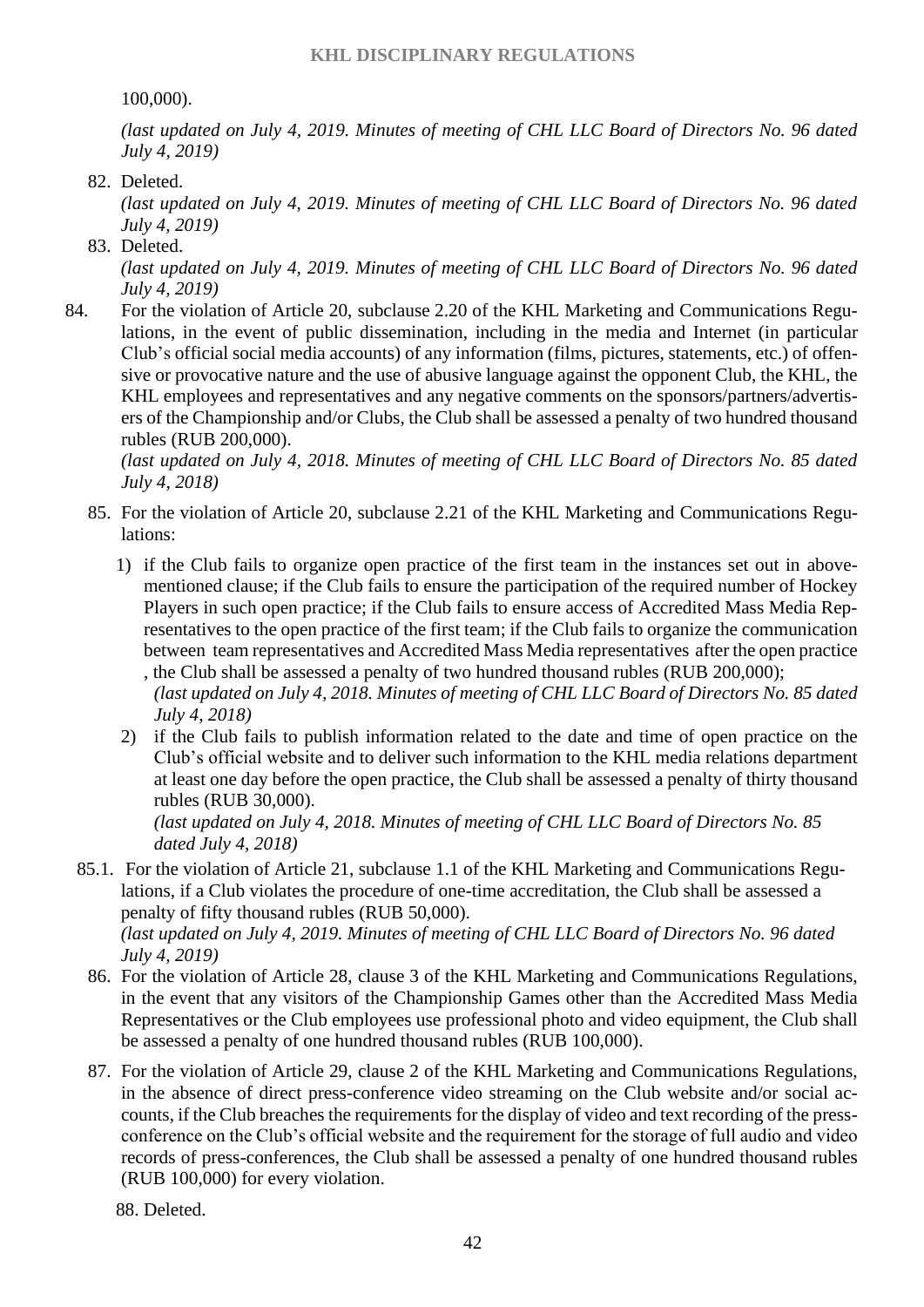*(last updated on July 4, 2018. Minutes of meeting of CHL LLC Board of Directors No. 85 dated July 4, 2018)*

- 89. For the violation of Article 30, clause 9 of the KHL Marketing and Communications Regulations, if the media relations division of the Club failed to organize or improperly organized the interview with the Hockey Players, Coaches, and/or Club executives upon the KHL requirement for the KHL official website, the Club shall be assessed a penalty of one hundred thousand rubles (RUB 100,000 for every violation).
- 90. For the violation of Article 31, clause 1 of the KHL Marketing and Communications Regulations, if the Club has no website in Russian or in the national language of the Club's country (if different from Russian) and English or if the Club's website lacks any mandatory sections or if the Club's information is obsolete for six (6) or more months, the Club shall be assessed a penalty of two hundred thousand rubles (RUB 200,000) for each violation. *(last updated on July 4, 2018. Minutes of meeting of CHL LLC Board of Directors No. 85 dated*

*July 4, 2018)*

- 91. For the violation of Article 31, clause 2 of the KHL Marketing and Communications Regulations, if the Club fails to post the KHL banner templates on all official pages of the website with hyperlinks to the KHL official website, the official KHL ticket website, and the websites of Championship sponsors/partners/advertisers and if such banners are inconsistent with the requirements of the KHL Marketing and Communications Regulations, the Club shall be assessed a penalty of one hundred thousand rubles (RUB 100,000) for each week of violation.
	- 92. For the violation of Article 31, clause 3, the KHL Marketing and Communications Regulations, if the Club fails to provide a banner spot on its website to post the advertising materials of the sponsors/partners/advertisers of the Championship or the KHL projects upon the KHL requirement or if such banner spot on the Club's website is not located in the upper part of the first screen and is less than 200 x 150 px in size, the Club shall be assessed a penalty of fifty thousand rubles (RUB 50,000) for each week of violation.

*(last updated on July 4, 2018. Minutes of meeting of CHL LLC Board of Directors No. 85 dated July 4, 2018)*

- 93. For the violation of Article 31, Clause 4, the KHL Marketing and Communications Regulations, if no access counter provided by the KHL is integrated on all pages of the Club's official website, the Club shall be assessed a penalty of thirty thousand rubles (RUB 30,000) for each week of violation.
- 94. For the violation of Article 31, clause 7 of the KHL Marketing and Communications Regulations, if online services used by the Club for selling tickets to its "home" Games are not integrated with KHL online service for selling tickets on the KHL website for selling tickets, the Club shall be assessed a penalty of fifty thousand rubles (RUB 50,000) for each violation for each week of violation.
- 95. For the violation of Article 31, clause 12 of the KHL Marketing and Communications Regulations, if the Club fails to provide KHL with access in an automatic mode (in the RSS format) to their newsfeed to be published on the special section of the KHL official website, the Club shall be assessed a penalty of fifty thousand rubles (RUB 50,000) for each week of violation.
- 95.1. For the violation of Article 32 of the KHL Marketing and Communications Regulations, if a Club violates the Guidelines for operation of Clubs in social networks, the Club may be assessed a penalty of fifty thousand rubles (RUB 50,000). *(last updated on July 4, 2019. Minutes of meeting of CHL LLC Board of Directors No. 96 dated July 4, 2019)*
- 95.2. For the violation of Article 33, Clause 1, Subclause 2.2 of the KHL Marketing and Communications Regulations, if a Club violates the obligation of prompt reporting on services for Spectators upon the KHL request, in particular in the form established by the League, the Club may be assessed a penalty of thirty thousand rubles (RUB 30,000) for each violation.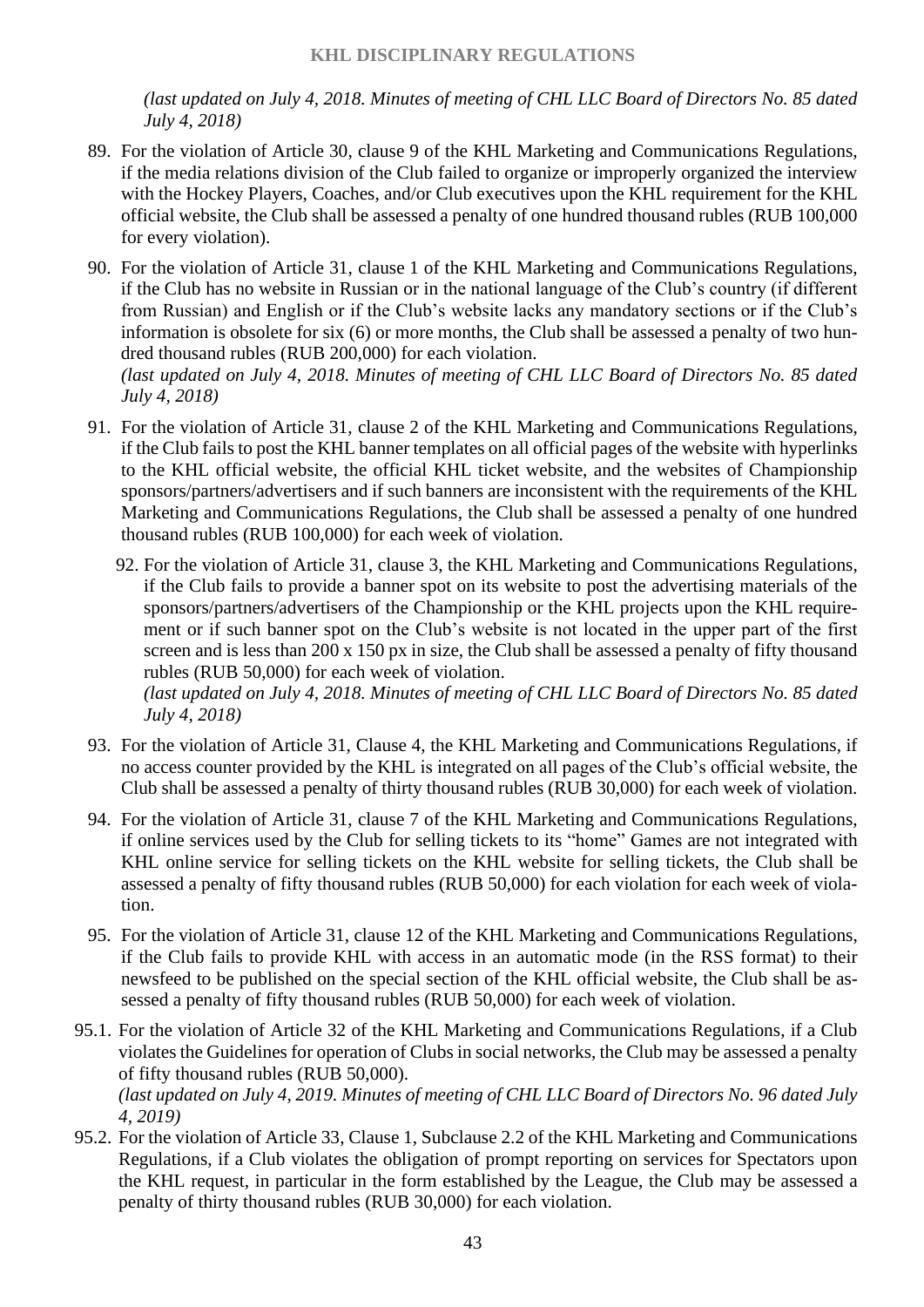*(last updated on July 4, 2019. Minutes of meeting of CHL LLC Board of Directors No. 96 dated July 4, 2019)*

96. For the violation of Article 34 of the KHL Marketing and Communications Regulations, if the Club fails to comply with the imposed sanctions, it shall pay a penalty to the KHL at the rate of 1 % of the outstanding amount for each calendar day of delay.

*(last updated on July 4, 2019. Minutes of meeting of CHL LLC Board of Directors No. 96 dated July 4, 2019)*

97. No penalty payment shall release the violator from the obligation to cure such violation and its effects.

If the Clubs fail to comply with their obligations under the KHL Marketing and Communications Regulations non-compliance and/or improper compliance of which gives rise to the KHL liability to the Championship sponsors/partners/advertisers, including TV partners, the Club shall reimburse the KHL for all losses according to the decision of the Disciplinary Committee.

*(last updated on July 4, 2018. Minutes of meeting of CHL LLC Board of Directors No. 85 dated July 4, 2018)*

#### **Article 31. Liability for the violation of the KHL Medical Regulations.**

- 1. For the violation of Article 2, clause 1 of the KHL Medical Regulations, if the Club fails to comply with the obligation to register statistical medical information related to the Hockey Players according to the KHL Medical Portal Regulation, the Club shall be assessed a penalty of fifty thousand rubles (RUB 50,000).
- 2. For the violation of Article 3, clause 1 of the KHL Medical Regulations, in the event of failure to comply with the provisions related to healthcare licensing, the Club shall be assessed a penalty of one hundred fifty thousand rubles (RUB 150,000) or the Club Head shall be subject to sports corporate disqualification up to one (1) year. In the event of the second breach of the abovementioned clause, the Club shall be assessed a penalty of three hundred thousand rubles (RUB 300,000).
- 3. For the violation of Article 4, clauses 2 or 3 of the KHL Medical Regulations, related to the Club medical service, the Club shall be assessed a penalty of one hundred thousand rubles (RUB 100,000) for every violation.
- 4. For the violation of Article 5, clauses 5, 6, 8 or 16 (in terms of non-attendance at events organized by the KHL and the third person as assigned by the KHL) of the KHL Medical Regulations, related to the responsibilities of the Club doctor, the Club shall be assessed a penalty of fifty thousand rubles (RUB 50,000) for each violation.

*(last updated on July 4, 2019. Minutes of meeting of CHL LLC Board of Directors No. 96 dated July 4, 2019)*

- 5. For the violation of Article 6, clauses 1 or 2 of the KHL Medical Regulations, if the medical bag composition is non-compliant with the regulations, the Club shall be assessed a penalty of fifty thousand rubles (RUB 50,000).
- 6. For the violation of Article 7 of the KHL Medical Regulations, if the Club fails to meet any requirement related to the equipment of the Medical Station at the Sports Facility, the Club shall be assessed a penalty of one hundred thousand rubles (RUB 100,000) or a person in charge of the management role in the Club shall be subject to sports corporate disqualification for up to one (1) year.
- 7. For the violation of Article 9 of the KHL Medical Regulations, if the Club fails to meet any requirement related to the equipment of the Doping Control Station, the Club shall be assessed a penalty of one hundred thousand rubles (RUB 100,000) or a person in charge of the management role in the Club shall be subject to sports corporate disqualification for up to six months.
- 8. For the violation of Article 10 of the KHL Medical Regulations, if the Club fails to meet any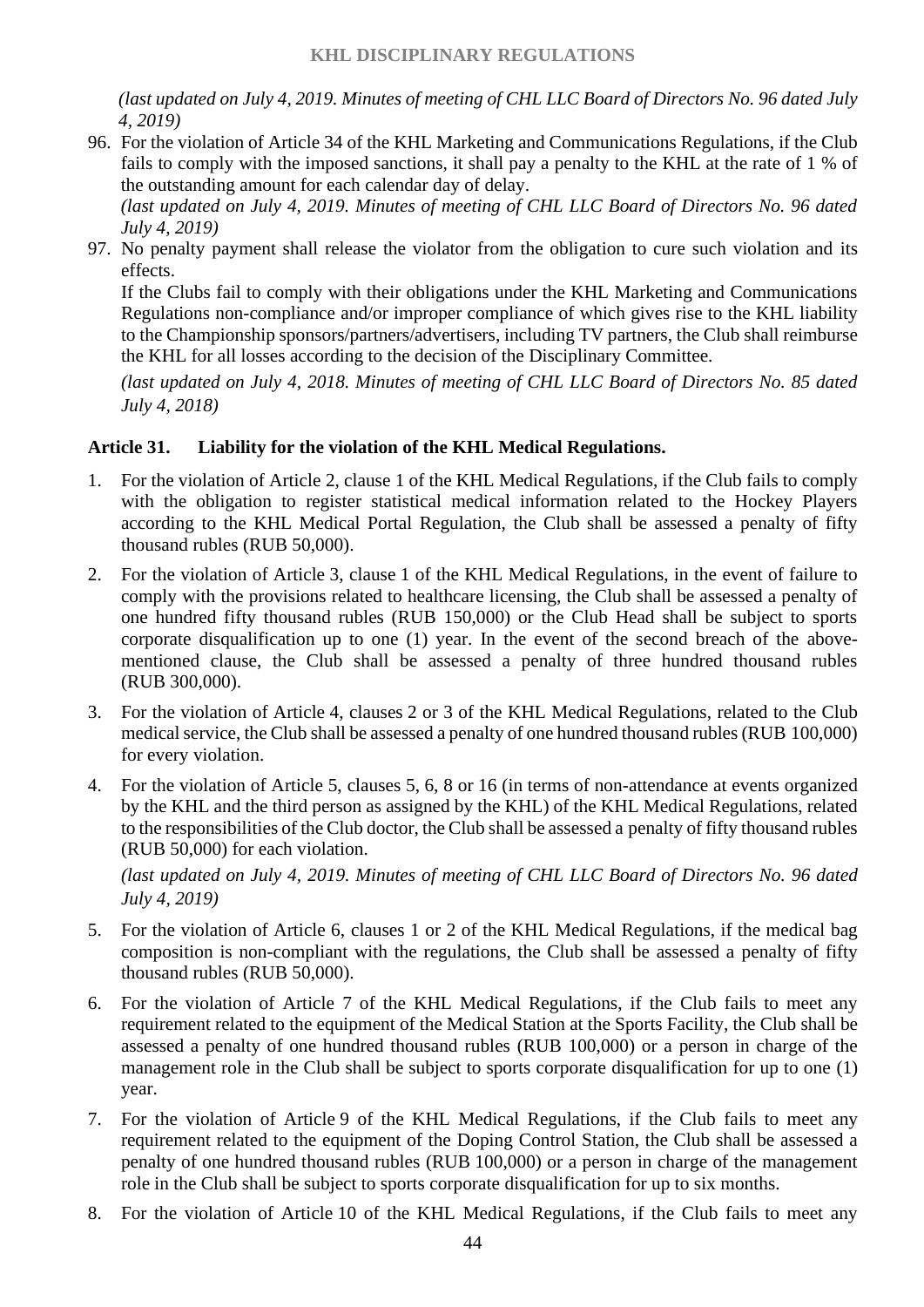#### **KHL DISCIPLINARY REGULATIONS**

requirement related to the dates and content of any in-depth medical examinations, the Club shall be assessed a penalty of two hundred thousand rubles (RUB 200,000).

9. For the violation of Articles 14, 15, 16, 17, and 18 of the KHL Medical Regulations, in the event of failure to comply with the requirements related to medical support of the KHL Championship Games, the Club shall be assessed a penalty of two hundred thousand rubles (RUB 200,000) for each violation or the Club Head shall be subject to sports corporate disqualification up to one (1) year.

## **Article 32. Liability for the violation of the KHL Technical Regulations**

- 1. For the violation of Article 1 of the KHL Technical Regulations, if the Club violates general requirements for Sports Facilities, the Club shall be assessed a penalty of one hundred thousand rubles (RUB 100,000) per every violation.
	- 1.1. For the violation of Article 1, clause 3 of the KHL Technical Regulations, if the Club fails to meet the "Requirements for certain infrastructure objects of sports facilities for official sports competitions and technical equipment of stadiums to ensure public order and safety", the Club shall be assessed a penalty of three hundred thousand rubles (RUB 300,000).

*(last updated on July 4, 2018. Minutes of meeting of CHL LLC Board of Directors No. 85 dated July 4, 2018)*

2. At least 4 hours before the Game, the Club Head and the Sports Facility executive shall sign the Certificate of the Sports Facility Availability for the Championship Game to confirm the readiness of the facility for the Game.

The Sports Facility Administration shall guarantee compliance with the KHL Technical Regulations and ensure the failure-free operation of all engineering systems and the facility readiness for the Game. The Certificate shall be signed before the Inspection Certificate is executed. Together with the representatives of the law enforcement, security service, fire protection service, and healthcare service of the city (within their respective authority), the Club shall execute the Inspection Certificate to determine the final decision related to the holding of the Game and the Club representative shall show the Certificate to the Chief Referee of the Game at least one hour before the Game. If this requirement is not met, the Club shall be assessed a penalty of two hundred thousand rubles (RUB 200,000).

3. For any significant violation of Article 1 of the KHL Technical Regulation that prevents the safety of any Championship Game, the Department of Competitions may prohibit the Championship Game in the Sports Facility.

If it is impossible to transfer the Championship Game to a different Sports Facility that complies with the KHL Sports Regulations and the Technical Regulations, the host Club team shall forfeit the Game to its opponent  $(-;+)$ , the Club shall reimburse the visiting Club team and the KHL all arising losses.

- 4. For the violation of Article 3 of the KHL Technical Regulations, in the event of failure to comply with any requirement for the equipment of the Sports Facility and equipment maintenance in good order and failure to timely comply with the instructions of the League inspection commission and the instructions of the League based on the violations identified during the Championship to bring the Sports Facility in line with the KHL Technical Regulations, the Club shall be assessed a penalty of one hundred thousand rubles (RUB 100,000) unless otherwise stated in this article. *(last updated on July 4, 2018. Minutes of meeting of CHL LLC Board of Directors No. 85 dated July 4, 2018)*
	- 4.1. In the event of any significant breach of the requirements set out in Article 3 of the KHL Technical Regulations and consistent non-compliance with the requirements set out in the commission guidelines, the League may prohibit the Championship Games in the relevant Sports Facility.
	- 4.2. In the event of violation of the requirements set out in Article 3 of the KHL Technical Regulations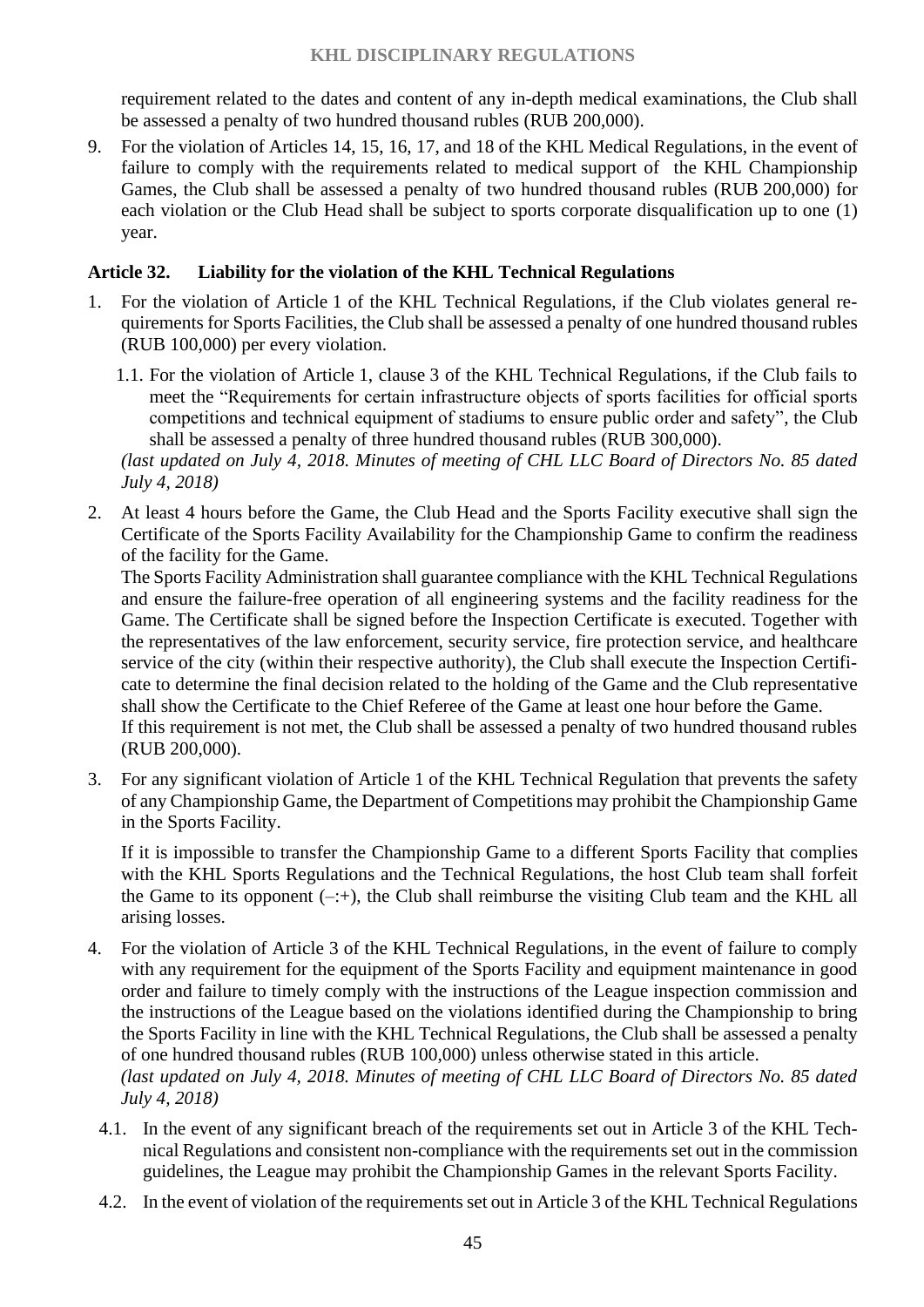regarding availability of the STM System equipment in the Sports Facility and its operation assurance, the League is entitled to ban to hold Championship Games in such Sports Facility.

*(last updated on August 27, 2019. Minutes of meeting of CHL LLC Board of Directors No. 98 dated August 27 2019)*

- 5. For the violation of Article 3, subclause 1.1(b) of the KHL Technical Regulations, in the event of failure to comply with the obligation to run stroboscopes or light devices operating as stroboscopes after scoring a goal, the Club shall be assessed a penalty of one hundred thousand rubles (RUB 100,000) for each violation.
- 6. For the violation of Article 3, clause 1, subclause 1.12 of the KHL Technical Regulations, related to the allocation and equipment of Statistical Team work places, the Club shall be assessed a penalty of three hundred thousand rubles (RUB 300,000) for each violation.
- 7. For the violation of Article 3, clause 1, subclause 1.14 of the KHL Technical Regulations, related to the equipment and fitting of KHL partner's Statistical Team work places, the Club shall be assessed a penalty of one hundred thousand rubles (RUB 100,000) for each violation.
- 8. For the violation of Article 3, clause 1, subclauses 1.11-1.14 of the KHL Technical Regulations, related to non-compliance with the Internet connection regulations during the "home" Games, the Club shall be assessed a penalty of one hundred thousand rubles (RUB 100,000) for each violation.

*(last updated on July 4, 2019. Minutes of meeting of CHL LLC Board of Directors No. 96 dated July 4, 2019)*

- 10. For the violation of Article 3, clause 1, subclause 1.24 of the KHL Technical Regulations, if the Club during any "home" Championship Game fails to use Video Goal System which is in good order with video and server outputs in compliance with the KHL Technical Regulations, the Club shall be assessed a penalty of three hundred thousand rubles (RUB 300,000).
- 11. For the violation of Article 3, clause 1, subclause 1.25 f) of the KHL Technical Regulations, if the TV Broadcaster is not connected to the information board control device (for synchronizing TV broadcasts with the scoreclock of the Sports Facility), the Club shall be assessed a penalty of three hundred thousand rubles (RUB 300,000).
- 12. For the violation of Article 3, clause 1, subclause 1.26 of the KHL Technical Regulations, if the Club fails to provide the panoramic recording upon the KHL first request, the Club shall be assessed a penalty of one hundred thousand rubles (RUB 100,000).
- 13. For the violation of Article 3, clause 1, subclause 1.27 of the KHL Technical Regulations, if the Club during any "home" Game fails to meet requirements for the Press Center for Accredited Mass Media Representatives, the Club shall be assessed a penalty of fifty thousand rubles (RUB 50,000) for each violation.
- 14. For the violation of Article 3, clause 1, subclause 1.28 of the KHL Technical Regulations, if the Club fails to comply with the obligation to provide the wireless Internet connection with the set parameters, the Club shall be assessed a penalty of fifty thousand rubles (RUB 50,000) for each violation.
- 15. For the violation of Article 3, clause 1, subclause 1.29 of the KHL Technical Regulations, if the Club during any "home" Game fails to meet requirements for the Press Box, the Club shall be assessed a penalty of fifty thousand rubles (RUB 50,000) for each violation.
- 16. For the violation of Article 3, clause 1, subclause 1.30 of the KHL Technical Regulations, if the Club during any "home" Game fails to meet requirements for the press-conference room, the Club shall be assessed a penalty of fifty thousand rubles (RUB 50,000) for each violation.
- 17. For the violation of Article 3, clause 1, subclause 1.31 of the KHL Technical Regulations, if the Club during any "home" Game fails to meet requirements for the mixed zone for communications between Accredited Mass Media Representatives and the Hockey Players and Coaches, the Club shall be

<sup>9.</sup> Deleted.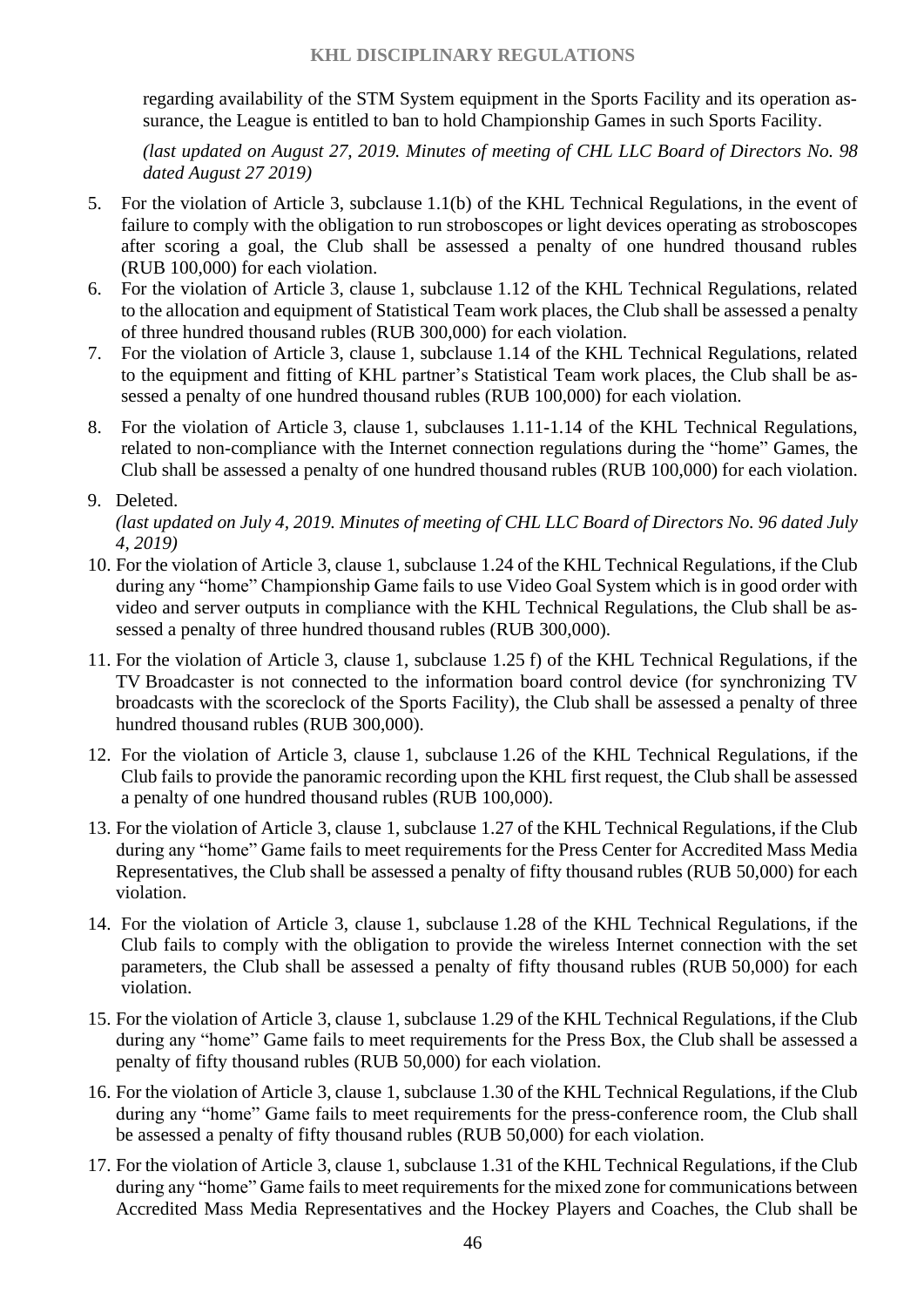#### **KHL DISCIPLINARY REGULATIONS**

assessed a penalty of fifty thousand rubles (RUB 50,000) for each violation.

- 18. For the violation of Article 3, clause 1, subclause 1.32 of the KHL Technical Regulations, if the Club during any "home" Game fails to meet requirements for the flash-interview area , the Club shall be assessed a penalty of fifty thousand rubles (RUB 50,000) for each violation.
- 19. For the violation of Article 3, clause 1, subclause 1.33 of the KHL Technical Regulations, related to the KHL requirements for the work spaces for accredited photographers in the Sports Facility, the Club shall be assessed a penalty of one hundred thousand rubles (RUB 100,000) for each violation.
- 20. For the violation of Article 3, clause 1, subclause 1.34 of the KHL Technical Regulations, related to the KHL requirements for the allocation of TV cameras, the Club shall be assessed a penalty of one hundred thousand rubles (RUB 100,000) for each violation.
- 21. For the violation of Article 3, clause 1, subclause 1.36 of the KHL Technical Regulations during any "home" Game, the Club shall be assessed a penalty of one hundred thousand rubles (RUB 100,000) for each Game where such violation is committed.
- 22. For the violation of Article 3, clause 1, subclause 1.37 of the KHL Technical Regulations during any "home" Game, the Club shall be assessed a penalty of one hundred thousand rubles (RUB 100,000) for each Game where such violation is committed.
- 23. For the violation of Article 3, clause 1, subclause 1.38 of the KHL Technical Regulations during any "home" Game, the Club shall be assessed a penalty of one hundred thousand rubles (RUB 100,000) for each Game where such violation is committed.
- 24. For the violation of Article 3, clause 1, subclause 1.39 of the KHL Technical Regulations during any "home" Game, the Club shall be assessed a penalty of one hundred thousand rubles (RUB 100,000) for each Game where such violation is committed.
- 25. For the violation of Article 3, clause 1, subclause 1.41 of the KHL Technical Regulations during any "home" Game, the Club shall be assessed a penalty of three hundred thousand rubles (RUB 300,000) for each Game where such violation is committed. *(last updated on July 4, 2018. Minutes of meeting of CHL LLC Board of Directors No. 85 dated July 4, 2018)*
- 26. For the violation of Article 3, clause 1, subclause 1.42 of the KHL Technical Regulations during any "home" Game, the Club shall be assessed a penalty of three hundred thousand rubles (RUB 300,000) for each Game where such violation is committed.

*(last updated on July 4, 2018. Minutes of meeting of CHL LLC Board of Directors No. 85 dated July 4, 2018)*

- 27. For the violation of Article 3, clause 1, subclause 1.43 of the KHL Technical Regulations during any "home" Game, the Club shall be assessed a penalty of three hundred thousand rubles (RUB 300,000) for each Game where such violation is committed. *(last updated on July 4, 2018. Minutes of meeting of CHL LLC Board of Directors No. 85 dated July 4, 2018)*
- 28. For the violation of Article 3, clause 1, subclause 1.44 of the KHL Technical Regulations during any "home" Game, the Club shall be assessed a penalty of three hundred thousand rubles (RUB 300,000) for each Game where such violation is committed. *(last updated on July 4, 2018. Minutes of meeting of CHL LLC Board of Directors No. 85 dated July 4, 2018)*
- 29. For the violation of Article 3, clause 1, subclause 1.45 of the KHL Technical Regulations during any "home" Game, the Club shall be assessed a penalty of three hundred thousand rubles (RUB 300,000) for each Game where such violation is committed.
- 30. For the violation of Article 3, clause 1, subclause 1.46 of the KHL Technical Regulations, related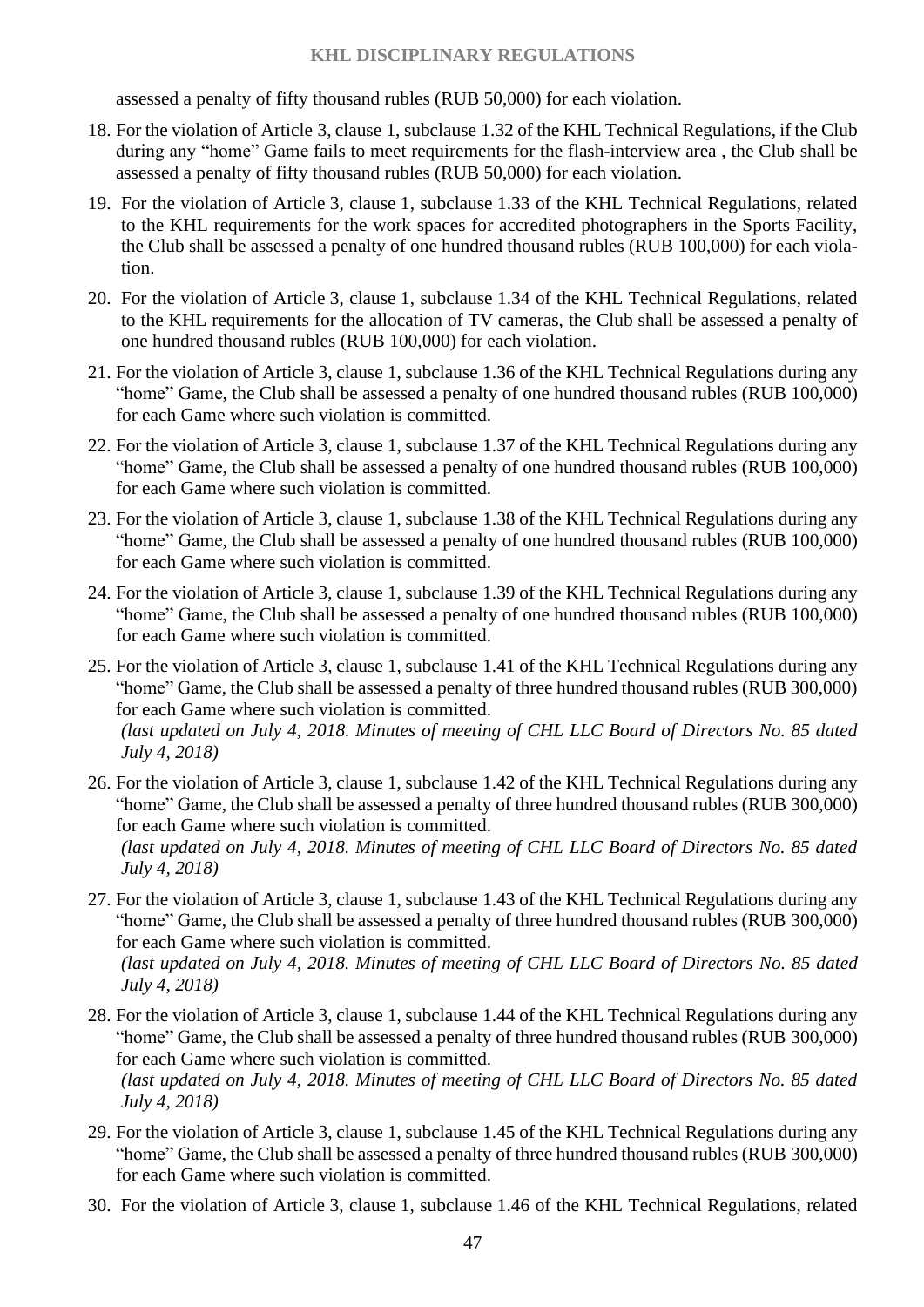to the KHL requirements for the arranging the "Game" lighting, the Club shall be assessed a penalty of five hundred thousand rubles (RUB 500,000) for each violation.

*(last updated on July 4, 2019. Minutes of meeting of CHL LLC Board of Directors No. 96 dated July 4, 2019)*

- 31. For the violation of Article 3, clause 1, subclause 1.52 of the KHL Technical Regulations, related to the KHL requirements for the automated access control system, the Club shall be assessed a penalty of two hundred thousand rubles (RUB 200,000) for each violation.
- 32. For the violation of Article 3, clause 2 of the KHL Technical Regulations, in the event of failure to maintain the boards and protective glass in good order during the Regular Championship and the play-off series, the Club shall be assessed a penalty of three hundred thousand rubles (RUB 300,000) for each violation.
- 33. For the violation of Article 3, clause 7 of the KHL Technical Regulations, if the Club fails to comply with the obligation to ensure access mode during the Game and pregame warm-up in technical areas adjacent to ice rink board, the Club shall be assessed a penalty of fifty thousand rubles (RUB 50,000) for each violation.
- 34. For the violation of Article 3, clause 11 of the KHL Technical Regulations, if the Club fails to provide access to mobile operators (MegaFon, Beeline, MTS, Tele2) at the Sports Facility, the Club shall be assessed a penalty of one hundred thousand rubles (RUB 100,000).
- 35. For the violation of Article 3, clause 12 of the KHL Technical Regulations, if the Club fails to provide an option to pay using bank cards at all points of sale at the Sports Facility, the Club shall be assessed a penalty of one hundred thousand rubles (RUB 100,000).
- 36. For the violation of Article 4 and/or Article 5, clause 2 of the KHL Technical Regulations, if the Club during any "home" Game fails to meet the obligation to ensure the security of the Hockey Players, Coaches, and Team officials of the host Club during their stay at the Sports Facility and the adjacent territory before, during, and after the Game and the security of the Hockey Players, Coaches, and Team officials of the visiting Club, the Officials' team, the Commissioners, Inspectors, and the KHL official representatives during their stay at the Sports Facility and the adjacent territory and in the city where the Championship Game or other event is held, the Club shall be assessed a penalty of one hundred thousand rubles (RUB 100,000):
	- 36.1. If the violation set out in clause 36 hereof causes any injury or other negative impacts to any Hockey Players, Coaches, Team officials, Officials' teams, Commissioners, Inspectors, and the KHL official representatives, the Club shall be assessed a penalty of three hundred thousand rubles (RUB 300,000).

Any instances of causing significant injuries to the above-mentioned persons are also a reason to transfer the "home" Games of the Club to the "neutral" Sports Facility in a different location.

- 37. For the violation of Article 3, clause 5 of the KHL Technical Regulations, in the event of failure to make the required efforts for due security of the Game during any "home" Championship Game, the Club shall be assessed a penalty of three hundred thousand rubles (RUB 300,000):
- 37.1. For any significant violation of Article 3, clause 5 of the KHL Technical Regulation that prevents the safety of any Championship Game, the Department of Competitions may prohibit the Championship Game at the Sports Facility.
- 37.2. If it is impossible to transfer the Championship Game to a different Sports Facility that complies with the KHL Technical Regulations, the host Club team shall forfeit the Game to its opponent  $(-;+)$ , the Club shall reimburse the visiting Club team and the KHL all arising losses.
- 38. For the violation of Article 6, clause 4, subclause a) of the KHL Technical Regulations, if the host Club fails to ensure the security of the visiting Club stay at the Sports Facility where the Championship Game is held and the integrity of its sports outfit and other property, the Club shall be assessed a penalty of one hundred thousand rubles (RUB 100,000):
	- 38.1. If the violation of Article 6, clause 4, subclause a) of the KHL Technical Regulations causes the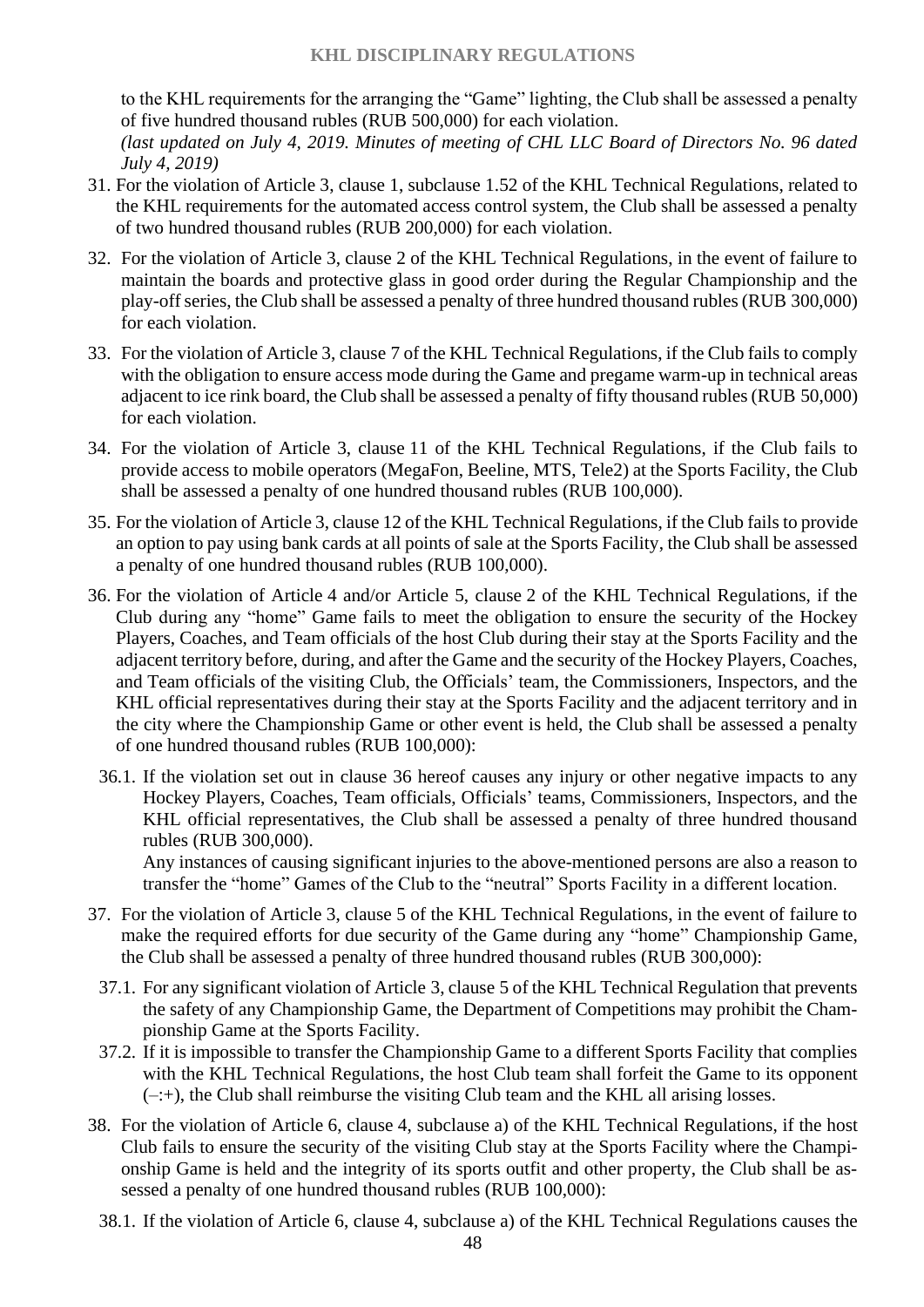loss or damage of sports outfit and other property of the visiting Club, the host Club shall reimburse such loss or damage.

- 39. For the violation of Article 6, clause 4, subclause b) of the KHL Technical Regulations, if the host Club fails to comply with its obligation to provide the security of the Chief Referees and Linesmen and public order in the area close to the Officials' room, the Club shall be assessed a penalty of one hundred thousand rubles (RUB 100,000).
- 40. For the violation of Article 6, clause 4, subclause c) of the KHL Technical Regulations, if the host Club fails to comply with its obligation to provide the security of the Ice Arena Video Goal Judge, the Club shall be assessed a penalty of one hundred thousand rubles (RUB 100,000).
- 41. For the violation of Article 6, clause 4, subclause l) of the KHL Technical Regulations, if the host Club fails to provide security in the Officials' box and adjacent areas, taking account of using video review procedures upon a Coach's request, the Club shall be assessed a penalty of one hundred thousand rubles (RUB 100,000):
	- 41.1. If the above-mentioned violation causes conflict or upheaval involving spectators, the Club shall be assessed an additional penalty of two hundred thousand rubles (RUB 200,000).
- 42. For the violation of Article 6, clause 4, subclause d) of the KHL Technical Regulations, if the host Club fails to perform the obligation to ensure proper control of spectators' passage to the Sports Facility grandstands in accordance with duly executed official documents of the established pattern, the Club shall be assessed a penalty of fifty thousand rubles (RUB 50,000):
	- 42.1. If the violation set out in clause 42 hereof causes the excess of the actual number of spectators in grandstands and sectors over the number of available seats, the Club shall be assessed an additional penalty of one hundred thousand rubles (RUB 100,000).
	- 42.2. If the violation set out in clause 42 hereof causes conflicts on the grandstands and injuries to the spectators, the Club shall be assessed an additional penalty of two hundred thousand rubles (RUB 200,000).
- 43. For the violation of Article 6, clause 4, subclause e) of the KHL Technical Regulations, if the host Club fails to perform the obligation to ensure proper control of spectators' passage to the Sports Facility with respect to ban on carrying items and substances inside the Sports Facility that are prohibited by the Code of Conduct at the Sports Facility , the Club shall be assessed a penalty of one hundred thousand rubles (RUB 100,000):
	- 43.1. If the violation set out in clause 43 hereof causes the use and application of any prohibited substances and items or their throwing to the hockey rink, Players' Benches, Officials, and grandstands, the host Club shall be assessed an additional penalty of two hundred thousand rubles (RUB 200,000).
	- 43.2. If the violation set out in clause 43 and subclause 43.1 hereof causes injuries to one or more spectators or the Game participants, the host Club shall be assessed an additional penalty of one million rubles (RUB 1,000,000).
	- 43.3. If the violation set out in clauses 43, subclauses 43.1, and 43.2 hereof causes a significant delay in the holding of or a decision on the impossibility to hold the Game, the host Club team shall forfeit the Game to its opponent  $(-;+)$ , and the Club shall compensate the visiting team Club and the KHL for all losses incurred. The host Club shall be assessed an additional penalty of five hundred thousand rubles (RUB 500,000).
	- 43.4. If the violation set out in subclauses 43.1, 43.2, and 43.3 hereof is committed by the visiting Club supporters, such Club shall be assessed the penalty sanctions according to subclauses 43.1, 43.2, and 43.3 hereof imposed on the host Club.
- 44. For the violation of Article 6, clause 4, subclause f) of the KHL Technical Regulations, and the Code of Conduct at the Sports Facility, if the host Club fails to perform its obligation to prevent and suppress incidents and disorder, throwing items and substances to the grandstands and ice rink, to spectators, Hockey Players, Coaches, Officials, Club representatives, Sports Facility representatives, law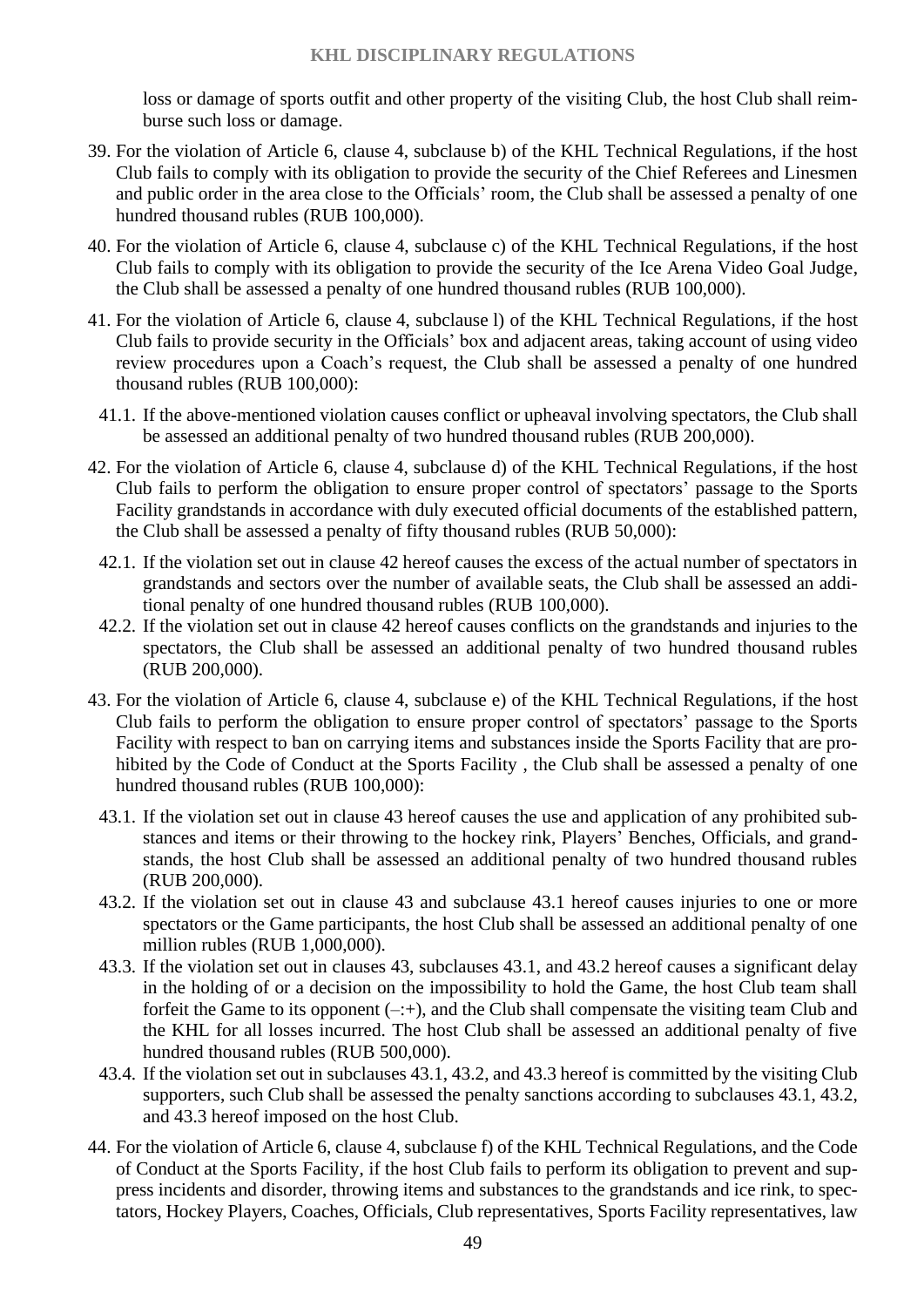enforcement officers, competition organizer's officials, the Club shall be assessed a penalty of two hundred thousand rubles (RUB 200,000):

- 44.1. If the violation set out in clause 44 hereof causes injuries to one or more spectators or the Game participants, the host Club shall be assessed a penalty of one million rubles (RUB 1,000,000).
- 45. For the violation of Article 6, clause 4, subclause g) of the KHL Technical Regulations, if the host Club fails to comply with its obligation to provide the security of postgame press-conferences and their participants, the Club shall be assessed a penalty of two hundred thousand rubles (RUB 200,000).
	- 45.1. For the violation of Article 6, clause 4, subclause f.1) of the KHL Technical Regulations, if the host Club fails to provide access to the territory of the Sports Facility of the holders of the KHL Certificates in compliance with the KHL Certificate Regulations (Appendix 4 to the KHL Technical Regulations), of the persons accredited by the KHL, of the persons listed by the League so that those persons have access to separate zones of the Sports Facility, and if the host Club fails to provide other types of access determined by the KHL, the Club shall be assessed a penalty of fifty thousand rubles (RUB 50,000).

*(last updated on July 4, 2019. Minutes of meeting of CHL LLC Board of Directors No. 96 dated July 4, 2019)*

45.2. For the violation of Article 6, clause 4, subclause g.1) of the KHL Technical Regulations, if the host Club fails to provide the security and access control to the Press box for Accredited Mass Media Representatives, the Club shall be assessed a penalty of fifty thousand rubles (RUB 50,000).

*(last updated on July 4, 2019. Minutes of meeting of CHL LLC Board of Directors No. 96 dated July 4, 2019)*

45.3. For the violation of Article 6, clause 4, subclause g.2)of the KHL Technical Regulations, if the host Club fails to provide the security and access control to the Press Centre for Accredited Mass Media Representatives, the Club shall be assessed a penalty of fifty thousand rubles (RUB 50,000).

*(last updated on July 4, 2019. Minutes of meeting of CHL LLC Board of Directors No. 96 dated July 4, 2019)*

- 46. For the violation of Article 6, clause 4, subclause h) of the KHL Technical Regulations, if the host Club fails to comply with its obligation to provide the security and access control to the mixed zones, the Club shall be assessed a penalty of fifty thousand rubles (RUB 50,000).
- 47. For the violation of Article 6, clause 4, subclause i) of the KHL Technical Regulations, if the host Club fails to comply with its obligation to provide the security and access control to the TV camera sites and sites for video recording by team employees, the Club shall be assessed a penalty of fifty thousand rubles (RUB 50,000).
- 48. For the violation of Article 6, clause 4, subclause j) of the KHL Technical Regulations, if the host Club fails to comply with its obligation to provide the required amount of technical equipment and specialists trained to quickly deactivate pyrotechnics, respond during an emergency (fire, smoke spread, etc.), the Club shall be assessed an additional penalty of one hundred thousand rubles (RUB 100,000).
- 49. For the violation of Article 6, clause 4, subclause k) of the KHL Technical Regulations, if the host Club fails to comply with its obligation to provide the security and access control to the Doping Control Station, the Club shall be assessed a penalty of fifty thousand rubles (RUB 50,000).
- 50. For the violation of Article 8, clause 3 of the KHL Technical Regulations, if the Club fails to publish the text of the Code of Conduct at the Sports Facility on its official website, the Club shall be assessed a penalty of fifty thousand rubles (RUB 50,000).
- 51. For the violation of Article 8, clause 4 of the KHL Technical Regulations, if the Club fails to display the text of the Code of Conduct (extract from the Code) at the Sports Facility where Championship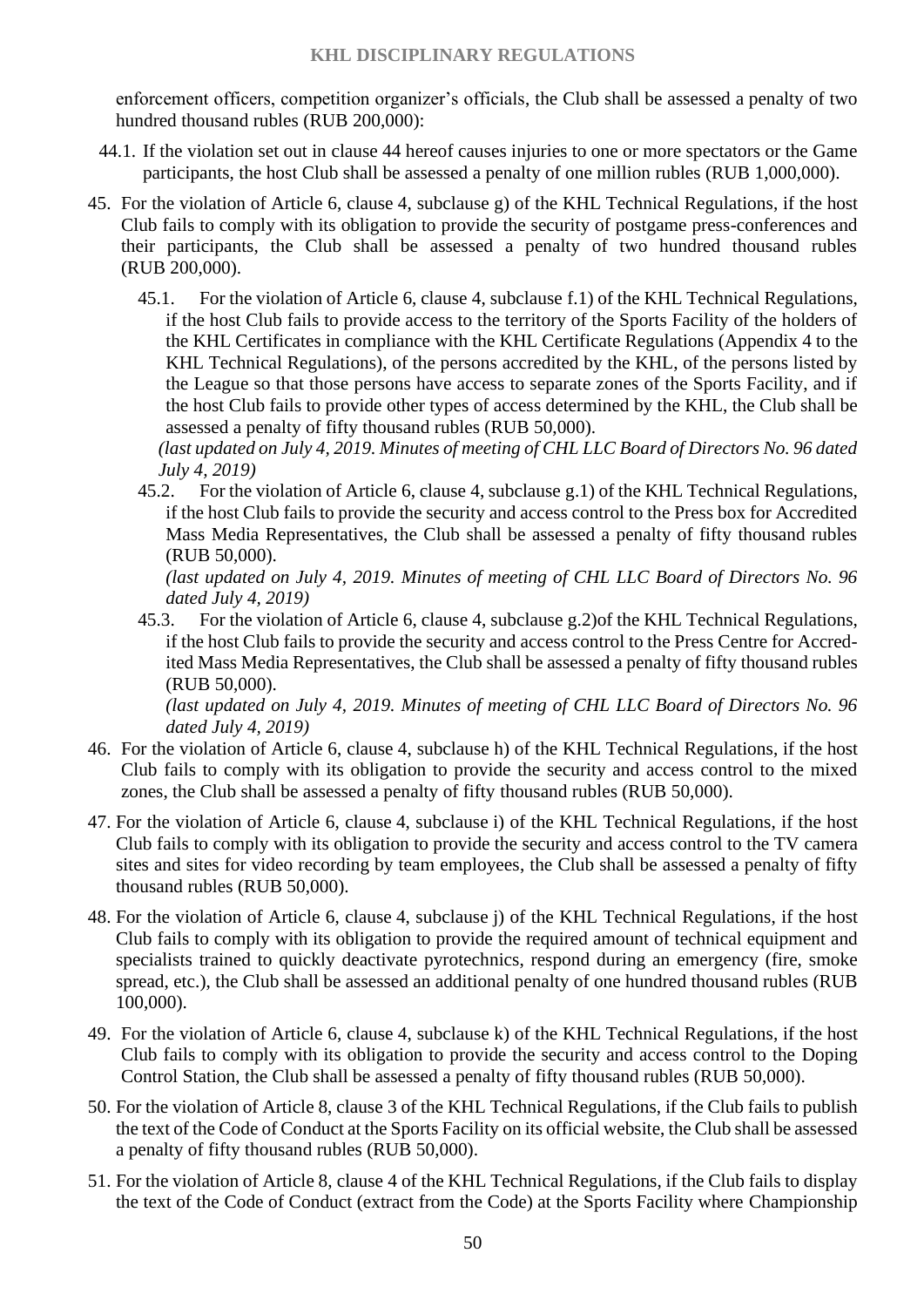#### **KHL DISCIPLINARY REGULATIONS**

Games are played, the Club shall be assessed a penalty of fifty thousand rubles (RUB 50,000).

- 52. For the violation of Article 10 of the KHL Technical Regulations, in the event of non-compliance with the requirements for the arrangement of the "away" sector at the Sports Facility during any home Game, the Club shall be assessed a penalty of one hundred thousand rubles (RUB 100,000).
	- 52.1. If the violations set out in clause 52 hereof cause any unrest at the Sports Facility or in the adjacent territory, the Club shall be assessed an additional penalty of three hundred thousand rubles (RUB 300,000).
- 53. For the violation of Article 10, clause 3 of the KHL Technical Regulations, if the host Club fails to comply with the obligation to grant to the visiting Club the right to buy out on a priority basis entrance tickets to the Championship Game for its supporters in the away sector , the Club shall be assessed a penalty of fifty thousand rubles (RUB 50,000).
	- 53.1. If the violations set out in clause 53 hereof cause any conflicts and unrest in the grandstands or territory of the Sports Facility, the Club shall be assessed an additional penalty of three hundred thousand rubles (RUB 300,000).
- 54. For the violation of Article 10, clause 3, subclause 6 of the KHL Technical Regulations, if the visiting Club fails submit a request for buying out the above-mentioned entrance tickets or if such request is not submitted for no good reason, the Club shall be assessed a penalty of fifty thousand rubles (RUB 50,000).
	- 54.1. If the violations set out in clause 54 hereof cause any conflicts and unrest in the grandstands or territory of the Sports Facility, the Club shall be assessed an additional penalty of three hundred thousand rubles (RUB 300,000).
- 55. For the violation of Article 11, clause 6, subclause a) of the KHL Technical Regulations, if the host Club means of supporting (show programs, theme music, etc.) are offensive, slighting, or discrediting with respect to the visiting Club and its supporters, and provoking their negative response and consequences, the Club shall be assessed a penalty of one hundred thousand rubles (RUB 100,000).
- 56. For the violation of Article 11, clause 6, subclause b) of the KHL Technical Regulations, if the host Club uses Nazi emblems, words or expressions, attributes and symbols and extremist paraphernalia, as well as emblems and symbols confusingly similar to them, the Club shall be assessed a penalty of two million rubles (RUB 2,000,000).
- 57. For the violation of Article 11, clause 7 of the KHL Technical Regulations, that prohibits the Club to use pyrotechnical products, open fire, including сold and arc lamp projectors, fireworks, and other types of fire effects in the Sports Facility before, during, and after the Championship Games, the Club shall be assessed a penalty of one million rubles (RUB 1,000,000). *(last updated on July 4, 2018. Minutes of meeting of CHL LLC Board of Directors No. 85 dated July 4, 2018)*
	- 57.1. If any violation set out in clause 57 hereof causes injury or harm to one or more spectators, Game participants, and other persons or negative effects or any delay or the Game cancellation, the Disciplinary Committee or the Department of Competitions may impose the types of penalties on the Club according to the KHL Disciplinary Regulation.
- 58. For the violation of Article 11, clause 8 of the KHL Technical Regulations, if the Club officers and professionals (team mascot, show presenters, and other professionals who deal with spectators during the Game) commit any actions that incite supporters to violate the Code of Conduct at the Sports Facility or supporters' aggression or unrest at the Sports Facilities, the Club shall be assessed a penalty of two hundred thousand rubles (RUB 200,000).

If the Club professionals commit any offences similar to those set out in Code of Conduct at the Sports Facilities, the Club shall be assessed penalties similar to those imposed on the Club for spectators' violation of the Code of Conduct at the Sports Facility.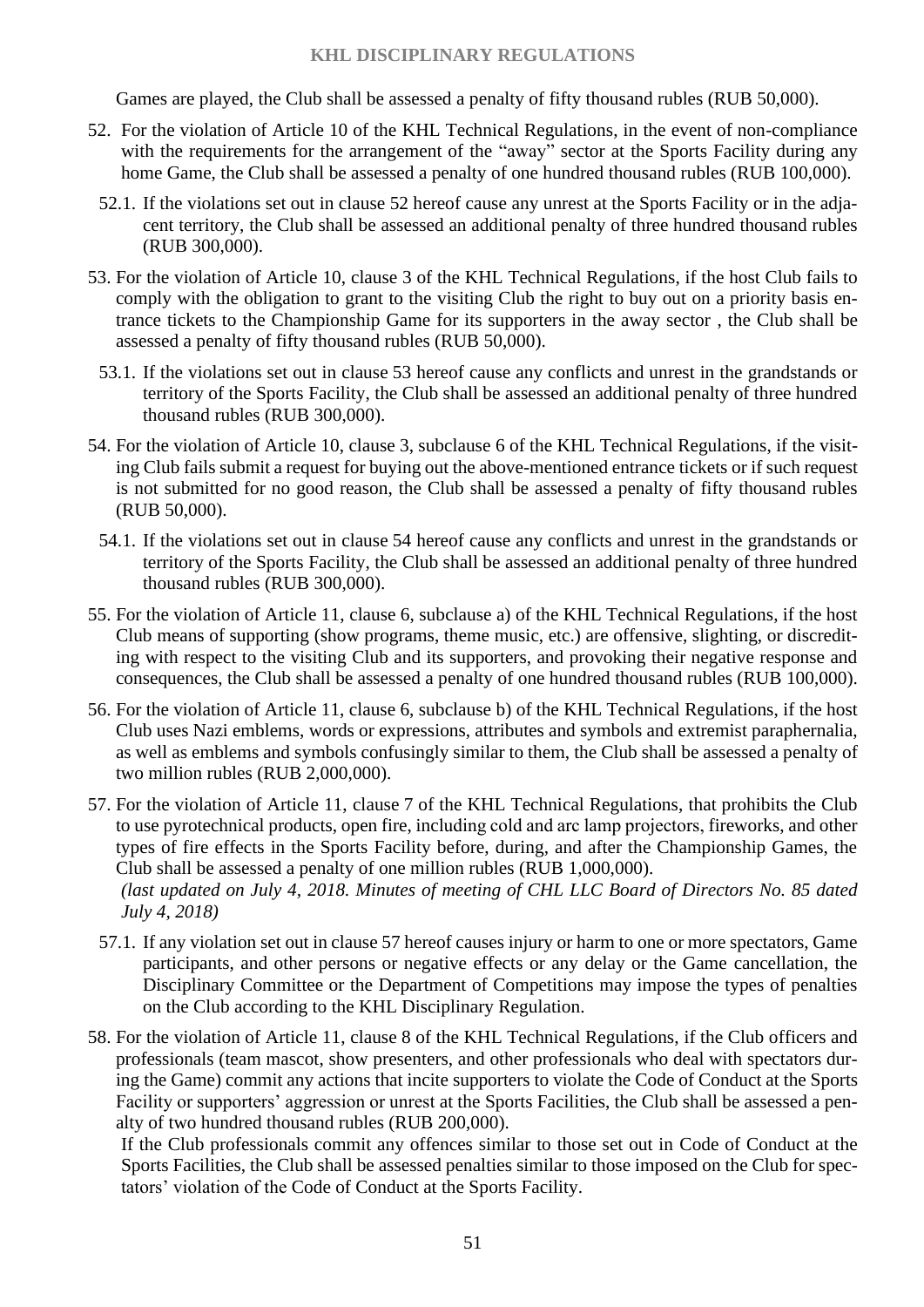- 58.1. For the violation of Article 12, clause 1.1 of the KHL Technical Regulations, if a Club fails to provide in an automated fashion online information on occupancy rate of the grandstands (sectors) in the Sports Facility, the Club may be assessed a penalty of one hundred thousand rubles (RUB 100,000) for each violation in each Game. *(last updated on July 4, 2019. Minutes of meeting of CHL LLC Board of Directors No. 96 dated July 4, 2019)*
- 59. For the violation of Article 12, clause 12 of the KHL Technical Regulations, if the host Club fails to provide tickets to the KHL or the KHL nominees according to the above-mentioned article of the KHL Technical Regulations, the Club shall be assessed a penalty of three hundred thousand rubles (RUB 300,000).
- 60. For the violation of Article 13, clause 12 of the KHL Technical Regulations, if the host Club fails to grant the priority right to purchase tickets to the KHL or the KHL nominees according to the above article of the KHL Technical Regulations, the Club shall be assessed a penalty of fifty thousand rubles (RUB 50,000).
- 61. For the violation of Chapter 3 of the KHL Technical Regulations and the Code of Conduct in Sports Facility (Appendix 6 to the KHL Technical Regulations) by the Club supporters, the Club shall be subject to the following sanctions:
- 61.1. If the Club supporters chant, shout, gesticulate or act in an offensive or discrediting nature to Officials, the Club shall be assessed a penalty of one hundred thousand rubles (RUB 100,000). *(last updated on July 4, 2018. Minutes of meeting of CHL LLC Board of Directors No. 85 dated July 4, 2018)*
- 61.2. If the Club supporters fail to comply with the generally accepted standards of conduct and to show respect to the national symbols when before the Championship Game there is played the State Anthem of the Russian Federation, anthems of republics of the Russian Federation, anthems of foreign states, the Club shall be assessed a penalty of one hundred thousand rubles (RUB 100,000).
- 61.3. If the Club supporters use any banners or symbolics of an offensive, provocative or discrediting nature along with the Club symbolics and means of supporting, the Club shall be assessed a penalty of two hundred thousand rubles (RUB 200,000). *(last updated on July 4, 2018. Minutes of meeting of CHL LLC Board of Directors No. 85 dated July 4, 2018)*
- 61.4. If the Club supporters use any banners or symbolics or attributes with obscene words and images, the Club shall be assessed a penalty of one million rubles (RUB 1,000,000).
- 61.5. If the Club supporters (two or more persons) chant, shout, gesticulate, and act in an offensive, provocative, and discrediting nature and use obscene words and expressions, in particular, in songs and slogans, the Club shall be assessed a penalty of one hundred thousand rubles (RUB 100,000).

*(last updated on July 4, 2018. Minutes of meeting of CHL LLC Board of Directors No. 85 dated July 4, 2018)*

61.6. If the Club supporters (fans) in the fan or "away" sectors chant, shout, gesticulate, and act in an offensive, provocative, and discrediting nature and use obscene words and expressions in particular, in songs and slogans or use drums in the fan or "away" sectors, the Club shall be assessed a penalty of one million rubles (RUB 1,000,000).

*(last updated on July 4, 2018. Minutes of meeting of CHL LLC Board of Directors No. 85 dated July 4, 2018)*

- 61.7. If the Club supporters use any Nazi emblems, words or expressions, attributes and symbols and extremist paraphernalia, as well as emblems and symbols confusingly similar to them, the Club shall be assessed a penalty of one million rubles (RUB 1,000,000).
- 61.8. If the Club supporters use any words, expressions, and gestures of Nazi and racist nature, the Club shall be assessed a penalty of one million rubles (RUB 1,000,000).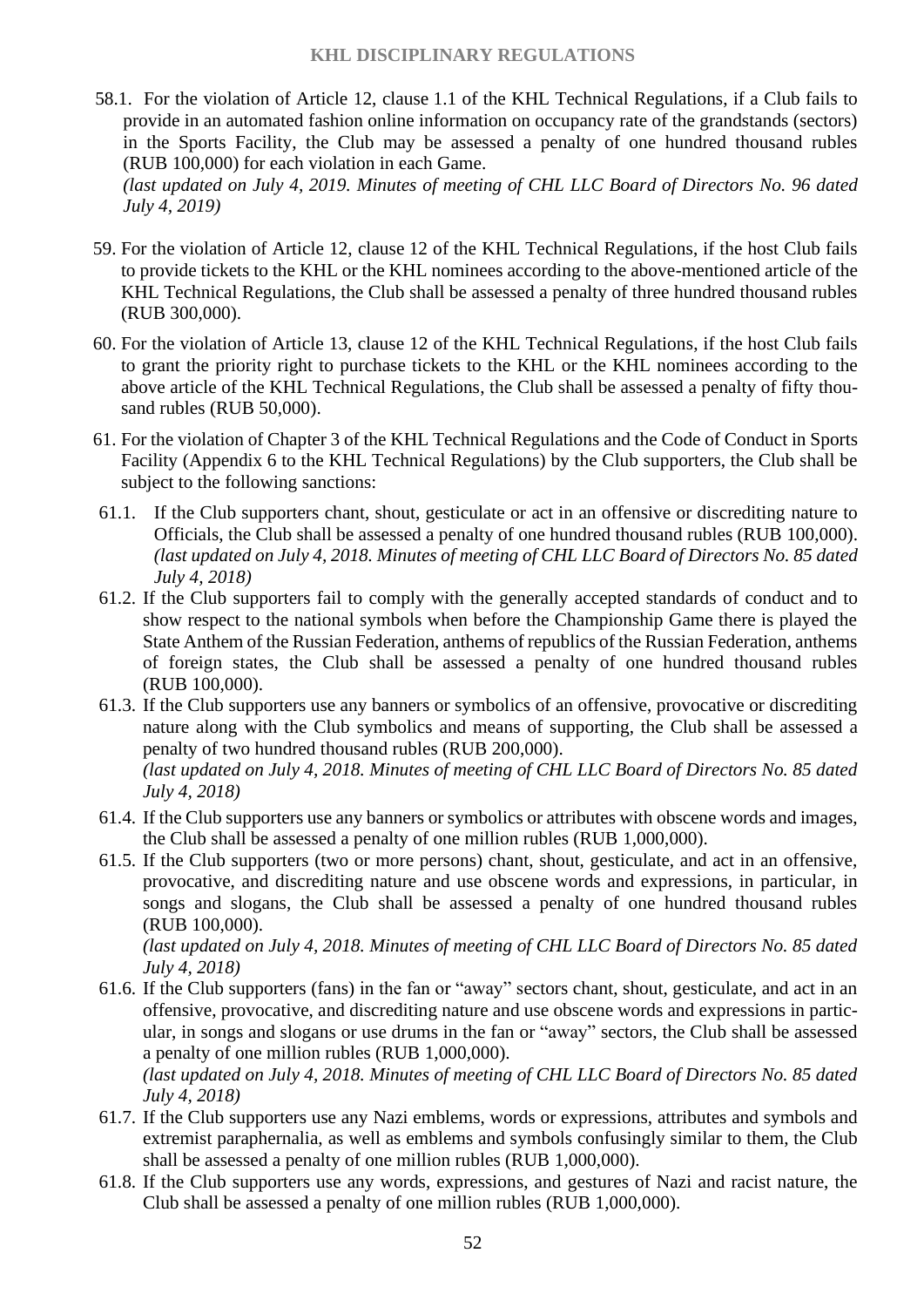- 61.9. If the Club supporters use any banners or symbols that incite social, religious, national or interstate hatred, the Club shall be assessed a penalty of one million rubles (RUB 1,000,000).
- 61.10. If the Club supporters shout, chant, gesticulate or act in a way that ignites social, religious, national or interstate hatred, the Club shall be assessed a penalty of one million rubles (RUB 1,000,000).

*(last updated on July 4, 2018. Minutes of meeting of CHL LLC Board of Directors No. 85 dated July 4, 2018)*

- 61.11. If the Club supporters are found topless in the fan or "away" sector, the Club shall be assessed a penalty of fifty thousand rubles (RUB 50,000).
- 61.12. If the violation set out in clause 61.11 causes one or more fans to show Nazi or racist signs or symbols or any confusingly similar signs and symbols of extremist organizations, the Club shall be assessed an additional penalty of one million rubles (RUB 1,000,000).
- 61.13. If the Club supporters use any elements of wear, masks, other items and methods to cover their faces, including covering their whole faces with a makeup, the Club shall be assessed a penalty of fifty thousand rubles (RUB 50,000).
- 61.14. If any Club "home" game causes unrest, riots or other illegal actions by spectators, the Club shall be assessed a penalty of two hundred thousand rubles (RUB 200,000).
- 61.14.1. If the Club supporters use any pyrotechnical products, the Club shall be assessed a penalty of one million rubles (RUB 1,000,000). *(last updated on July 4, 2018. Minutes of meeting of CHL LLC Board of Directors No. 85 dated July 4, 2018)*
- 61.15. If the illegal actions of the Club supporters cause any material damage to the Sports Facility during the Championship Game, the Club(s) whose supporters are responsible for such damage shall bear liability for such damages to the Sports Facility. The Security Department or the Disciplinary Committee shall address issues related to the balance between the Clubs' liability and additional penalties imposed on the Clubs.
- 61.16. On any special occasions when the Club supporters breach the KHL Technical Regulations, the Code of Conduct for spectators in Sports Facility or any other rules of conduct, the Security Department or the Disciplinary Committee may assess any types of penalties at their discretion.
- 62. If the Club disseminates any offensive, provocative or discrediting information in Mass Media or in the Internet (including films, statements, announcements, etc.) about the opponent Club, the Club shall be assessed a penalty of one hundred thousand rubles (RUB 100,000). *(last updated on July 4, 2018. Minutes of meeting of CHL LLC Board of Directors No. 85 dated*

*July 4, 2018)*

62.1. If the Club fails to return to the KHL the KHL Certificate of any dismissed employee or any existing employee damages or loses his/her KHL Certificate, the Club shall be assessed a penalty of five thousand rubles (RUB 5,000).

*(last updated on July 4, 2018. Minutes of meeting of CHL LLC Board of Directors No. 85 dated July 4, 2018)*

- 63. If the Club discloses any known to be false or misleading information related to compliance with the KHL Technical Regulations, the Club shall be assessed a penalty of two hundred thousand rubles (RUB 200,000).
- 64. For any violation of the KHL Technical Regulations that delay the "home" Game for more than 30 minutes, the Club shall be assessed a penalty of five hundred thousand rubles (RUB 500,000).
- 65. For the violation of the KHL Technical Regulations that makes impossible to hold the "home" Game, the Club shall be assessed a penalty of one million rubles (RUB 1,000,000).
- 66. For failure to disclose information related to the resolving of any violation of the KHL Technical Regulations for which a warning is issued, by the deadline set by the League, the Club shall be assessed a penalty of one hundred thousand rubles (RUB 100,000). *(last updated on July 4, 2018. Minutes of meeting of CHL LLC Board of Directors No. 85 dated July 4, 2018)*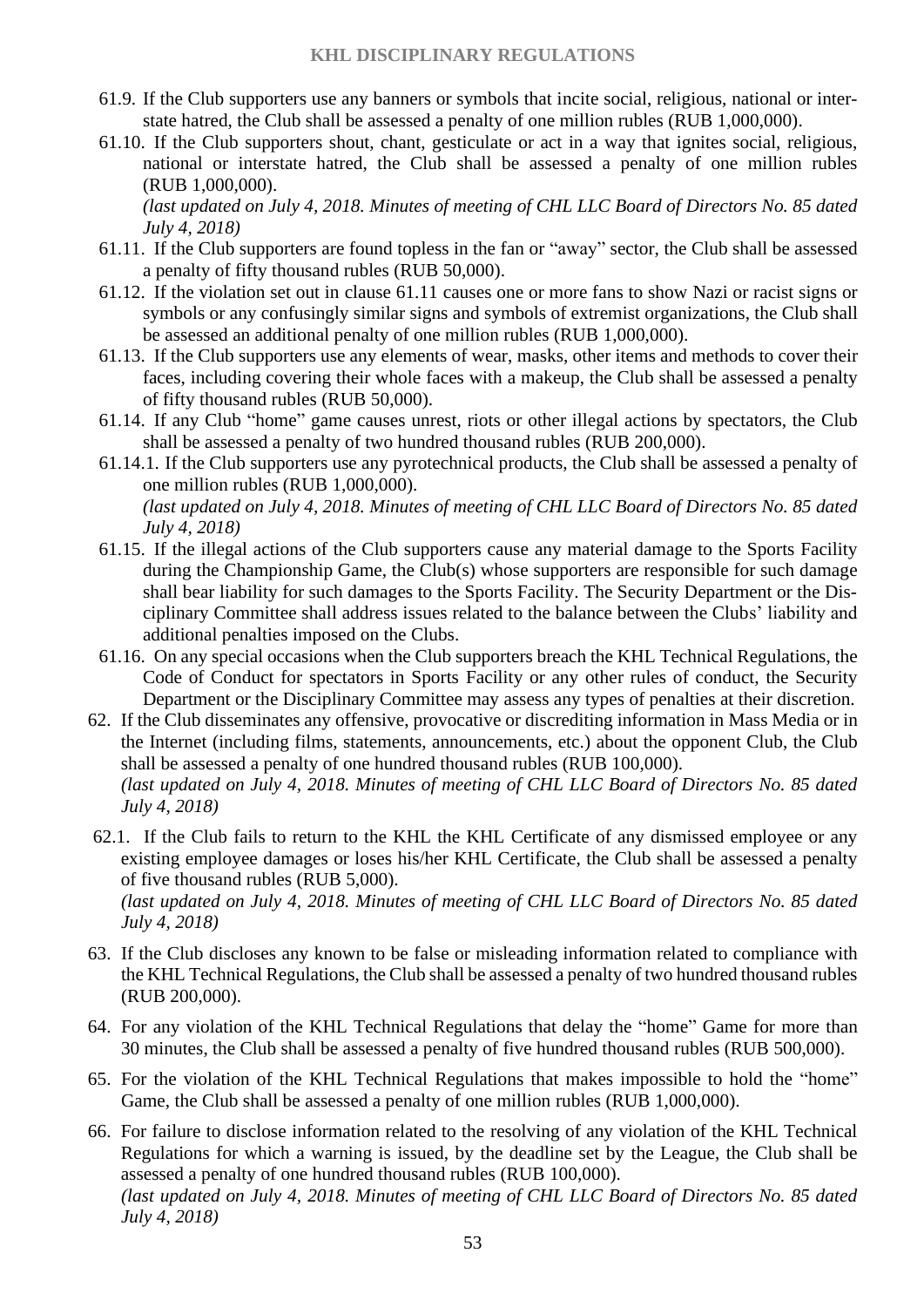#### **KHL DISCIPLINARY REGULATIONS**

67. On any special occasions, the League may assess any penalty at its discretion on the Club that has violated the KHL Technical Regulations.

#### **CHAPTER 6. OTHER LIABILITIES**

#### **Article 33. Other Liabilities**

- 1. In the event of committing (allowing) any wrongful acts (failure to act) by the Club or any of its employees or any employees of the Sports Facility where the Club team holds the "home" Championship Games that result in any damage claim by the third party against the KHL, the Club shall reimburse the KHL for all resulting losses.
- 2. If any Club employee disseminates in Mass Media and/or in the Internet information or details that discredit honor, dignity, and reputation of the KHL, its employees, Officials, Inspectors, and the Commissioner of the Championship Game, Chief Arbitrator, and the Officiating Department, the Club shall be assessed a penalty of five hundred thousand rubles (RUB 500,000).

If any Club employee disseminates in Mass Media and/or in the Internet information or details that discredit honor, dignity, and reputation of the KHL, its employees, Officials, Inspectors, and the Commissioner of the Championship Game, Chief Arbitrator, and the Officiating Department for the second time, the Club shall be assessed a penalty of seven hundred thousand rubles (RUB 700,000) and such guilty Club employee may be subject to the sports corporate disqualification for 3 to 5 Games with no right to be at the Sports Facility during Club Game.

- 3. If any confidential information, including in-house documents and letters related to the procedures of the KHL General Meeting of Members, СHL LLC Board of Directors, СHL LLC Board, and other bodies related to the KHL management, and KHL departments and services, is made public without the KHL approval, the Club shall be assessed a penalty of three hundred thousand rubles (RUB 300,000).
- 4. The Club shall ensure the participation of the Youth Team in the JHL Championship and of six children's teams of the Club hockey school in Russia's Championship.
	- 4.1. If the Club fails to meet this obligation, the Club Main Team may be banned from playing in the KHL next season Games by the decision of the СHL LLC Board of Directors.
- 5. If the Player uses any prohibited means and methods (doping) or if any Hockey Player is tempted or forced to use prohibited means and methods (doping) by any other Hockey Player, Coach or any other Club employee and in the event of illegal dealings with such substances, the guilty persons shall be subject to sanctions established by WADA, the laws of the Russian Federation, IIHF, FHR, or international treaties with the Russian Federation.
- 6. If the Hockey Player is not made aware of the Insurance Rules and insurance policy, the Club shall be assessed a penalty of thirty thousand rubles (RUB 30,000).
- 7. For the violation of Article 103, clause 2 of the KHL Disciplinary Regulations, in the event of noncompliance with any decision or ruling of the Disciplinary Committee or CAS or ICAC related to any individual or corporation, the Disciplinary Committee may impose any sanctions established by the KHL Disciplinary Committee up to sports corporate disqualification.
- 8. In the event of multiple violations of the KHL Regulations, the Club, Club officers, and the Hockey Players may be assessed with any sanctions established by the KHL Disciplinary Regulations up to sports corporate disqualification.

#### **Article 34. Inevitability of punishment and prevention**

In any instances not covered by the KHL Regulations, the KHL Vice-Presidents, the Department of Competitions or the Disciplinary Committee may at their discretion impose sanctions under the KHL Disciplinary Regulations for the purposes of the inevitability of punishment and breach prevention to all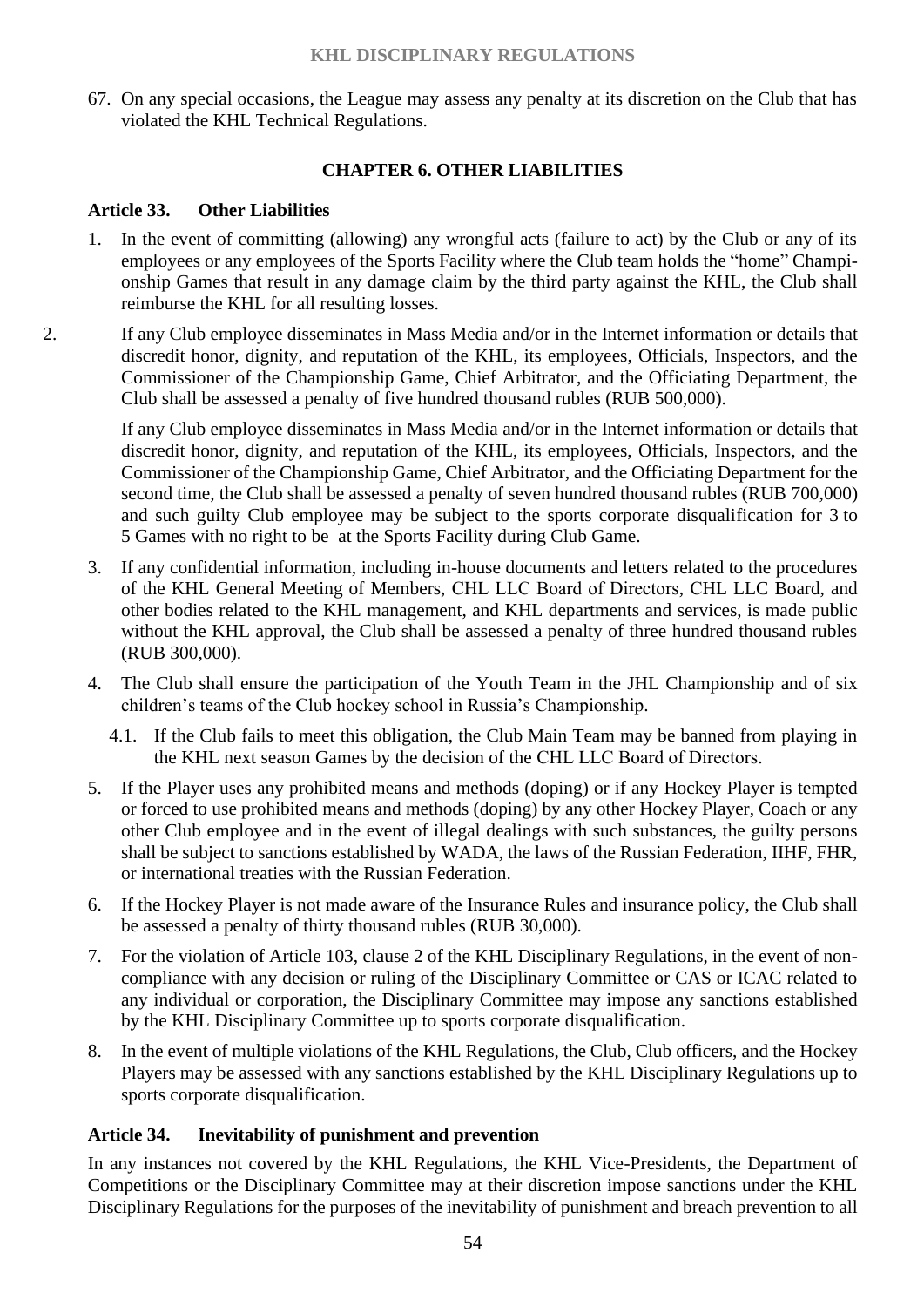#### **KHL DISCIPLINARY REGULATIONS**

individuals and corporates participating in the KHL competitions (events).

# **SECTION II. SPECIAL PART**

## **CHAPTER 7. GENERAL PROVISIONS**

#### **Article 35. Disciplinary Committee**

- 1. The Disciplinary Committee shall be set up by the KHL, the organizer of the sports Game (event), and the JHL and WHL Championships will be covered by the relevant jurisdiction.
- 2. The Disciplinary Committee includes independent Arbitrators in the relevant categories defined by the KHL Disciplinary Committee.
- 3. The Disciplinary Committee shall settle any sports corporate, sports disciplinary, and property (financial), and sports employment disputes as agreed by the parties, and any other disputes, without limitation, that arise in the KHL, SHL, JHL, and WHL by their review, resolution and motivation and enforcement of the decisions and rulings of the Disciplinary Committee.
- 4. The parties may agree to file with the Disciplinary Committee any mixed disputes of individuals and legal entities related to any activities concerning the interests of the KHL, SHL, JHL, and WHL members (Clubs, Hockey Players, and any other subjects), including:
	- 4.1. Disputes arising from charters, rules, regulations, policies, and other KHL statutes and official documents that govern the rules and provisions of the Championship and other sports competitions (events) under the auspices of the KHL, SHL, JHL, and WHL.
	- 4.2. Disputes related to the status and procedures of the Hockey Players' transfers.
	- 4.3. Disputes related to the hockey Agents in the KHL, SHL, JHL, WHL, and FHR as provided for in Article 116 of the KHL Disciplinary Regulations. *(last updated on July 4, 2018. Minutes of meeting of CHL LLC Board of Directors No. 85 dated July 4, 2018)*
	- 4.4. Any other disputes regardless of the subject matter or content provided the availability of the sports corporate and disciplinary clause, other than disputes related to officiating and the Rule Book of the Hockey Game interpretation.

#### **Article 36. Registered address**

The registered address of the Disciplinary Committee: the registered address of the KHL.

#### **Article 37. The Disciplinary Committee goals**

The Disciplinary Committee goals include the correct and timely resolution of disputes. The Disciplinary Committee proceedings shall strengthen the sports law and order.

#### **Article 38. The Regulations applied by the Disciplinary Committee for dispute resolution**

- 1. The Disciplinary Committee relies on the laws of the Russian Federation, the KHL Regulations, SHL Regulations, JHL Championship Regulations, WHL Regulations, and other requirements established by the organizers of the relevant sports competitions (events), the regulations and provisions of the KHL official documents, the official documents of the IIHF and FHR and other regulations.
- 2. If a foreign club is involved in any dispute, the Disciplinary Committee shall take into account foreign law that defines the jurisdiction of such foreign Club and international law.

#### **Article 39. The main proceeding principles of the Disciplinary Committee**

1. The principle of fairness and good will.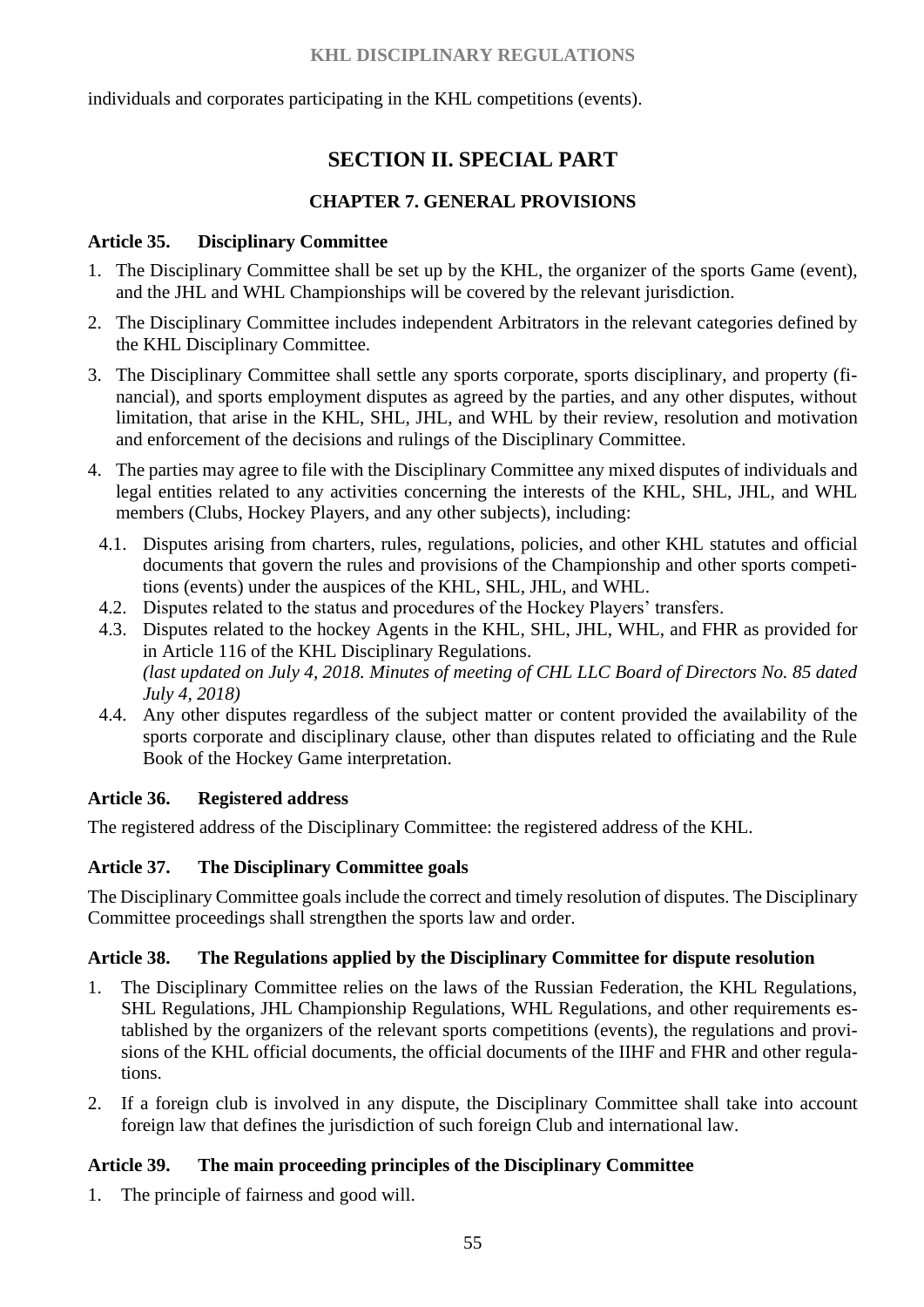- 2. The principle of the examination of a case on its merits. For the examination of a case on its merits, the Disciplinary Committee shall take into account all evidence in aggregate. No requirements and objections of the parties shall be based on formal proof alone.
- 3. The principle of uniformity of judicial practice (including sports arbitration) and the Disciplinary Committee practice.
- 4. The principle of combination of the adversarial principle and the principle of equality of parties in proceedings with the right of the Arbitrator or the panel of Arbitrators (the permanent panel of Arbitrators of the Disciplinary Committee) to determine legal essential facts (legal facts) and put them for review.
- 5. The principle of compulsory execution of the decisions and determination of the Disciplinary Committee.
- 6. Confidentiality Principle. The Disciplinary Committee shall examine the case in closed session unless otherwise agreed upon by the parties. The Arbitrators and the parties shall not disclose any information of which they become aware during proceedings without consent of any other participants in case.

## **Article 40. The sports corporate disciplinary and sports arbitration agreement**

- 1. The Disciplinary Committee shall examine the disputes only under the sports corporate disciplinary and sports arbitration agreement to refer such dispute to the Disciplinary Committee which is made in writing in the Professional Hockey Player's Contract, Coach employment agreement, the Club medical professional agreement, agreement between hockey schools and Juniors, the Championship Participation Agreement, the Regulations, the local regulations and any other separate written agreement.
- 2. The parties shall challenge the Disciplinary Committee decisions in the relevant sports arbitration according to the sports arbitration agreement related to the dispute transfer which is made in writing in the Professional Hockey Player's Contract, Coach employment agreement, the Club medical professional agreement, agreement between hockey schools and Juniors, the Championship Participation Agreement, the Regulations, the local regulations and any other separate written agreement.
- 3. The parties who have entered into the sports corporate disciplinary or sports arbitration agreement shall not repudiate it unilaterally.

# **Article 41. The Disciplinary Committee Chairman**

- 1. The Disciplinary Committee Chairman is appointed and dismissed by the KHL President.
- 2. The Disciplinary Committee Chairman may appoint the Vice-Chair from the Disciplinary Committee Arbitrators.
- 3. The Chairman and the Vice-Chair of the Disciplinary Committee shall have higher legal education.

# **Article 42. Arbitrators**

- 1. The Disciplinary Committee may include no more than eighteen (18) Arbitrators approved by the Disciplinary Committee.
- 2. The Disciplinary Committee Arbitrators can be individuals with recognized authority and good business reputation and meaningful civil mission with profound knowledge for comprehensive, objective, and independent resolution of disputes reserved to the Disciplinary Committee.
- 3. Only the Arbitrator included in the list of the Disciplinary Committee Arbitrators is eligible to settle disputes.
- 4. The Arbitrator can settle disputes individually or as a member of the Arbitrator Board of two (2) or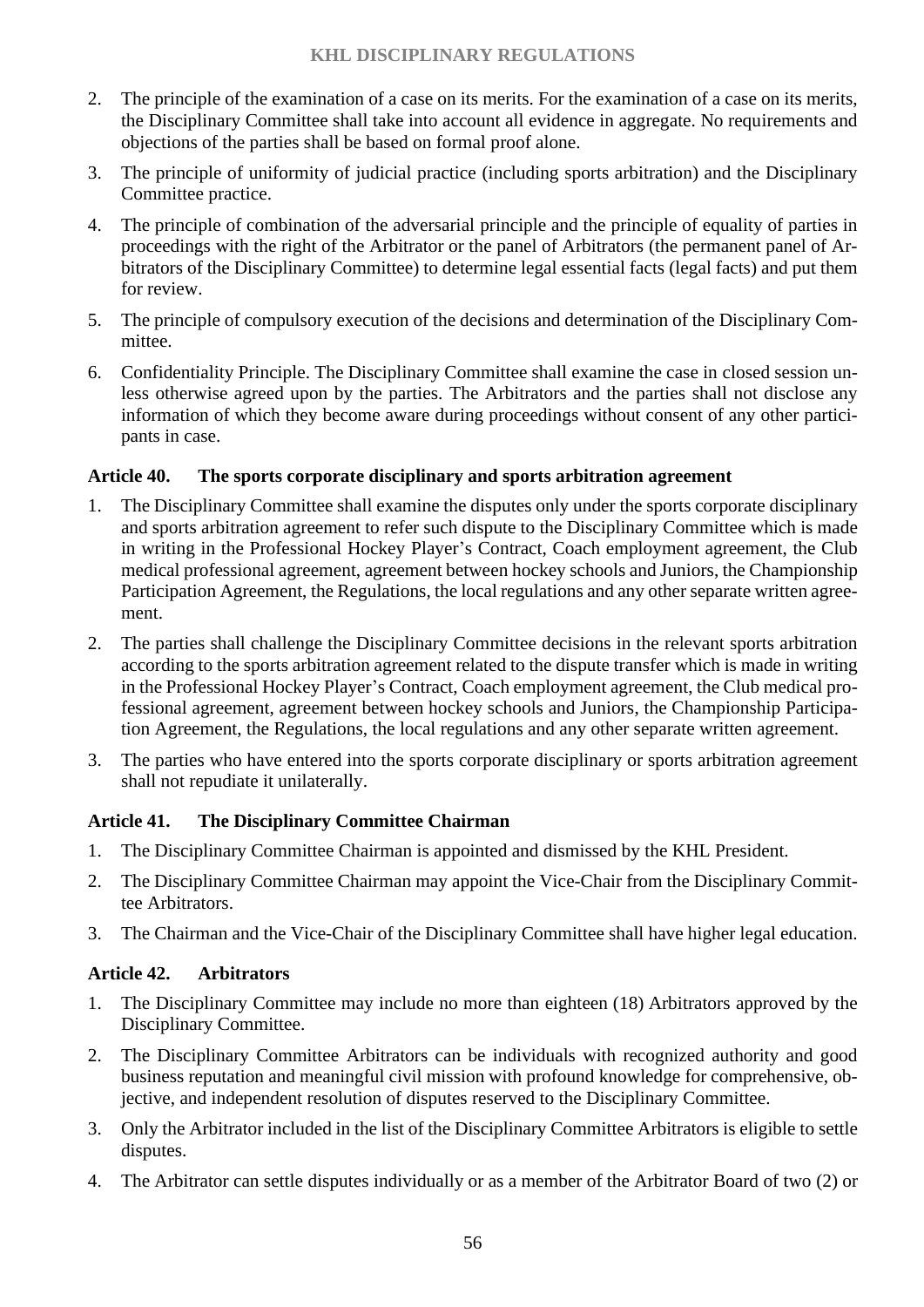three (3) Arbitrators or of the permanent Panel of Arbitrators at the Disciplinary Committee Arbitrators.

- 5. If there is an equality of votes in the Arbitrator Board of two (2) Arbitrators, the Chairman or the Vice-Chair of the Disciplinary Committee shall have a decisive vote.
- 6. The permanent Panel of Arbitrators at the Disciplinary Committee is authorized to make decisions in the presence of at least eight (8) Arbitrators.
- 7. If there is an equality of votes in the permanent panel of Arbitrators at the Disciplinary Committee, the Chairman of the Disciplinary Committee shall have a decisive vote.
- 8. The permanent Panel of Arbitrators at the Disciplinary Committee shall appoint the speaking Arbitrator for the review and settlement of the case.
- 9. The Speaker shall attend the meetings of the permanent Panel of Arbitrators at the Disciplinary Committee, prepare draft definitions and final rulings of the Disciplinary Committee (declaration) and perform other assignments.
- 10. The permanent Panel of Arbitrators at the Disciplinary Committee is universal for the hearing of all accepted disputes and cases.
- 11. The parties may ask the Arbitrator included in the Arbitrator list to apply an alternative dispute settlement proceedings (mediation). The Arbitrator shall act as a mediator between the parties.
- 12. The parties may apply to the Chairman of the Disciplinary Committee asking to appoint such mediator to apply an alternative settlement procedure (mediation).

## **Article 43. The Disciplinary Committee Secretary**

The Chairman of the Disciplinary Committee shall appoint the Executive Secretary of the Disciplinary Committee for dealing with any management and technical matters; the Executive Secretary shall report directly to the Disciplinary Committee Chairman. The Executive Secretary shall be responsible for keeping minutes, preparing cases for hearing, and performing any other assignments of the Disciplinary Committee Chairman and any functions set out in the KHL Disciplinary Regulations.

#### **Article 44. Parties**

- 1. The claimant and the defendant shall be parties in the hearing of disputes by the Disciplinary Committee.
- 2. The parties shall have equal proceedings rights and proceedings liabilities.

#### **Article 45. Third Parties**

No third party will be allowed to join the proceedings without the consent of the contending parties unless the Disciplinary Committee at its discretion decides to engage the third party (third parties) in the proceedings for the comprehensive, full, and objective hearing and settlement of such dispute. The third parties shall have procedural rights and obligations according to the KHL Disciplinary Regulations and the laws of the Russian Federation.

#### **Article 46. Representation in the Disciplinary Committee**

- 1. Any persons may transact business through the Disciplinary Committee in person or by proxy. No personal involvement shall preclude a party from being present by proxy.
- 2. Proxies in the Disciplinary Committee may be any competent persons who are duly eligible to conduct the case.
- 3. The proxy authority shall be documented by proxy issued and executed according to law.
- 4. The issued powers of attorney shall be duly notarized.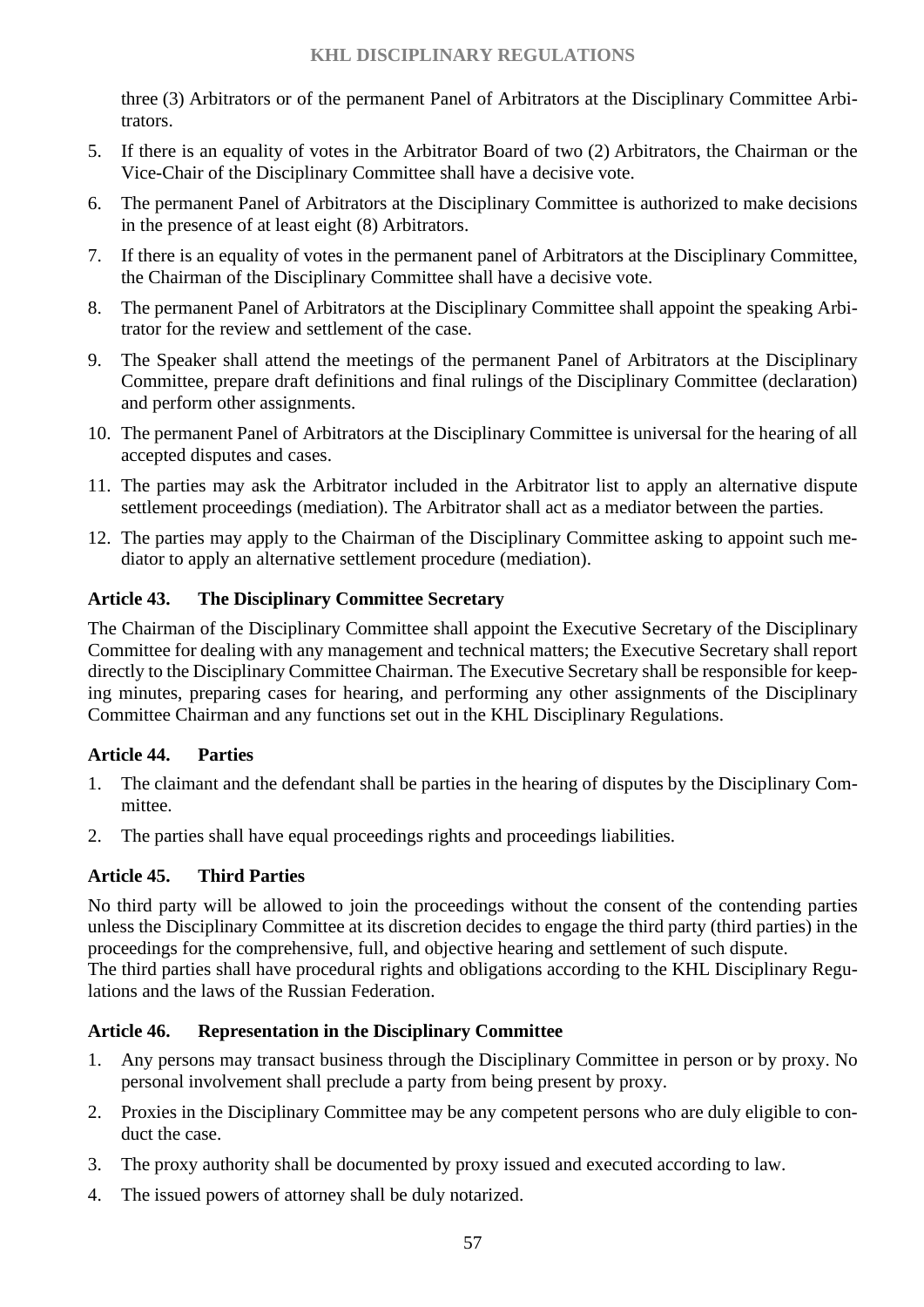- 5. The authority of the Trade Union member who represents a party can be documented by a written application filed by a party with the Trade Union. Such written application shall contain the expression of will to appeal to the Disciplinary Committee.
- 6. The corporate powers of attorney shall be issued with the signature of the head or any person authorized by the entity's constitutional documents and sealed by such entity unless otherwise stipulated by the laws of the Russian Federation.
	- 6.1.The authority of the accredited hockey agent to represent the Hockey Player may be included in the duly registered agency agreement. Such hockey agent is authorized to do the following on behalf of the Hockey Player provided they have the power of attorney issued and executed according to law and expressly specifying such authorities: sign the application and file it with the Disciplinary Committee, file counter claims, waive the claim in full or in part, decrease a claim, admit a claim, change the subject matter and reasons of a claim, enter into a settlement agreement, and transfer powers to the other person (delegate).

*(last updated on July 4, 2018. Minutes of meeting of CHL LLC Board of Directors No. 85 dated July 4, 2018)*

7. The proxy powers may be defined in an oral statement included in the minutes or in the principal's written application filed directly at the meeting of the Disciplinary Committee.

# **Article 47. Witness**

Witness is a person who knows any information related to the circumstances that affect the hearing and settlement of the case.

## **Article 48. Professional**

An expert is a person with special knowledge who is engaged in the proceedings of the Disciplinary Committee for consultations and explanations to the parties and the Disciplinary Committee of any merits of the case within the scope of their professional qualification.

# **Article 49. Expert**

An expert is a person with special knowledge who is appointed to carry out investigation and give an opinion.

# **Article 50. The language of the proceeding principles of the Disciplinary Committee**

- 1. The proceedings in the Disciplinary Committee shall be in Russian.
- 2. If either party speaks no language of the proceedings, it may hire a translator at its own expense.
- 3. If any document is made in a language other than the proceedings language and the submitting party fails to deliver the translation of such document, the Disciplinary Committee may commit such party to submit the relevant translation.
- 4. The translation shall be executed and certified in accordance with the laws of the Russian Federation.

# **Article 51. The period of application to the Disciplinary Committee**

The period of application to the Disciplinary Committee shall be three years for all cases other than employment disputes. The period of application to the Disciplinary Committee on any employment disputes shall be equal to the period established by the Labor Code of the Russian Federation.

#### **Article 52. Procedural period**

1. The Disciplinary Committee shall make efforts to hear disputes as soon as practicable. As a rule, the Disciplinary Committee proceeding shall be completed no later than within thirty (30) days from the appointment of the Arbitrator, the panel of the Arbitrators in the Board or the permanent Panel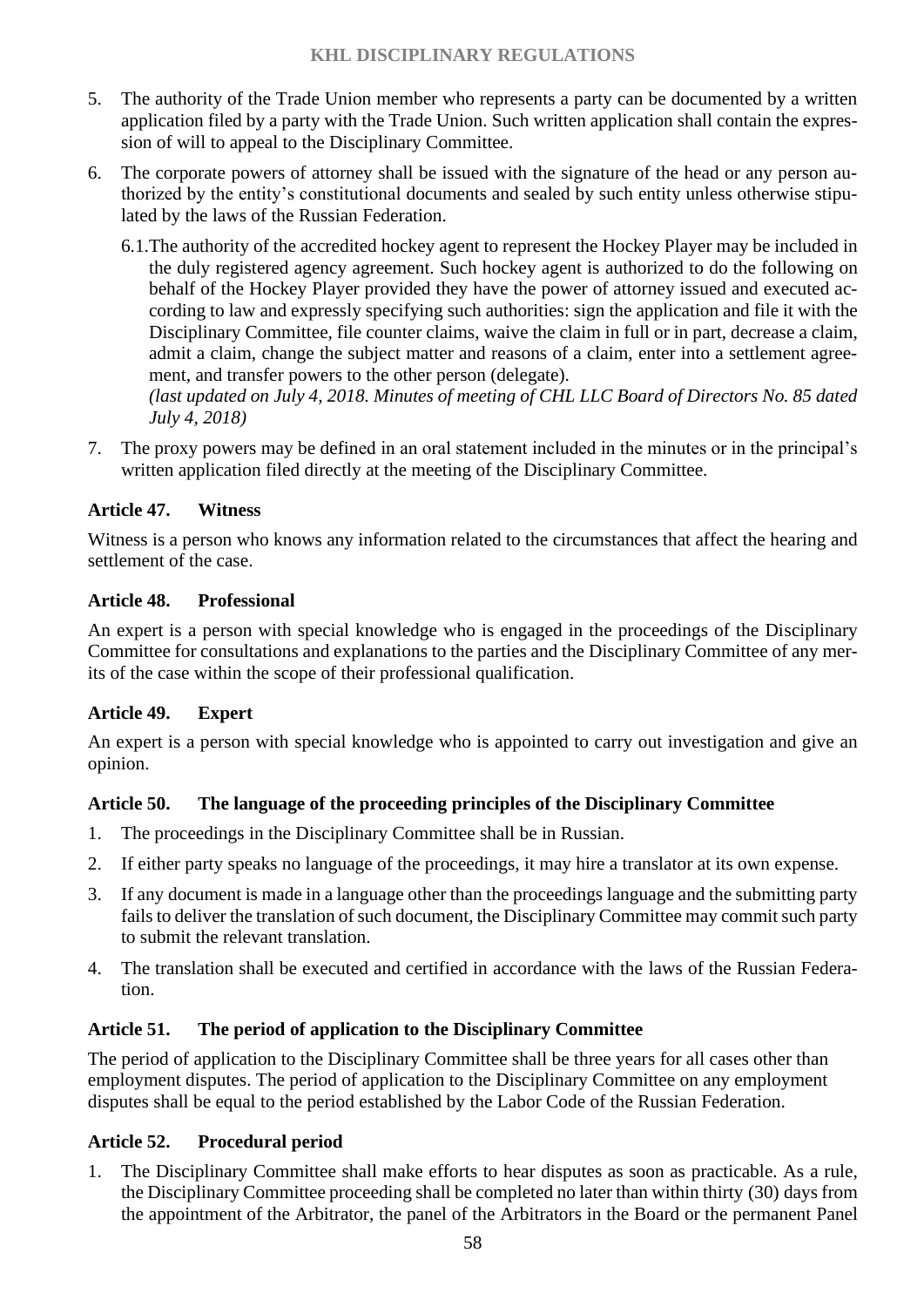of the Arbitrators of the Disciplinary Committee. If needed, the Chairman of the Disciplinary Committee may renew the proceeding period. Case hearing may be also renewed by adjournment upon agreement between the parties or at the discretion of the Arbitrator, the board of the Arbitrators, and the permanent Panel of the Arbitrators.

- 2. The period set by the Disciplinary Regulations or the Disciplinary Committee within its authority shall begin from the day following the date of its beginning.
- 3. If the date of the period beginning is a holiday or non-business day, such period shall begin on the first following business day.
- 4. If the last day of the relevant period is a holiday or non-business day, such period shall expire at the end of the first following business day.
- 5. Notices or communications shall be deemed to have been serviced on the day of their posting on the Disciplinary Committee's Electronic Portal, sending by fax or e-mail provided an electronic confirmation of information by the addressee or upon receipt by the party or its proxy against receipt in the Disciplinary Committee.

## **Article 53. Notifications**

- 1. Persons involved in the case and other persons involved in the proceedings shall be notified of the acceptance of their application and the assignment of the case for hearing and of the time and place of the meeting or any procedural action by servicing a copy of the relevant decision by e-mail or posting of such documents on the Disciplinary Committee's Electronic Portal.
- 2. Information related to the application acceptance and the assignment of proceeding and the time and place of an individual procedural action shall be posted on the Disciplinary Committee's Electronic Portal.
	- 3. In urgent cases, the Disciplinary Committee may notify and invite persons involved in the case and any other proceeding participants by a telephone or facsimile message or by e-mail or by any other communication means.
	- 4. Any persons involved in the case after the decision on the application acceptance and the case assignment and persons who join or are involved in the case later and any other proceeding participants after the receipt of the first decision related to the case in question shall make independent efforts to obtain information related to the case proceedings from any information sources or through any communication means.
	- 5. Persons involved in the case shall bear the risk of any impacts resulting from any failure to make efforts to obtain information related to proceedings provided that the Disciplinary Committee is aware that such persons are duly notified of the proceedings unless such persons involved in the case failed to make efforts to obtain the relevant information due to any force majeure or emergency.

# **CHAPTER 8. EVIDENCE**

#### **Article 54. Evidence**

1. Evidence in the case shall include factual information received in the procedure set by law, the KHL Regulations or the decision of the Disciplinary Committee on which the Disciplinary Committee relies to identify the presence or absence of any circumstances that justify claims and objections of the parties and any other circumstances related to the case.

Such information can be obtained from the explanations of the parties and the third parties and written or material exhibits, audio or video records, and expert opinions, etc.

2. Evidence obtained in the violation of law, the KHL Regulations or the decision of the Disciplinary Committee shall not be valid or used for the decision of the Disciplinary Committee.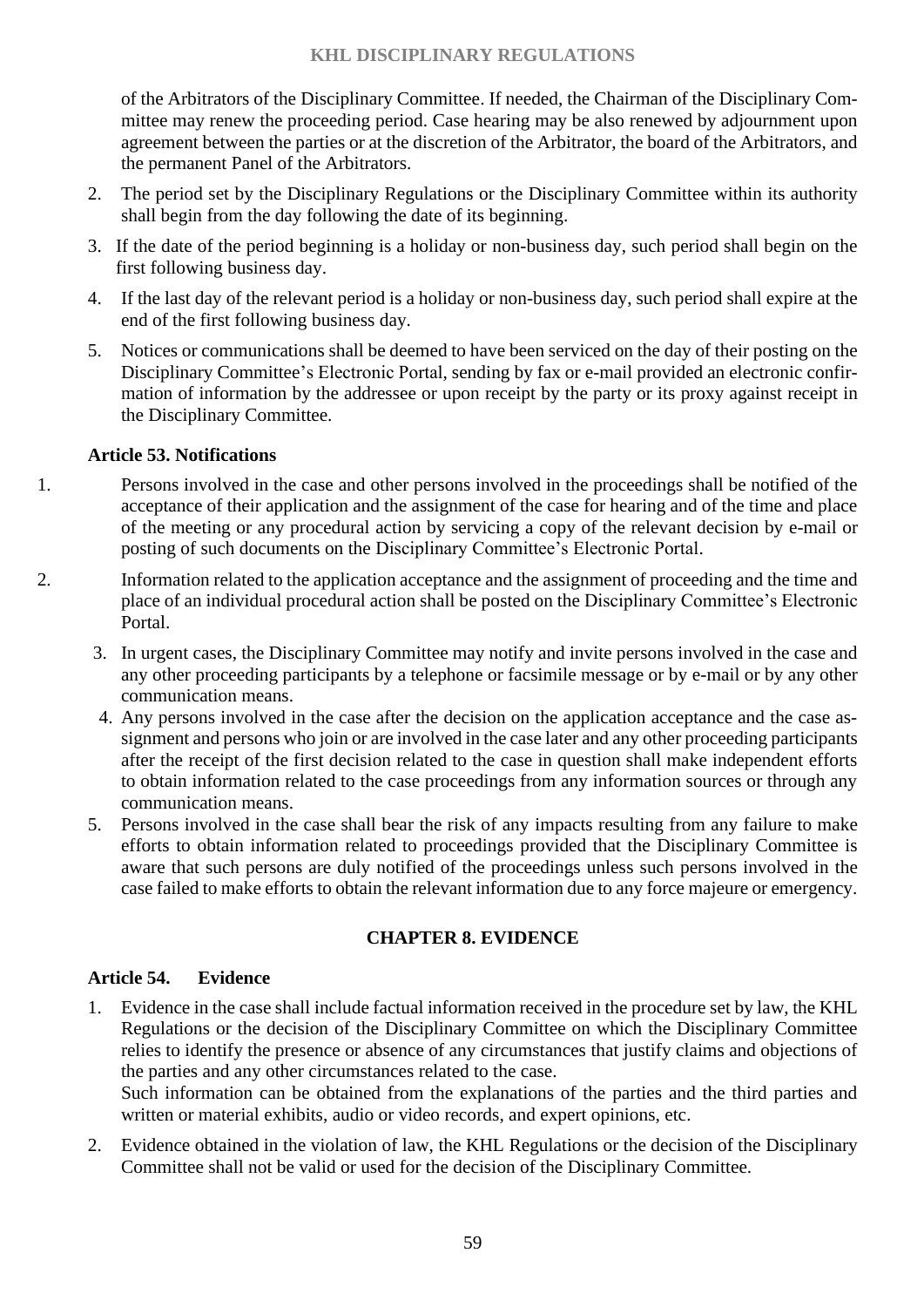# **Article 55. Burden of evidence**

- 1. Either party shall prove the circumstances to which it refers as the basis of its claims or objections.
- 2. The Disciplinary Committee shall define which circumstances shall be important for the case and refers such circumstances for the review of the parties even if neither party referred to some of such circumstances as the basis of their claims or objections.
- 3. Every person involved in the case shall disclose evidence to which it refers as the basis of claims and objections to any other persons involved in the case before examining the merits of the case. Any objections shall be filed in writing with the Disciplinary Committee.
- 4. No evidence that is non-disclosed by a party before the completion of examining the merits of the case can be submitted by such party to the CAS or ICAC for challenging the decision of the Disciplinary Committee.

# **Article 56. Relevance of evidence**

The Disciplinary Committee shall accept only evidence essential for the hearing and settlement of a certain case.

# **Article 57. Admissibility of evidence**

The merits of the case which have to be confirmed with the certain sources of evidence according to law, the KHL Regulations or the decision of the Disciplinary Committee, as a rule, shall not be confirmed by any other evidence unless the Disciplinary Committee makes any other decision related to such circumstances that characterize disputed relations and behavior of the parties.

# **Article 58. Request for evidence**

- 1. Evidence shall be disclosed by the parties and any other persons involved in the case. The Disciplinary Committee may propose to submit any additional evidence.
- 2. The Disciplinary Committee may request any other materials essential to examine any specific application, the list of which is determined by the Disciplinary Committee on a case-by-case basis.
- 3. The Request of the Disciplinary Committee shall be made in writing (decision or demand) and signed by the Arbitrator or the Chairman of the permanent Panel of the Arbitrators of the Disciplinary Committee and shall be given to the party.
- 4. Persons that are unable to submit the requested evidence at all or by the deadline set by the Disciplinary Committee shall notify the Disciplinary Committee thereof before the deadline set in the Request of the Disciplinary Committee specifying the reasons. If the Disciplinary Committee is not notified or no Request for Evidence is complied with due to the reasons that the Disciplinary Committee deems irrelevant, the guilty persons may be assessed a penalty of thirty thousand rubles (RUB 30,000).
- 5. No penalty shall release the relevant parties which own the required evidence from their obligation to submit it to the Disciplinary Committee.

# **Article 59. Reasons for release from the burden of proof**

- 1. No evidence is required for any circumstances that the Disciplinary Committee deems to be universally known.
- 2. The circumstances that are identified by any court decision or effective ruling or decision of the Disciplinary Committee on the previously examined case with the same parties shall be binding on the Disciplinary Committee. The above circumstances shall not be subject to proof or challenge in any other case with the same persons involved.
- 3. If the party acknowledges the circumstances on which the other party builds its claims or objections,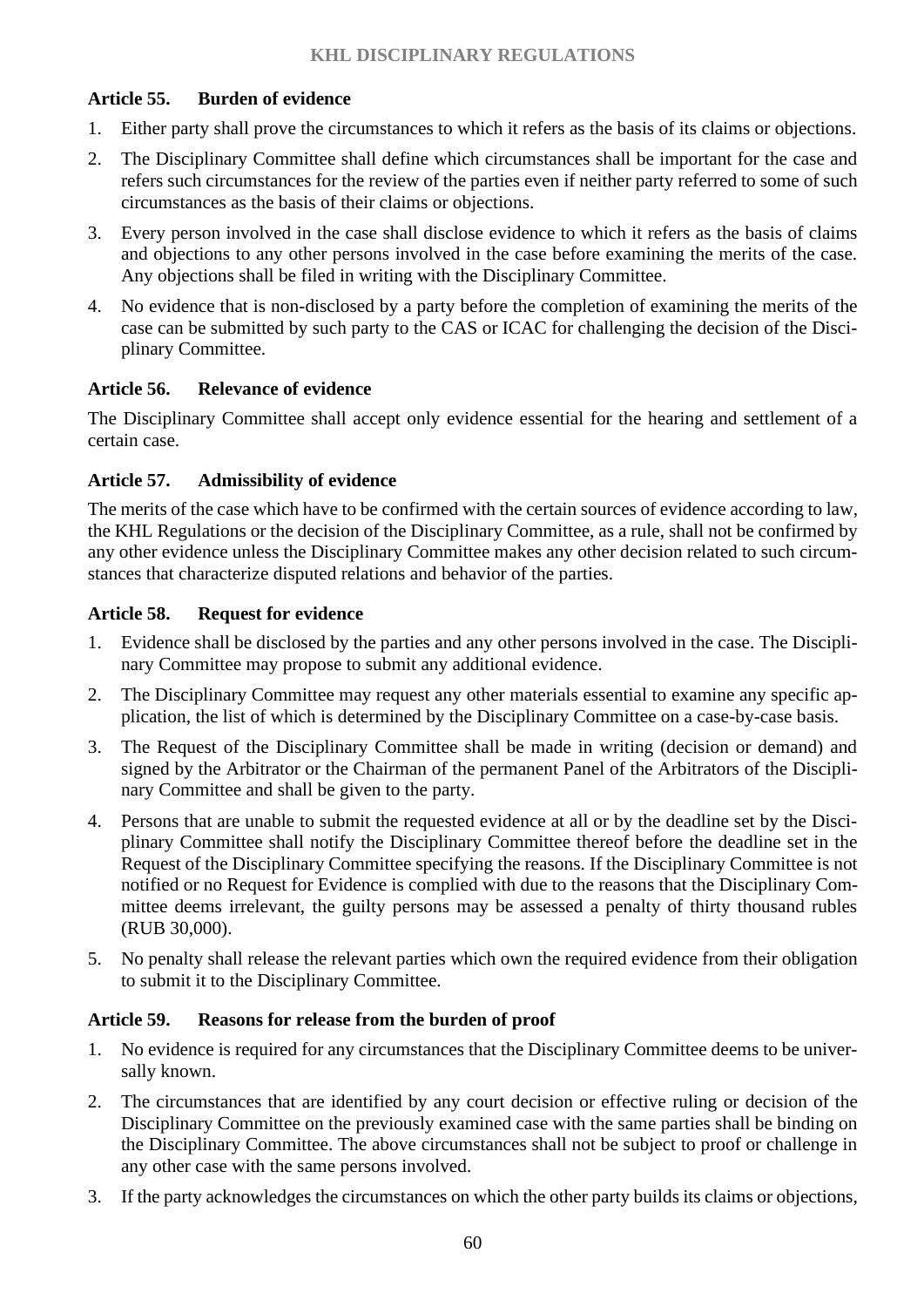the latter party shall be released from the need to prove such circumstances further. Such acknowledgement shall be included in the minutes of the Disciplinary Committee against signature. The acknowledgement set forth in a written application shall be entered into the case file.

#### **Article 60. Witness explanations**

- 1. A person that files a motion to summon a witness shall specify, which circumstances important for the examination and settlement of the case can be confirmed by such witness and inform the Disciplinary Committee of such person's full name.
- 2. Such witness [shall](file://///office.khl.ru/data/depts/Legal/Регламенты/etsurkan/AppData/Local/Microsoft/Windows/Temporary%20Internet%20Files/got/consultantplus:/offline/ref=7E420360E2734EAFB24F22ED7CCED99258D75328A879E1563553D4ABACDEC3748E7551DE369293AAo7L5K) appear upon a summon of the Disciplinary Committee at the meeting.
- 3. The witness shall disclose to the Disciplinary Committee information on the merits of the case of which he/she is personally aware and answer any additional questions of the Arbitrator or the panel of the Arbitrators and any persons involved in the case.
- 4. If the witness fails to specify the source of his/her information, such information shall not be deemed evidence.

## **Article 61. Summoning professionals**

- 1. The Disciplinary Committee may summon professionals for consultations, explanations, and support, if needed.
- 2. A person summoned as a professional shall appear in the Disciplinary Committee and answer the questions asked by the Disciplinary Committee and provide explanations and consultations in writing or orally and provide the relevant assistance to the Disciplinary Committee if needed.
- 3. Professionals consult the Disciplinary Committee in writing or orally based on their professional knowledge without carrying out any specific research based on the decision of the Disciplinary Committee.
- 4. Any professional consultation provided in writing shall be disclosed at a meeting of the Disciplinary Committee and attached to the case. All professional consultations and explanations of a professional provided in writing or orally shall be attached to the minutes of the Disciplinary Committee.
- 5. Professionals may be asked questions for explanations and updating. A person who requested for summoning a professional shall be the first to ask questions followed by a proxy of such person and other persons involved in the case and their proxies. The applicant and his/her proxy will be the first to ask questions to a professional summoned by the Disciplinary Committee. The Arbitrator may ask questions to a professional at any time during the interview.
- 6. If a professional is summoned upon the request of either party, the party which filed such application shall bear all summoning costs.

#### **Article 62. Research**

- 1. If any question during the proceedings requires specific knowledge in different areas of science, engineering, art, or craft, the Disciplinary Committee may decide to carry out a research. Such research may be assigned to an expert institution or to one or more persons.
- 2. Either party and other persons involved in the case may submit to the Disciplinary Committee any questions to be addressed by the research. The final scope of questions which require expert opinion shall be defined by the Disciplinary Committee.
- 3. The Disciplinary Committee may assign a research to address any matters arising in the dispute that require special knowledge and demand that either party submits any required documents, materials or items.
- 4. If the research is assigned upon a motion of either party, all costs related to such research shall be borne by party which filed the motion.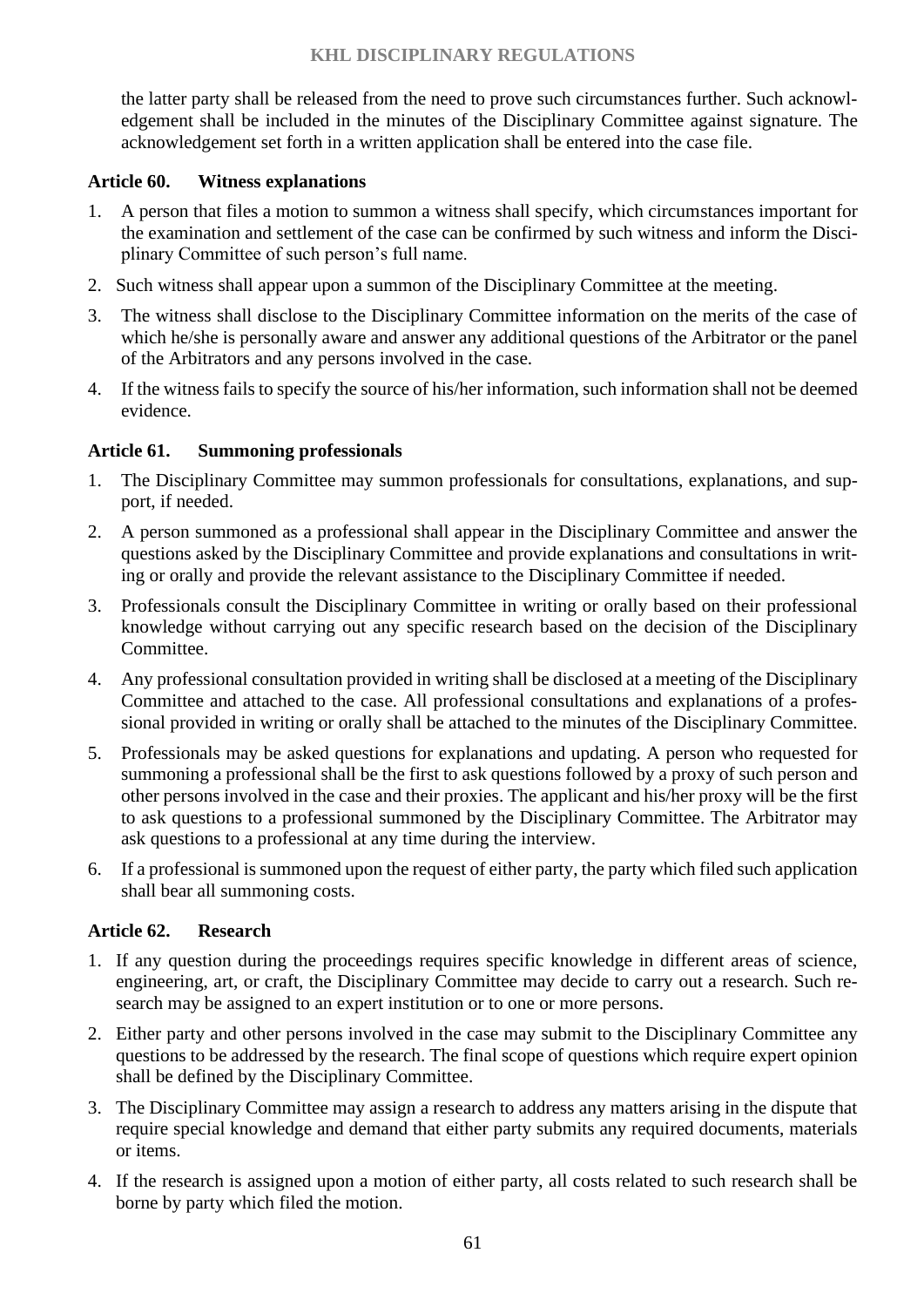# **CHAPTER 9. DISCIPLINARY COMMITTEE PROCEEDINGS**

# **Article 63. Application form and content**

- 1. The application to the Disciplinary Committee may be filed through any available communication means that enable the applicant to document the filing with the Disciplinary Committee (by post, facsimile, electronic, telegraph or any other communication means). The Disciplinary Committee shall mark the acceptance date on each application.
- 2. The application shall specify:
	- 2.1. Date.
	- 2.2. Name and location of organizations involved in the Disciplinary Committee proceedings; full name; date and place of birth; residence address; employment of persons involved in the Disciplinary Committee proceedings.
	- 2.3. Telephone, fax, e-mail of the applicant, his/her proxy, and the defendant.
	- 2.4. Applicant's claims.
	- 2.5. Amount of financial claims.
	- 2.6. Facts underlying the claim of the applicant.
	- 2.7. Evidence justifying the claim.
	- 2.8. List of documents and other materials attached to the application.
- 3. The application may specify any other details that are essential to the examination and settlement of the case and any other motions of the applicant.
- 4. The application shall be signed by the applicant or his/her proxy provided duly executed authority to sign and file the application with the Disciplinary Committee.
- 5. The subject matter and grounds of the claim shall have a priority over the submission name as the Disciplinary Committee views such terms as "application", "claim" or "action" as synonyms according to the KHL Regulations.

# **Article 64. Attached documents**

- 1. The application shall attach:
	- 1.1. Power of attorney or any other document certifying the authority of the applicant's proxy.
	- 1.2. Documents that confirm the facts underlying the applicant's claim and copies thereof for defendants and third parties if they lack the ones.
	- 1.3. A reasonable calculation of the claimed or disputed amount signed by the applicant or his/her proxy.

# **Article 65. Application dismissal**

- 1. The Disciplinary Committee Chairman may dismiss the application if:
- 1.1. The application is not subject to review and settlement by the Disciplinary Committee as long as such application is addressed and settled by other authorized body under other proceeding.
- 1.2. There is an effective court decision or a decision or ruling of the Disciplinary Committee related to a dispute involving the same parties and persons involved in the case with the same subject matter and grounds or a decision related to the termination of proceedings in case based on the approval of the claimant's (applicant's) waiver of claim or an amicable settlement between the parties.
- 1.3. There is a decision or ruling of the CAS or ICAC that is binding on the parties and made on the dispute involving the same parties and persons involved in the case on the same subject matter and grounds.
- 1.4. The application is submitted in connection with challenge of the decision on a sports corporate disqualification.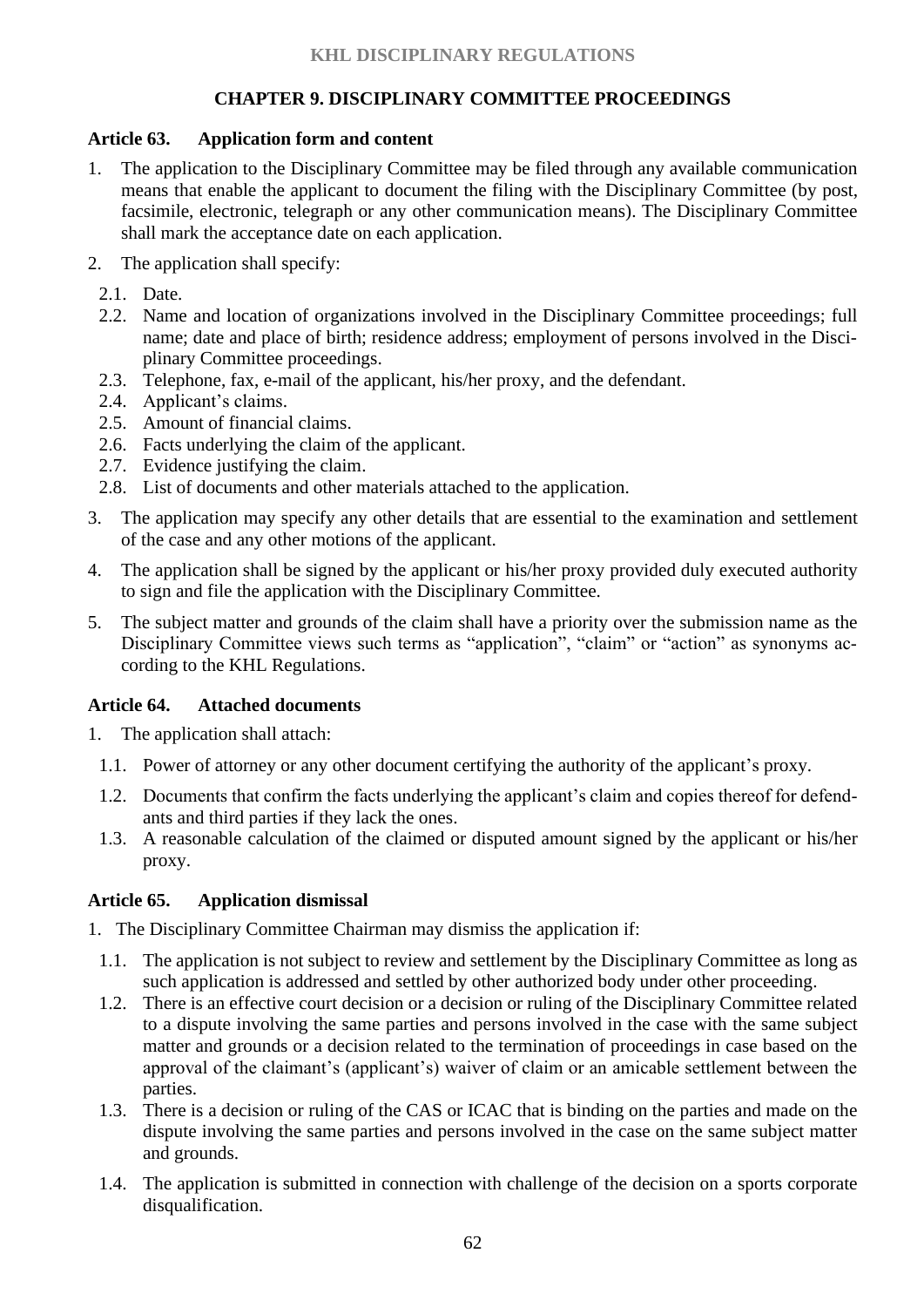*(last updated on July 4, 2019. Minutes of meeting of CHL LLC Board of Directors No. 96 dated July 4, 2019)*

- 2. The Disciplinary Committee Chairman shall make a ruling on the application dismissal.
- 3. The application dismissal prevents the second filing of the claim against the same defender and the same subject matter and grounds by the applicant with the Disciplinary Committee.

## **Article 66. Application return**

- 1. The Disciplinary Committee Chairman may return the application if:
- 1.1. The application is filed by an incompetent person; it is not signed or signed and filed by a person who is not authorized to sign and file it with the Disciplinary Committee.
- 1.2. The applicant filed a motion (application) for the application return before the decision of the Disciplinary Committee on the assignment of proceedings.
- 2. The Chairman of the Disciplinary Committee shall make a decision to return the application and specify how to remedy any hindrances to the acceptance of the application.
- 3. No application return prevents the second filing of the claim against the same defender and the same subject matter and grounds by the applicant with the Disciplinary Committee.

# **Article 67. Deferment of acceptance of the application**

- 1. The Chairman of the Disciplinary Committee confirms that the application is filed with the Disciplinary Committee in non-compliance with the requirements set out in Articles 63 and 64 of the KHL Disciplinary Committee and decides to defer the acceptance of the application and notify the applicant and allows a reasonable period to cure any non-compliances. *(last updated on July 4, 2018. Minutes of meeting of CHL LLC Board of Directors No. 85 dated July 4, 2018)*
- 2. If the applicant fails to comply with the Chairman's instructions by the set deadline specified in the definition, the application shall be deemed to have been filed on the date of its initial filing with the Disciplinary Committee. Otherwise the application shall be deemed to have been non-filed and returned to the applicant with all attachments.

#### **Article 68. Application acceptance and proceeding assignment**

- 1. After acceptance, the Disciplinary Committee Chairman within ten (10) business days shall make an order to accept the application and assign the proceeding specifying the following:
- 1.1. The parties to the proceeding and the third parties.
- 1.2. The subject matter of the proceeding.
- 1.3. The Arbitrator or Arbitrators appointed for dispute hearing and settlement.
- 1.4. Time and place of the Disciplinary Committee meeting.
- 1.5. Other provisions at the discretion of the Disciplinary Committee Chairman.
- 2. The determination related to the application and the proceeding assignment shall be posted on the Disciplinary Committee's Electronic Portal and shall be given to persons involved by fax or e-mail. A person shall be deemed to have been duly notified if the sender has available an electronic confirmation of information receipt by the addressee or from the time of posting the relevant information on the Disciplinary Committee's Electronic Portal.

## **Article 69. Amendment and waiver of the application, claim recognition, and the settlement agreement**

1. The applicant may change the grounds or subject matter of the application, increase or decrease the claim or waive the claim and the defendant may recognize the claim and the parties may terminate the dispute with the settlement agreement.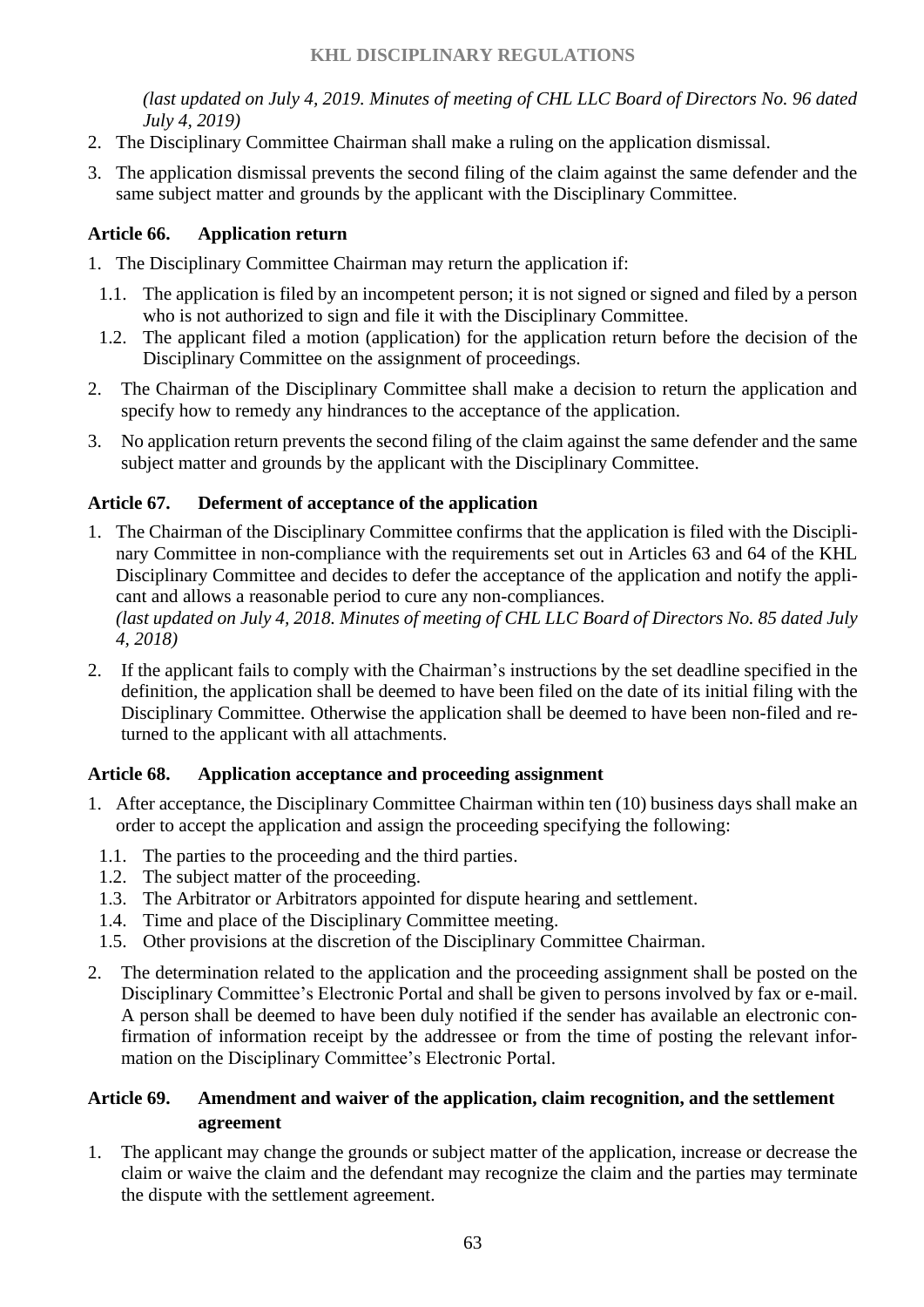- 2. The Disciplinary Committee shall accept the applicant's waiver or the defendant's claim recognition and approve the settlement agreement between the parties unless it contradicts the law or infringes the rights and interests of other persons.
- 3. In the event of change in the grounds or subject matter of the application or any claim increase, the case examination period shall begin from the date of the relevant procedure action.

## **Article 70. Notification of the defendant and the giving of the application to the defendant**

Within five (5) business days of the application acceptance, the Disciplinary Committee shall post a copy of the application to the defendant and the third persons on the Disciplinary Committee's Electronic Portal or send it by fax or e-mail and propose to submit their written explanations on the matter of the claim and application by a set deadline.

#### **Article 71. Counterclaim**

- 1. The defendant may file a counter claim provided that there is a relation between such counterclaim and the applicant's claim and their joint examination facilitates the correct and fair dispute settlement and provided that the Disciplinary Committee is able to review such counterclaim.
- 2. The counterclaim may be filed during the proceeding before the decision of the Arbitrator, the board of the Arbitrators or the permanent Panel of the Arbitrators of the Disciplinary Committee.
- 3. The counterclaim shall comply with the application requirements according to the KHL Disciplinary Regulations.
- 4. The applicant shall file objections to the counterclaim with the defendant and the Disciplinary Committee. Objections to counterclaims shall be filed in advance before the next meeting of the Disciplinary Committee.

#### **Article 72. The formation of the Disciplinary Committee for case examination and settlement**

- 1. The Arbitrator appointed by the Disciplinary Committee Chairman shall be responsible for the sole examination and settlement of the case.
- 2. The sole examination and settlement of the case may be performed as a summary proceeding.
- 3. The Disciplinary Committee Chairman may appoint a panel of two (2) Arbitrators to examine the case and the Disciplinary Committee Chairman or Vice-Chair shall be one of the Arbitrators.
- 4. The Disciplinary Committee Chairman may appoint a panel of three (3) Arbitrators to examine the case and the Disciplinary Committee Chairman or Vice-Chair shall be one of the Arbitrators.
- 5. The Disciplinary Committee Chairman may assign the case for the examination by the permanent Panel of the Arbitrators. The Disciplinary Committee Chairman shall chair the permanent Panel of the Arbitrators.

#### **Article 73. Challenges**

- 1. The parties involved in the hearing of the case by the Disciplinary Committee as a sole proceeding shall not challenge the Arbitrator.
- 2. The parties involved in the case examination by the panel of the Disciplinary Committee may challenge any Arbitrator other than the chairing Arbitrator.
- 3. The Arbitrator may be challenged if there are any suspicions in his/her fairness and independence, in particular, any suspicions that he/she has any personal direct or indirect interest in the outcome of the case or there are any other circumstances that give rise to suspicions in his/her fairness.
- 4. The Arbitrator may be challenged before the hearing begins.
- 5. The challenge of the Arbitrator in the event of the panel of two (2) Arbitrators shall be settled by the Disciplinary Committee Chairman or Vice-Chair in the absence of the challenged person.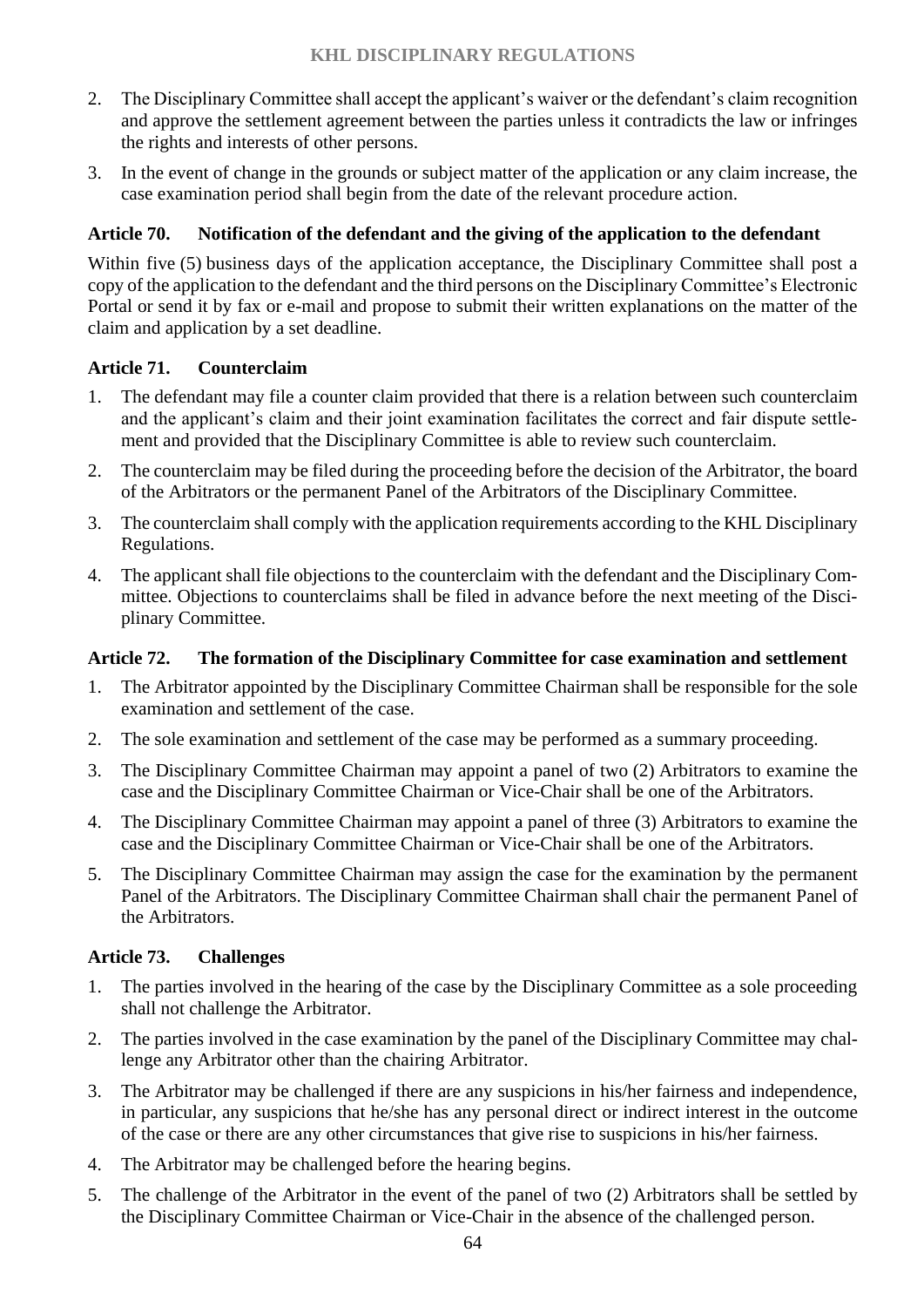- 6. The challenge of the Arbitrator in the event of the panel of three (3) Arbitrators shall be settled by the Disciplinary Committee Chairman or Vice-Chair in the presence of the other Arbitrator and in the absence of the challenged person.
- 7. If equal votes are cast for and against the challenge, the Arbitrator shall be deemed to have been challenged. The challenge of more than one Arbitrator shall be addressed by the Disciplinary Committee Chairman or Vice-Chair. The challenge of the Executive Secretary, expert or interpreter may be addressed by the Arbitrator or the panel of Arbitrators responsible for the case.
- 8. The determination shall be rendered after the challenge is addressed.

## **Article 74. Preparation of the case for hearing**

When the application is accepted, the Arbitrator shall inspect the case availability for the proceeding and make any additional effort to prepare the case if deems necessary, in particular, require the parties to give written explanations, evidence, and any other additional documents. The Arbitrator may set the deadline for meeting such additional requirements.

## **Article 75. The consolidation and separation of claims**

- 1. The applicant may consolidate several related claims in one application.
- 2. The Arbitrator or the Chairman of Panel of Arbitrators shall single out one or more consolidated claims in a separate procedure if he/she finds such separate hearing reasonable.
- 3. If the claims are filed by several applicants or against several defendants, the Arbitrator or the Chairman of Panel of Arbitrators may single out one or more claims in a separate procedure if he/she finds such separate hearing to facilitate the correct and timely examination and settlement of the case.
- 4. If the Arbitrator or the Chairman of Panel of Arbitrators finds that the procedure covers several similar cases which involve the same parties or several cases based on the claim by one applicant against different defendants or different applicants against one defendant and after consideration of the parties' opinion, he/she may consolidate such cases in one proceedings for joint hearing and settlement if he/she finds such consolidation to facilitate the correct and timely examination and settlement of the case.

# **Article 76. Preliminary meeting of the Disciplinary Committee**

- 1. The preliminary meeting of the Disciplinary Committee shall document the parties' dispositive actions during the preparation for the proceeding, identify legal circumstances important for the correct examination and settlement of the case, determine the sufficiency of evidence in the case, and investigate the omission of the time limit to refer to the Disciplinary Committee and the limitation of actions.
- 2. The parties shall be notified of the time and place of the Disciplinary Committee meeting. The Parties may give evidence, arguments, and motions at the preliminary meeting of the Disciplinary Committee.

# **Article 77. The Disciplinary Committee meeting**

The proceeding shall be held at the meeting of the Disciplinary Committee with the required notification of persons involved in the case of the time and place of the meeting.

#### **Article 78. Court proceedings**

- 1. The attendees shall stand up when the decision of the Disciplinary Committee is read. The attendees shall sit when the ruling of the Disciplinary Committee is read to end the case without decision.
- 2. The proceeding participants shall address the Arbitrator(s) as "Dear Arbitrator" and give evidence and explanations sitting.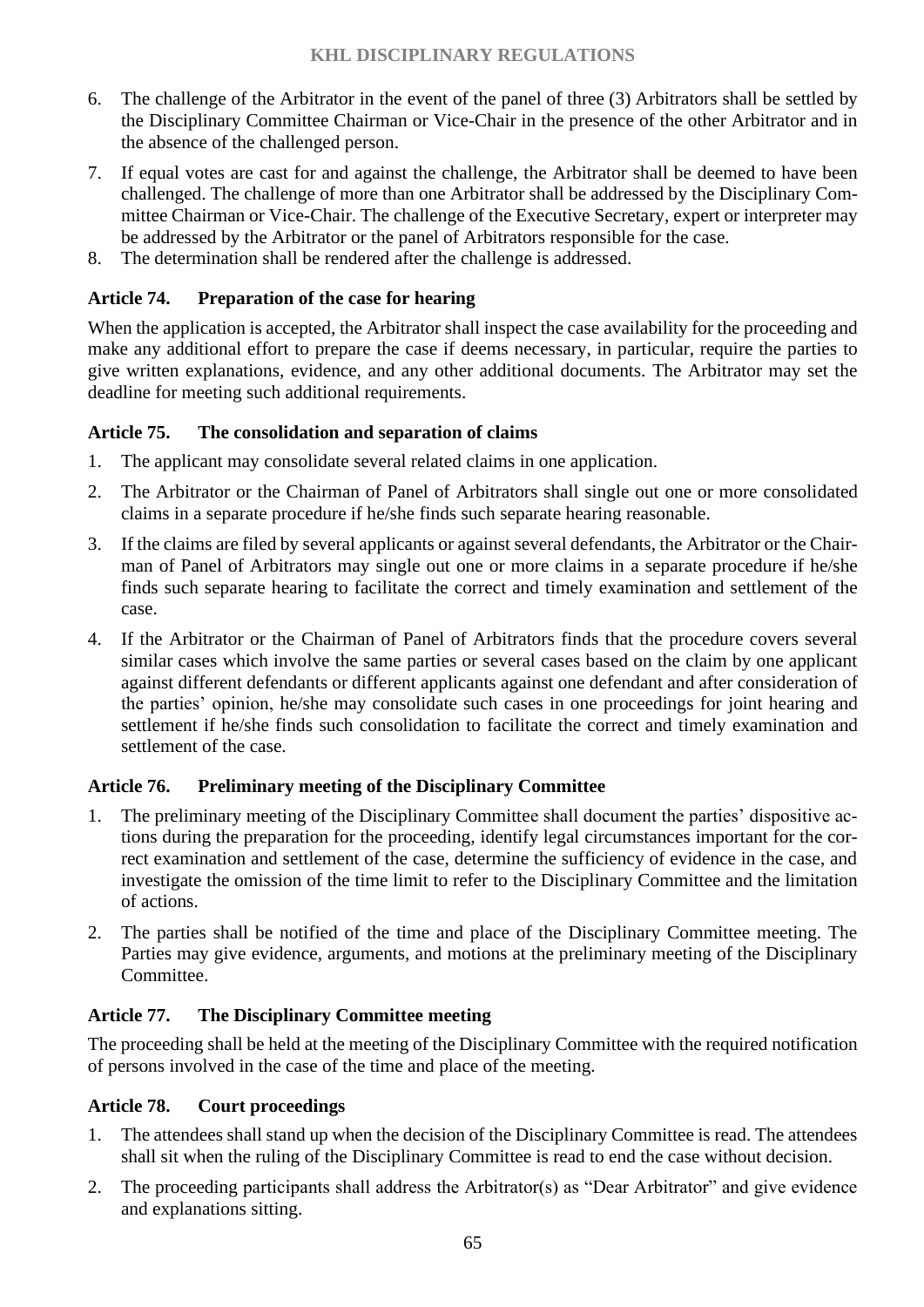- 3. The proceeding shall be held in proper environment to ensure good order during the session and the security of the proceedings.
- 4. The proceeding participants and all attendees shall comply with the procedure established by the Disciplinary Committee Proceedings.

## **Article 79. Measures taken against troublemakers during proceedings**

- 1. The Arbitrator shall issue a warning against any troublemaker in the proceeding.
- 2. If such disorderly conduct is repeated, a participant in the case or his/her proxy may be expelled from the session hall subject to the determination of the Disciplinary Committee for the full session or any part thereof. In the latter instance, the Arbitrator shall make aware a person who is admitted to the courtroom of the procedural actions performed in their absence.
- 3. The Disciplinary Committee may also assess a penalty of up to ten thousand rubles (RUB 10,000) on any persons guilty of misbehavior at the meeting of the Disciplinary Committee. *(last updated on July 4, 2018. Minutes of meeting of CHL LLC Board of Directors No. 85 dated July 4, 2018)*

## **Article 80. Proceeding adjournment**

- 1. The Disciplinary Committee shall adjourn the proceeding in the instances stipulated in this Article and if the Disciplinary Committee finds it impossible to hear the case at such session due to a default of appearance of any proceeding participant, counterclaim, the need to give or request additional evidence, involve other persons or perform any other procedural actions.
- 2. If a participant in the case who is duly notified of the time and place of the Disciplinary Committee meeting files a motion for the adjournment of the proceedings specifying the reasons for non-attendance at the meeting or any other reasons, the Disciplinary Committee may adjourn the proceeding if finds such reasons good and material.
- 3. The time and place of a new meeting shall be notified to the parties by a determination.
- 4. The determination related to the adjournment of the case proceeding shall be posted on the Disciplinary Committee's Electronic Portal and shall be given to persons involved by fax or e-mail. A person shall be deemed to have been duly notified from the time of posting information on the Disciplinary Committee's Electronic Portal or if the sender has an electronic confirmation of such information receipt.

#### **Article 81. Carrying over the examination of the case**

- 1. If a case participant files a motion for carrying over the proceeding to an earlier date specifying the reason for his/her inability to attend the Disciplinary Committee meeting in due time, the Disciplinary Committee may carry over such proceeding if finds the grounds to be reasonable and if such carry over does not affect the examination and settlement of the case and/or the rights and legal interests of other case participants.
- 2. The time and place of a new meeting shall be notified to the parties by a determination.
- 3. The determination related to the carrying over of the case proceeding shall be posted on the Disciplinary Committee's Electronic Portal and shall be given to persons involved by fax or e-mail. A person shall be deemed to have been duly notified from the time of posting information on the Disciplinary Committee's Electronic Portal or if the sender has an electronic confirmation of such information receipt.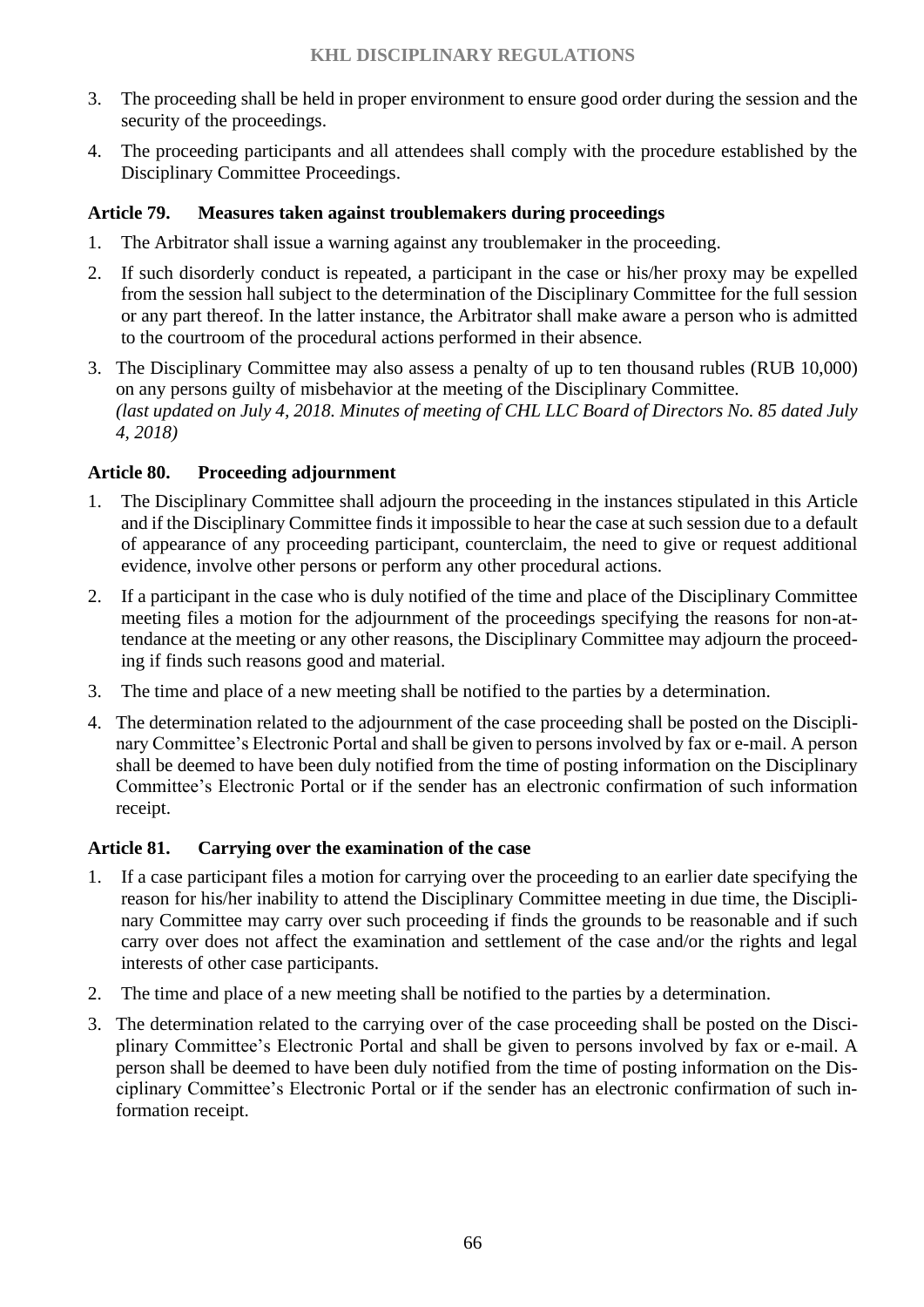# **Article 82. Recess**

- 1. The Disciplinary Committee may recess the proceeding upon the motion of a participant in the case or at its own discretion.
- 2. Such recess shall not last more than seven days.
- 3. The time of any recess during one day shall be specified in the minutes of the meeting. The Disciplinary Committee shall make a separate determination in relation to any longer recess. The determination shall specify the time and place of the continued meeting.
- 4. The meeting is continued after the recess and the Arbitrator or the Chairman of Panel of Arbitrators shall announce such meeting continued at the meeting. No second examination of evidence shall be conducted, in particular, when any participants of the case are replaced.
- 5. The participants in the case and persons in attendance at the meeting before the recess shall be deemed to have been duly notified of the time and place of the meeting and their default of appearance after the recess shall not prevent the meeting from continuing.

# **Article 83. The stay of proceeding**

- 1. The Disciplinary Committee shall stay the proceeding in the instances stipulated by the laws of the Russian Federation.
- 2. The Disciplinary Committee may stay the proceedings if:
	- 2.1. The Disciplinary Committee calls on investigation.
	- 2.2. The Disciplinary Committee, prosecution service, State Labor Inspection Service, court, international court or foreign court examines a different case or dispute the decision on which may affect the examination of such case.
	- 2.3. One party files a motion with the consent of all participants in the case.
	- 2.4. Either party terminates the dispute in the Competition System. *(last updated on July 4, 2018. Minutes of meeting of CHL LLC Board of Directors No. 85 dated July 4, 2018)*
- 3. The Disciplinary Committee shall resume proceedings upon the motion of the case participants or at its own discretion after or before the remedy of all circumstances that caused such stay upon the motion of a person who filed the motion of stay.
- 4. The Disciplinary Committee shall render a determination on the stay, resumption or refusal to resume the proceeding. The copies of such determination shall be posted on the Disciplinary Committee's Electronic Portal or sent to the participants in the case by fax or e-mail.

# **CHAPTER 10. DISCIPLINARY COMMITTEE MEETING**

# **Article 84. Verification of attendance and authorities of the participants**

- 1. The Executive Secretary of the Disciplinary Committee shall report to the Arbitrator or the Chairman of Panel of Arbitrators on the attendance of persons summoned to court or other persons, whether or not non-attending persons, third parties, and other participants in the case are notified, and the reasons for their non-attendance.
- 2. The Arbitrator or the Chairman of Panel of Arbitrators shall identify the participants in attendance and verify the authority of such persons and their proxies.

# **Article 85. Explanations to the participants in the case regarding their procedural rights and obligations**

The Arbitrator or the Chairman of Panel of Arbitrators shall explain the procedural rights and obligations to the participants in case.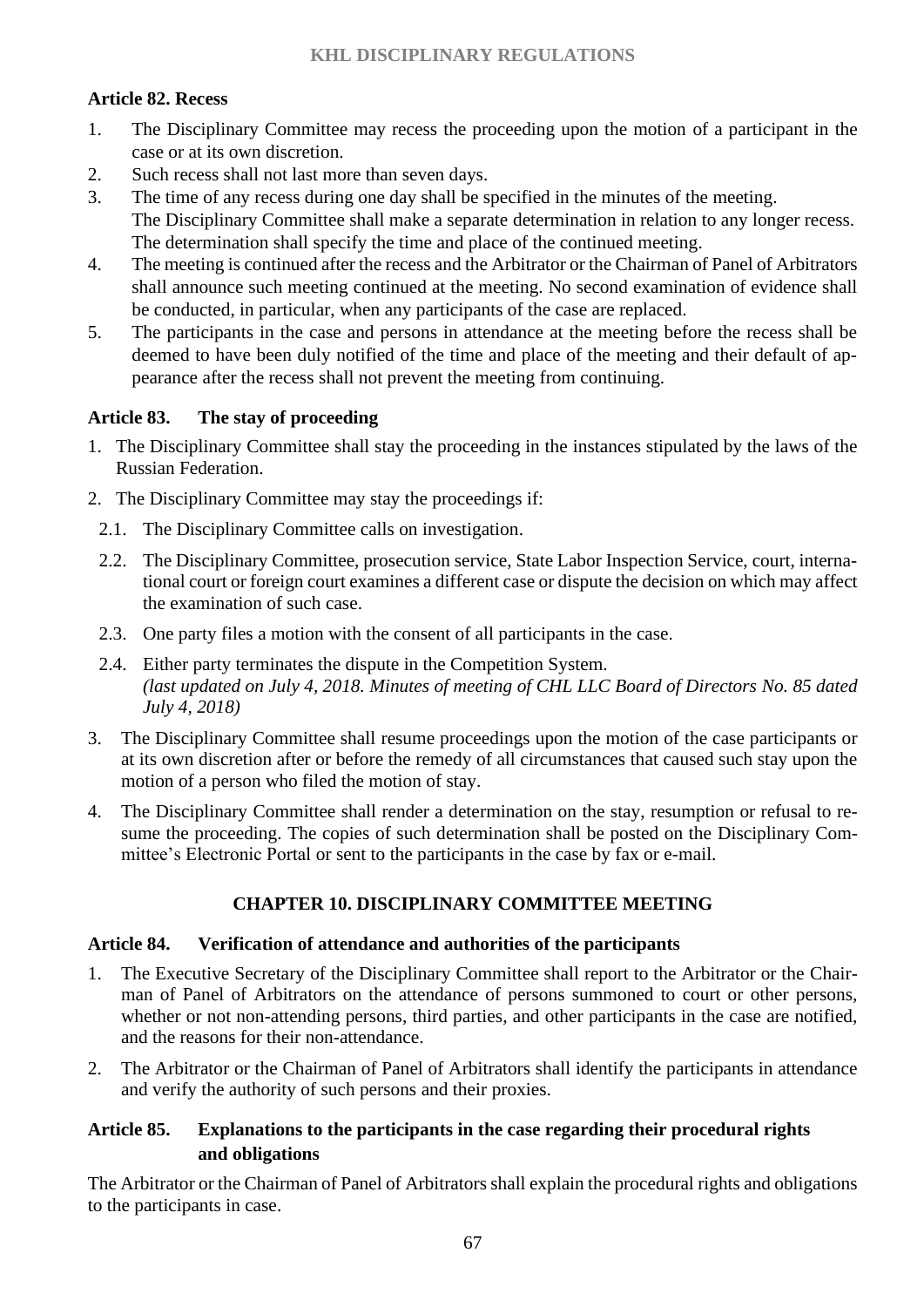# **Article 86. Consequences of non-attendance by the participants in the case and their proxies**

- 1. The participants in the case shall notify the Disciplinary Committee of the reasons of their default of appearance and give the evidence of good reasons.
- 2. The proceeding shall be adjourned in the event of failure to appear of any person on whose notification no information is available.
- 3. If the participants in the case are duly notified of the time and place of the proceeding, the Disciplinary Committee shall adjourn the proceedings where the reasons of non-attendance are found good.
- 4. The Disciplinary Committee may examine the case in the event of non-appearance of any participant in the case duly notified of the time and place of the meeting if such persons failed to disclose the reason of their non-appearance or the Disciplinary Committee finds that their reasons are no good.
- 5. The Disciplinary Committee may examine the case in the absence of the defendant who is duly notified of the time and place of the meeting if such person fails to notify the Disciplinary Committee of any good reasons for his/her non-appearance and fails to ask to examine the case in his/her absence.
- 6. The parties may ask the Disciplinary Committee to examine the case in their absence and send them the decision of the Disciplinary Committee.

## **Article 87. Participation in proceedings by video conference systems**

- 1. The participants in the case, their proxies and witnesses, experts, professionals, and interpreters involved in the case may participate by using the video conference [system](file://///office.khl.ru/data/depts/Legal/Регламенты/etsurkan/AppData/Local/Microsoft/Windows/Temporary%20Internet%20Files/got/consultantplus:/offline/ref=F6E0818AD70AAA66E18CCE35262A6D227E78831DD2CCC0A683C7354C12E5080D9AACFE3E12E1462C62nBM) provided their motion and availability of such video conferencing resources.
- 2. The Disciplinary Committee shall dismiss the motion for using the video conference systems at the meeting if there are no technical resources available to use such video conferencing systems.

#### **Article 88. The settlement of the participants' motions by the Disciplinary Committee**

The motions of participants in the case related to procedural matters shall be settled based on the record in the minutes or the determination of the Disciplinary Committee after the hearing of other participants' opinions.

#### **Article 89. The commencement of the examination of the case on its merits**

The examination of the case on its merits shall commence with a statement by the Arbitrator or the Chairman of the Panel of Arbitrators. The Arbitrator or the Chairman of the Panel of Arbitrators shall inquire whether or not the applicant supports his/her claim and whether or not the defendant admits the claim and if the parties wish to terminate the dispute by a settlement agreement.

# **Article 90. The applicant's waiver, the defendant's admission of the claim, and the settlement agreement**

- 1. The applicant's motion to waive the claim, the defendant's admittance of the claim, and the terms and conditions of the settlement agreement shall be entered into the minutes of the Disciplinary Committee meeting and signed by the applicant, defendant or both parties. If the waiver, admittance or settlement agreement are documented in written applications to the Disciplinary Committee, such applications shall be attached to the case and recorded in the minutes of the Disciplinary Committee meeting.
- 2. The Disciplinary Committee shall explain to the applicant and defendant the consequences of such waiver or admittance or settlement agreement between the parties.
- 3. If the applicant waives the claim and the Disciplinary Committee approves the waiver or the settle-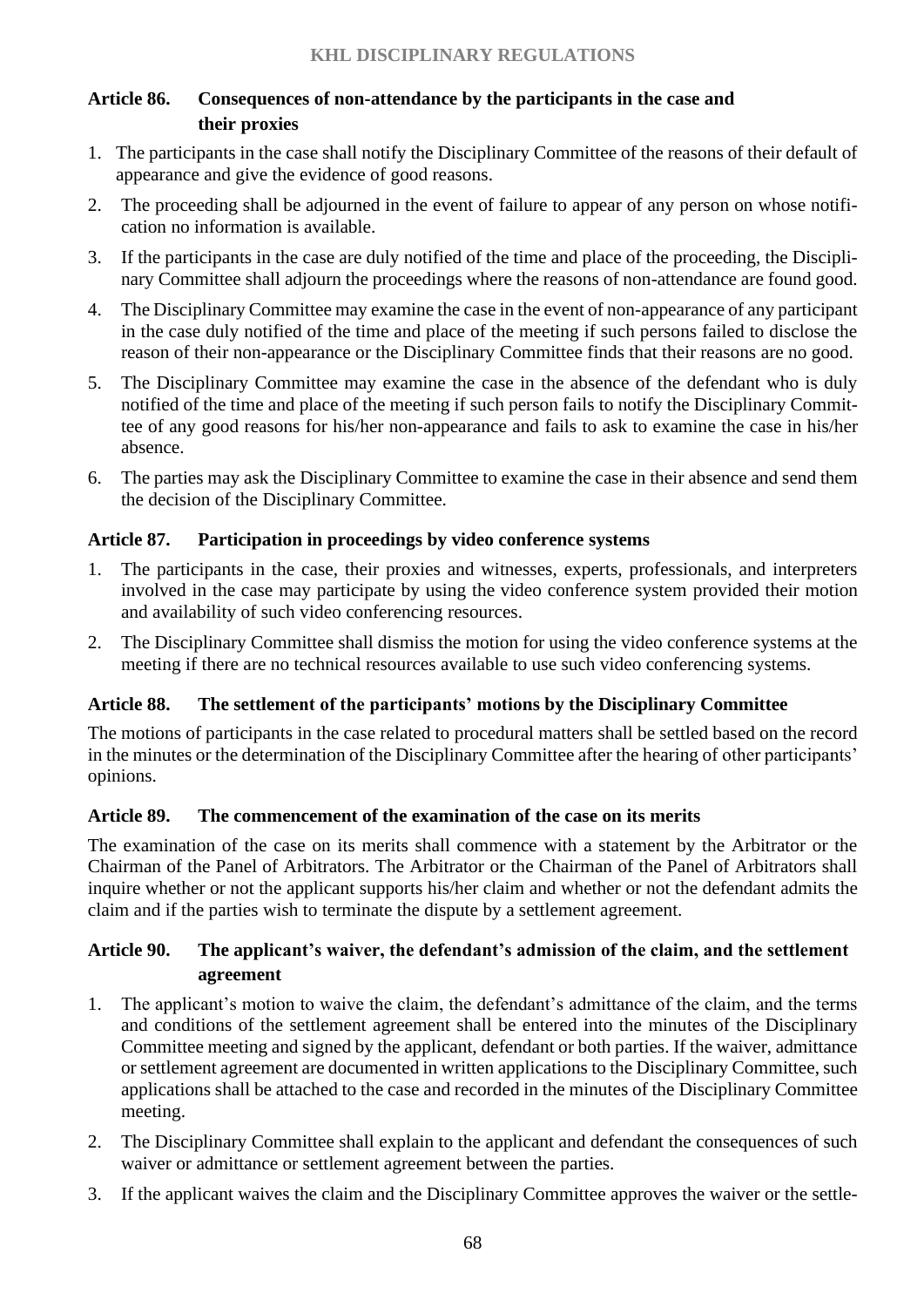ment agreement, the Disciplinary Committee shall render a determination to terminate the proceedings. The determination of the Disciplinary Committee shall specify the terms and conditions of the settlement agreement approved by the Disciplinary Committee. If the defendant admits the claim which the Disciplinary Committee approves, the Disciplinary Committee shall decide to allow such claim.

4. If the Disciplinary Committee fails to approve the applicant's waiver, the defendant's admittance or the settlement agreement, it shall render a determination and continue the examination of a case on its merits.

## **Article 91. Explanations of participants in the case**

- 1. After the report of case, the Disciplinary Committee shall hear the explanations of the applicant and the third party on his/her behalf, the defendant and the third party on his/her behalf, and other participants in the case. The participants in the case may ask each other questions. The Arbitrators may ask question to any participants in the case at any time of the meeting.
- 2. The Arbitrator or the Chairman of the Panel of Arbitrators shall read the written explanations of participants in the case in the event of their default of appearance.
- 3. The explanations of the participants in the case shall be deemed evidence and subject to examination by the Arbitrator or the Panel of the Arbitrators along with other evidence.

# **Article 92. The sequence of the examination of evidence**

The Arbitrator or the Panel of Arbitrators shall establish the sequence of the examination of evidence after the hearing of the participants' explanations and taking into account their opinions.

## **Article 93. The completion of the examination of the case on its merits**

Upon the examination of all evidence, the Arbitrator or the Panel of Arbitrators shall inquire whether or not the participants in the case or their proxies are willing to add explanations. If there are no explanations, the Arbitrator or the Panel of Arbitrators shall close the examination of a case on its merits and proceed to the hearing of arguments.

#### **Article 94. The hearing of arguments**

- 1. The hearing of arguments shall include the statements of participants in the case and their proxies. The applicant shall be the first to speak at the hearing of arguments followed by the his/her proxy and the defendant and his/her proxy.
- 2. The third party who filed an independent claim related to the dispute of proceedings and his/her proxy shall speak after the parties and their proxies. The third party who filed an independent claim related to the dispute of proceedings and his/her proxy shall speak at the hearing of arguments after the applicant or defendant for which such third party is speaking.
- 3. After the statements of all participants in the case and their proxies, they may reply to the statements. The defendant and his/her proxy will have the right of the last reply.

## **Article 95. Withdrawal of the Arbitrator or participants in the case from the hall to make a decision**

- 1. After the hearing of arguments, the Arbitrator shall withdraw to the consultation room or the participants in the case are removed from the session hall for making the decision and such withdrawal shall be announced in the session hall.
- 2. The participants in the case shall be removed from the session hall for the Panel of the Arbitrators to make a decision and such removal shall be announced by the Chairman of the Panel of the Arbitrators.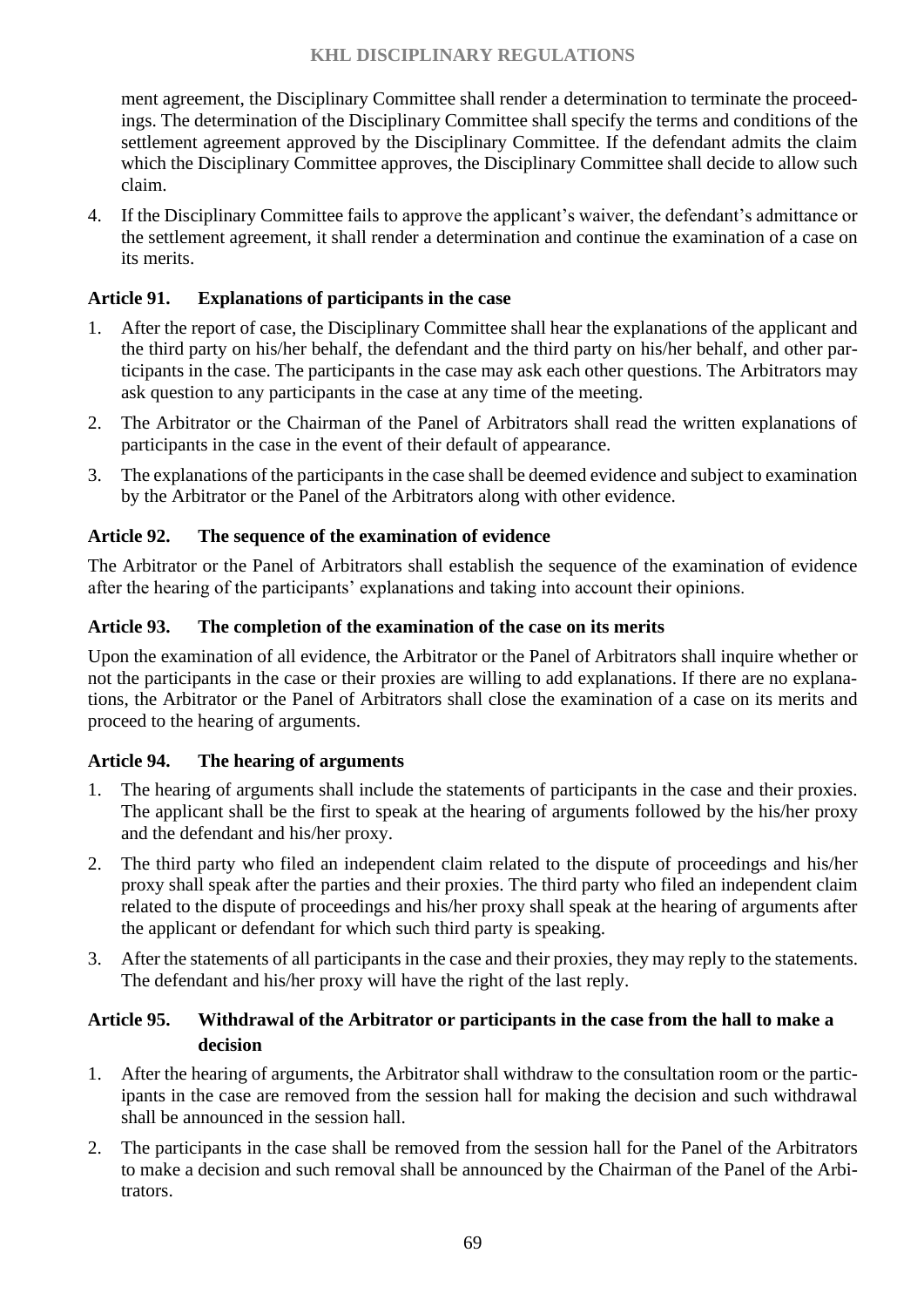# **Article 96. The announcement of the decision of the Disciplinary Committee**

- 1. After the decision making, the Arbitrator or the Panel of the Arbitrators shall announce the decision of the Disciplinary Committee. The Arbitrator shall orally explain the contents of the Disciplinary Committee's decision and the procedure and time of its challenge.
- 2. If only the resolutive part of the decision is announced, the Arbitrator shall explain when the participants in the case and their proxies can review the final decision of the Disciplinary Committee.

# **Article 97. Injunctive relief**

- 1. The Disciplinary Committee may at its discretion or upon request of either party order such injunctive relief related to the subject matter of the dispute that they deem necessary, if failure to adopt such injunctive relief can prevent or make it impossible to enforce the decision or determination of the Disciplinary Committee. It may require that either party provides adequate security related to such relief.
- 2. The determination on injunctive relief shall be rendered by the Chairman of the Disciplinary Committee and is not subject to challenge in the procedure for challenging the decision of the Disciplinary Committee and be enforced immediately.

# **CHAPTER 10.1. DISMISSAL OF AN APPLICATION WITHOUT PREJUDICE**

*(last updated on July 4, 2018. Minutes of meeting of CHL LLC Board of Directors No. 85 dated July 4, 2018)*

# **Article 97.1. Reasons of dismissal of an application without prejudice**

- 1. The Disciplinary Committee shall dismiss the application without prejudice if after the initiation of proceedings finds that:
	- 1) any court, arbitration court of the dispute settlement court of the sports organization established according to Article 36.5, Part 2 of Federal Law dd. December 4, 2007 No. 329-FZ "On Physical Culture and Sport in the Russian Federation examines the case related to any dispute between the same parties, on the same subject matter, and the same grounds;
	- 2) the application is filed by an incompetent person; it is not signed or signed and filed by a person who is not authorized to sign and file it with the Disciplinary Committee;
	- 3) the applicant failed to appear at the meeting of the Disciplinary Committee for the second time and failed to file a motion for examining the case in his/her absence or the adjournment of proceedings and the defendant requires no examination of the matter of the case;
	- 4) either disputing party has withdrawn from the Competition System and more than six (6) months has passed from such withdrawal from the Competition System.

# **Article 97.2. The procedure and consequences of the dismissal of an application without prejudice**

- 1. If the application is dismissed without prejudice, the proceedings shall be ended by the determination of the Disciplinary Committee.
- 2. No dismissal without prejudice shall prejudice the applicant's right to refer to the Disciplinary Committee again with the application per standard procedure after the remedy of any circumstances underlying such dismissal without prejudice.

# **CHAPTER 11. DISCIPLINARY COMMITTEE DECISION**

# **Article 98. Decision-making**

1. Upon the identification of legal circumstances and the fact and nature of violation, the Arbitrator or the Panel of Arbitrators of the Disciplinary Committee shall make a decision on the dispute to be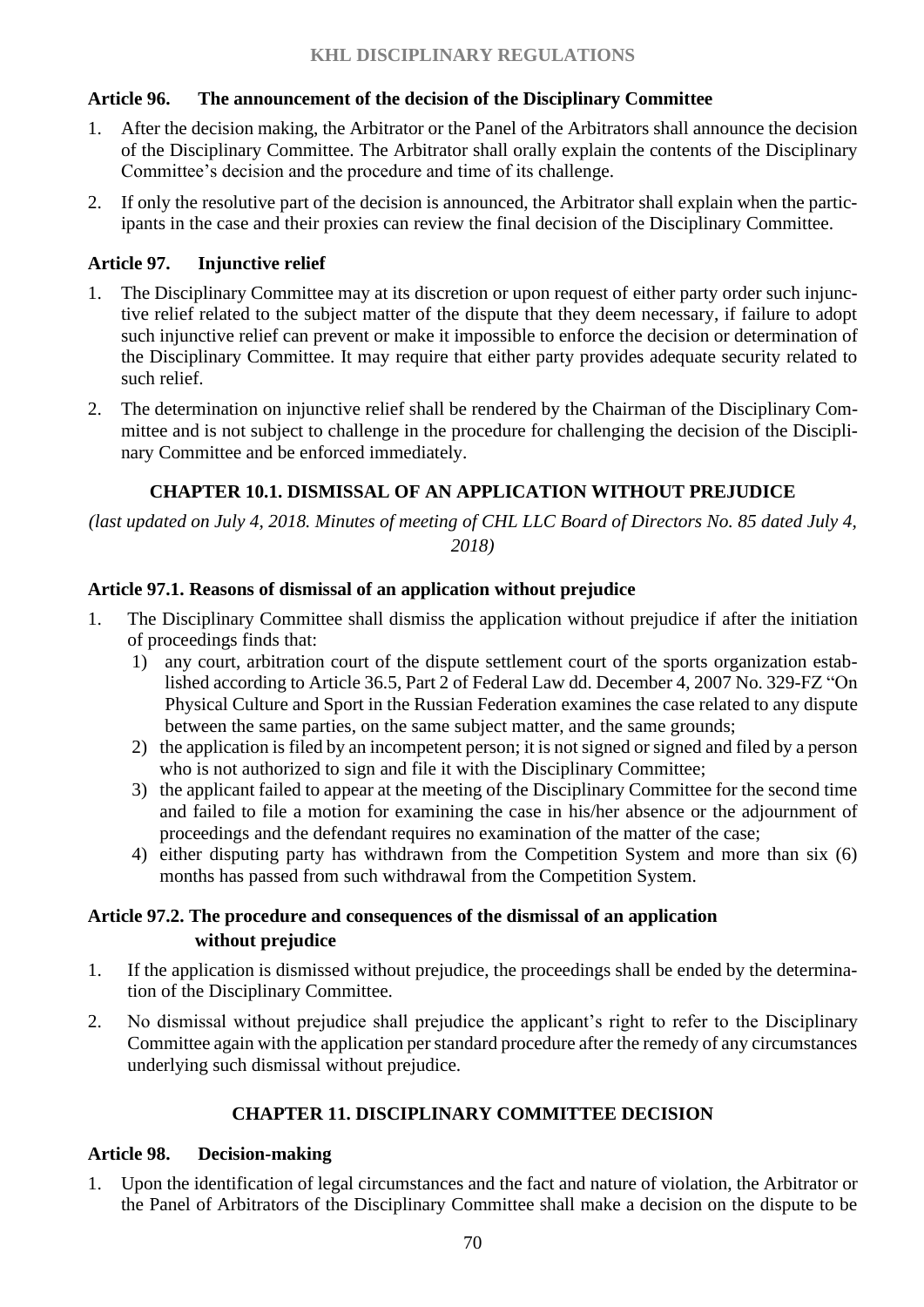announced to the parties and participants in the case.

- 2. The Disciplinary Committee shall make a written decision and specify the reasons underlying such decision.
- 3. The decision made in the simplified procedure shall be limited to operative provisions.
- 4. The decision shall be signed by the Arbitrator or all Arbitrators of the Panel of Arbitrators and the Executive Secretary.
- 5. The final decision (declaration) shall be prepared within twenty (20) business days from the announcement of the operative provisions.
- 6. The date of the operating provision announcement by the Disciplinary Committee shall be the date of the decision.
- 7. A copy of the decision shall be posted on the Disciplinary Committee's Electronic Portal and shall be given to the parties by fax or e-mail. The original decision shall be stored in the materials of the Disciplinary Committee.

#### **Article 99. Decision form and content**

- 1. The operating and declaration provisions of the decision of the Disciplinary Committee shall be made in writing and signed by the Arbitrator or all Arbitrators if the case is examined and settled by the panel, including the Arbitrator who has a special opinion and the Executive Secretary. The special opinion of the Arbitrator is attached to the decision of the Disciplinary Committee.
- 2. All copies of the decision shall have equal legal force.
- 3. The operative part of the Disciplinary Committee decision shall specify:
	- 3.1. The decision date.
	- 3.2. The sole Arbitrator or the Panel of Arbitrators of the Disciplinary Committee.
	- 3.3. The name of legal entities involved in the Disciplinary Committee proceedings; the full name of persons involved in the Disciplinary Committee proceedings.
	- 3.4. The name of legal entities and individuals in attendance at the last meeting.
	- 3.5. The subject matter of the dispute.
	- 3.6. The content of the operative part.
- 4. The declaration part of the Disciplinary Committee decision shall specify:
- 4.1. The decision date.
- 4.2. The sole Arbitrator or the Panel of Arbitrators of the Disciplinary Committee.
- 4.3. The name of legal entities involved in the Disciplinary Committee proceedings; the full name of persons involved in the Disciplinary Committee proceedings.
- 4.4. The name of legal entities and individuals in attendance at the last meeting.
- 4.5. The subject matter of the dispute.
- 4.6. The justification of the Disciplinary Committee competence.
- 4.7. The applicant's claim and the defendant's objections and motions of the parties.
- 4.8. Legal circumstances essential for the case (legal factor).
- 4.9. Examination of evidence.
- 4.10. The content of the operative part of the Disciplinary Committee decision.

#### **Article 100. Additional decision of the Disciplinary Committee**

- 1. The Arbitrator or the Panel of Arbitrators, who made the decision, may make an additional decision of the Disciplinary Committee at its own discretion or upon request of participants in the case and also if:
- 1.1. No decision is made by the Disciplinary Committee regarding any claim on which the participants in the case have provided explanations and evidence.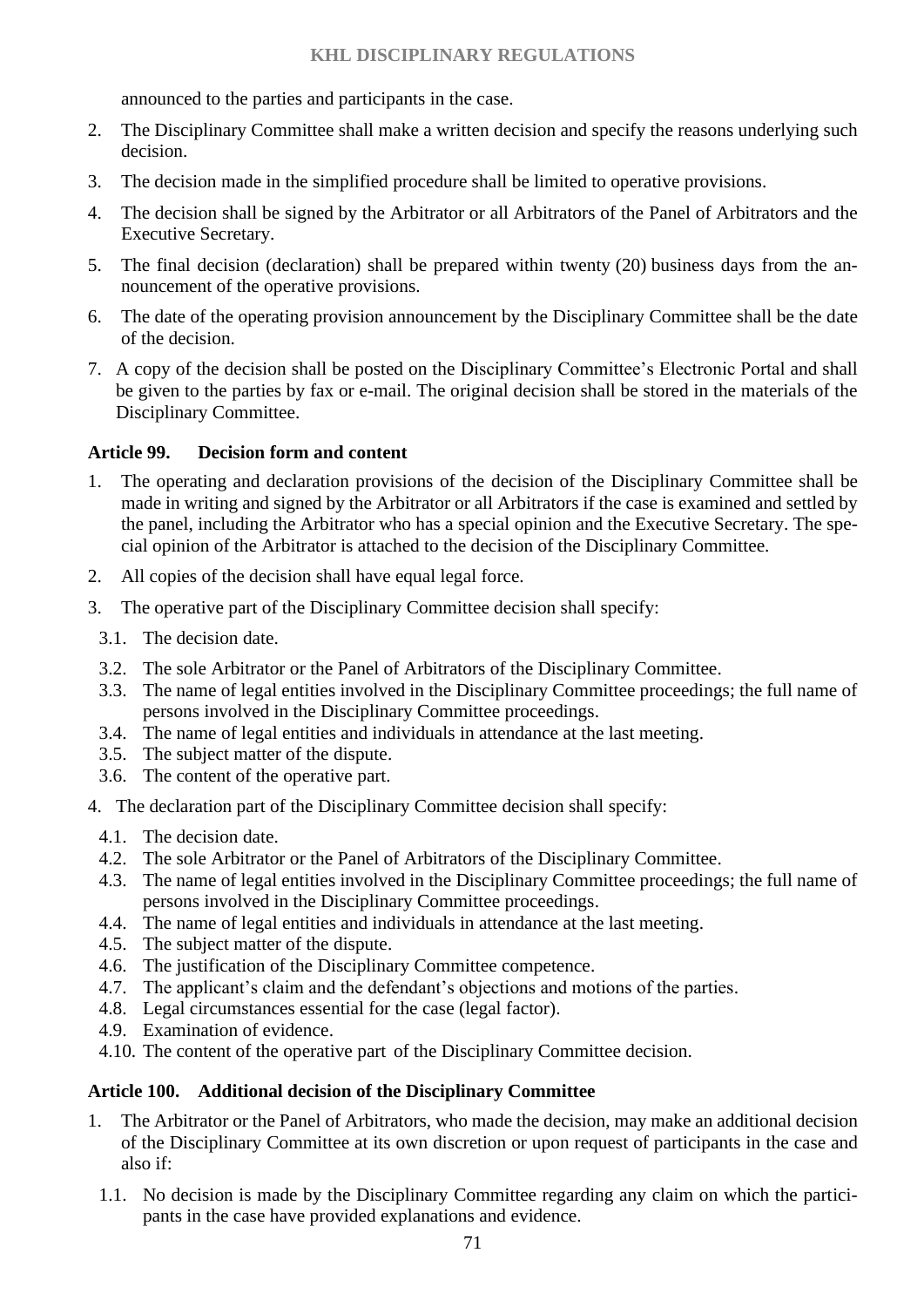- 1.2. After the settlement of the matter of rights, the Arbitrator or the Panel of Arbitrators failed to indicate the awarded amount, property to be transferred or actions to be made by the defendant.
- 2. The matter on the additional decision of the Disciplinary Committee may be put before the effective date of the decision of the Disciplinary Committee.
- 3. Additional decision of the Disciplinary Committee may be challenged in the ordinary procedure.

## **Article 101. Explanation of decision**

- 1. Unless otherwise agreed by the parties, either party may refer to the Disciplinary Committee with the motion for the explanation of decision by a notice to the other party. The motion for the decision explanation shall be reviewed within ten (10) business days after its receipt by the Disciplinary Committee.
- 2. The Disciplinary Committee shall explain the decision without changing its meaning.

# **Article 102. The correction of typos and evident arithmetic errors in the decision of the Disciplinary Committee**

The Disciplinary Committee may correct any typos or arithmetic errors in the decision without changing its content at its own discretion or upon the application of the participants in the case. The meeting shall address the matter of making changes in the decision of the Disciplinary Committee. The participants in the case shall be notified of the time and place of the meeting; however, their non-appearance shall not prevent the settlement of the matter related to making changes in the decision.

## **Article 103. Entry of the decision into legal force**

- 1. The decision of the Disciplinary Committee after the expiry of the period for appeal shall become effective unless it is challenged in the procedure set by the Court of Arbitration for Sport at the Arbitration Chamber for Sports Autonomous Non-profit Organization or the International Commercial Arbitration Court at the Chamber of Commerce and Industry of the Russian Federation.
- 2. The decision made under Article 96 of the Disciplinary Regulations shall be appealed in the Court of Arbitration for Sport at the Arbitration Chamber for Sports Autonomous Non-profit Organization or the International Commercial Arbitration Court at the Chamber of Commerce and Industry of the Russian Federation.
- 3. If an appeal is filed against the decision of the Disciplinary Committee unless it is cancelled, shall become effective after the examination by the Court of Arbitration for Sport at the Arbitration Chamber for Sports Autonomous Non-profit Organization or the International Commercial Arbitration Court at the Chamber of Commerce and Industry of the Russian Federation.
- 4. If the Court of Arbitration for Sport at the Arbitration Chamber for Sports Autonomous Non-profit Organization or the International Commercial Arbitration Court at the Chamber of Commerce and Industry of the Russian Federation refuses to accept the appeal against the decision of the Disciplinary Committee, such decision of the Disciplinary Committee shall become effective on the day of refusal to accept the appeal.
- 5. The Disciplinary Committee may immediately enforce the decision in full or in part if any delay in the decision enforcement due to special circumstances can result in a material damage to the applicant or such enforcement may prove impossible.
- 6. The decision of the Disciplinary Committee on the case related to the sports corporate disqualification shall not be subject to appeal in court or any other procedure and shall be enforced immediately.

#### **Article 104. Enforcement of determination**

The determination of the Disciplinary Committee shall be enforced immediately unless otherwise expressly stated in the determination.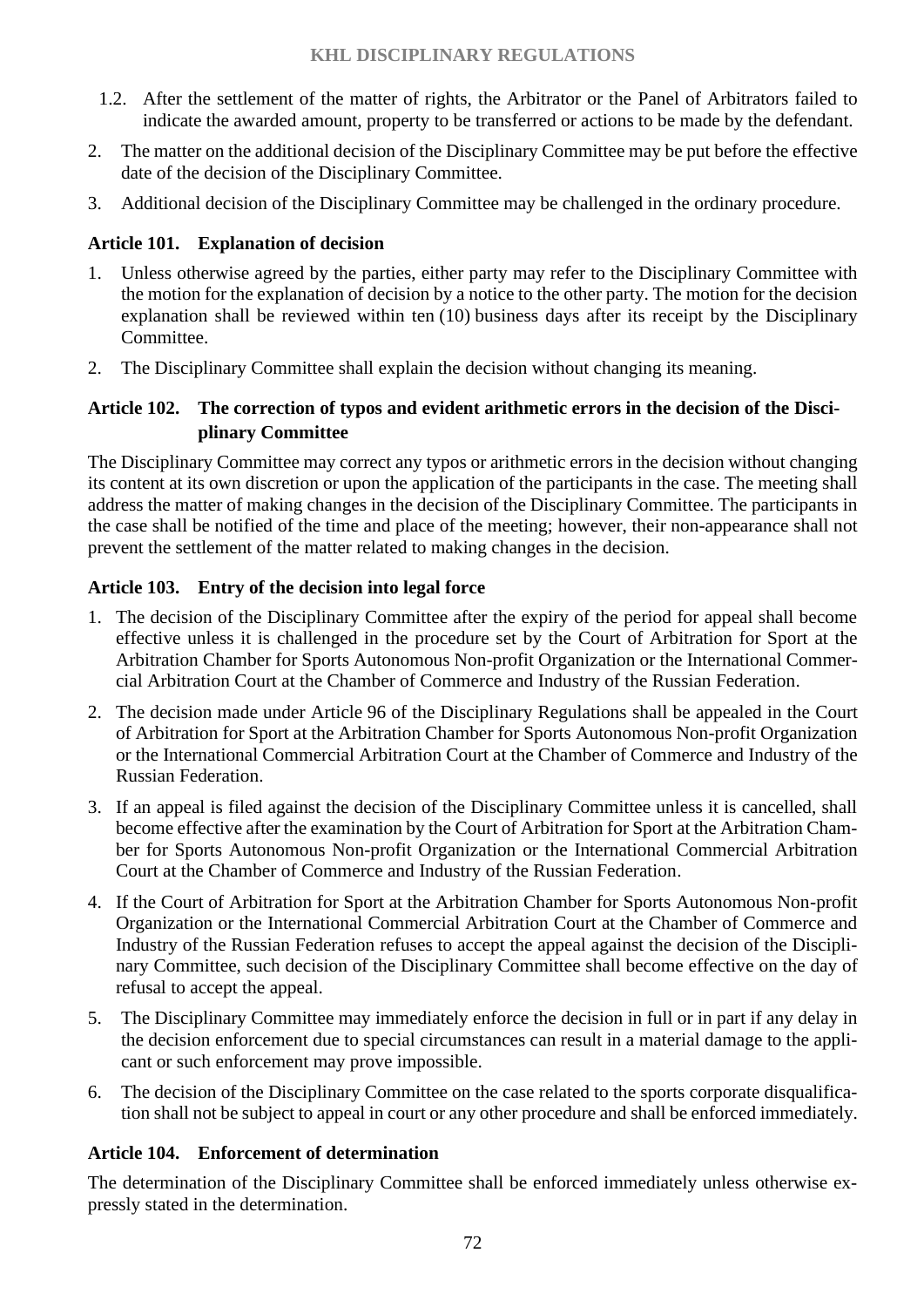# **Article 105. Liability for the non-performance of the decision or determination of the Disciplinary Committee**

1. In the event of non-performance of the decision or determination of the Disciplinary Committee, which becomes effective or immediately enforceable, the stakeholder may refer to the Disciplinary Committee with the relevant application.

2. Non-performance of the decision or determination of the Disciplinary Committee shall result in the penalty of a separate decision related to the liability of the guilty party up to the sports corporate disqualification of a legal entity or individual.

### **Article 106. Sending of decision (determination) copies to participants in the case**

- 1. Participants in the case non-attending the meeting of the Disciplinary Committee shall be given the copies of the decision (determination) of the Disciplinary Committee no later than within five (5) business days after the preparation of the final decision (determination) of the Disciplinary Committee.
- 2. A copy of the decision shall be posted on the Disciplinary Committee's Electronic Portal and shall be given to the participants in the case by fax or e-mail. A person shall be deemed to have been duly notified from the time of posting information on the Disciplinary Committee's Electronic Portal or if the sender has an electronic confirmation of such information receipt.

### **Article 107. Notice of enforcement of the decision or determination of the Disciplinary Committee**

A person whom the decision of the Disciplinary Committee prescribed any duty shall give a written notice to the Disciplinary Committee of compliance with such duty within three (3) business days from the performance of such duty.

## **Article 108. Challenging decision**

- 1. The decision of the Disciplinary Committee may be challenged by the parties within seven (7) business days from the date of the final decision receipt by the party in the Court of Arbitration for Sport at the Arbitration Chamber for Sports Autonomous Non-profit Organization or the International Commercial Arbitration Court at the Chamber of Commerce and Industry of the Russian Federation.
- 2. The decision of the Disciplinary Committee shall be challenged by the application for challenging the decision of the Disciplinary Committee filed with the sports arbitration court set forth in the operative part of the decision of the Disciplinary Committee.

### **CHAPTER 12. DISMISSAL OF PROCEEDINGS**

### **Article 109. Ground for the dismissal of proceedings**

- 1. The Disciplinary Committee shall dismiss the proceeding if:
- 1.1. The case is not eligible for examination and settlement by the Disciplinary Committee.
- 1.2. There is an effective court decision related to a dispute involving the same parties and persons involved in the case with the same subject matter and grounds or a decision related to the termination of proceedings in case based on the approval of the claimant's (applicant's) waiver of claim or settlement agreement between the parties.
- 1.3. The applicant waives the claim and this waiver is accepted by the Disciplinary Committee.
- 1.4. The parties enter into a settlement agreement and it is approved by the Disciplinary Committee.
- 1.5. There is a decision of the arbitration court that is binding on the parties and made on the dispute between the same parties and participants in the case on the same subject matter and grounds unless the court refused to issue an enforcement order.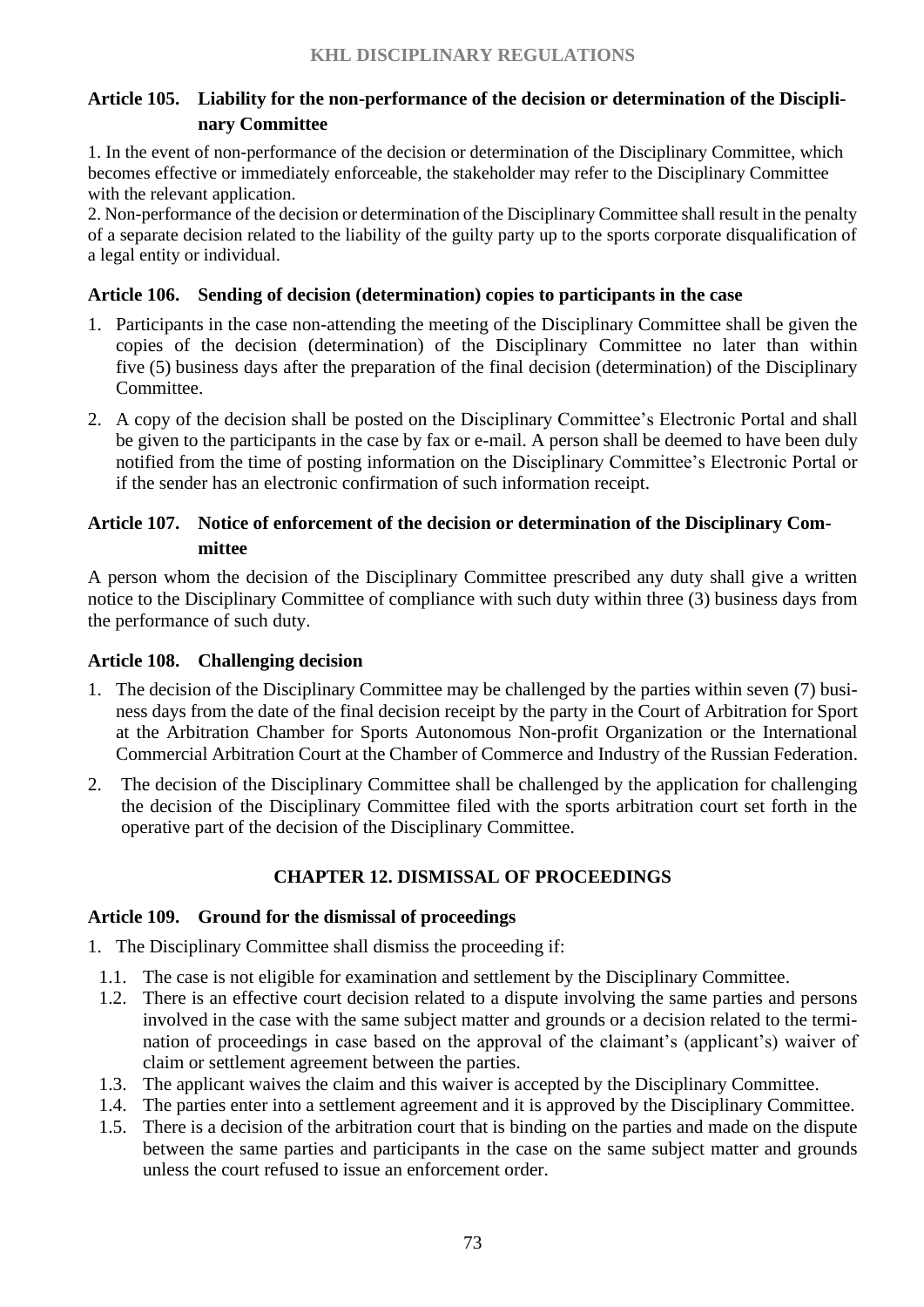### **Article 110. The procedure and consequences of the dismissal of proceedings**

The proceeding shall be dismissed by the determination of the Disciplinary Committee which specifies that no second application to the Disciplinary Committee regarding to the dispute between the same parties on the same subject matter and grounds is allowed.

## **CHAPTER 13. MINUTES OF THE MEETING**

### **Article 111. Duty to keep minutes**

Minutes should be kept of every meeting with audio recording, if possible, and in writing.

#### **Article 112. Minutes content**

- 1. The minutes of the Disciplinary Committee meeting shall contain all significant information related to the proceedings or a separate procedural action.
- 2. The minutes shall specify:
	- 2.1. The time and place of the meeting.
	- 2.2. The time of the meeting beginning and end.
	- 2.3. The composition of the Disciplinary Committee and the Executive Secretary.
	- 2.4. The name of the case.
	- 2.5. Information related to the appearance of participants in the case, their proxies, witnesses, experts, professionals, and interpreters.
	- 2.6. Information related to the explanations of rights and obligations to participants in the case, their proxies, witnesses, experts, professionals, and interpreters.
	- 2.7. The orders of the Disciplinary Committee Chairman, the Arbitrator or the Panel of the Arbitrators made by the Disciplinary Committee in the session hall.
	- 2.8. The applications, motions, and explanations of participants in the case and their proxies.
	- 2.9. Witness statements, expert comments on their opinions, consultations and explanations by professionals.
	- 2.10. Information related to the announcement of written evidence, examination of evidence, audio recordings, and video viewing.
	- 2.11. Hearing of arguments.
	- 2.12. Information related to the announcement and explanation of the decision of the Disciplinary Committee and/or the determinations of the Disciplinary Committee, and the explanation of procedures and challenge timing.
	- 2.13. Information regarding the explanations to participants in the case their rights to review and comment the minutes.
	- 2.14. Minutes date.

### **Article 113. Preparing the minutes**

- 1. The minutes are made in writing during the meeting of the Disciplinary Committee by the Executive Secretary of the Disciplinary Committee. The Executive Secretary shall support the use of audio and/or other technical means during the meeting.
- 2. The participants in the case and their proxies may ask to enter information that they deem important in the minutes.

## **Article 114. Notes to the minutes**

The participants in the case and the their proxies may review the meeting audio recordings and minutes and give written notes related to these audio recordings or minutes specifying any inaccuracies and/or incompleteness.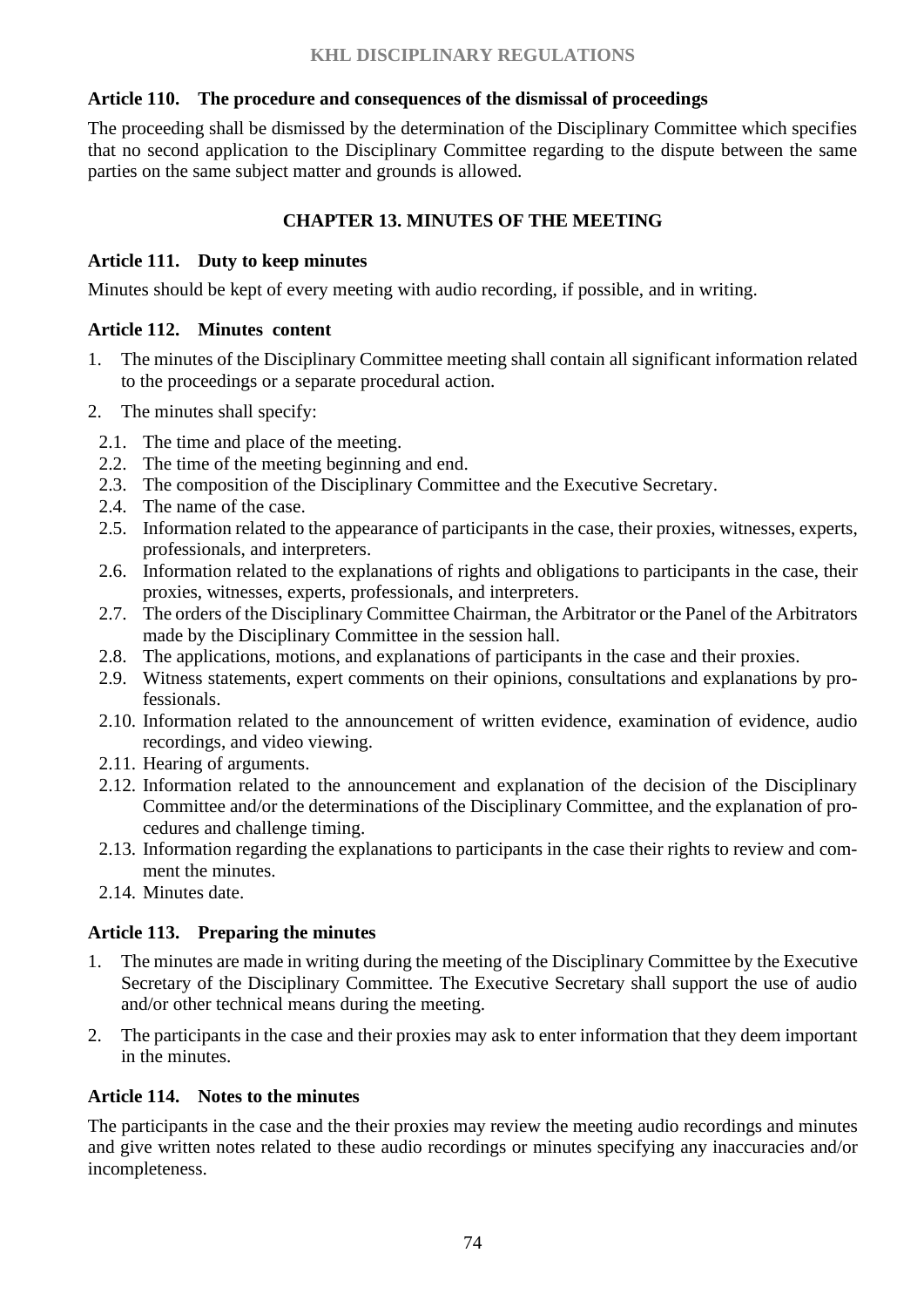### **Article 115. Review of notes to the minutes**

Any notes related to the minutes shall be reviewed by the Arbitrator or the Chairman of the Panel of Arbitrators who approves their correctness if he/she agrees with them or makes a decision on their full or partial dismissal if there are any objections. Notes shall be always attached to the case.

### **CHAPTER 14. SPECIAL PROCEEDINGS**

## **Article 116. The procedure for the examination and settlement of cases in the Joint Chamber of Disciplinary Committees of the FHR and the KHL**

- 1. The Joint Chamber of Disciplinary Committees of the FHR and the KHL ("Joint Disciplinary Chamber") is a legal authority in charge of dispute examination where one party is the subject of the FHR competitions and the other party is the subject of the KHL competitions.
- 2. The Joint Disciplinary Chamber examines any disputes arising between the disputing parties set forth in clause 1 hereof, including civil, labor, and agency legal relations.
- 3. The Joint Disciplinary Chamber relies on this Article and Article 2 of the FHR Disciplinary Regulations and the Regulation on the Joint FHR and KHL Disciplinary Chamber (Appendix 1 to the KHL Disciplinary Regulations).

### **Article 117. Cases under the simplified procedure**

- 1. Cases may be examined and settled under the simplified procedure by the sole Arbitrator or by Panel of the Arbitrators or by the permanent Panel of the Arbitrators.
- 2. The simplified procedure shall be introduced with the consent of the parties by the decision of the Arbitrator made during the meeting with the relevant entry in the minutes of the Disciplinary Committee.
- 3. By giving their consent to the simplified procedure, the parties shall not challenge the introduction of the simplified procedure.
- 4. The decision made in the simplified procedure shall be limited to operative provisions and shall be enforced immediately.

### **CHAPTER 15. FINAL PROVISIONS**

### **Article 118. KHL Disciplinary Regulations Effectiveness**

The KHL Disciplinary Regulations come into effect from the moment they are approved by the CHL LLC Board of Directors and shall remain effective until the approval of the new KHL Disciplinary Regulations.